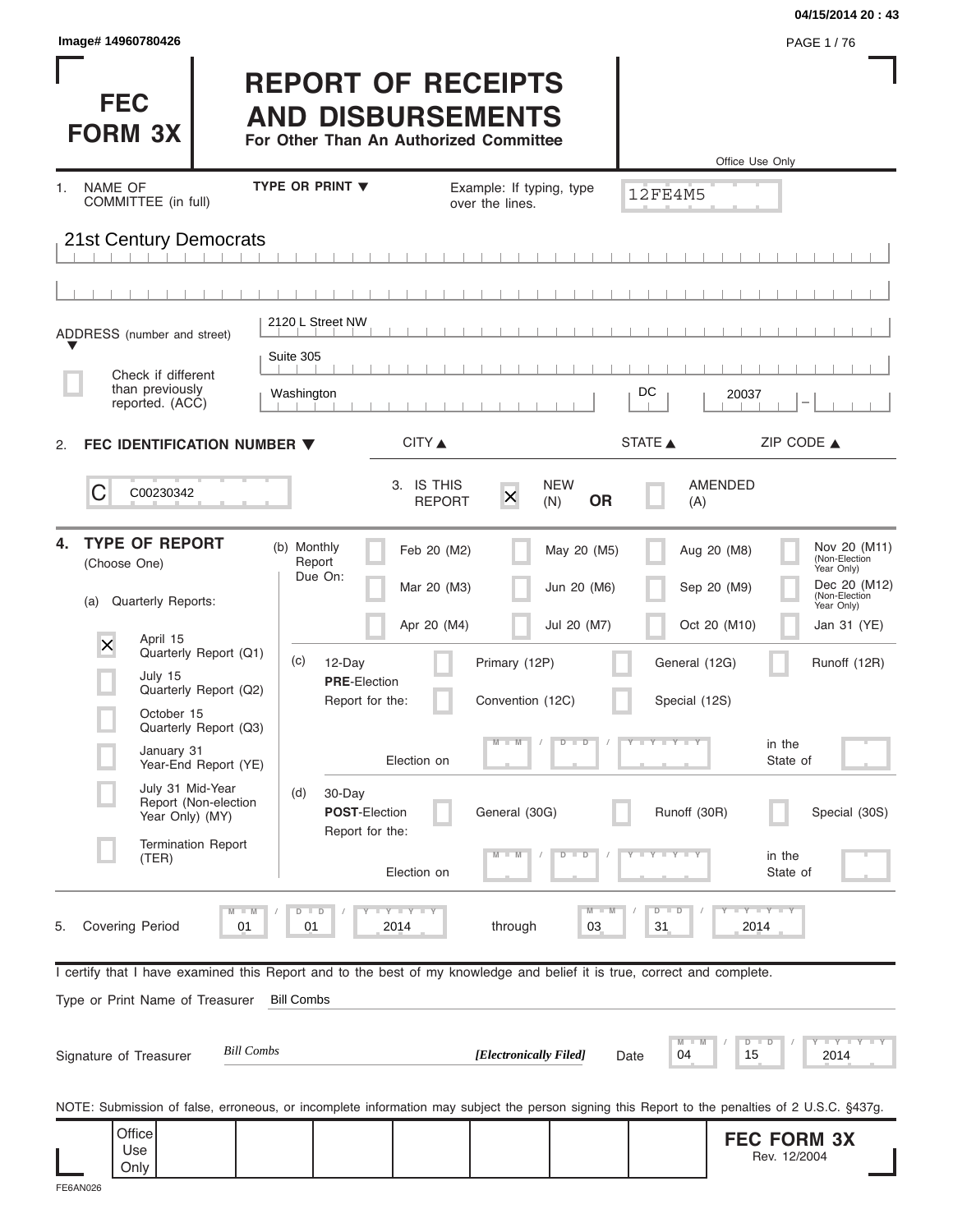|    | Image# 14960780427                                                                                    |                                                      |                                                 |
|----|-------------------------------------------------------------------------------------------------------|------------------------------------------------------|-------------------------------------------------|
|    | FEC Form 3X (Rev. 02/2003)                                                                            | <b>SUMMARY PAGE</b><br>OF RECEIPTS AND DISBURSEMENTS | Page 2                                          |
|    | Write or Type Committee Name                                                                          |                                                      |                                                 |
|    | <b>21st Century Democrats</b>                                                                         |                                                      |                                                 |
|    | Report Covering the Period:<br>From:                                                                  | $Y - Y - I$<br>M<br>D<br>D<br>01<br>01<br>2014       | D<br>To:<br>03<br>31<br>2014                    |
|    |                                                                                                       | <b>COLUMN A</b><br><b>This Period</b>                | <b>COLUMN B</b><br><b>Calendar Year-to-Date</b> |
| 6. | Cash on Hand<br>(a)<br>$-Y - Y - Y$<br>January 1,<br>2014                                             |                                                      | 235557.34                                       |
|    | Cash on Hand at<br>(b)<br>Beginning of Reporting Period                                               | 235557.34                                            |                                                 |
|    | Total Receipts (from Line 19)<br>(c)                                                                  | 136436.56                                            | 136436.56                                       |
|    | Subtotal (add Lines 6(b) and<br>(d)<br>6(c) for Column A and Lines<br>$6(a)$ and $6(c)$ for Column B) | 371993.90                                            | 371993.90                                       |
| 7. | Total Disbursements (from Line 31)                                                                    | 170121.75                                            | 170121.75                                       |
| 8. | Cash on Hand at Close of<br><b>Reporting Period</b><br>(subtract Line $7$ from Line $6(d)$ )          | 201872.15                                            | 201872.15                                       |
| 9. | Debts and Obligations Owed TO<br>the Committee (Itemize all on<br>Schedule C and/or Schedule D)       | 0.00                                                 |                                                 |
|    | 10. Debts and Obligations Owed BY<br>the Committee (Itemize all on<br>Schedule C and/or Schedule D)   | 216873.76                                            |                                                 |

This committee has qualified as a multicandidate committee. (see FEC FORM 1M)

#### **For further information contact:**

Federal Election Commission 999 E Street, NW Washington, DC 20463

Toll Free 800-424-9530 Local 202-694-1100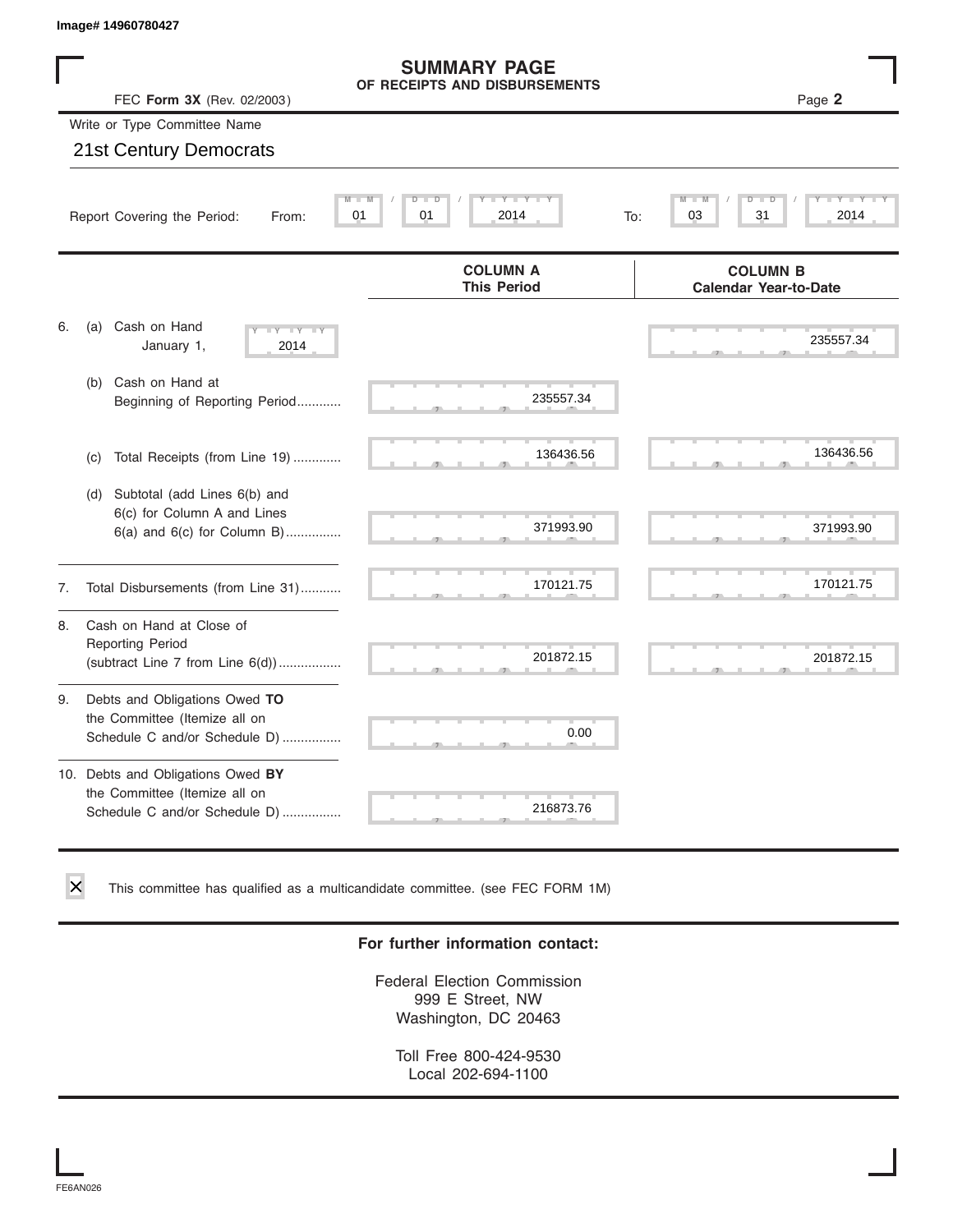#### **DETAILED SUMMARY PAGE**

| Image# 14960780428                                                           |                                                         |                                                 |
|------------------------------------------------------------------------------|---------------------------------------------------------|-------------------------------------------------|
|                                                                              | <b>DETAILED SUMMARY PAGE</b>                            |                                                 |
| FEC Form 3X (Rev. 06/2004)                                                   | of Receipts                                             | Page 3                                          |
| Write or Type Committee Name                                                 |                                                         |                                                 |
| 21st Century Democrats                                                       |                                                         |                                                 |
|                                                                              |                                                         |                                                 |
| $M - M$<br>Report Covering the Period:<br>01<br>From:                        | $I - Y - I - Y - I - Y$<br>$D$ $D$<br>01<br>2014<br>To: | Y TY<br>$M$ $\Box$<br>D<br>31<br>2014<br>03     |
| I. Receipts                                                                  | <b>COLUMN A</b><br><b>Total This Period</b>             | <b>COLUMN B</b><br><b>Calendar Year-to-Date</b> |
| 11. Contributions (other than loans) From:                                   |                                                         |                                                 |
| Individuals/Persons Other<br>(a)                                             |                                                         |                                                 |
| <b>Than Political Committees</b>                                             |                                                         |                                                 |
| Itemized (use Schedule A)<br>(i)                                             | 17797.39                                                | 17797.39                                        |
|                                                                              |                                                         |                                                 |
|                                                                              | 118636.24                                               | 118636.24                                       |
| (iii) TOTAL (add                                                             |                                                         |                                                 |
| Lines $11(a)(i)$ and $(ii)$                                                  | 136433.63                                               | 136433.63                                       |
|                                                                              |                                                         | 0.00                                            |
| Political Party Committees<br>(b)                                            | 0.00                                                    |                                                 |
| <b>Other Political Committees</b><br>(c)                                     | 0.00                                                    | 0.00                                            |
|                                                                              |                                                         |                                                 |
| Total Contributions (add Lines<br>(d)<br>$11(a)(iii)$ , (b), and (c)) (Carry |                                                         |                                                 |
| Totals to Line 33, page 5) ▶                                                 | 136433.63                                               | 136433.63                                       |
| 12. Transfers From Affiliated/Other                                          |                                                         |                                                 |
|                                                                              | 0.00                                                    | 0.00                                            |
|                                                                              |                                                         |                                                 |
|                                                                              | 0.00                                                    | 0.00                                            |
|                                                                              |                                                         |                                                 |
| 14. Loan Repayments Received                                                 | 0.00                                                    | 0.00                                            |
| 15. Offsets To Operating Expenditures                                        |                                                         |                                                 |
| (Refunds, Rebates, etc.)                                                     |                                                         |                                                 |
| (Carry Totals to Line 37, page 5)                                            | 0.00                                                    | 0.00                                            |
| 16. Refunds of Contributions Made                                            |                                                         |                                                 |
| to Federal Candidates and Other                                              |                                                         |                                                 |
| Political Committees                                                         | 0.00                                                    | 0.00                                            |
| 17. Other Federal Receipts                                                   |                                                         |                                                 |
|                                                                              | 2.93                                                    | 2.93                                            |
| 18. Transfers from Non-Federal and Levin Funds                               |                                                         |                                                 |
| (a) Non-Federal Account                                                      |                                                         |                                                 |
|                                                                              | 0.00                                                    | 0.00                                            |
|                                                                              |                                                         |                                                 |
| (b) Levin Funds (from Schedule H5)                                           | 0.00                                                    | 0.00                                            |
|                                                                              |                                                         |                                                 |
| (c) Total Transfers (add $18(a)$ and $18(b)$ )                               | 0.00                                                    | 0.00                                            |
| 19. Total Receipts (add Lines 11(d),                                         |                                                         |                                                 |
| 12, 13, 14, 15, 16, 17, and 18(c)) ►                                         | 136436.56                                               | 136436.56                                       |
|                                                                              |                                                         |                                                 |
| 20. Total Federal Receipts                                                   |                                                         |                                                 |
| (subtract Line 18(c) from Line 19)  ▶                                        | 136436.56                                               | 136436.56                                       |
|                                                                              |                                                         |                                                 |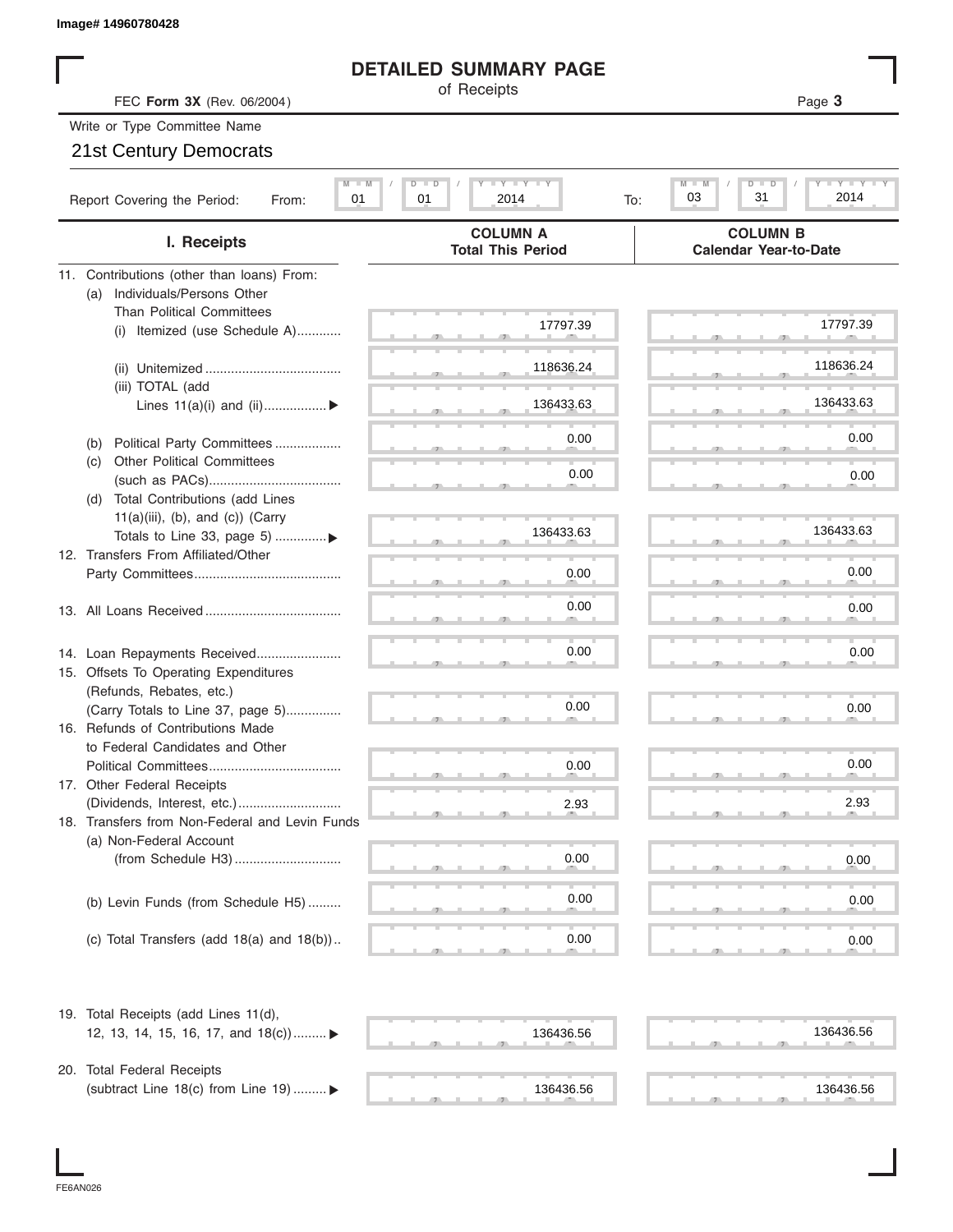#### **DETAILED SUMMARY PAGE**

|     |                                                                      | of Disbursements                            |                                                 |
|-----|----------------------------------------------------------------------|---------------------------------------------|-------------------------------------------------|
|     | FEC Form 3X (Rev. 02/2003)                                           |                                             | Page 4                                          |
|     | <b>II. Disbursements</b>                                             | <b>COLUMN A</b><br><b>Total This Period</b> | <b>COLUMN B</b><br><b>Calendar Year-to-Date</b> |
|     | 21. Operating Expenditures:<br>(a) Allocated Federal/Non-Federal     |                                             |                                                 |
|     | Activity (from Schedule H4)                                          |                                             |                                                 |
|     | Federal Share<br>(i)                                                 | 0.00                                        | 0.00                                            |
|     | Non-Federal Share                                                    | 0.00                                        | 0.00                                            |
|     | (ii)<br>(b) Other Federal Operating                                  |                                             |                                                 |
|     |                                                                      | 166134.06                                   | 166134.06                                       |
|     | (c) Total Operating Expenditures                                     |                                             |                                                 |
|     | (add 21(a)(i), (a)(ii), and (b))                                     | 166134.06                                   | 166134.06                                       |
|     | 22. Transfers to Affiliated/Other Party                              |                                             |                                                 |
|     |                                                                      | 0.00                                        | 0.00                                            |
|     | 23. Contributions to<br>Federal Candidates/Committees                |                                             |                                                 |
|     | and Other Political Committees                                       | 0.00                                        | 0.00                                            |
|     | 24. Independent Expenditures                                         |                                             |                                                 |
|     |                                                                      | 0.00                                        | 0.00                                            |
|     | 25. Coordinated Party Expenditures<br>$(2 \text{ U.S.C. } $441a(d))$ | 0.00                                        |                                                 |
|     |                                                                      |                                             | 0.00                                            |
|     |                                                                      | 0.00                                        | 0.00                                            |
|     |                                                                      |                                             |                                                 |
|     |                                                                      | 0.00                                        | 0.00                                            |
|     | 28. Refunds of Contributions To:                                     |                                             |                                                 |
| (a) | Individuals/Persons Other<br>Than Political Committees               | 0.00                                        | 0.00                                            |
|     |                                                                      |                                             |                                                 |
| (b) | Political Party Committees                                           | 0.00                                        | 0.00                                            |
| (c) | <b>Other Political Committees</b>                                    |                                             |                                                 |
|     |                                                                      | 0.00                                        | 0.00                                            |
|     |                                                                      |                                             |                                                 |
| (d) | <b>Total Contribution Refunds</b>                                    |                                             |                                                 |
|     | (add Lines 28(a), (b), and (c))                                      | 0.00                                        | 0.00                                            |
|     |                                                                      |                                             |                                                 |
|     | 29. Other Disbursements                                              | 3987.69                                     | 3987.69                                         |
|     | 30. Federal Election Activity (2 U.S.C. §431(20))                    |                                             |                                                 |
|     | (a) Allocated Federal Election Activity                              |                                             |                                                 |
|     | (from Schedule H6)                                                   |                                             |                                                 |
|     |                                                                      | 0.00                                        | 0.00                                            |
|     |                                                                      |                                             |                                                 |
|     |                                                                      | 0.00                                        | 0.00                                            |
|     | (b) Federal Election Activity Paid Entirely                          |                                             |                                                 |
|     | With Federal Funds                                                   | 0.00                                        | 0.00                                            |
| (C) | Total Federal Election Activity (add                                 |                                             |                                                 |
|     | Lines $30(a)(i)$ , $30(a)(ii)$ and $30(b))$                          | 0.00                                        | 0.00                                            |
|     |                                                                      |                                             |                                                 |
|     | 31. Total Disbursements (add Lines 21(c), 22,                        |                                             |                                                 |
|     | 23, 24, 25, 26, 27, 28(d), 29 and 30(c))                             | 170121.75                                   | 170121.75                                       |
|     | 32. Total Federal Disbursements                                      |                                             |                                                 |
|     | (subtract Line 21(a)(ii) and Line 30(a)(ii)                          |                                             |                                                 |
|     |                                                                      | 170121.75                                   | 170121.75                                       |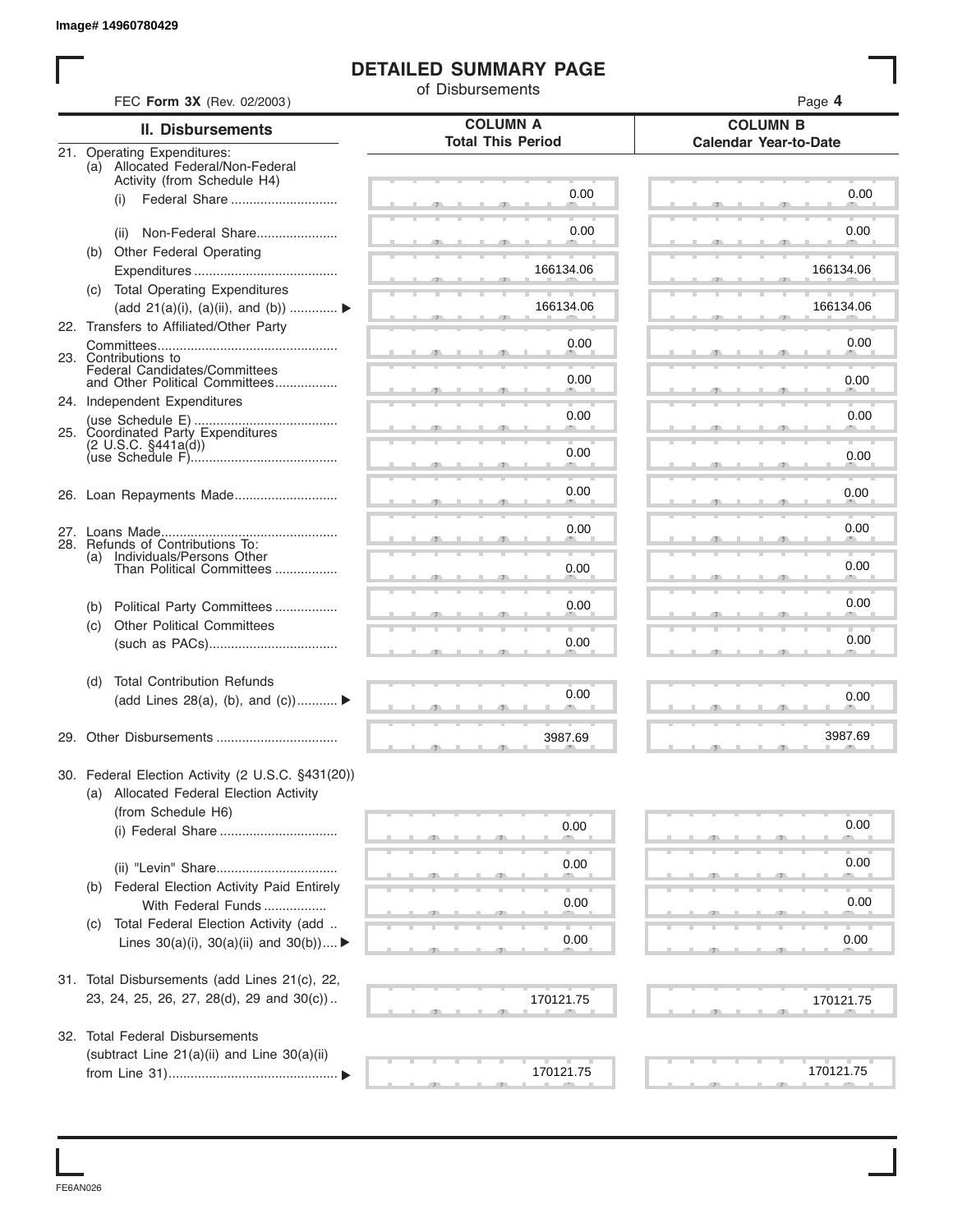#### **DETAILED SUMMARY PAGE**

| FEC Form 3X (Rev. 02/2003)                                                               | <b>DETAILED SUMMARY PAGE</b><br>of Disbursements | Page 5                                          |
|------------------------------------------------------------------------------------------|--------------------------------------------------|-------------------------------------------------|
| III. Net Contributions/Operating Ex-<br>penditures                                       | <b>COLUMN A</b><br><b>Total This Period</b>      | <b>COLUMN B</b><br><b>Calendar Year-to-Date</b> |
| Total Contributions (other than loans)<br>33.                                            | 136433.63                                        | 136433.63                                       |
| 34. Total Contribution Refunds                                                           | 0.00                                             | 0.00                                            |
| 35. Net Contributions (other than loans)<br>(subtract Line 34 from Line 33)              | 136433.63                                        | 136433.63                                       |
| <b>Total Federal Operating Expenditures</b><br>36.<br>(add Line 21(a)(i) and Line 21(b)) | 166134.06                                        | 166134.06                                       |
| 37. Offsets to Operating Expenditures                                                    | 0.00                                             | 0.00                                            |
| 38. Net Operating Expenditures                                                           | 166134.06                                        | 166134.06                                       |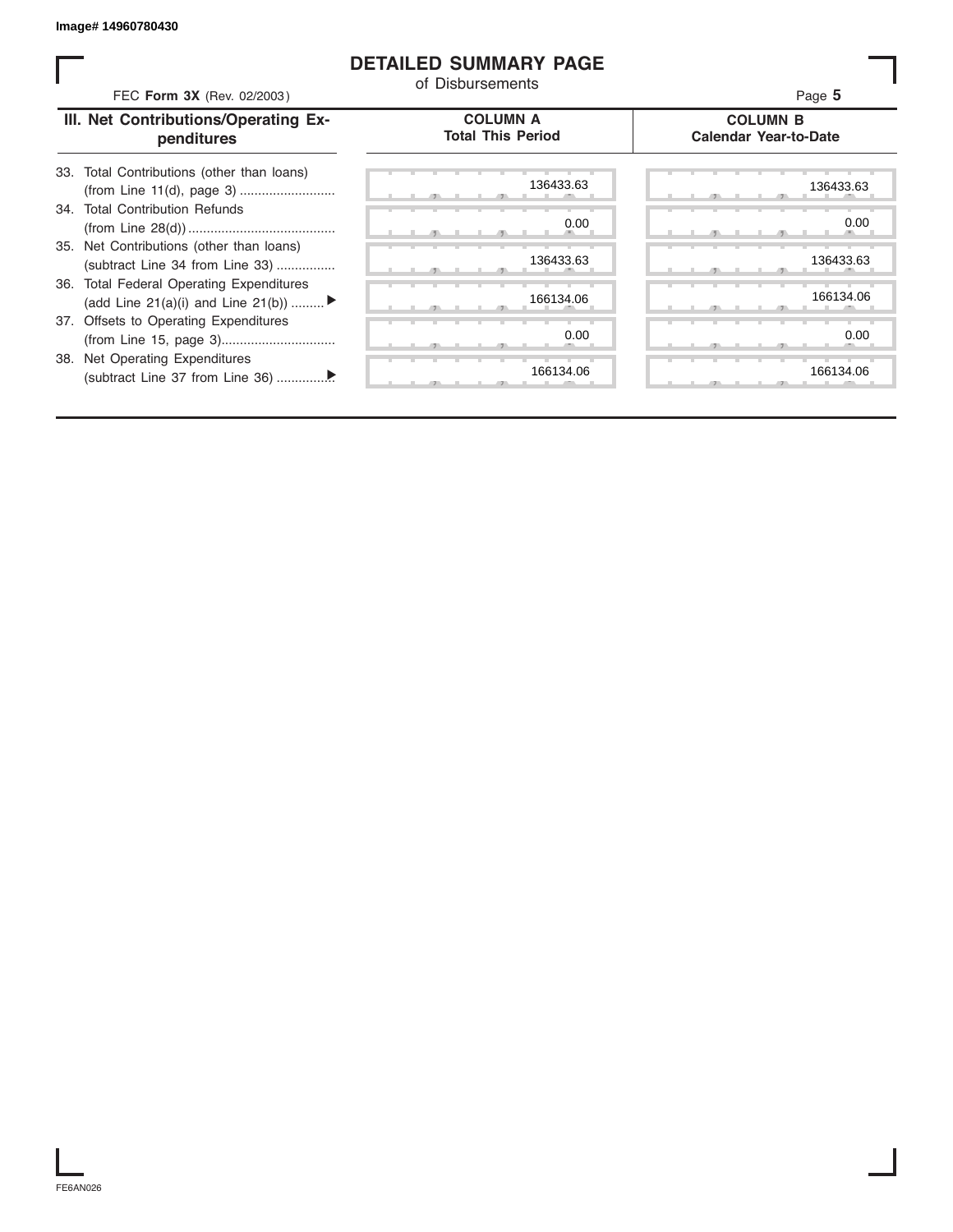# **)(&0,6&(//\$1(2867(;75(/\$7('72\$5(32576&+('8/(25,7(0,=\$7,21**

Ī **Form/Schedule: F3XNTransaction ID :** 

Telemarketing Expenses were not made on behalf of any federal candidate.

**Form/Schedule: Transaction ID:**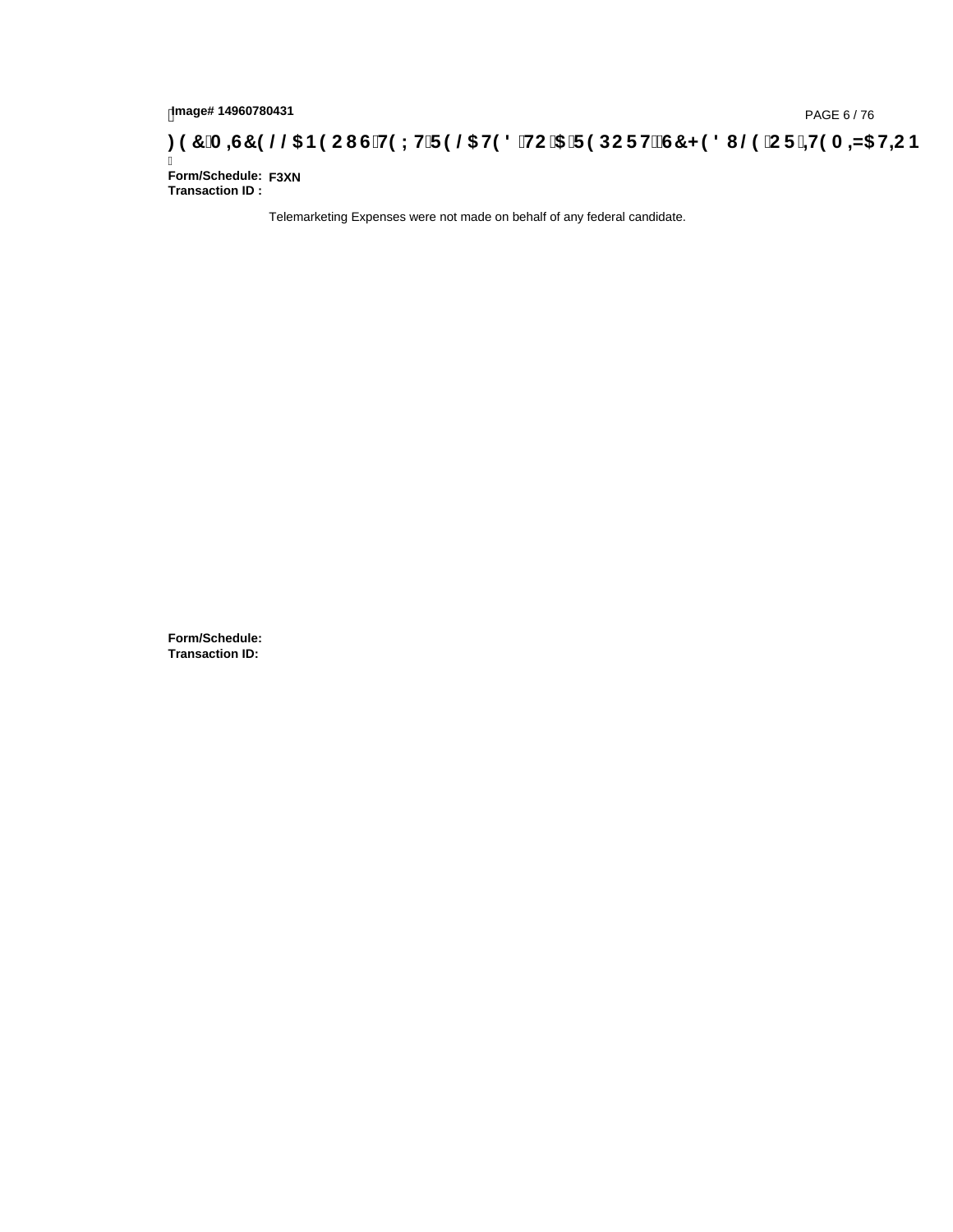| Image# 14960780432                                                              |                                                                                                                                            |                                                                                                                                           |
|---------------------------------------------------------------------------------|--------------------------------------------------------------------------------------------------------------------------------------------|-------------------------------------------------------------------------------------------------------------------------------------------|
| <b>SCHEDULE A (FEC Form 3X)</b><br><b>ITEMIZED RECEIPTS</b>                     | Use separate schedule(s)<br>for each category of the                                                                                       | FOR LINE NUMBER:<br>PAGE<br>7 OF<br>76<br>(check only one)                                                                                |
|                                                                                 | Detailed Summary Page                                                                                                                      | $\mathsf{X}$ 11a<br>11 <sub>b</sub><br>11c<br>12<br>13<br>14<br>15<br>16<br>17                                                            |
|                                                                                 | or for commercial purposes, other than using the name and address of any political committee to solicit contributions from such committee. | Any information copied from such Reports and Statements may not be sold or used by any person for the purpose of soliciting contributions |
| NAME OF COMMITTEE (In Full)<br><b>21st Century Democrats</b>                    |                                                                                                                                            |                                                                                                                                           |
| Full Name (Last, First, Middle Initial)<br>Ethan D. Alyea<br>А.                 |                                                                                                                                            | Date of Receipt                                                                                                                           |
| Mailing Address 2217 S Georgetown Rd                                            |                                                                                                                                            | $Y - Y - Y - Y - Y$<br>$M - M$<br>$D$ $D$<br>0.1<br>30<br>2014                                                                            |
| City<br>Bloomington                                                             | State<br>Zip Code<br>IN<br>47401-6774                                                                                                      | Transaction ID: C5366869<br>Amount of Each Receipt this Period                                                                            |
| FEC ID number of contributing<br>federal political committee.                   | C                                                                                                                                          | 500.00                                                                                                                                    |
| Name of Employer<br>N/A                                                         | Occupation<br>Retired                                                                                                                      |                                                                                                                                           |
| Receipt For: 2014<br>General<br>Primary<br>Other (specify) $\blacktriangledown$ | Aggregate Year-to-Date ▼<br>500.00                                                                                                         |                                                                                                                                           |
| Full Name (Last, First, Middle Initial)<br><b>B.</b> Alan M. Appleford          |                                                                                                                                            | Date of Receipt                                                                                                                           |
| Mailing Address 6284 Clive Avenue                                               |                                                                                                                                            | $M - M$<br>$D - I - D$<br>Y TYTTYTTY<br>2014<br>02<br>21                                                                                  |
| City                                                                            | <b>State</b><br>Zip Code                                                                                                                   | Transaction ID: C5413292                                                                                                                  |
| Oakland                                                                         | CA<br>94611                                                                                                                                | Amount of Each Receipt this Period                                                                                                        |
| FEC ID number of contributing<br>federal political committee.                   | C                                                                                                                                          | 450.00                                                                                                                                    |
| Name of Employer<br>N/A                                                         | Occupation<br>Retired                                                                                                                      |                                                                                                                                           |
| Receipt For: 2014                                                               | Aggregate Year-to-Date ▼                                                                                                                   |                                                                                                                                           |
| Primary<br>General<br>Other (specify) $\blacktriangledown$                      | 450.00                                                                                                                                     |                                                                                                                                           |
| Full Name (Last, First, Middle Initial)<br>C. Sharon Awramik                    |                                                                                                                                            | Date of Receipt                                                                                                                           |
| Mailing Address 26 Parkland Ct                                                  |                                                                                                                                            | $M - M$<br>$D - D$<br>$Y - Y - Y - Y - Y$<br>2014<br>02<br>06                                                                             |
| City<br><b>Clifton Park</b>                                                     | State<br>Zip Code<br><b>NY</b><br>12065-5923                                                                                               | Transaction ID: C5407022<br>Amount of Each Receipt this Period                                                                            |
| FEC ID number of contributing<br>federal political committee.                   | С                                                                                                                                          | 600.00                                                                                                                                    |
| Name of Employer                                                                | Occupation                                                                                                                                 |                                                                                                                                           |
| <b>NA</b><br>Receipt For: 2014                                                  | Retired                                                                                                                                    |                                                                                                                                           |
| Primary<br>General                                                              | Aggregate Year-to-Date ▼                                                                                                                   |                                                                                                                                           |
| Other (specify) $\blacktriangledown$                                            | 600.00                                                                                                                                     |                                                                                                                                           |
|                                                                                 |                                                                                                                                            | 1550.00                                                                                                                                   |
|                                                                                 |                                                                                                                                            |                                                                                                                                           |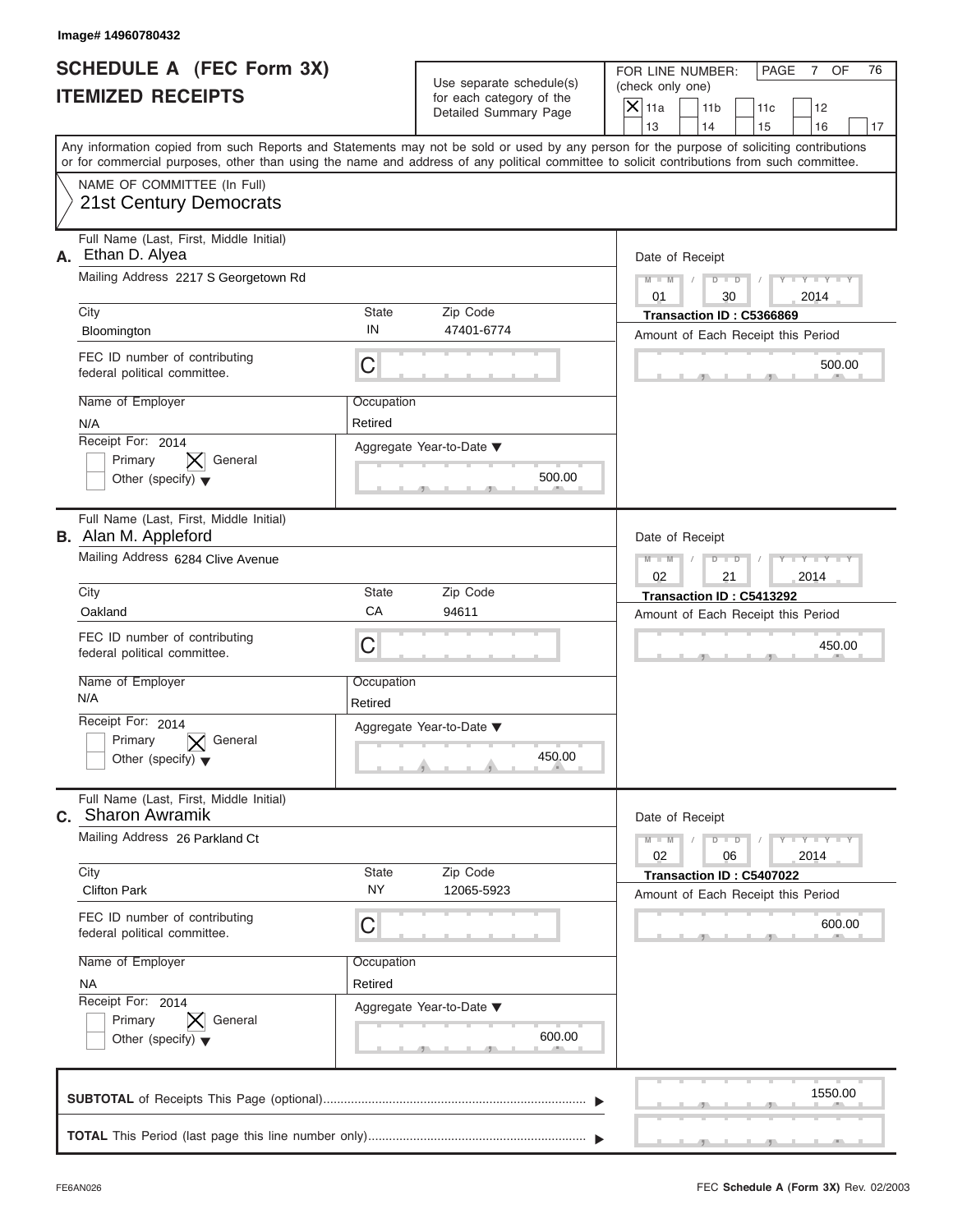| Image# 14960780433                                                                                                                                                                                                                                                                      |                       |                                                                               |                                                                             |                                                                          |
|-----------------------------------------------------------------------------------------------------------------------------------------------------------------------------------------------------------------------------------------------------------------------------------------|-----------------------|-------------------------------------------------------------------------------|-----------------------------------------------------------------------------|--------------------------------------------------------------------------|
| <b>SCHEDULE A (FEC Form 3X)</b><br><b>ITEMIZED RECEIPTS</b>                                                                                                                                                                                                                             |                       | Use separate schedule(s)<br>for each category of the<br>Detailed Summary Page | FOR LINE NUMBER:<br>(check only one)<br>$\mathsf{X}$ 11a<br>11 <sub>b</sub> | PAGE<br>8<br>OF<br>76<br>11c<br>12                                       |
| Any information copied from such Reports and Statements may not be sold or used by any person for the purpose of soliciting contributions<br>or for commercial purposes, other than using the name and address of any political committee to solicit contributions from such committee. |                       |                                                                               | 13<br>14                                                                    | 15<br>16<br>17                                                           |
| NAME OF COMMITTEE (In Full)<br>21st Century Democrats                                                                                                                                                                                                                                   |                       |                                                                               |                                                                             |                                                                          |
| Full Name (Last, First, Middle Initial)<br>A. Sibylle J Barlow<br>Mailing Address 241 Holden Wood Rd                                                                                                                                                                                    |                       |                                                                               | Date of Receipt<br>$D - D$<br>$M - M$                                       | $Y - Y - Y - Y$                                                          |
| City                                                                                                                                                                                                                                                                                    | <b>State</b>          | Zip Code                                                                      | 01<br>21<br>Transaction ID: C5503372                                        | 2014                                                                     |
| Concord                                                                                                                                                                                                                                                                                 | MA                    | 01742                                                                         |                                                                             | Amount of Each Receipt this Period                                       |
| FEC ID number of contributing<br>federal political committee.                                                                                                                                                                                                                           | C                     |                                                                               |                                                                             | 1000.00                                                                  |
| Name of Employer<br>N/A                                                                                                                                                                                                                                                                 | Occupation<br>Retired |                                                                               |                                                                             |                                                                          |
| Receipt For:<br>Primary<br>General<br>Other (specify) $\blacktriangledown$                                                                                                                                                                                                              |                       | Aggregate Year-to-Date ▼<br>1000.00                                           |                                                                             |                                                                          |
| Full Name (Last, First, Middle Initial)<br><b>B.</b> Judith Boyd                                                                                                                                                                                                                        |                       |                                                                               | Date of Receipt                                                             |                                                                          |
| Mailing Address 20 Aberthaw Rd                                                                                                                                                                                                                                                          |                       |                                                                               | $M - M$<br>$D - I - D$<br>01<br>30                                          | Y T Y T Y T<br>2014                                                      |
| City                                                                                                                                                                                                                                                                                    | State                 | Zip Code                                                                      | Transaction ID: C5366900                                                    |                                                                          |
| Rochester                                                                                                                                                                                                                                                                               | <b>NY</b>             | 14610-2906                                                                    |                                                                             | Amount of Each Receipt this Period                                       |
| FEC ID number of contributing<br>federal political committee.                                                                                                                                                                                                                           | C                     |                                                                               |                                                                             | 250.00                                                                   |
| Name of Employer<br>N/A                                                                                                                                                                                                                                                                 | Occupation<br>Retired |                                                                               |                                                                             |                                                                          |
| Receipt For: 2014<br>Primary<br>General<br>Other (specify) $\blacktriangledown$                                                                                                                                                                                                         |                       | Aggregate Year-to-Date ▼<br>250.00                                            |                                                                             |                                                                          |
| Full Name (Last, First, Middle Initial)<br>C. David Briggs                                                                                                                                                                                                                              |                       |                                                                               | Date of Receipt                                                             |                                                                          |
| Mailing Address 601 Lake Hinsdale Dr Apt 204                                                                                                                                                                                                                                            |                       |                                                                               | $M - M$<br>$D$ $D$<br>01<br>13                                              | $\mathbf{I} = \mathbf{Y} - \mathbf{I} - \mathbf{Y} - \mathbf{I}$<br>2014 |
| City<br>Willowbrook                                                                                                                                                                                                                                                                     | State<br>IL           | Zip Code<br>60527-2242                                                        | Transaction ID: C5502798                                                    | Amount of Each Receipt this Period                                       |
| FEC ID number of contributing<br>federal political committee.                                                                                                                                                                                                                           | С                     |                                                                               |                                                                             | 120.12                                                                   |
| Name of Employer                                                                                                                                                                                                                                                                        | Occupation            |                                                                               |                                                                             |                                                                          |
| Information Requested<br>Receipt For:                                                                                                                                                                                                                                                   | Information Requested |                                                                               |                                                                             |                                                                          |
| Primary<br>General<br>Other (specify) $\blacktriangledown$                                                                                                                                                                                                                              |                       | Aggregate Year-to-Date ▼<br>220.12                                            |                                                                             |                                                                          |
|                                                                                                                                                                                                                                                                                         |                       |                                                                               |                                                                             | 1370.12                                                                  |
|                                                                                                                                                                                                                                                                                         |                       |                                                                               |                                                                             |                                                                          |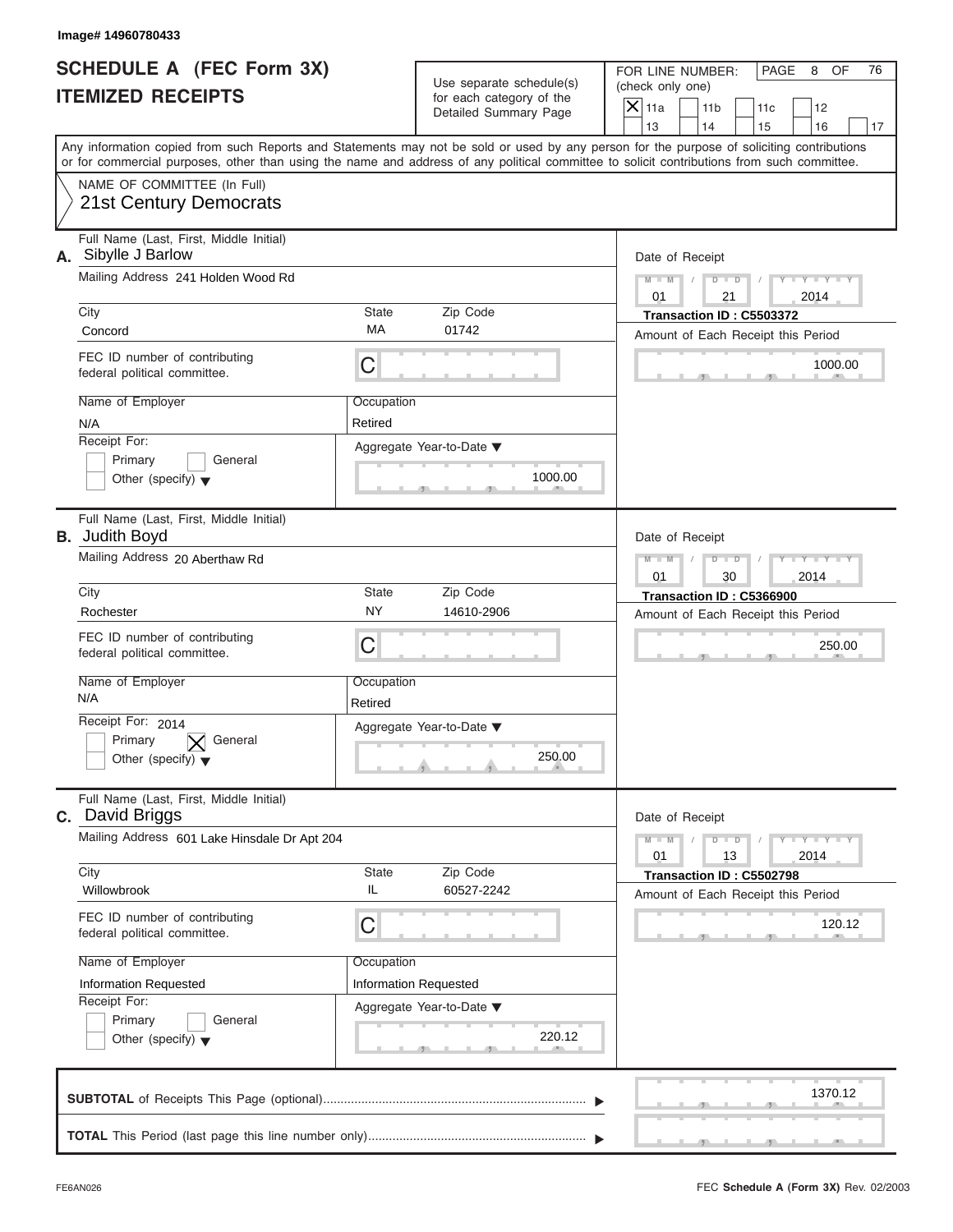Use separate schedule(s) | (check only one) for each category of the

FOR LINE NUMBER: | PAGE 9 OF

1150.00  $\frac{100.6}{2}$ Aggregate Year-to-Date ▼  $\frac{220.7}{1}$ C C S S S , , .  $\frac{400.1}{2}$  $\sim$  s  $\sim$  s  $\sim$  s  $\sim$  s  $\sim$  s  $\sim$  s  $\sim$  s  $\sim$  s  $\sim$  s  $\sim$  s  $\sim$  s  $\sim$  s  $\sim$  s  $\sim$  s  $\sim$  s  $\sim$  s  $\sim$  s  $\sim$  s  $\sim$  s  $\sim$  s  $\sim$  s  $\sim$  s  $\sim$  s  $\sim$  s  $\sim$  s  $\sim$  s  $\sim$  s  $\sim$  s  $\sim$  s  $\sim$  s  $\sim$  s  $\sim$ C **M**  $\blacksquare$  **M**  $\blacksquare$  **M M / D D / Y Y Y Y M = M / D**  $\sim$  650.0 , , . Any information copied from such Reports and Statements may not be sold or used by any person for the purpose of soliciting contributions or for commercial purposes, other than using the name and address of any political committee to solicit contributions from such committee. NAME OF COMMITTEE (In Full) **SUBTOTAL** of Receipts This Page (optional) ............................................................................ Full Name (Last, First, Middle Initial) Mailing Address 601 Lake Hinsdale Dr Apt 204 City **State** Zip Code Receipt For: Primary **General**  $\vert$  Other (specify)  $\blacktriangledown$ Amount of Each Receipt this Period **A.** Date of Receipt Name of Employer <br>
Occupation FEC ID number of contributing federal political committee. Full Name (Last, First, Middle Initial) Mailing Address 6701 16th Street, N.W. City **State** Zip Code Receipt For: Primary **General Other (specify)** ▼ Amount of Each Receipt this Period **B.** Sally Brooks Aggregate Year-to-Date ▼ Date of Receipt Name of Employer | Occupation FEC ID number of contributing federal political committee. Full Name (Last, First, Middle Initial) Mailing Address 35 Asbury Ln City **State** Zip Code Receipt For: 2014 Primary  $|\mathsf{X}|$  General  $\vert$  Other (specify)  $\blacktriangledown$ Amount of Each Receipt this Period **C.** Aggregate Year-to-Date ▼ Date of Receipt Name of Employer | Occupation FEC ID number of contributing federal political committee. Detailed Summary Page  $\begin{array}{|c|c|c|c|c|}\n\hline\n\text{Detailed Summary Page} \\
\hline\n\end{array}\n\quad\n\begin{array}{|c|c|c|c|c|}\n\hline\n\text{11a} & \text{11b} & \text{11c} & \text{12} \\
\hline\n\text{13} & \text{14} & \text{15} & \text{16}\n\end{array}$ | 13 | | 14 | | 15 | | 16 | | 17 650.00<br>
Date of Receipt<br>  $\begin{array}{c|c} \n\hline\n\text{Date of} & \text{Accept} \\
03 & 12 & 2014 \\
\hline\n\text{Transaction ID : C5437496} \\
\hline\n\text{Amount of Each Receiver this Period} \\
400.00\n\end{array}$ 20.12 Century Democrats and Control of the Street Account of Text Account of Text Account 2013<br>
Now the Street Accounts and Control of the Street Accounts and Control of Text Accounts and Control of Text Accounts and Cont Willowbrook IL 80527-2242<br>
Fect Diameter of completer Contributing<br>
Name of Employer<br>
Name of Employer<br>
Financy Chercal (Screen) Completion Requested<br>
The Chercal Poster (specify) **v** General (Agregate Year-to-Date **v**<br> (*N*)<br>
Compare of contribute's state and the contribute's state and the control of Each Decept this<br>
N/A Compare Control of Control of Control of Control of Control of Control of Control of Control of Control of Control City<br>
Willow brook Contributing<br>
Willow brook Contributing<br>
FEC ID number of contributing<br>
Nederal political committee.<br>
Name of Employer<br>
Name of Employer<br>
Technomic Requested<br>
Management (Security The Contributing Manage 9 OF<br>12<br>16<br>16 Thributior<br>mmittee<br>mmittee<br>100.00<br>100.00<br>650.00<br>650.00<br>400.00<br>400.00<br>400.00<br>400.00 2014 **Image# 14960780434** 030302 76 Sally Brooks 2014 2014 David Butler 2014 David Briggs Information Requested Retired Retired

 S S S , , . **TOTAL** This Period (last page this line number only).................................  $\frac{1}{\sqrt{1-\frac{1}{2}}}$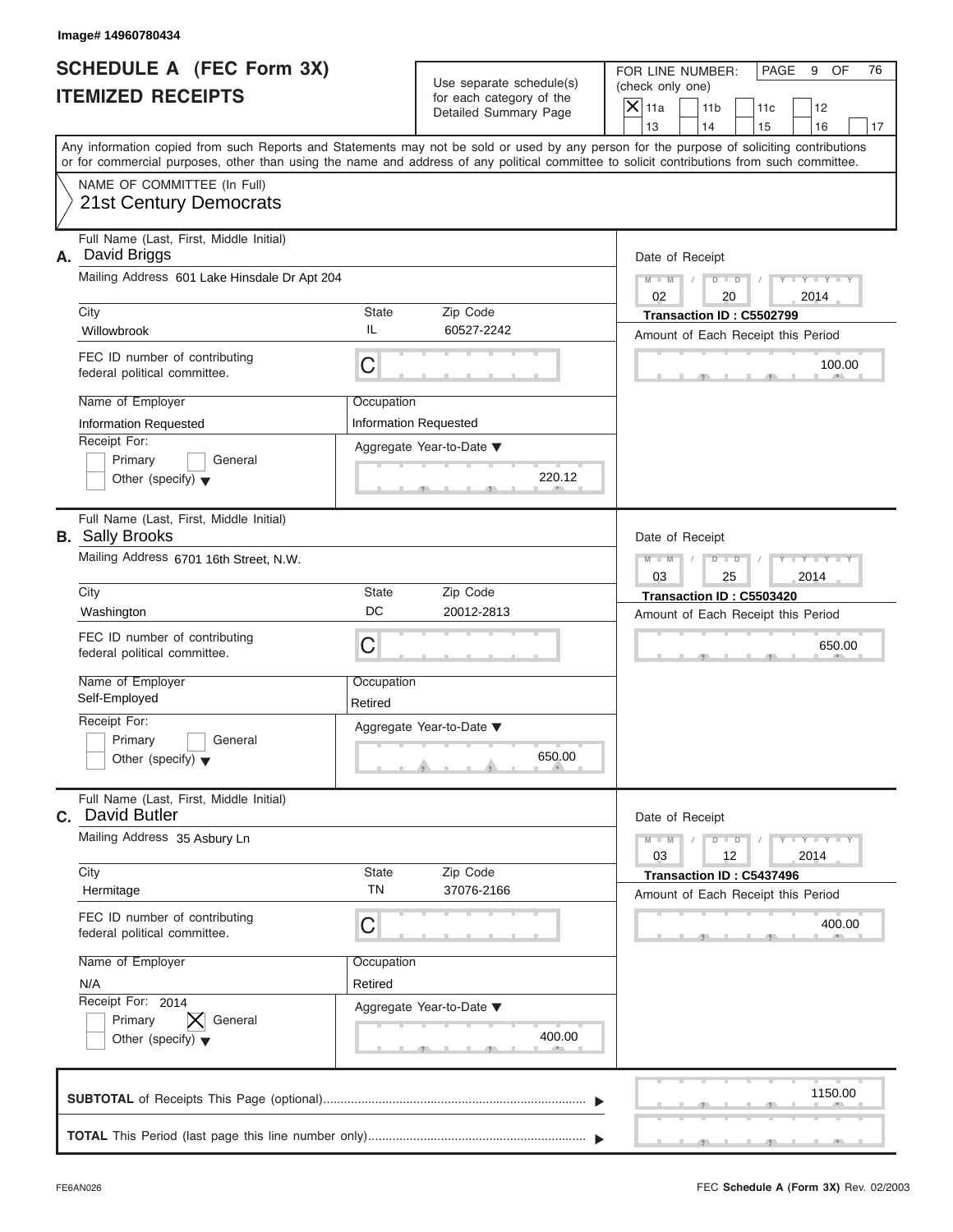| Image# 14960780435                                                              |                                            |                                                      |                                                                                                                                                                                                                                                                                         |
|---------------------------------------------------------------------------------|--------------------------------------------|------------------------------------------------------|-----------------------------------------------------------------------------------------------------------------------------------------------------------------------------------------------------------------------------------------------------------------------------------------|
| <b>SCHEDULE A (FEC Form 3X)</b><br><b>ITEMIZED RECEIPTS</b>                     |                                            | Use separate schedule(s)<br>for each category of the | FOR LINE NUMBER:<br>PAGE 10 OF<br>76<br>(check only one)                                                                                                                                                                                                                                |
|                                                                                 |                                            | Detailed Summary Page                                | $\mathsf{X} _{\mathsf{11a}}$<br>11 <sub>b</sub><br>11c<br>12<br>13<br>14<br>15<br>16<br>17                                                                                                                                                                                              |
|                                                                                 |                                            |                                                      | Any information copied from such Reports and Statements may not be sold or used by any person for the purpose of soliciting contributions<br>or for commercial purposes, other than using the name and address of any political committee to solicit contributions from such committee. |
| NAME OF COMMITTEE (In Full)<br>21st Century Democrats                           |                                            |                                                      |                                                                                                                                                                                                                                                                                         |
| Full Name (Last, First, Middle Initial)<br>David Colby<br>А.                    |                                            |                                                      | Date of Receipt                                                                                                                                                                                                                                                                         |
| Mailing Address 26 Herrontown Circle                                            |                                            |                                                      | $D$ $D$<br>$Y - Y - Y$<br>$M - M$<br>0.1<br>23<br>2014                                                                                                                                                                                                                                  |
| City<br>Princeton                                                               | State<br><b>NJ</b>                         | Zip Code<br>08540                                    | Transaction ID: C5344991<br>Amount of Each Receipt this Period                                                                                                                                                                                                                          |
| FEC ID number of contributing<br>federal political committee.                   | С                                          |                                                      | 250.00                                                                                                                                                                                                                                                                                  |
| Name of Employer<br>Robert Wood Johnson Foundation                              | Occupation<br>Vice President               |                                                      |                                                                                                                                                                                                                                                                                         |
| Receipt For: 2014<br>General<br>Primary<br>Other (specify) $\blacktriangledown$ |                                            | Aggregate Year-to-Date ▼<br>250.00                   |                                                                                                                                                                                                                                                                                         |
| Full Name (Last, First, Middle Initial)<br><b>B.</b> Donna Courtney             |                                            |                                                      | Date of Receipt                                                                                                                                                                                                                                                                         |
| Mailing Address 8204 Woodhaven Blvd                                             |                                            |                                                      | $D$ $D$<br>$Y - Y - Y - Y - Y$<br>$M - M$<br>03<br>2014<br>07                                                                                                                                                                                                                           |
| City<br><b>Bethesda</b>                                                         | State<br><b>MD</b>                         | Zip Code<br>20817                                    | Transaction ID: C5503601<br>Amount of Each Receipt this Period                                                                                                                                                                                                                          |
| FEC ID number of contributing<br>federal political committee.                   | С                                          |                                                      | 500.00                                                                                                                                                                                                                                                                                  |
| Name of Employer<br><b>Information Requested</b>                                | Occupation<br><b>Information Requested</b> |                                                      |                                                                                                                                                                                                                                                                                         |
| Receipt For:<br>Primary<br>General<br>Other (specify) $\blacktriangledown$      |                                            | Aggregate Year-to-Date ▼<br>500.00                   |                                                                                                                                                                                                                                                                                         |
| Full Name (Last, First, Middle Initial)<br>C. Irene Dupont                      |                                            |                                                      | Date of Receipt                                                                                                                                                                                                                                                                         |
| Mailing Address 4 Frog Pond Ln                                                  |                                            |                                                      | $Y = Y$<br>$M - M$<br>$D$ $D$<br>03<br>2014<br>25                                                                                                                                                                                                                                       |
| City<br>Chadds Ford                                                             | State<br>PA                                | Zip Code<br>19317-7356                               | Transaction ID: C5502271<br>Amount of Each Receipt this Period                                                                                                                                                                                                                          |
| FEC ID number of contributing<br>federal political committee.                   | С                                          |                                                      | 344.00                                                                                                                                                                                                                                                                                  |
| Name of Employer<br><b>Information Requested</b>                                | Occupation<br>Information Requested        |                                                      |                                                                                                                                                                                                                                                                                         |
| Receipt For:<br>Primary<br>General<br>Other (specify) $\blacktriangledown$      |                                            | Aggregate Year-to-Date ▼<br>344.00                   |                                                                                                                                                                                                                                                                                         |
|                                                                                 |                                            |                                                      | 1094.00                                                                                                                                                                                                                                                                                 |
|                                                                                 |                                            |                                                      |                                                                                                                                                                                                                                                                                         |

S S S , , .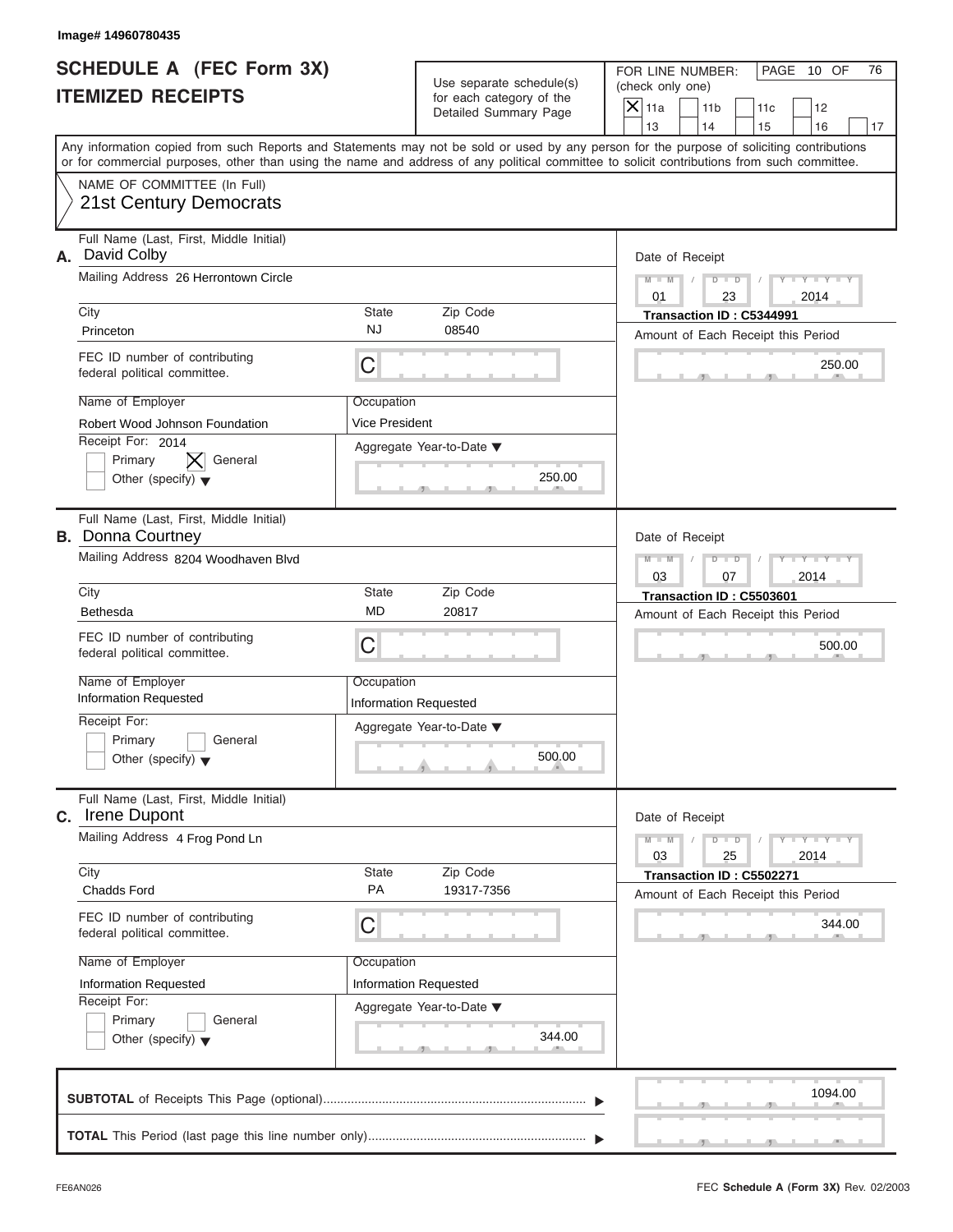| Image# 14960780436                                                                                                                                                                                                                                                                      |                                |                                                                               |                                                                             |                                                                          |
|-----------------------------------------------------------------------------------------------------------------------------------------------------------------------------------------------------------------------------------------------------------------------------------------|--------------------------------|-------------------------------------------------------------------------------|-----------------------------------------------------------------------------|--------------------------------------------------------------------------|
| <b>SCHEDULE A (FEC Form 3X)</b><br><b>ITEMIZED RECEIPTS</b>                                                                                                                                                                                                                             |                                | Use separate schedule(s)<br>for each category of the<br>Detailed Summary Page | FOR LINE NUMBER:<br>(check only one)<br>$\mathsf{X}$ 11a<br>11 <sub>b</sub> | PAGE 11 OF<br>76<br>11c<br>12                                            |
| Any information copied from such Reports and Statements may not be sold or used by any person for the purpose of soliciting contributions<br>or for commercial purposes, other than using the name and address of any political committee to solicit contributions from such committee. |                                |                                                                               | 13<br>14                                                                    | 15<br>16<br>17                                                           |
| NAME OF COMMITTEE (In Full)<br>21st Century Democrats                                                                                                                                                                                                                                   |                                |                                                                               |                                                                             |                                                                          |
| Full Name (Last, First, Middle Initial)<br>Marian L. Edelstein<br>А.                                                                                                                                                                                                                    |                                |                                                                               | Date of Receipt                                                             |                                                                          |
| Mailing Address 180 E Pearson St Apt 3801                                                                                                                                                                                                                                               |                                |                                                                               | $D - D$<br>$M - M$<br>02<br>06                                              | $Y - Y - Y - Y$<br>2014                                                  |
| City<br>Chicago                                                                                                                                                                                                                                                                         | State<br>IL                    | Zip Code<br>60611-2121                                                        | Transaction ID: C5407052<br>Amount of Each Receipt this Period              |                                                                          |
| FEC ID number of contributing<br>federal political committee.                                                                                                                                                                                                                           | C                              |                                                                               |                                                                             | 500.00                                                                   |
| Name of Employer<br><b>FEDERTED INDUSTIRES</b>                                                                                                                                                                                                                                          | Occupation<br><b>EXECUTIVE</b> |                                                                               |                                                                             |                                                                          |
| Receipt For: 2014<br>General<br>Primary<br>Other (specify) $\blacktriangledown$                                                                                                                                                                                                         |                                | Aggregate Year-to-Date $\blacktriangledown$<br>500.00                         |                                                                             |                                                                          |
| Full Name (Last, First, Middle Initial)<br><b>B.</b> Richard C. Eisen                                                                                                                                                                                                                   |                                |                                                                               | Date of Receipt                                                             |                                                                          |
| Mailing Address 7415 Cedar Ave                                                                                                                                                                                                                                                          |                                |                                                                               | $M - M$<br>$D - D$<br>01<br>17                                              | Y T Y T Y T<br>2014                                                      |
| City<br>Takoma Park                                                                                                                                                                                                                                                                     | State<br><b>MD</b>             | Zip Code<br>20912-4245                                                        | Transaction ID: C5344486                                                    |                                                                          |
| FEC ID number of contributing<br>federal political committee.                                                                                                                                                                                                                           | C                              |                                                                               | Amount of Each Receipt this Period                                          | 300.00                                                                   |
| Name of Employer<br><b>EDEN &amp; RIME PC</b>                                                                                                                                                                                                                                           | Occupation<br>ATTORNEY         |                                                                               |                                                                             |                                                                          |
| Receipt For: 2014<br>Primary<br>General<br>Other (specify) $\blacktriangledown$                                                                                                                                                                                                         |                                | Aggregate Year-to-Date ▼<br>300.00                                            |                                                                             |                                                                          |
| Full Name (Last, First, Middle Initial)<br>C. Robert Folz                                                                                                                                                                                                                               |                                |                                                                               | Date of Receipt                                                             |                                                                          |
| Mailing Address 6335 W Northwest Hwy Apt 916 # 5                                                                                                                                                                                                                                        |                                |                                                                               | $M - M$<br>$D$ $D$<br>01<br>27                                              | $\mathbf{Y}$ $\mathbf{Y}$ $\mathbf{Y}$ $\mathbf{Y}$ $\mathbf{Y}$<br>2014 |
| City<br>Dallas                                                                                                                                                                                                                                                                          | State<br><b>TX</b>             | Zip Code<br>75225-3545                                                        | Transaction ID: C5348744<br>Amount of Each Receipt this Period              |                                                                          |
| FEC ID number of contributing<br>federal political committee.                                                                                                                                                                                                                           | С                              |                                                                               |                                                                             | 300.00                                                                   |
| Name of Employer<br>N/A                                                                                                                                                                                                                                                                 | Occupation<br>Retired          |                                                                               |                                                                             |                                                                          |
| Receipt For: 2014<br>Primary<br>General<br>Other (specify) $\blacktriangledown$                                                                                                                                                                                                         |                                | Aggregate Year-to-Date ▼<br>300.00                                            |                                                                             |                                                                          |
|                                                                                                                                                                                                                                                                                         |                                |                                                                               |                                                                             | 1100.00                                                                  |
|                                                                                                                                                                                                                                                                                         |                                |                                                                               |                                                                             |                                                                          |

FEC **Schedule A (Form 3X)** Rev. 02/2003

J.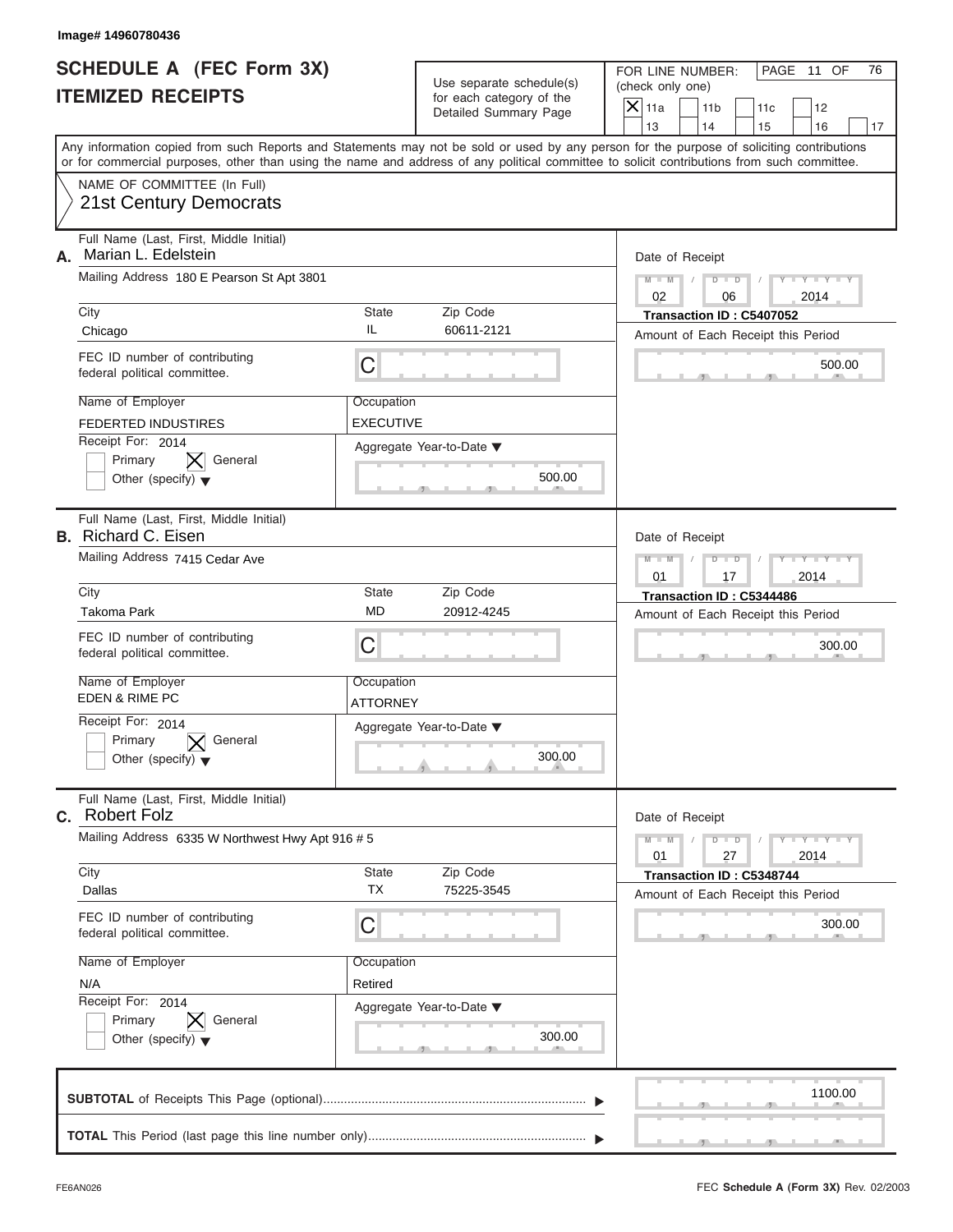| Image# 14960780437                                                                                                                                                                                                                                                                      |                       |                                                                               |                                                                             |                                                                          |
|-----------------------------------------------------------------------------------------------------------------------------------------------------------------------------------------------------------------------------------------------------------------------------------------|-----------------------|-------------------------------------------------------------------------------|-----------------------------------------------------------------------------|--------------------------------------------------------------------------|
| <b>SCHEDULE A (FEC Form 3X)</b><br><b>ITEMIZED RECEIPTS</b>                                                                                                                                                                                                                             |                       | Use separate schedule(s)<br>for each category of the<br>Detailed Summary Page | FOR LINE NUMBER:<br>(check only one)<br>$\mathsf{X}$ 11a<br>11 <sub>b</sub> | PAGE 12 OF<br>76<br>11c<br>12                                            |
| Any information copied from such Reports and Statements may not be sold or used by any person for the purpose of soliciting contributions<br>or for commercial purposes, other than using the name and address of any political committee to solicit contributions from such committee. |                       |                                                                               | 13<br>14                                                                    | 15<br>16<br>17                                                           |
| NAME OF COMMITTEE (In Full)<br>21st Century Democrats                                                                                                                                                                                                                                   |                       |                                                                               |                                                                             |                                                                          |
| Full Name (Last, First, Middle Initial)<br><b>Ruann Gelb</b><br>А.<br>Mailing Address 6932 Livingston Dr                                                                                                                                                                                |                       |                                                                               | Date of Receipt<br>$D - D$<br>$M - M$<br>03<br>11                           | $Y - Y - Y - Y$<br>2014                                                  |
| City                                                                                                                                                                                                                                                                                    | State<br>CA           | Zip Code<br>92648-1554                                                        | Transaction ID: C5503571                                                    |                                                                          |
| Huntingtn Bch<br>FEC ID number of contributing<br>federal political committee.                                                                                                                                                                                                          | C                     |                                                                               |                                                                             | Amount of Each Receipt this Period<br>300.00                             |
| Name of Employer<br>N/A<br>Receipt For:<br>Primary<br>General<br>Other (specify) $\blacktriangledown$                                                                                                                                                                                   | Occupation<br>Retired | Aggregate Year-to-Date ▼<br>300.00                                            |                                                                             |                                                                          |
| Full Name (Last, First, Middle Initial)<br><b>B.</b> Ann M. Goldberg<br>Mailing Address 3656 Alta Mesa Dr<br>City                                                                                                                                                                       | State                 | Zip Code                                                                      | Date of Receipt<br>$M - M$<br>$D - I - D$<br>01<br>30                       | Y T Y T Y T<br>2014                                                      |
| <b>Studio City</b>                                                                                                                                                                                                                                                                      | CA                    | 91604-4003                                                                    | Transaction ID: C5366870                                                    | Amount of Each Receipt this Period                                       |
| FEC ID number of contributing<br>federal political committee.                                                                                                                                                                                                                           | C                     |                                                                               |                                                                             | 400.00                                                                   |
| Name of Employer<br>N/A                                                                                                                                                                                                                                                                 | Occupation<br>Retired |                                                                               |                                                                             |                                                                          |
| Receipt For: 2014<br>Primary<br>General<br>Other (specify) $\blacktriangledown$                                                                                                                                                                                                         |                       | Aggregate Year-to-Date ▼<br>400.00                                            |                                                                             |                                                                          |
| Full Name (Last, First, Middle Initial)<br><b>C.</b> David L Hoffberg                                                                                                                                                                                                                   |                       |                                                                               | Date of Receipt                                                             |                                                                          |
| Mailing Address 51 Pelham Rd<br>City                                                                                                                                                                                                                                                    | State                 | Zip Code                                                                      | $M - M$<br>$D$ $D$<br>02<br>27                                              | $\mathbf{Y}$ $\mathbf{Y}$ $\mathbf{Y}$ $\mathbf{Y}$ $\mathbf{Y}$<br>2014 |
| Rochester                                                                                                                                                                                                                                                                               | <b>NY</b>             | 14610-2521                                                                    | Transaction ID: C5502786                                                    | Amount of Each Receipt this Period                                       |
| FEC ID number of contributing<br>federal political committee.                                                                                                                                                                                                                           | С                     |                                                                               |                                                                             | 400.00                                                                   |
| Name of Employer<br>N/A                                                                                                                                                                                                                                                                 | Occupation<br>Retired |                                                                               |                                                                             |                                                                          |
| Receipt For:<br>Primary<br>General<br>Other (specify) $\blacktriangledown$                                                                                                                                                                                                              |                       | Aggregate Year-to-Date ▼<br>400.00                                            |                                                                             |                                                                          |
|                                                                                                                                                                                                                                                                                         |                       |                                                                               |                                                                             | 1100.00                                                                  |
|                                                                                                                                                                                                                                                                                         |                       |                                                                               |                                                                             |                                                                          |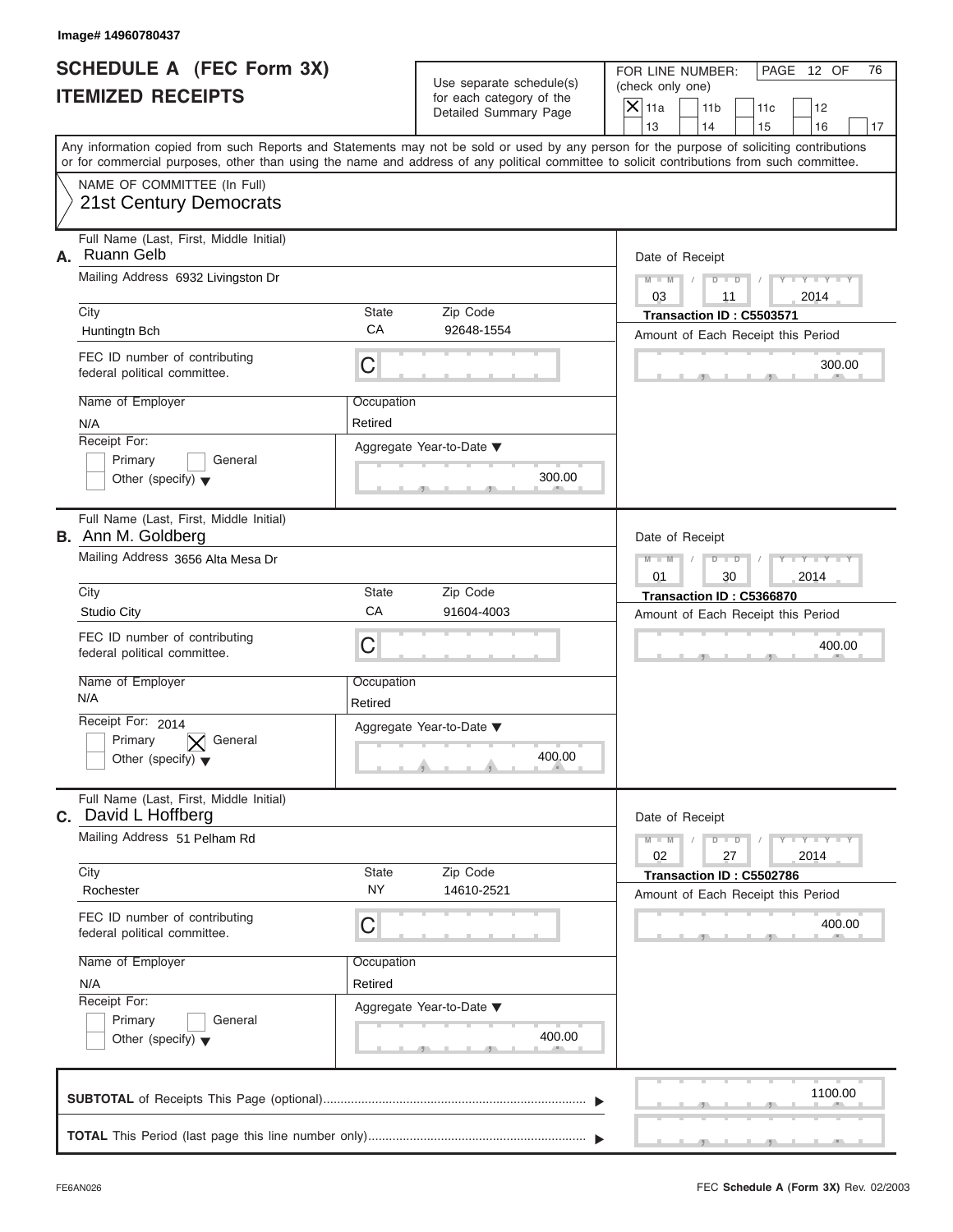| Image# 14960780438                                                                                                                                                                                                                                                                      |                       |                                                                               |                                                                               |                               |
|-----------------------------------------------------------------------------------------------------------------------------------------------------------------------------------------------------------------------------------------------------------------------------------------|-----------------------|-------------------------------------------------------------------------------|-------------------------------------------------------------------------------|-------------------------------|
| <b>SCHEDULE A (FEC Form 3X)</b><br><b>ITEMIZED RECEIPTS</b>                                                                                                                                                                                                                             |                       | Use separate schedule(s)<br>for each category of the<br>Detailed Summary Page | FOR LINE NUMBER:<br>(check only one)<br>$\overline{X}$ 11a<br>11 <sub>b</sub> | PAGE 13 OF<br>76<br>11c<br>12 |
|                                                                                                                                                                                                                                                                                         | 13<br>14              | 15<br>16<br>17                                                                |                                                                               |                               |
| Any information copied from such Reports and Statements may not be sold or used by any person for the purpose of soliciting contributions<br>or for commercial purposes, other than using the name and address of any political committee to solicit contributions from such committee. |                       |                                                                               |                                                                               |                               |
| NAME OF COMMITTEE (In Full)<br><b>21st Century Democrats</b>                                                                                                                                                                                                                            |                       |                                                                               |                                                                               |                               |
| Full Name (Last, First, Middle Initial)<br>Molly O Holtsford<br>А.                                                                                                                                                                                                                      |                       |                                                                               | Date of Receipt                                                               |                               |
| Mailing Address 231 Fairmont Dr                                                                                                                                                                                                                                                         |                       |                                                                               | $M - M$<br>$D$ $D$<br>0.1<br>31                                               | $Y - Y - Y - Y - Y$<br>2014   |
| City<br>Dekalb                                                                                                                                                                                                                                                                          | State<br>IL           | Zip Code<br>60115-2331                                                        | Transaction ID: C5366998                                                      |                               |
| FEC ID number of contributing<br>federal political committee.                                                                                                                                                                                                                           | C                     |                                                                               | Amount of Each Receipt this Period                                            | 100.00                        |
| Name of Employer<br><b>NA</b>                                                                                                                                                                                                                                                           | Occupation<br>Retired |                                                                               |                                                                               |                               |
| Receipt For: 2014<br>General<br>Primary<br>Other (specify) $\blacktriangledown$                                                                                                                                                                                                         |                       | Aggregate Year-to-Date ▼<br>244.00                                            |                                                                               |                               |
| Full Name (Last, First, Middle Initial)<br><b>B.</b> Molly O Holtsford                                                                                                                                                                                                                  |                       |                                                                               | Date of Receipt                                                               |                               |
| Mailing Address 231 Fairmont Dr                                                                                                                                                                                                                                                         |                       |                                                                               | $M - M$<br>$D$ $D$<br>02<br>18                                                | Y T Y T Y T<br>2014           |
| City<br>Dekalb                                                                                                                                                                                                                                                                          | State<br>IL           | Zip Code<br>60115-2331                                                        | Transaction ID: C5502679                                                      |                               |
| FEC ID number of contributing<br>federal political committee.                                                                                                                                                                                                                           | C                     |                                                                               | Amount of Each Receipt this Period                                            | 144.00                        |
| Name of Employer<br><b>NA</b>                                                                                                                                                                                                                                                           | Occupation<br>Retired |                                                                               |                                                                               |                               |
| Receipt For:<br>Primary<br>General<br>Other (specify) $\blacktriangledown$                                                                                                                                                                                                              |                       | Aggregate Year-to-Date ▼<br>244.00                                            |                                                                               |                               |
| Full Name (Last, First, Middle Initial)<br>C. Barbara Huston                                                                                                                                                                                                                            |                       |                                                                               | Date of Receipt                                                               |                               |
| Mailing Address 715 W Prospect St                                                                                                                                                                                                                                                       |                       |                                                                               | $M - M$<br>$D$ $D$<br>02<br>04                                                | $Y = Y + Y + Y$<br>2014       |
| City<br>Seattle                                                                                                                                                                                                                                                                         | State<br><b>WA</b>    | Zip Code<br>98119-3628                                                        | Transaction ID: C5502975<br>Amount of Each Receipt this Period                |                               |
| FEC ID number of contributing<br>federal political committee.                                                                                                                                                                                                                           | С                     |                                                                               |                                                                               | 350.00                        |
| Name of Employer                                                                                                                                                                                                                                                                        | Occupation            |                                                                               |                                                                               |                               |
| N/A<br>Receipt For:                                                                                                                                                                                                                                                                     | Retired               | Aggregate Year-to-Date ▼                                                      |                                                                               |                               |
| Primary<br>General<br>Other (specify) $\blacktriangledown$                                                                                                                                                                                                                              |                       | 350.00                                                                        |                                                                               |                               |
|                                                                                                                                                                                                                                                                                         |                       |                                                                               |                                                                               | 594.00                        |
|                                                                                                                                                                                                                                                                                         |                       |                                                                               |                                                                               |                               |

 $\mathcal{S}$  s  $\mathcal{S}$  ,  $\mathcal{S}$  ,  $\mathcal{S}$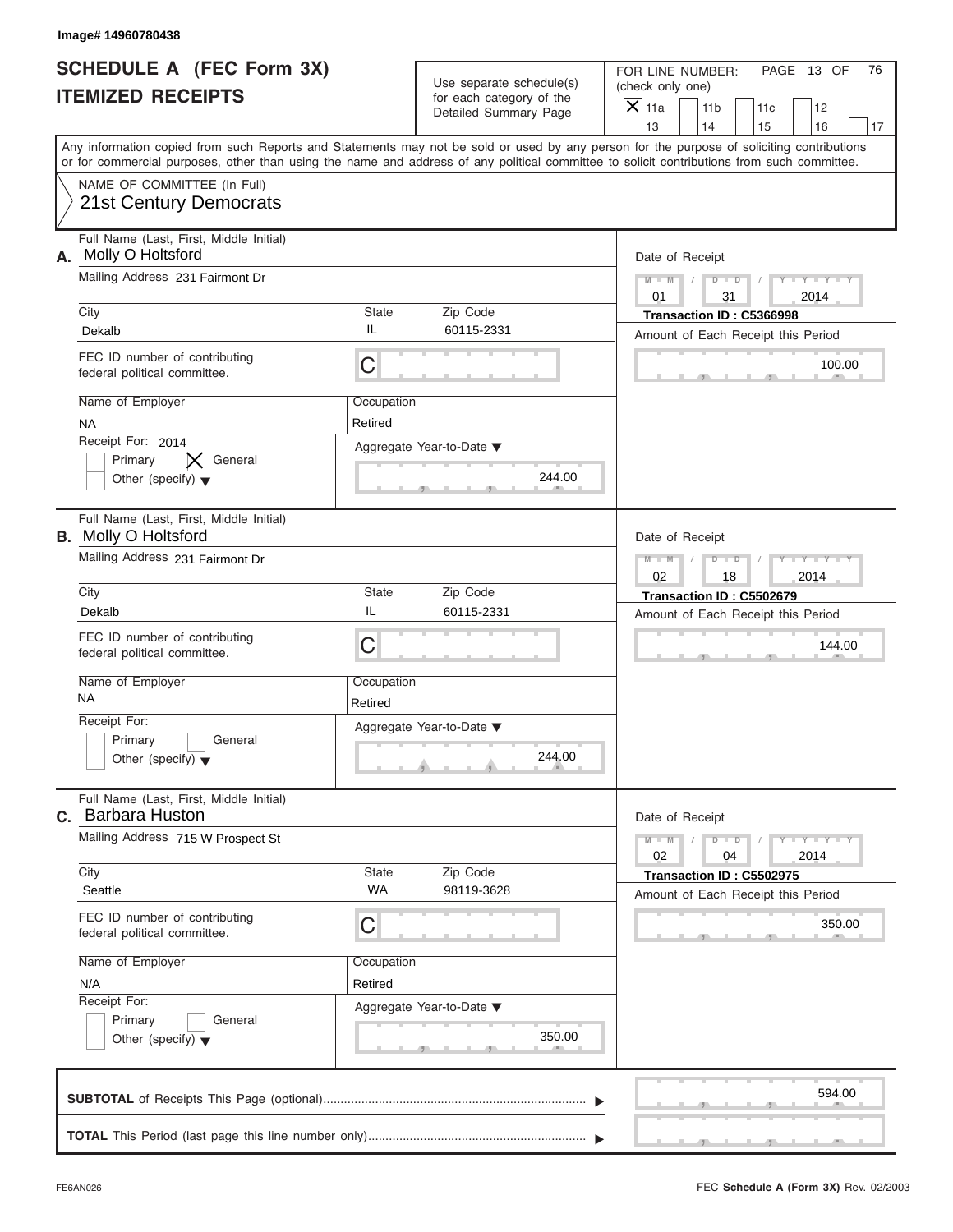| Image# 14960780439                                                |                                                                                                                                            |                                                                                                                                           |  |
|-------------------------------------------------------------------|--------------------------------------------------------------------------------------------------------------------------------------------|-------------------------------------------------------------------------------------------------------------------------------------------|--|
| <b>SCHEDULE A (FEC Form 3X)</b>                                   | Use separate schedule(s)                                                                                                                   | FOR LINE NUMBER:<br>PAGE 14 OF<br>76<br>(check only one)                                                                                  |  |
| <b>ITEMIZED RECEIPTS</b>                                          | for each category of the                                                                                                                   | $\mathsf{X}$ 11a<br>11 <sub>b</sub><br>11c<br>12                                                                                          |  |
|                                                                   | Detailed Summary Page                                                                                                                      | 13<br>14<br>15<br>16<br>17                                                                                                                |  |
|                                                                   | or for commercial purposes, other than using the name and address of any political committee to solicit contributions from such committee. | Any information copied from such Reports and Statements may not be sold or used by any person for the purpose of soliciting contributions |  |
| NAME OF COMMITTEE (In Full)<br>21st Century Democrats             |                                                                                                                                            |                                                                                                                                           |  |
| Full Name (Last, First, Middle Initial)<br>Harry P. Kamen<br>А.   |                                                                                                                                            | Date of Receipt                                                                                                                           |  |
| Mailing Address 200 Park Avenue<br><b>Suite 5700</b>              |                                                                                                                                            | $Y - Y - Y - Y - Y$<br>$M - M$<br>$D$ $\Box$ $D$<br>0.1<br>31<br>2014                                                                     |  |
| City                                                              | Zip Code<br><b>State</b>                                                                                                                   | Transaction ID: C5502640                                                                                                                  |  |
| New York                                                          | <b>NY</b><br>10166                                                                                                                         | Amount of Each Receipt this Period                                                                                                        |  |
| FEC ID number of contributing<br>federal political committee.     | C                                                                                                                                          | 564.00                                                                                                                                    |  |
| Name of Employer                                                  | Occupation                                                                                                                                 |                                                                                                                                           |  |
| Information Requested                                             | Chairman and CEO (retired)                                                                                                                 |                                                                                                                                           |  |
| Receipt For:                                                      | Aggregate Year-to-Date ▼                                                                                                                   |                                                                                                                                           |  |
| Primary<br>General<br>Other (specify) $\blacktriangledown$        | 564.00                                                                                                                                     |                                                                                                                                           |  |
| Full Name (Last, First, Middle Initial)<br><b>B.</b> Diane Kaplan |                                                                                                                                            | Date of Receipt                                                                                                                           |  |
| Mailing Address 1230 Pembury Ln                                   |                                                                                                                                            | Y TYTTYTTY<br>$M - M$<br>$D$ $D$<br>2014<br>01<br>28                                                                                      |  |
| City                                                              | State<br>Zip Code                                                                                                                          | Transaction ID: C5502817                                                                                                                  |  |
| <b>Bloomfield Hills</b>                                           | MI<br>48302-0937                                                                                                                           | Amount of Each Receipt this Period                                                                                                        |  |
| FEC ID number of contributing<br>federal political committee.     | C                                                                                                                                          | 250.00                                                                                                                                    |  |
| Name of Employer<br>N/A                                           | Occupation<br>Retired                                                                                                                      |                                                                                                                                           |  |
| Receipt For:                                                      | Aggregate Year-to-Date ▼                                                                                                                   |                                                                                                                                           |  |
| Primary<br>General<br>Other (specify) $\blacktriangledown$        | 250.00                                                                                                                                     |                                                                                                                                           |  |
| Full Name (Last, First, Middle Initial)<br>C. Alan Levine         |                                                                                                                                            | Date of Receipt                                                                                                                           |  |
| Mailing Address 54 Reed St                                        |                                                                                                                                            | $M - M$<br>$D - D$<br>$Y - Y - Y - Y - Y$<br>2014<br>01<br>06                                                                             |  |
| City<br>Lexington                                                 | State<br>Zip Code<br>MA<br>02421-4314                                                                                                      | Transaction ID: C5300385<br>Amount of Each Receipt this Period                                                                            |  |
| FEC ID number of contributing<br>federal political committee.     | С                                                                                                                                          | 500.00                                                                                                                                    |  |
| Name of Employer                                                  | Occupation                                                                                                                                 |                                                                                                                                           |  |
| Massachusetts Institute of Tec                                    | Physicist                                                                                                                                  |                                                                                                                                           |  |
| Receipt For: 2014                                                 | Aggregate Year-to-Date ▼                                                                                                                   |                                                                                                                                           |  |
| Primary<br>General<br>Other (specify) $\blacktriangledown$        | 500.00                                                                                                                                     |                                                                                                                                           |  |
|                                                                   |                                                                                                                                            | 1314.00                                                                                                                                   |  |
|                                                                   |                                                                                                                                            |                                                                                                                                           |  |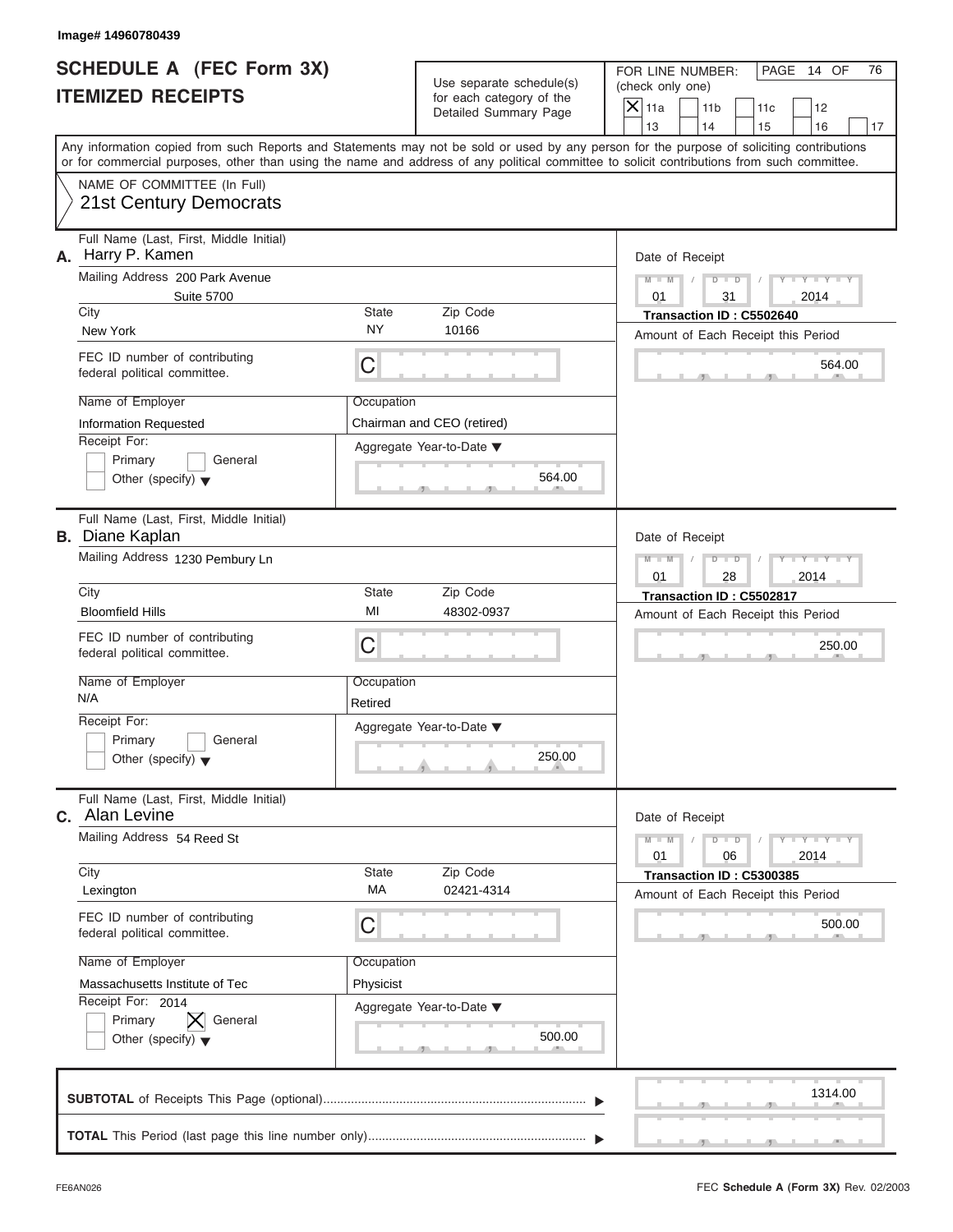| Image# 14960780440                                                                                                                                                                                                                                                                      |                                                                               |                                                                                                              |
|-----------------------------------------------------------------------------------------------------------------------------------------------------------------------------------------------------------------------------------------------------------------------------------------|-------------------------------------------------------------------------------|--------------------------------------------------------------------------------------------------------------|
| <b>SCHEDULE A (FEC Form 3X)</b><br><b>ITEMIZED RECEIPTS</b>                                                                                                                                                                                                                             | Use separate schedule(s)<br>for each category of the<br>Detailed Summary Page | PAGE 15 OF<br>FOR LINE NUMBER:<br>76<br>(check only one)<br>$\mathsf{X}$ 11a<br>11 <sub>b</sub><br>11c<br>12 |
|                                                                                                                                                                                                                                                                                         |                                                                               | 13<br>14<br>16<br>15<br>17                                                                                   |
| Any information copied from such Reports and Statements may not be sold or used by any person for the purpose of soliciting contributions<br>or for commercial purposes, other than using the name and address of any political committee to solicit contributions from such committee. |                                                                               |                                                                                                              |
| NAME OF COMMITTEE (In Full)<br>21st Century Democrats                                                                                                                                                                                                                                   |                                                                               |                                                                                                              |
| Full Name (Last, First, Middle Initial)<br><b>Frederick Little</b><br>А.                                                                                                                                                                                                                |                                                                               | Date of Receipt                                                                                              |
| Mailing Address 1932 Washington St                                                                                                                                                                                                                                                      |                                                                               | $M - M$<br>$D$ $D$<br>$Y - Y - Y - Y$<br>02<br>10<br>2014                                                    |
| City                                                                                                                                                                                                                                                                                    | State<br>Zip Code                                                             | Transaction ID: C5503614                                                                                     |
| Stoughton                                                                                                                                                                                                                                                                               | MA<br>02072-3351                                                              | Amount of Each Receipt this Period                                                                           |
| FEC ID number of contributing<br>federal political committee.                                                                                                                                                                                                                           | С                                                                             | 300.00                                                                                                       |
| Name of Employer                                                                                                                                                                                                                                                                        | Occupation                                                                    |                                                                                                              |
| Information Requested                                                                                                                                                                                                                                                                   | Retired                                                                       |                                                                                                              |
| Receipt For:<br>Primary<br>General                                                                                                                                                                                                                                                      | Aggregate Year-to-Date ▼                                                      |                                                                                                              |
| Other (specify) $\blacktriangledown$                                                                                                                                                                                                                                                    | 300.00                                                                        |                                                                                                              |
| Full Name (Last, First, Middle Initial)<br><b>B.</b> Frank Loduca                                                                                                                                                                                                                       |                                                                               | Date of Receipt                                                                                              |
| Mailing Address 1608 W 218th St                                                                                                                                                                                                                                                         |                                                                               | $D - I - D$<br>Y TY TY<br>$M - M$<br>2014<br>01<br>23                                                        |
| City                                                                                                                                                                                                                                                                                    | Zip Code<br>State                                                             | Transaction ID: C5345005                                                                                     |
| Torrance                                                                                                                                                                                                                                                                                | CA<br>90501-3801                                                              | Amount of Each Receipt this Period                                                                           |
| FEC ID number of contributing<br>federal political committee.                                                                                                                                                                                                                           | C                                                                             | 60.00                                                                                                        |
| Name of Employer                                                                                                                                                                                                                                                                        | Occupation                                                                    |                                                                                                              |
| <b>Information Requested</b>                                                                                                                                                                                                                                                            | <b>Information Requested</b>                                                  |                                                                                                              |
| Receipt For: 2014<br>Primary<br>General                                                                                                                                                                                                                                                 | Aggregate Year-to-Date ▼                                                      |                                                                                                              |
| Other (specify) $\blacktriangledown$                                                                                                                                                                                                                                                    | 215.00                                                                        |                                                                                                              |
| Full Name (Last, First, Middle Initial)<br>C. Frank Loduca                                                                                                                                                                                                                              |                                                                               | Date of Receipt                                                                                              |
| Mailing Address 1608 W 218th St                                                                                                                                                                                                                                                         |                                                                               | $M - M$<br>$Y - Y - Y - I$<br>$D - D$<br>02<br>2014<br>04                                                    |
| City<br>Torrance                                                                                                                                                                                                                                                                        | Zip Code<br>State<br>CA<br>90501-3801                                         | Transaction ID: C5503168<br>Amount of Each Receipt this Period                                               |
| FEC ID number of contributing<br>federal political committee.                                                                                                                                                                                                                           | С                                                                             | 55.00                                                                                                        |
| Name of Employer                                                                                                                                                                                                                                                                        | Occupation                                                                    |                                                                                                              |
| Information Requested                                                                                                                                                                                                                                                                   | Information Requested                                                         |                                                                                                              |
| Receipt For:<br>Primary<br>General                                                                                                                                                                                                                                                      | Aggregate Year-to-Date ▼                                                      |                                                                                                              |
| Other (specify) $\blacktriangledown$                                                                                                                                                                                                                                                    | 215.00                                                                        |                                                                                                              |
|                                                                                                                                                                                                                                                                                         |                                                                               | 415.00                                                                                                       |
|                                                                                                                                                                                                                                                                                         |                                                                               |                                                                                                              |

 $\mathcal{T}$  s s  $\mathcal{T}$  , and  $\mathcal{T}$  , .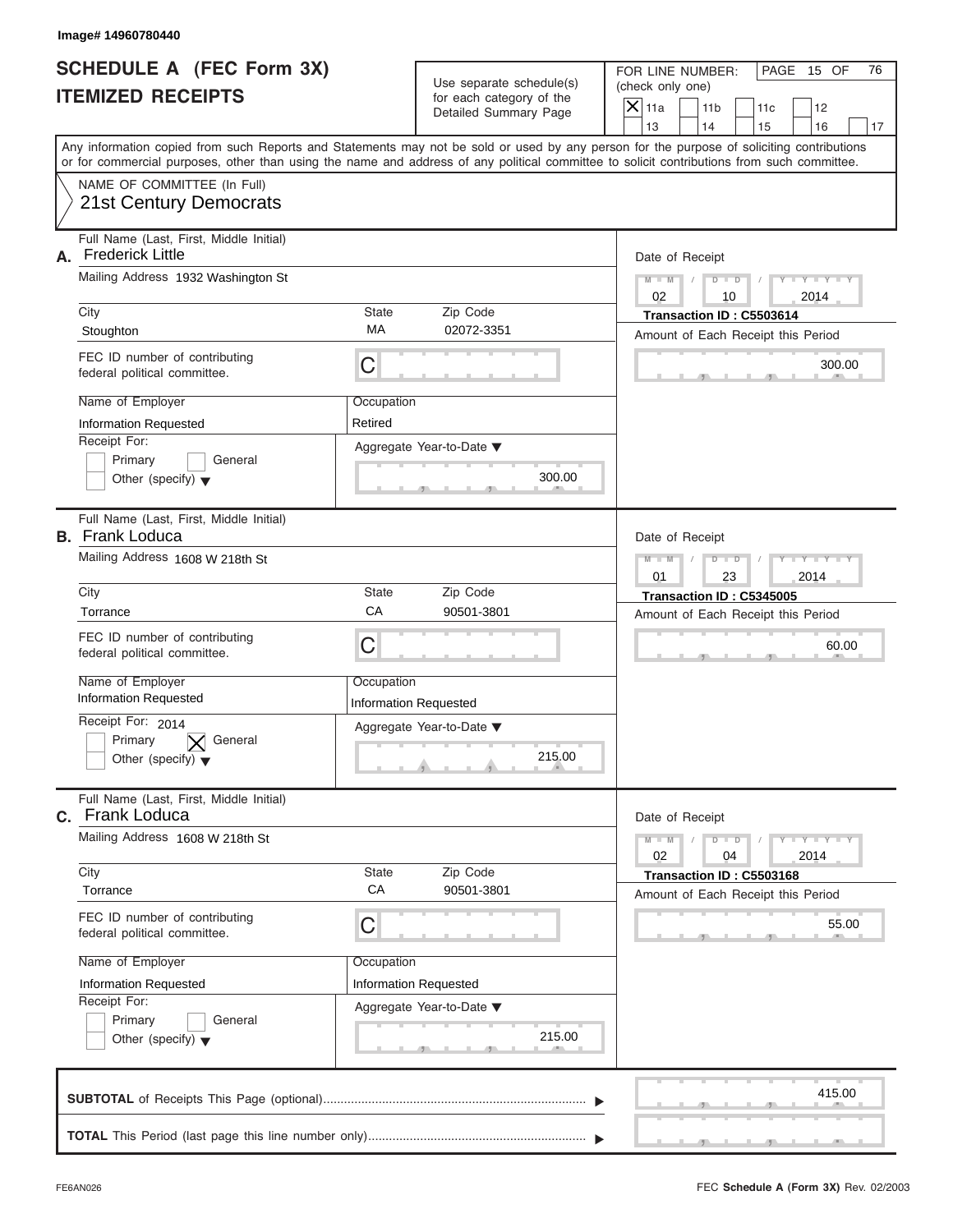| Image# 14960780441                                                         |                                         |                                                      |                                                                                                                                                                                                                                                                                         |
|----------------------------------------------------------------------------|-----------------------------------------|------------------------------------------------------|-----------------------------------------------------------------------------------------------------------------------------------------------------------------------------------------------------------------------------------------------------------------------------------------|
| <b>SCHEDULE A (FEC Form 3X)</b><br><b>ITEMIZED RECEIPTS</b>                |                                         | Use separate schedule(s)<br>for each category of the | FOR LINE NUMBER:<br>PAGE 16 OF<br>76<br>(check only one)                                                                                                                                                                                                                                |
|                                                                            |                                         | Detailed Summary Page                                | $\mathsf{X}$ 11a<br>11 <sub>b</sub><br>11c<br>12<br>13<br>14<br>15<br>16<br>17                                                                                                                                                                                                          |
|                                                                            |                                         |                                                      | Any information copied from such Reports and Statements may not be sold or used by any person for the purpose of soliciting contributions<br>or for commercial purposes, other than using the name and address of any political committee to solicit contributions from such committee. |
| NAME OF COMMITTEE (In Full)<br><b>21st Century Democrats</b>               |                                         |                                                      |                                                                                                                                                                                                                                                                                         |
| Full Name (Last, First, Middle Initial)<br><b>Frank Loduca</b><br>А.       |                                         |                                                      | Date of Receipt                                                                                                                                                                                                                                                                         |
| Mailing Address 1608 W 218th St                                            |                                         |                                                      | $D$ $D$<br>$Y - Y - Y - Y - Y$<br>$M - M$<br>03<br>28<br>2014                                                                                                                                                                                                                           |
| City<br>Torrance                                                           | State<br>Zip Code<br>CA<br>90501-3801   |                                                      | Transaction ID: C5503169<br>Amount of Each Receipt this Period                                                                                                                                                                                                                          |
| FEC ID number of contributing<br>federal political committee.              | C                                       |                                                      | 100.00                                                                                                                                                                                                                                                                                  |
| Name of Employer<br>Information Requested                                  | Occupation<br>Information Requested     |                                                      |                                                                                                                                                                                                                                                                                         |
| Receipt For:<br>Primary<br>General<br>Other (specify) $\blacktriangledown$ | Aggregate Year-to-Date ▼                | 215.00                                               |                                                                                                                                                                                                                                                                                         |
| Full Name (Last, First, Middle Initial)<br><b>B.</b> Joanna London         |                                         |                                                      | Date of Receipt                                                                                                                                                                                                                                                                         |
| Mailing Address 3940 Langley Ct Nw Apt E635                                |                                         |                                                      | $M - M$<br>$D - I - D$<br>Y TYTTYTTY<br>2014<br>02<br>21                                                                                                                                                                                                                                |
| City                                                                       | Zip Code<br><b>State</b>                |                                                      | Transaction ID: C5413275                                                                                                                                                                                                                                                                |
| Washington                                                                 | DC<br>20016-5534                        |                                                      | Amount of Each Receipt this Period                                                                                                                                                                                                                                                      |
| FEC ID number of contributing<br>federal political committee.              | C                                       |                                                      | 400.00                                                                                                                                                                                                                                                                                  |
| Name of Employer<br>na                                                     | Occupation<br>retired                   |                                                      |                                                                                                                                                                                                                                                                                         |
| Receipt For: 2014                                                          | Aggregate Year-to-Date ▼                |                                                      |                                                                                                                                                                                                                                                                                         |
| Primary<br>General<br>Other (specify) $\blacktriangledown$                 |                                         | 400.00                                               |                                                                                                                                                                                                                                                                                         |
| Full Name (Last, First, Middle Initial)<br>C. Henry Lord                   |                                         |                                                      | Date of Receipt                                                                                                                                                                                                                                                                         |
| Mailing Address 313 Audubon Court                                          |                                         |                                                      | $M - M$<br>$D - D$<br>$Y - Y - Y - Y - Y$<br>2014<br>01<br>21                                                                                                                                                                                                                           |
| City<br>New Haven                                                          | Zip Code<br>State<br><b>CT</b><br>06510 |                                                      | Transaction ID: C5502665<br>Amount of Each Receipt this Period                                                                                                                                                                                                                          |
| FEC ID number of contributing<br>federal political committee.              | С                                       |                                                      | 500.00                                                                                                                                                                                                                                                                                  |
| Name of Employer                                                           | Occupation                              |                                                      |                                                                                                                                                                                                                                                                                         |
| Self                                                                       | Investor                                |                                                      |                                                                                                                                                                                                                                                                                         |
| Receipt For:<br>Primary<br>General                                         | Aggregate Year-to-Date ▼                |                                                      |                                                                                                                                                                                                                                                                                         |
| Other (specify) $\blacktriangledown$                                       |                                         | 500.00                                               |                                                                                                                                                                                                                                                                                         |
|                                                                            |                                         |                                                      | 1000.00                                                                                                                                                                                                                                                                                 |
|                                                                            |                                         |                                                      |                                                                                                                                                                                                                                                                                         |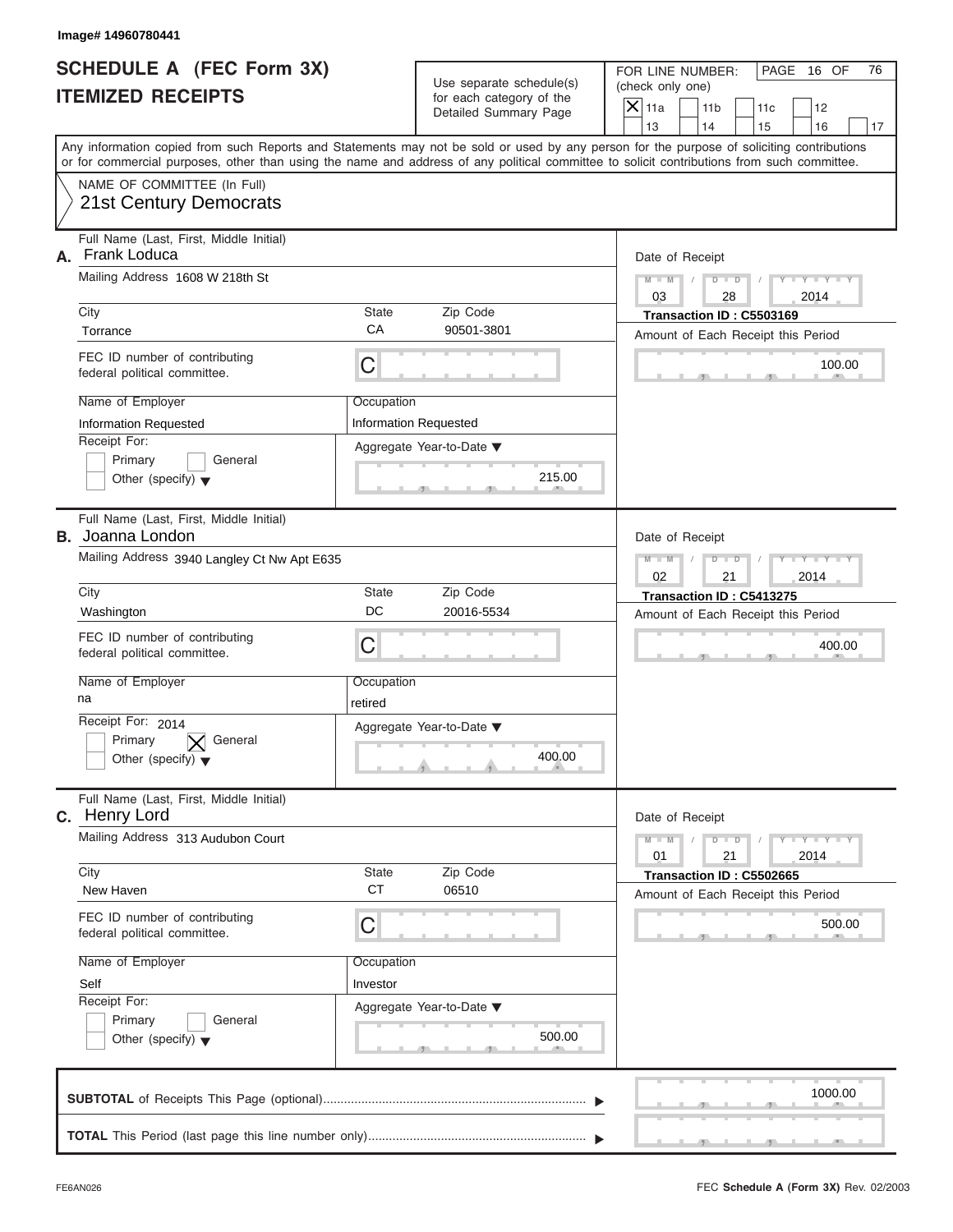|    | Image# 14960780442                                                                                                                                                                                                                                                                      |                       |                                                                               |                                                                                                                                |          |
|----|-----------------------------------------------------------------------------------------------------------------------------------------------------------------------------------------------------------------------------------------------------------------------------------------|-----------------------|-------------------------------------------------------------------------------|--------------------------------------------------------------------------------------------------------------------------------|----------|
|    | <b>SCHEDULE A (FEC Form 3X)</b><br><b>ITEMIZED RECEIPTS</b>                                                                                                                                                                                                                             |                       | Use separate schedule(s)<br>for each category of the<br>Detailed Summary Page | FOR LINE NUMBER:<br>PAGE 17 OF<br>(check only one)<br>$\mathsf{X}$ 11a<br>11 <sub>b</sub><br>11c<br>12<br>13<br>14<br>15<br>16 | 76<br>17 |
|    | Any information copied from such Reports and Statements may not be sold or used by any person for the purpose of soliciting contributions<br>or for commercial purposes, other than using the name and address of any political committee to solicit contributions from such committee. |                       |                                                                               |                                                                                                                                |          |
|    | NAME OF COMMITTEE (In Full)<br>21st Century Democrats                                                                                                                                                                                                                                   |                       |                                                                               |                                                                                                                                |          |
| А. | Full Name (Last, First, Middle Initial)<br>Samuel Peabody<br>Mailing Address 1 E 66th St Apt 3C                                                                                                                                                                                         |                       |                                                                               | Date of Receipt<br>$D - D$<br>$M - M$<br>$Y - Y - Y - Y - Y$<br>03<br>2014<br>18                                               |          |
|    | City                                                                                                                                                                                                                                                                                    | State                 | Zip Code                                                                      | Transaction ID: C5477937                                                                                                       |          |
|    | New York                                                                                                                                                                                                                                                                                | <b>NY</b>             | 10065                                                                         | Amount of Each Receipt this Period                                                                                             |          |
|    | FEC ID number of contributing<br>federal political committee.                                                                                                                                                                                                                           | C                     |                                                                               | 500.00                                                                                                                         |          |
|    | Name of Employer<br>na                                                                                                                                                                                                                                                                  | Occupation<br>Retired |                                                                               |                                                                                                                                |          |
|    | Receipt For: 2014<br>General<br>Primary<br>Other (specify) $\blacktriangledown$                                                                                                                                                                                                         |                       | Aggregate Year-to-Date ▼<br>500.00                                            |                                                                                                                                |          |
|    | Full Name (Last, First, Middle Initial)<br><b>B.</b> Perry Peine                                                                                                                                                                                                                        |                       |                                                                               | Date of Receipt                                                                                                                |          |
|    | Mailing Address 343 Bellaire Street                                                                                                                                                                                                                                                     |                       |                                                                               | $M - M$<br>$D - I - D$<br>Y T Y T Y T<br>2014<br>01<br>31                                                                      |          |
|    | City                                                                                                                                                                                                                                                                                    | State                 | Zip Code                                                                      | Transaction ID: C5477884                                                                                                       |          |
|    | Denver                                                                                                                                                                                                                                                                                  | CO                    | 80220                                                                         | Amount of Each Receipt this Period                                                                                             |          |
|    | FEC ID number of contributing<br>federal political committee.                                                                                                                                                                                                                           | C                     |                                                                               | 250.00                                                                                                                         |          |
|    | Name of Employer<br>N/A                                                                                                                                                                                                                                                                 | Occupation<br>Retired |                                                                               |                                                                                                                                |          |
|    | Receipt For: 2014<br>Primary<br>General<br>Other (specify) $\blacktriangledown$                                                                                                                                                                                                         |                       | Aggregate Year-to-Date ▼<br>250.00                                            |                                                                                                                                |          |
|    | Full Name (Last, First, Middle Initial)<br>C. William Phillips                                                                                                                                                                                                                          |                       |                                                                               | Date of Receipt                                                                                                                |          |
|    | Mailing Address 200 N Cove Rd                                                                                                                                                                                                                                                           |                       |                                                                               | $M - M$<br>$T - Y = Y - T$<br>$D$ $D$<br>2014<br>01<br>31                                                                      |          |
|    | City<br>Old Saybrook                                                                                                                                                                                                                                                                    | State<br><b>CT</b>    | Zip Code<br>06475-2537                                                        | Transaction ID: C5503654<br>Amount of Each Receipt this Period                                                                 |          |
|    | FEC ID number of contributing<br>federal political committee.                                                                                                                                                                                                                           | С                     |                                                                               | 200.00                                                                                                                         |          |
|    | Name of Employer                                                                                                                                                                                                                                                                        | Occupation            |                                                                               |                                                                                                                                |          |
|    | N/A                                                                                                                                                                                                                                                                                     | Retired               |                                                                               |                                                                                                                                |          |
|    | Receipt For:<br>Primary<br>General<br>Other (specify) $\blacktriangledown$                                                                                                                                                                                                              |                       | Aggregate Year-to-Date ▼<br>300.00                                            |                                                                                                                                |          |
|    |                                                                                                                                                                                                                                                                                         |                       |                                                                               | 950.00                                                                                                                         |          |
|    |                                                                                                                                                                                                                                                                                         |                       |                                                                               |                                                                                                                                |          |

FEC **Schedule A (Form 3X)** Rev. 02/2003

 $S = 1, 2, 3, ...$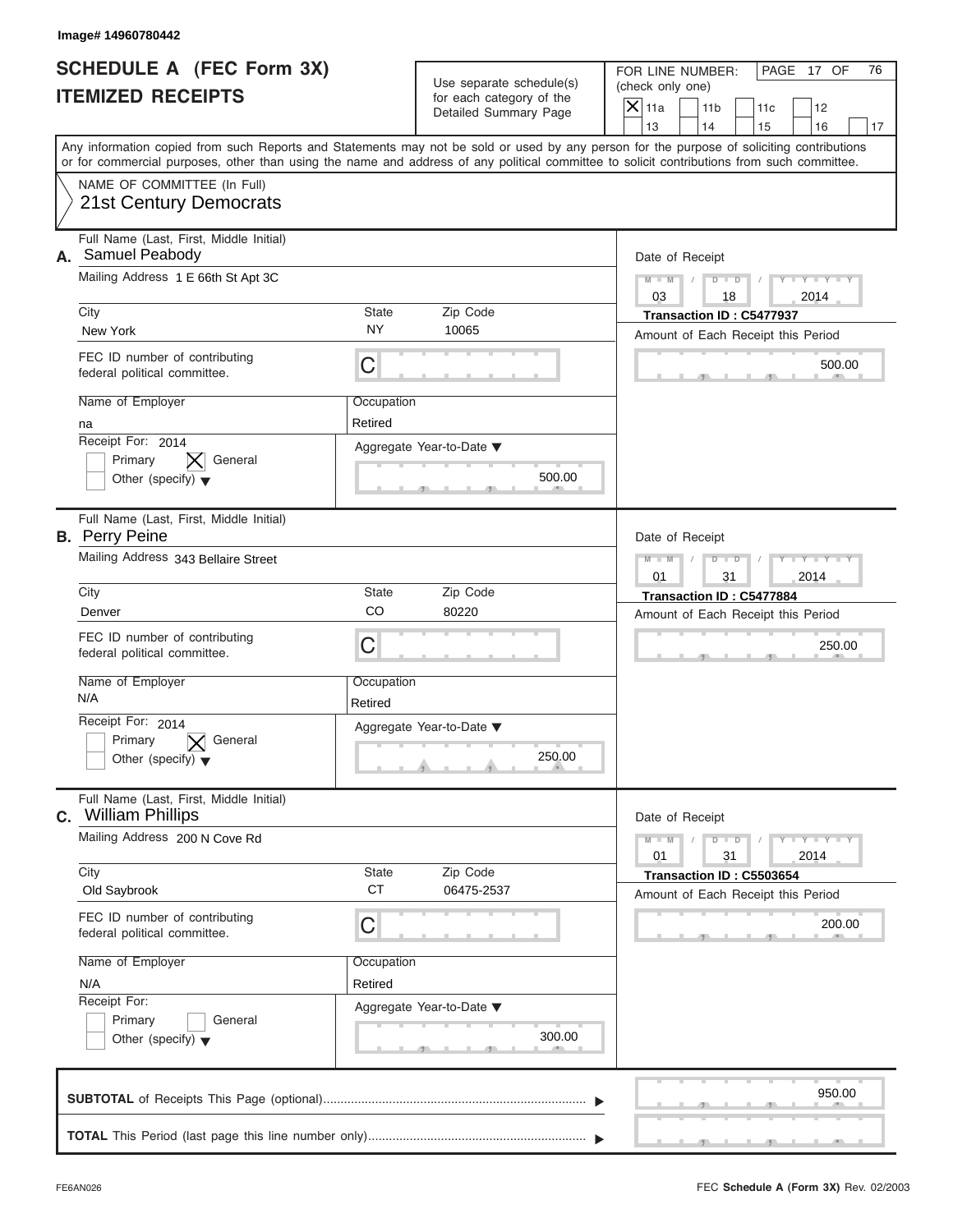|                                                             | Image# 14960780443                                                                                                                                                                                                                                                                      |                         |                                                      |                                        |                                                                |           |                         |    |
|-------------------------------------------------------------|-----------------------------------------------------------------------------------------------------------------------------------------------------------------------------------------------------------------------------------------------------------------------------------------|-------------------------|------------------------------------------------------|----------------------------------------|----------------------------------------------------------------|-----------|-------------------------|----|
| <b>SCHEDULE A (FEC Form 3X)</b><br><b>ITEMIZED RECEIPTS</b> |                                                                                                                                                                                                                                                                                         |                         | Use separate schedule(s)<br>for each category of the | (check only one)<br>$\overline{X}$ 11a | FOR LINE NUMBER:<br>11 <sub>b</sub>                            |           | PAGE 18 OF              | 76 |
|                                                             |                                                                                                                                                                                                                                                                                         |                         | Detailed Summary Page                                | 13                                     | 14                                                             | 11c<br>15 | 12<br>16                | 17 |
|                                                             | Any information copied from such Reports and Statements may not be sold or used by any person for the purpose of soliciting contributions<br>or for commercial purposes, other than using the name and address of any political committee to solicit contributions from such committee. |                         |                                                      |                                        |                                                                |           |                         |    |
|                                                             | NAME OF COMMITTEE (In Full)<br><b>21st Century Democrats</b>                                                                                                                                                                                                                            |                         |                                                      |                                        |                                                                |           |                         |    |
| А.                                                          | Full Name (Last, First, Middle Initial)<br><b>William Phillips</b>                                                                                                                                                                                                                      |                         |                                                      |                                        | Date of Receipt                                                |           |                         |    |
|                                                             | Mailing Address 200 N Cove Rd                                                                                                                                                                                                                                                           |                         |                                                      | $M - M$<br>02                          | $D - D$<br>12                                                  |           | $Y - Y - Y - Y$<br>2014 |    |
|                                                             | City                                                                                                                                                                                                                                                                                    | State<br><b>CT</b>      | Zip Code                                             |                                        | Transaction ID: C5503655                                       |           |                         |    |
|                                                             | Old Saybrook                                                                                                                                                                                                                                                                            |                         | 06475-2537                                           |                                        | Amount of Each Receipt this Period                             |           |                         |    |
|                                                             | FEC ID number of contributing<br>federal political committee.                                                                                                                                                                                                                           | $\mathsf C$             |                                                      |                                        |                                                                |           | 100.00                  |    |
|                                                             | Name of Employer                                                                                                                                                                                                                                                                        | Occupation              |                                                      |                                        |                                                                |           |                         |    |
|                                                             | N/A                                                                                                                                                                                                                                                                                     | Retired                 |                                                      |                                        |                                                                |           |                         |    |
|                                                             | Receipt For:<br>Primary<br>General                                                                                                                                                                                                                                                      |                         | Aggregate Year-to-Date ▼                             |                                        |                                                                |           |                         |    |
|                                                             | Other (specify) $\blacktriangledown$                                                                                                                                                                                                                                                    |                         | 300.00                                               |                                        |                                                                |           |                         |    |
|                                                             | Full Name (Last, First, Middle Initial)<br><b>B.</b> John Pizer                                                                                                                                                                                                                         |                         |                                                      |                                        | Date of Receipt                                                |           |                         |    |
|                                                             | Mailing Address 17709 Lake Iris Ave                                                                                                                                                                                                                                                     |                         |                                                      | $M - M$<br>02                          | $D$ $D$<br>26                                                  |           | Y T Y T Y T<br>2014     |    |
|                                                             | City                                                                                                                                                                                                                                                                                    | State                   | Zip Code                                             |                                        | Transaction ID: C5502710                                       |           |                         |    |
|                                                             | <b>Baton Rouge</b>                                                                                                                                                                                                                                                                      | LA                      | 70817-7571                                           |                                        | Amount of Each Receipt this Period                             |           |                         |    |
|                                                             | FEC ID number of contributing<br>federal political committee.                                                                                                                                                                                                                           | C                       |                                                      |                                        |                                                                |           | 400.00                  |    |
|                                                             | Name of Employer<br>L.S.U.                                                                                                                                                                                                                                                              | Occupation<br>Professor |                                                      |                                        |                                                                |           |                         |    |
|                                                             | Receipt For:                                                                                                                                                                                                                                                                            |                         | Aggregate Year-to-Date ▼                             |                                        |                                                                |           |                         |    |
|                                                             | Primary<br>General<br>Other (specify) $\blacktriangledown$                                                                                                                                                                                                                              |                         | 400.00                                               |                                        |                                                                |           |                         |    |
|                                                             | Full Name (Last, First, Middle Initial)<br>C. John Porter                                                                                                                                                                                                                               |                         |                                                      |                                        | Date of Receipt                                                |           |                         |    |
|                                                             | Mailing Address 2362 Oxford Ave                                                                                                                                                                                                                                                         |                         |                                                      | $M - M$<br>01                          | $D$ $D$<br>07                                                  |           | $Y = Y + Y + Y$<br>2014 |    |
|                                                             | City<br>Cardiff                                                                                                                                                                                                                                                                         | State<br>CA             | Zip Code<br>92007-2052                               |                                        | Transaction ID: C5503214<br>Amount of Each Receipt this Period |           |                         |    |
|                                                             | FEC ID number of contributing<br>federal political committee.                                                                                                                                                                                                                           | С                       |                                                      |                                        |                                                                |           | 85.00                   |    |
|                                                             | Name of Employer                                                                                                                                                                                                                                                                        | Occupation              |                                                      |                                        |                                                                |           |                         |    |
|                                                             | <b>USPS</b>                                                                                                                                                                                                                                                                             | <b>Postal Carrier</b>   |                                                      |                                        |                                                                |           |                         |    |
|                                                             | Receipt For:<br>Primary                                                                                                                                                                                                                                                                 |                         | Aggregate Year-to-Date ▼                             |                                        |                                                                |           |                         |    |
|                                                             | General<br>Other (specify) $\blacktriangledown$                                                                                                                                                                                                                                         |                         | 230.00                                               |                                        |                                                                |           |                         |    |
|                                                             |                                                                                                                                                                                                                                                                                         |                         |                                                      |                                        |                                                                |           | 585.00                  |    |
|                                                             |                                                                                                                                                                                                                                                                                         |                         |                                                      |                                        |                                                                |           |                         |    |

 $\mathcal{S}$  s  $\mathcal{S}$  ,  $\mathcal{S}$  ,  $\mathcal{S}$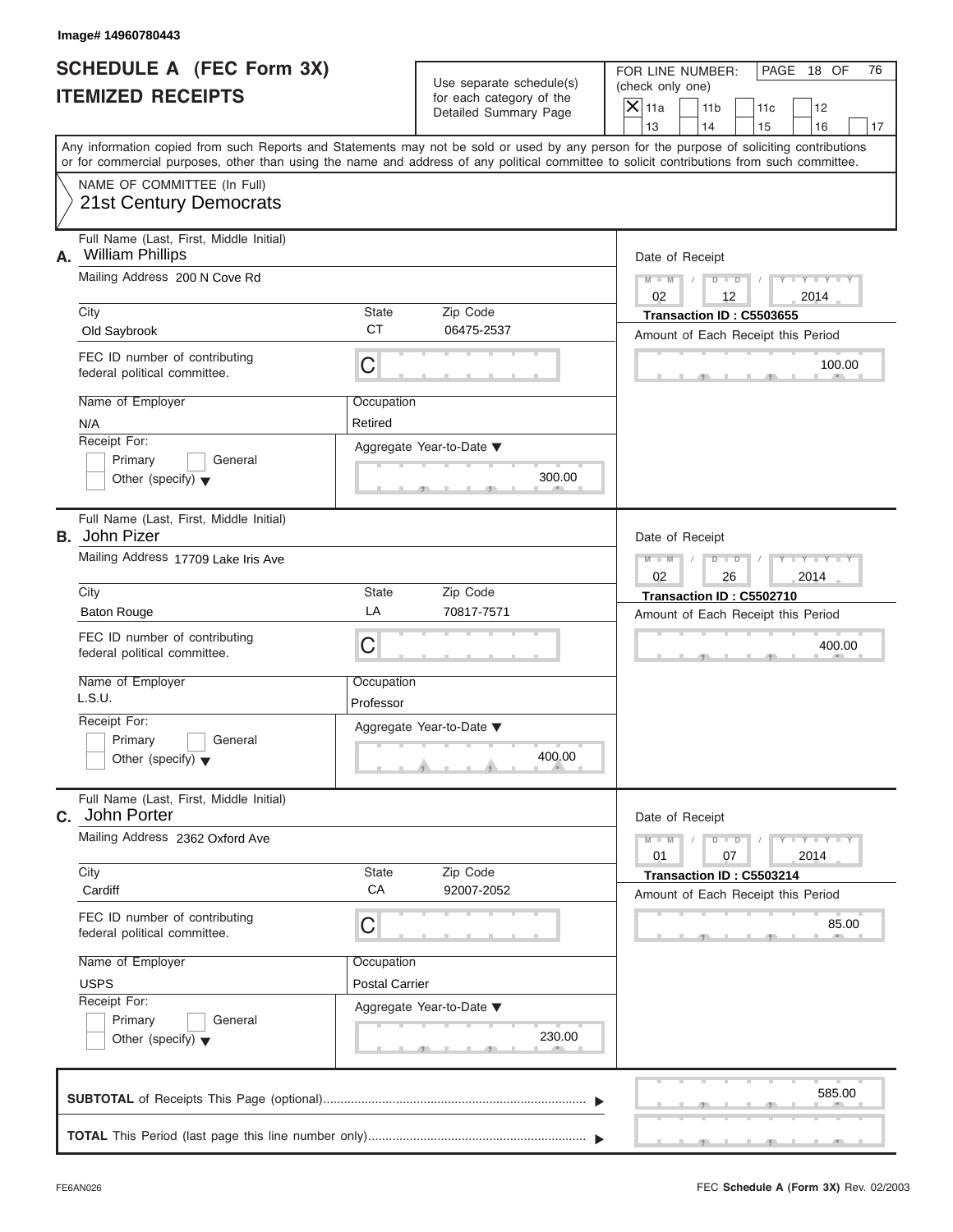Use separate schedule(s) | (check only one) for each category of the

FOR LINE NUMBER: | PAGE 19 OF

1145.00  $\frac{145.0}{2}$ Aggregate Year-to-Date ▼  $\frac{230.0}{2}$ C C S S S , , .  $\frac{500}{1}$  $\sim$  s  $\sim$  s  $\sim$  s  $\sim$  s  $\sim$  s  $\sim$ C **M + M M M / D D / Y Y Y Y M M / D D / Y Y Y Y**  $\sim$  500.0  $\frac{500}{1}$ Any information copied from such Reports and Statements may not be sold or used by any person for the purpose of soliciting contributions or for commercial purposes, other than using the name and address of any political committee to solicit contributions from such committee. NAME OF COMMITTEE (In Full) **SUBTOTAL** of Receipts This Page (optional) ............................................................................  $\frac{1}{\sqrt{1-\frac{1}{2}}}$  Full Name (Last, First, Middle Initial) Mailing Address 2362 Oxford Ave City **State** Zip Code Receipt For: Primary **General**  $\vert$  Other (specify)  $\blacktriangledown$ Amount of Each Receipt this Period **A.** Date of Receipt Name of Employer <br>
Occupation FEC ID number of contributing federal political committee. Full Name (Last, First, Middle Initial) Mailing Address 22640 27 1/2 Mile Rd City **State** Zip Code Receipt For: 2014 Primary  $\boxed{\bigtimes}$  General **Other (specify)** ▼ Amount of Each Receipt this Period **B.** William L Quigley Aggregate Year-to-Date ▼ Date of Receipt Name of Employer | Occupation FEC ID number of contributing federal political committee. Full Name (Last, First, Middle Initial) Mailing Address 211 McClees Road City **State** Zip Code Receipt For: Primary General  $\vert$  Other (specify)  $\blacktriangledown$ Amount of Each Receipt this Period **C.** Aggregate Year-to-Date ▼ Date of Receipt Name of Employer | Occupation FEC ID number of contributing federal political committee. Detailed Summary Page  $\begin{array}{|c|c|c|c|c|}\n\hline\n\text{Detailed Summary Page} \\
\hline\n\end{array}\n\quad\n\begin{array}{|c|c|c|c|c|}\n\hline\n\text{11a} & \text{11b} & \text{11c} & \text{12} \\
\hline\n\text{13} & \text{14} & \text{15} & \text{16}\n\end{array}$ | 13 | | 14 | | 15 | | 16 | | 17 500.00<br>
Date of Receipt<br>
01<br>
1 31<br>
Transaction ID : C5503202<br>
Amount of Each Receipt this Period<br>
500.00 21 St Century Democrats<br>
Solar Politics Additional Politics Additional Real Politics Additional Real Politics Additional Politics Century<br>
Contained politics and the century of the century of the century of the century of Cardiff Carl pumber of contributing<br>
EC ID number of complexer<br>
Name of Employer<br>
Necesial For:<br>
ID : Complexe Cardiff Cardiff Cardiff Cardiff Cardiff Cardiff Cardiff Cardiff Cardiff Cardiff Cardiff Cardiff Cardiff Cardiff United Contribution Controlled Controlled Controlled Controlled Controlled Controlled Controlled Controlled Controlled Controlled Controlled Controlled Controlled Controlled Controlled Controlled Controlled Controlled Con City<br>
Cardiff State Zip Code Candiff Candiff Candiff Candiff FEC ID number of contributing<br>
FEC ID number of contributing<br>
Narion of Employer<br>
Narion Creek MI 272814 Game Creek MI 272816 Game Creek MI 272816 Game Creek Min **INSEE OF ENERGY AND THE CONTROL CARR CONTROL CARR CONTROL CARR CONTROL CARR CONTROL CARR CONTROL CARR CONTROL CARR CONTROL CARR CONTROL CARR CONTROL CARR CONTROL CARR CONTROL CARR CONTROL CARR CONTROL CARR CONTROL CARR C** 

**TOTAL** This Period (last page this line number only) ...............................................................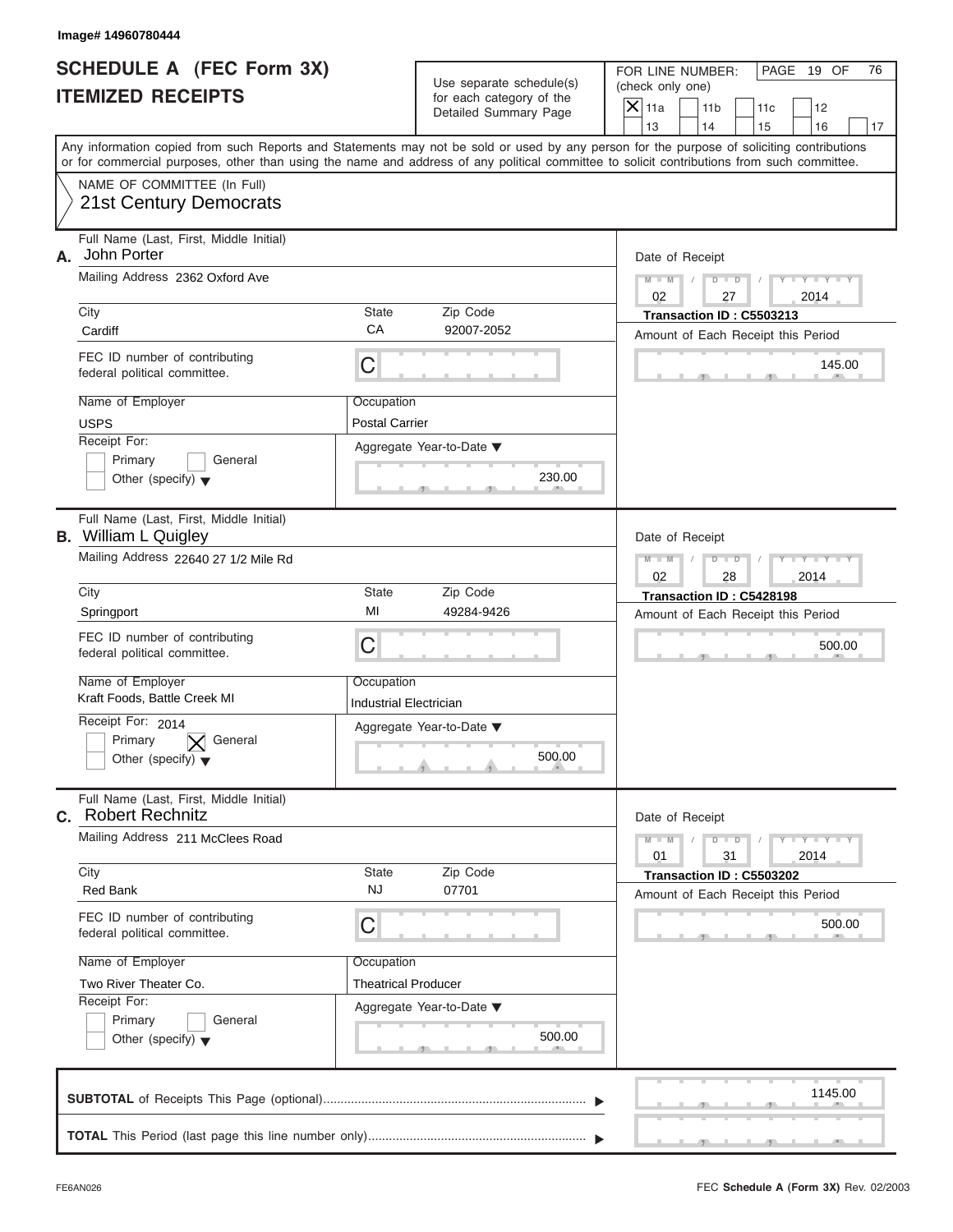| Image# 14960780445                                                                                                                         |                              |                                                                               |                                                                             |                                                                          |
|--------------------------------------------------------------------------------------------------------------------------------------------|------------------------------|-------------------------------------------------------------------------------|-----------------------------------------------------------------------------|--------------------------------------------------------------------------|
| <b>SCHEDULE A (FEC Form 3X)</b><br><b>ITEMIZED RECEIPTS</b>                                                                                |                              | Use separate schedule(s)<br>for each category of the<br>Detailed Summary Page | FOR LINE NUMBER:<br>(check only one)<br>$\mathsf{X}$ 11a<br>11 <sub>b</sub> | PAGE 20 OF<br>76<br>11c<br>12                                            |
| Any information copied from such Reports and Statements may not be sold or used by any person for the purpose of soliciting contributions  |                              |                                                                               | 13<br>14                                                                    | 15<br>16<br>17                                                           |
| or for commercial purposes, other than using the name and address of any political committee to solicit contributions from such committee. |                              |                                                                               |                                                                             |                                                                          |
| NAME OF COMMITTEE (In Full)<br>21st Century Democrats                                                                                      |                              |                                                                               |                                                                             |                                                                          |
| Full Name (Last, First, Middle Initial)<br>Dora Richardson<br>А.                                                                           |                              |                                                                               | Date of Receipt                                                             |                                                                          |
| Mailing Address 3410 Volta PI Nw                                                                                                           |                              |                                                                               | $M - M$<br>$D$ $D$                                                          | $Y = Y + Y + Y$                                                          |
| City                                                                                                                                       | <b>State</b>                 | Zip Code                                                                      | 01<br>14<br>Transaction ID: C5503076                                        | 2014                                                                     |
| Washington                                                                                                                                 | DC                           | 20007-2736                                                                    | Amount of Each Receipt this Period                                          |                                                                          |
| FEC ID number of contributing<br>federal political committee.                                                                              | C                            |                                                                               |                                                                             | 250.00                                                                   |
| Name of Employer                                                                                                                           | Occupation                   |                                                                               |                                                                             |                                                                          |
| Self employed                                                                                                                              | Homemaker                    |                                                                               |                                                                             |                                                                          |
| Receipt For:<br>Primary<br>General<br>Other (specify) $\blacktriangledown$                                                                 |                              | Aggregate Year-to-Date ▼<br>250.00                                            |                                                                             |                                                                          |
| Full Name (Last, First, Middle Initial)<br><b>B.</b> Sydney Rockefeller                                                                    |                              |                                                                               | Date of Receipt                                                             |                                                                          |
| Mailing Address PO Box 149                                                                                                                 |                              |                                                                               | $M - M$<br>$D - I - D$<br>01<br>21                                          | Y T Y T Y T<br>2014                                                      |
| City                                                                                                                                       | <b>State</b>                 | Zip Code                                                                      | Transaction ID: C5503332                                                    |                                                                          |
| Seal Harbor                                                                                                                                | ME                           | 04675-0149                                                                    | Amount of Each Receipt this Period                                          |                                                                          |
| FEC ID number of contributing<br>federal political committee.                                                                              | C                            |                                                                               |                                                                             | 1000.00                                                                  |
| Name of Employer                                                                                                                           | Occupation                   |                                                                               |                                                                             |                                                                          |
| <b>Information Requested</b><br>Receipt For:                                                                                               | <b>Information Requested</b> |                                                                               |                                                                             |                                                                          |
| Primary<br>General<br>Other (specify) $\blacktriangledown$                                                                                 |                              | Aggregate Year-to-Date ▼<br>1050.00                                           |                                                                             |                                                                          |
| Full Name (Last, First, Middle Initial)<br>C. Sydney Rockefeller                                                                           |                              |                                                                               | Date of Receipt                                                             |                                                                          |
| Mailing Address PO Box 149                                                                                                                 |                              |                                                                               | $M - M$<br>$D$ $D$<br>01<br>31                                              | $\mathbf{I} = \mathbf{Y} - \mathbf{I} - \mathbf{Y} - \mathbf{I}$<br>2014 |
| City<br>Seal Harbor                                                                                                                        | State<br>ME                  | Zip Code<br>04675-0149                                                        | Transaction ID: C5367029<br>Amount of Each Receipt this Period              |                                                                          |
| FEC ID number of contributing<br>federal political committee.                                                                              | С                            |                                                                               |                                                                             | 50.00                                                                    |
| Name of Employer                                                                                                                           | Occupation                   |                                                                               |                                                                             |                                                                          |
| Information Requested<br>Receipt For: 2014                                                                                                 | Information Requested        |                                                                               |                                                                             |                                                                          |
| Primary<br>General<br>Other (specify) $\blacktriangledown$                                                                                 |                              | Aggregate Year-to-Date ▼<br>1050.00                                           |                                                                             |                                                                          |
|                                                                                                                                            |                              |                                                                               |                                                                             | 1300.00                                                                  |
|                                                                                                                                            |                              |                                                                               |                                                                             |                                                                          |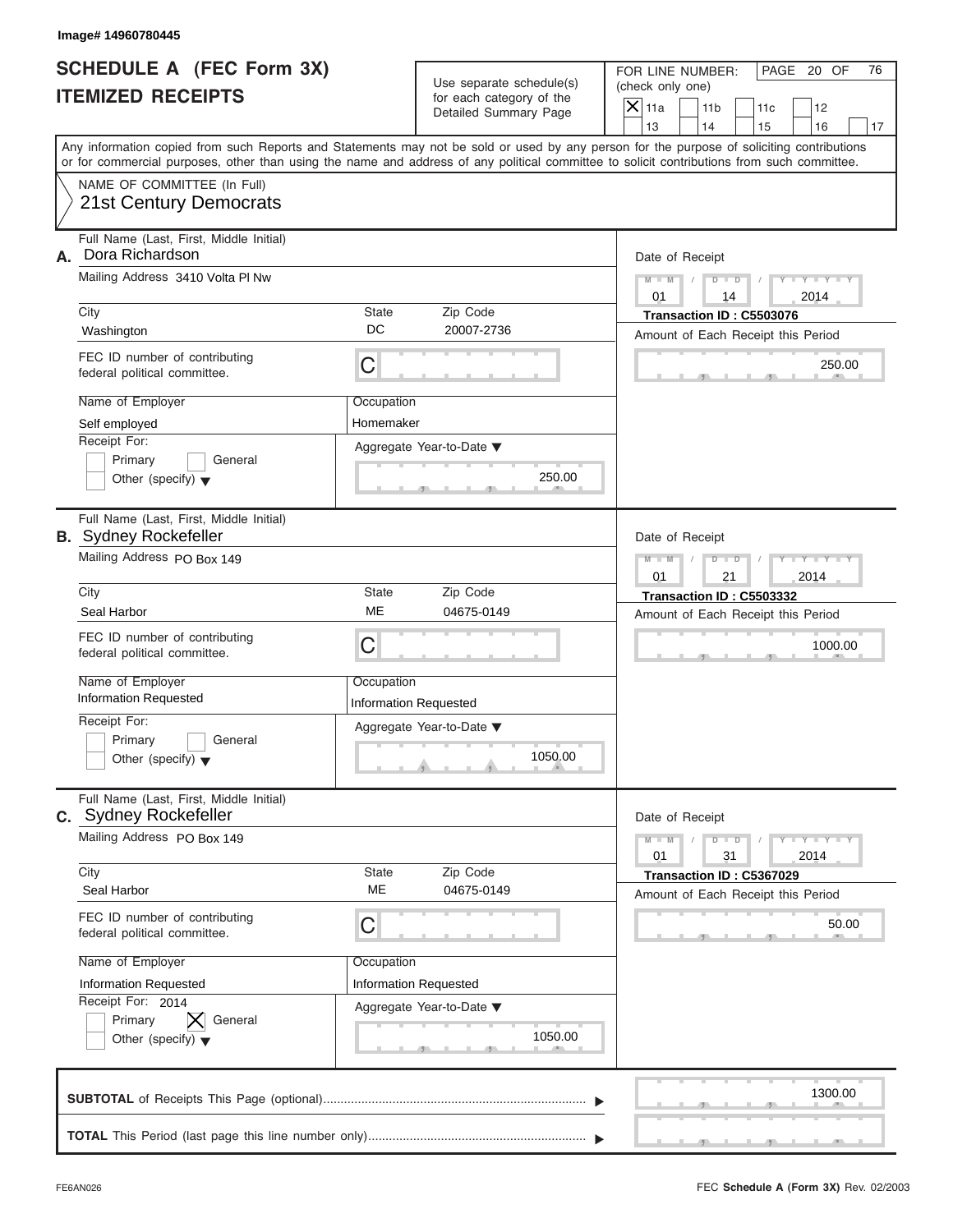|    | Image# 14960780446                                                   |                           |                                                                               |                                                                                                                                                                                                                                                                                         |
|----|----------------------------------------------------------------------|---------------------------|-------------------------------------------------------------------------------|-----------------------------------------------------------------------------------------------------------------------------------------------------------------------------------------------------------------------------------------------------------------------------------------|
|    | SCHEDULE A (FEC Form 3X)<br><b>ITEMIZED RECEIPTS</b>                 |                           | Use separate schedule(s)<br>for each category of the<br>Detailed Summary Page | FOR LINE NUMBER:<br>PAGE 21 OF<br>76<br>(check only one)<br>$\mathsf{X}$ 11a<br>11 <sub>b</sub><br>11c<br>12<br>13<br>14<br>15<br>16<br>17                                                                                                                                              |
|    |                                                                      |                           |                                                                               | Any information copied from such Reports and Statements may not be sold or used by any person for the purpose of soliciting contributions<br>or for commercial purposes, other than using the name and address of any political committee to solicit contributions from such committee. |
|    | NAME OF COMMITTEE (In Full)<br><b>21st Century Democrats</b>         |                           |                                                                               |                                                                                                                                                                                                                                                                                         |
|    |                                                                      |                           |                                                                               |                                                                                                                                                                                                                                                                                         |
| А. | Full Name (Last, First, Middle Initial)<br>Daniel Rose               |                           |                                                                               | Date of Receipt                                                                                                                                                                                                                                                                         |
|    | Mailing Address 658 Hoydens Hill Rd                                  |                           |                                                                               | $D$ $D$<br>$Y - Y - Y - Y - Y$<br>$M - M$                                                                                                                                                                                                                                               |
|    |                                                                      |                           |                                                                               | 02<br>18<br>2014                                                                                                                                                                                                                                                                        |
|    | City<br>Fairfield                                                    | <b>State</b><br><b>CT</b> | Zip Code<br>06824-1887                                                        | Transaction ID: C5503187                                                                                                                                                                                                                                                                |
|    |                                                                      |                           |                                                                               | Amount of Each Receipt this Period                                                                                                                                                                                                                                                      |
|    | FEC ID number of contributing<br>federal political committee.        | $\mathsf C$               |                                                                               | 300.00                                                                                                                                                                                                                                                                                  |
|    | Name of Employer                                                     | Occupation                |                                                                               |                                                                                                                                                                                                                                                                                         |
|    | <b>Information Requested</b><br>Receipt For:                         |                           | Information Requested                                                         |                                                                                                                                                                                                                                                                                         |
|    | Primary<br>General                                                   |                           | Aggregate Year-to-Date ▼                                                      |                                                                                                                                                                                                                                                                                         |
|    | Other (specify) $\blacktriangledown$                                 |                           | 300.00                                                                        |                                                                                                                                                                                                                                                                                         |
|    | Full Name (Last, First, Middle Initial)<br><b>B.</b> Philip Schaefer |                           |                                                                               | Date of Receipt                                                                                                                                                                                                                                                                         |
|    | Mailing Address 47 Brougham Dr                                       |                           |                                                                               | $Y - Y - Y - Y$<br>$M - M$<br>$D$ $D$<br>2014<br>01<br>14                                                                                                                                                                                                                               |
|    | City                                                                 | <b>State</b>              | Zip Code                                                                      | Transaction ID: C5502468                                                                                                                                                                                                                                                                |
|    | Penfield                                                             | <b>NY</b>                 | 14526-1203                                                                    | Amount of Each Receipt this Period                                                                                                                                                                                                                                                      |
|    | FEC ID number of contributing<br>federal political committee.        | C                         |                                                                               | 210.00                                                                                                                                                                                                                                                                                  |
|    | Name of Employer                                                     | Occupation                |                                                                               |                                                                                                                                                                                                                                                                                         |
|    | N/A                                                                  | Retired                   |                                                                               |                                                                                                                                                                                                                                                                                         |
|    | Receipt For:                                                         |                           | Aggregate Year-to-Date ▼                                                      |                                                                                                                                                                                                                                                                                         |
|    | Primary<br>General<br>Other (specify) $\blacktriangledown$           |                           | 210.00                                                                        |                                                                                                                                                                                                                                                                                         |
| C. | Full Name (Last, First, Middle Initial)<br>Judith Scheide            |                           |                                                                               | Date of Receipt                                                                                                                                                                                                                                                                         |
|    | Mailing Address 133 Library Pl                                       |                           |                                                                               | $Y - Y - Y - Y$<br>$M - M$<br>$D$ $D$<br>13<br>2014<br>01                                                                                                                                                                                                                               |
|    | City                                                                 | State                     | Zip Code                                                                      | Transaction ID: C5503653                                                                                                                                                                                                                                                                |
|    | Princeton                                                            | <b>NJ</b>                 | 08540-3019                                                                    | Amount of Each Receipt this Period                                                                                                                                                                                                                                                      |
|    | FEC ID number of contributing<br>federal political committee.        | C                         |                                                                               | 250.00                                                                                                                                                                                                                                                                                  |
|    | Name of Employer                                                     | Occupation                |                                                                               |                                                                                                                                                                                                                                                                                         |
|    | Scheide Fund                                                         | Director                  |                                                                               |                                                                                                                                                                                                                                                                                         |
|    | Receipt For:<br>Primary                                              |                           | Aggregate Year-to-Date ▼                                                      |                                                                                                                                                                                                                                                                                         |
|    | General<br>Other (specify) $\blacktriangledown$                      |                           | 250.00                                                                        |                                                                                                                                                                                                                                                                                         |
|    |                                                                      |                           |                                                                               | 760.00                                                                                                                                                                                                                                                                                  |
|    |                                                                      |                           |                                                                               |                                                                                                                                                                                                                                                                                         |
|    |                                                                      |                           |                                                                               |                                                                                                                                                                                                                                                                                         |

FEC **Schedule A (Form 3X)** Rev. 02/2003

S S S , , .

a.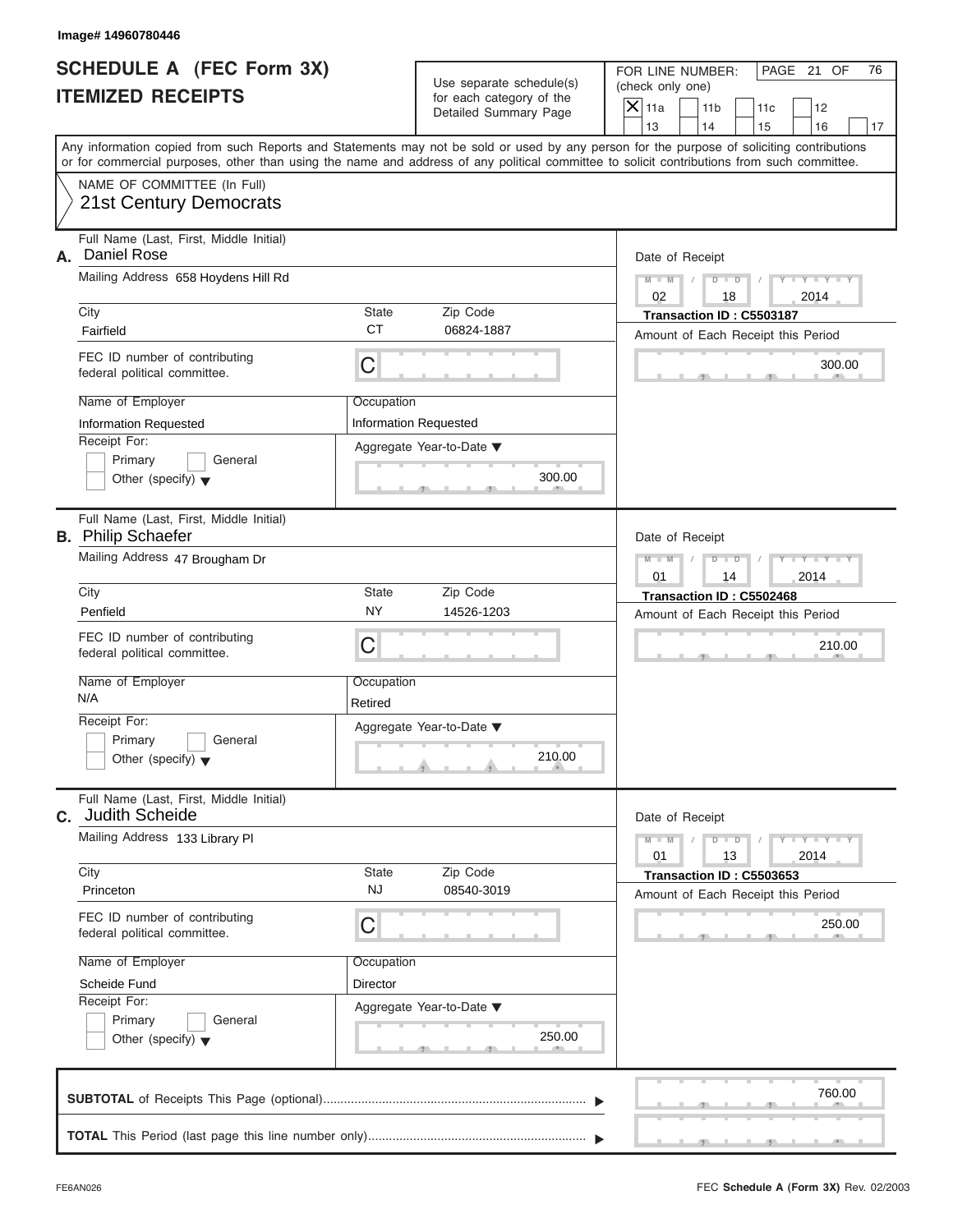Use separate schedule(s) | (check only one) for each category of the

FOR LINE NUMBER: | PAGE 22 OF

 $\frac{470.1}{2}$  $\frac{120.1}{2}$ Aggregate Year-to-Date ▼  $\frac{220.7}{1}$ C C S S S , , .  $\frac{250}{1}$  $\frac{230.8}{2}$ C **M + M M M / D D / Y Y Y Y M = M** / D S S S , , .  $\frac{250}{1}$ Any information copied from such Reports and Statements may not be sold or used by any person for the purpose of soliciting contributions or for commercial purposes, other than using the name and address of any political committee to solicit contributions from such committee. NAME OF COMMITTEE (In Full) **SUBTOTAL** of Receipts This Page (optional) ............................................................................  $\frac{1}{\sqrt{1-\frac{1}{2}}}$  Full Name (Last, First, Middle Initial) Mailing Address 2213 Regent Street City **State** Zip Code Receipt For: Primary **General**  $\vert$  Other (specify)  $\blacktriangledown$ Amount of Each Receipt this Period **A.** Date of Receipt Name of Employer <br>
Occupation FEC ID number of contributing federal political committee. Full Name (Last, First, Middle Initial) Mailing Address 2213 Regent Street City **State** Zip Code Receipt For: Primary **General Other (specify)** ▼ Amount of Each Receipt this Period **B.** John Schroeder Aggregate Year-to-Date ▼ Date of Receipt Name of Employer | Occupation FEC ID number of contributing federal political committee. Full Name (Last, First, Middle Initial) Mailing Address 5555 S Everett Ave #1B City **State** Zip Code Receipt For: Primary General  $\vert$  Other (specify)  $\blacktriangledown$ Amount of Each Receipt this Period **C.** Donald M. Stewart Aggregate Year-to-Date ▼ Date of Receipt Name of Employer | Occupation FEC ID number of contributing federal political committee. Detailed Summary Page  $\begin{array}{|c|c|c|c|c|}\n\hline\n\text{Detailed Summary Page} \\
\hline\n\end{array}\n\quad\n\begin{array}{|c|c|c|c|c|}\n\hline\n\text{11a} & \text{11b} & \text{11c} & \text{12} \\
\hline\n\text{13} & \text{14} & \text{15} & \text{16}\n\end{array}$ | 13 | | 14 | | 15 | | 16 | | 17 220.13<br>
Date of Receipt<br>  $\begin{array}{c|c} \n\hline\n\text{Date of} & \text{Receipt} \\
\hline\n03 & 12 & 2014\n\end{array}$ <br>
Transaction ID : C5503069<br>
Amount of Each Receipt this Period<br>
250.00 21 St. Century Democrats<br>
Mathematical Professor 2013 Regent Street<br>
Mathematical Century Address 2213 Regent Street<br>
Mathematical Drive Street 365<br>
Mathematical Drive Street 555 S Regent Street<br>
Mathematical Century Of C Madison<br>
Madison window of Each Receipt this<br>
Folio Darmary Companion<br>
NAMA<br>
NAMA<br>
NAMA<br>
NAMA (Receipt For:<br>
Primary Chicago Madison Schale Initial)<br>
John Schroeder Madison<br>
Madison Madison Schroeder State Zip Code<br>
Nama ( University of Chicago **Transaction ID : C5343249**<br>
Names of Employer<br>
Names of Employer<br>
Names (Last, Frank Model in the Model of Chicago<br>
Names (Last, Frank Model in Aggregate Vear-to-Date **Y**<br>
Transaction ID : C53726<br>
Un City<br>
Madison<br>
Madison<br>
Madison<br>
Madison<br>
Madison<br>
Nexta political committee.<br>
Nexta political committee.<br>
Nexta political committee.<br>
Nexta political committee.<br>
Nexta political committee.<br>
Nexta political committee.<br>
Nex **EXAMPLE THE CONFIDENTIAL CONFIDENT CONFIDENT CONFIDENT CONFIDENT CONFIDENT CONFIDENT CONFIDENT CONFIDENT CONFIDENT CONFIDENT CONFIDENT CONFIDENT CONFIDENT CONFIDENT CONFIDENT CONFIDENT CONFIDENT CONFIDENT CONFIDENT CONFI** 

**TOTAL** This Period (last page this line number only) ...............................................................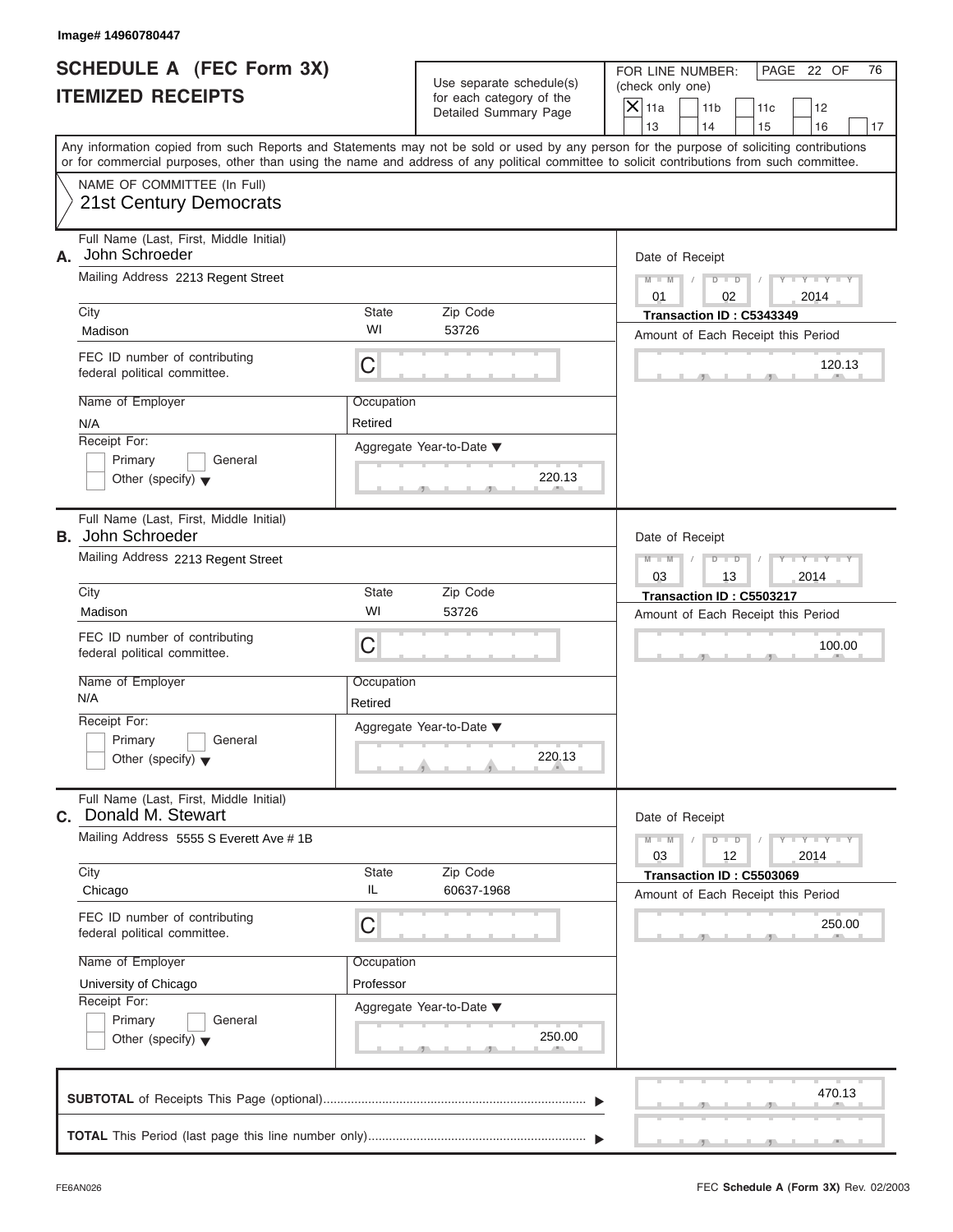| Image# 14960780448                                                              |                                        |                                                      |                                                                                                                                                                                                                                                                                         |    |
|---------------------------------------------------------------------------------|----------------------------------------|------------------------------------------------------|-----------------------------------------------------------------------------------------------------------------------------------------------------------------------------------------------------------------------------------------------------------------------------------------|----|
| <b>SCHEDULE A (FEC Form 3X)</b><br><b>ITEMIZED RECEIPTS</b>                     |                                        | Use separate schedule(s)<br>for each category of the | PAGE 23 OF<br>FOR LINE NUMBER:<br>(check only one)                                                                                                                                                                                                                                      | 76 |
|                                                                                 |                                        | Detailed Summary Page                                | $X$ 11a<br>11 <sub>b</sub><br>11c<br>12<br>13<br>14<br>15<br>16                                                                                                                                                                                                                         | 17 |
|                                                                                 |                                        |                                                      | Any information copied from such Reports and Statements may not be sold or used by any person for the purpose of soliciting contributions<br>or for commercial purposes, other than using the name and address of any political committee to solicit contributions from such committee. |    |
| NAME OF COMMITTEE (In Full)<br><b>21st Century Democrats</b>                    |                                        |                                                      |                                                                                                                                                                                                                                                                                         |    |
| Full Name (Last, First, Middle Initial)<br>Oliver L Weaver<br>А.                |                                        |                                                      | Date of Receipt                                                                                                                                                                                                                                                                         |    |
| Mailing Address 1009 Karla Ln                                                   |                                        |                                                      | $M = M$ /<br>$D$ $D$<br>$Y - Y - Y - Y - Y$<br>$\sqrt{ }$<br>01<br>28<br>2014                                                                                                                                                                                                           |    |
| City                                                                            | State                                  | Zip Code                                             | Transaction ID: C5350326                                                                                                                                                                                                                                                                |    |
| Manhattan                                                                       | <b>KS</b>                              | 66502-2916                                           | Amount of Each Receipt this Period                                                                                                                                                                                                                                                      |    |
| FEC ID number of contributing<br>federal political committee.                   | C                                      |                                                      | 300.00                                                                                                                                                                                                                                                                                  |    |
| Name of Employer                                                                | Occupation                             |                                                      |                                                                                                                                                                                                                                                                                         |    |
| <b>KANSAS STATE UNIV</b>                                                        | <b>PHYSICIST</b>                       |                                                      |                                                                                                                                                                                                                                                                                         |    |
| Receipt For: 2014<br>General<br>Primary<br>Other (specify) $\blacktriangledown$ |                                        | Aggregate Year-to-Date ▼<br>300.00                   |                                                                                                                                                                                                                                                                                         |    |
| Full Name (Last, First, Middle Initial)<br><b>B.</b> Karen Whorrall             |                                        |                                                      | Date of Receipt                                                                                                                                                                                                                                                                         |    |
| Mailing Address 13669 Rama Dye Rd                                               |                                        |                                                      | Y TY TY TY<br>$M - M$<br>$D - I - D$<br>01<br>10<br>2014                                                                                                                                                                                                                                |    |
| City                                                                            | State                                  | Zip Code                                             | Transaction ID: C5300453                                                                                                                                                                                                                                                                |    |
| Shoals                                                                          | IN                                     | 47581-7496                                           | Amount of Each Receipt this Period                                                                                                                                                                                                                                                      |    |
| FEC ID number of contributing<br>federal political committee.                   | C                                      |                                                      | 300.00                                                                                                                                                                                                                                                                                  |    |
| Name of Employer<br>Retired                                                     | Occupation<br><b>Chemical Engineer</b> |                                                      |                                                                                                                                                                                                                                                                                         |    |
| Receipt For: 2014                                                               |                                        | Aggregate Year-to-Date ▼                             |                                                                                                                                                                                                                                                                                         |    |
| Primary<br>General<br>Other (specify) $\blacktriangledown$                      |                                        | 300.00                                               |                                                                                                                                                                                                                                                                                         |    |
| Full Name (Last, First, Middle Initial)<br><b>c.</b> Elizabeth S Williams       |                                        |                                                      | Date of Receipt                                                                                                                                                                                                                                                                         |    |
| Mailing Address 1 Bishop Gadsden Way Apt 211                                    |                                        |                                                      | $M - M$<br>$D$ $\Box$ $D$<br>$Y - Y - Y - Y - Y$<br>02<br>2014<br>13                                                                                                                                                                                                                    |    |
| City<br>Charleston                                                              | State<br><b>SC</b>                     | Zip Code<br>29412                                    | Transaction ID: C5503165<br>Amount of Each Receipt this Period                                                                                                                                                                                                                          |    |
| FEC ID number of contributing<br>federal political committee.                   | С                                      |                                                      | 250.00                                                                                                                                                                                                                                                                                  |    |
| Name of Employer                                                                | Occupation                             |                                                      |                                                                                                                                                                                                                                                                                         |    |
| N/A                                                                             | Retired                                |                                                      |                                                                                                                                                                                                                                                                                         |    |
| Receipt For:                                                                    |                                        | Aggregate Year-to-Date ▼                             |                                                                                                                                                                                                                                                                                         |    |
| Primary<br>General<br>Other (specify) $\blacktriangledown$                      |                                        | 250.00                                               |                                                                                                                                                                                                                                                                                         |    |
|                                                                                 |                                        |                                                      | 850.00                                                                                                                                                                                                                                                                                  |    |
|                                                                                 |                                        |                                                      |                                                                                                                                                                                                                                                                                         |    |

 $S = 1 - 1 - 3$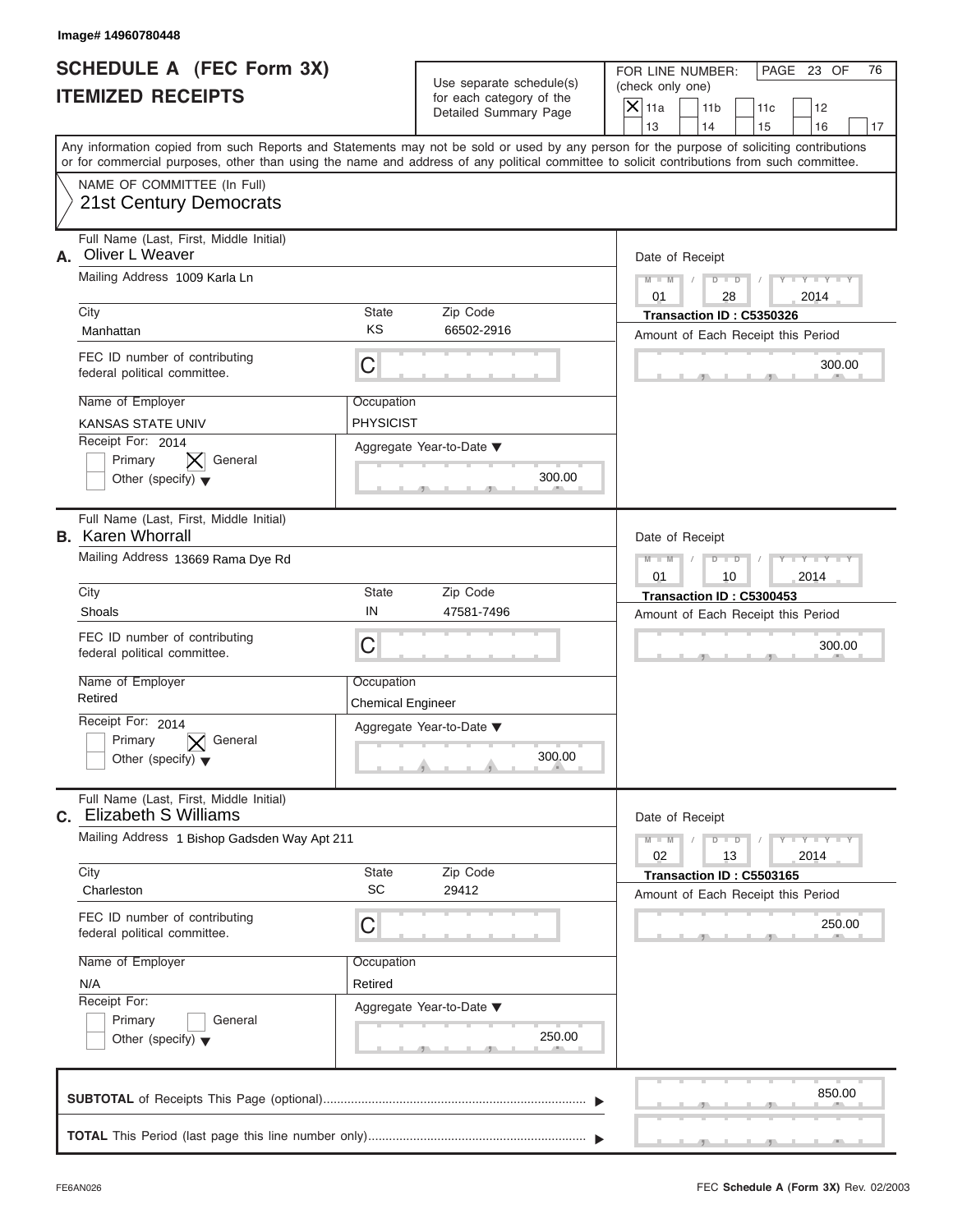| Image# 14960780449                                                                                                                         |                             |                                                                               |                                                                                                                                           |
|--------------------------------------------------------------------------------------------------------------------------------------------|-----------------------------|-------------------------------------------------------------------------------|-------------------------------------------------------------------------------------------------------------------------------------------|
| <b>SCHEDULE A (FEC Form 3X)</b><br><b>ITEMIZED RECEIPTS</b>                                                                                |                             | Use separate schedule(s)<br>for each category of the<br>Detailed Summary Page | PAGE 24 OF<br>FOR LINE NUMBER:<br>76<br>(check only one)<br>$\overline{X}$ 11a<br>11 <sub>b</sub><br>11c<br>12                            |
|                                                                                                                                            |                             |                                                                               | 13<br>14<br>16<br>15<br>17                                                                                                                |
| or for commercial purposes, other than using the name and address of any political committee to solicit contributions from such committee. |                             |                                                                               | Any information copied from such Reports and Statements may not be sold or used by any person for the purpose of soliciting contributions |
| NAME OF COMMITTEE (In Full)<br>21st Century Democrats                                                                                      |                             |                                                                               |                                                                                                                                           |
| Full Name (Last, First, Middle Initial)<br>Margaret Wright<br>А.                                                                           |                             |                                                                               | Date of Receipt                                                                                                                           |
| Mailing Address 4604 Stoneleigh Court                                                                                                      |                             |                                                                               | $M - M$<br>$D$ $D$<br>$Y - Y - Y - Y$<br>16<br>2014<br>01                                                                                 |
| City                                                                                                                                       | State                       | Zip Code                                                                      | Transaction ID: C5503485                                                                                                                  |
| Rockville                                                                                                                                  | <b>MD</b>                   | 20852-2345                                                                    | Amount of Each Receipt this Period                                                                                                        |
| FEC ID number of contributing<br>federal political committee.                                                                              | С                           |                                                                               | 120.14                                                                                                                                    |
| Name of Employer                                                                                                                           | Occupation                  |                                                                               |                                                                                                                                           |
| Information Requested                                                                                                                      | Music Teacher               |                                                                               |                                                                                                                                           |
| Receipt For:<br>Primary<br>General<br>Other (specify) $\blacktriangledown$                                                                 |                             | Aggregate Year-to-Date ▼<br>200.14                                            |                                                                                                                                           |
| Full Name (Last, First, Middle Initial)<br><b>B.</b> Margaret Wright                                                                       |                             |                                                                               | Date of Receipt                                                                                                                           |
| Mailing Address 4604 Stoneleigh Court                                                                                                      |                             |                                                                               | $D - I - D$<br>Y TYTTY<br>$M - M$                                                                                                         |
| City                                                                                                                                       | State                       | Zip Code                                                                      | 2014<br>03<br>13<br>Transaction ID: C5503484                                                                                              |
| Rockville                                                                                                                                  | <b>MD</b>                   | 20852-2345                                                                    | Amount of Each Receipt this Period                                                                                                        |
| FEC ID number of contributing<br>federal political committee.                                                                              | С                           |                                                                               | 80.00                                                                                                                                     |
| Name of Employer<br><b>Information Requested</b>                                                                                           | Occupation<br>Music Teacher |                                                                               |                                                                                                                                           |
| Receipt For:                                                                                                                               |                             | Aggregate Year-to-Date ▼                                                      |                                                                                                                                           |
| Primary<br>General<br>Other (specify) $\blacktriangledown$                                                                                 |                             | 200.14                                                                        |                                                                                                                                           |
| Full Name (Last, First, Middle Initial)<br>C. Barry Zucker                                                                                 |                             |                                                                               | Date of Receipt                                                                                                                           |
| Mailing Address 98 Lookout Rd                                                                                                              |                             |                                                                               | $M - M$<br>$Y + Y + Y + Y$<br>$D$ $D$<br>02<br>2014<br>21                                                                                 |
| City<br><b>Mountain Lks</b>                                                                                                                | State<br><b>NJ</b>          | Zip Code<br>07046-1206                                                        | Transaction ID: C5413274<br>Amount of Each Receipt this Period                                                                            |
| FEC ID number of contributing<br>federal political committee.                                                                              | С                           |                                                                               | 300.00                                                                                                                                    |
| Name of Employer                                                                                                                           | Occupation                  |                                                                               |                                                                                                                                           |
| J. B. HANUER & CO                                                                                                                          | PRESIDENT/CEO               |                                                                               |                                                                                                                                           |
| Receipt For: 2014<br>Primary<br>General                                                                                                    |                             | Aggregate Year-to-Date ▼                                                      |                                                                                                                                           |
| Other (specify) $\blacktriangledown$                                                                                                       |                             | 300.00                                                                        |                                                                                                                                           |
|                                                                                                                                            |                             |                                                                               | 500.14                                                                                                                                    |
|                                                                                                                                            |                             |                                                                               |                                                                                                                                           |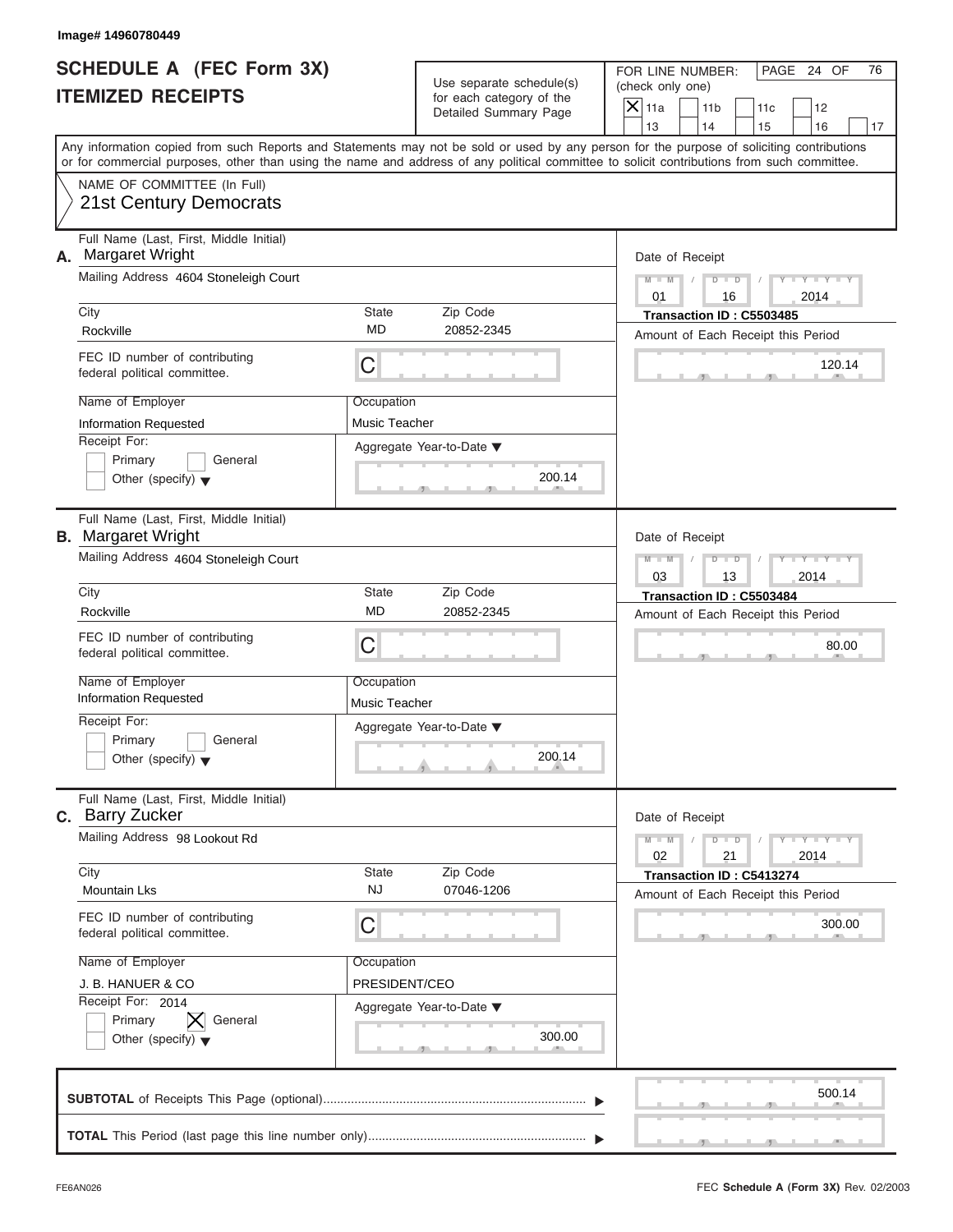Use separate schedule(s) | (check only one) for each category of the

FOR LINE NUMBER: | PAGE 25 OF

 S S S , , .  $\frac{550}{1}$  $\frac{300.1}{2}$ Aggregate Year-to-Date ▼  $\frac{300.0}{2}$ C C S S S , , .  $\frac{250}{1}$  $\frac{230.8}{9}$ C  $M = M - \frac{1}{2}$  **M M / D D / Y Y Y Y M M / D D / Y Y Y Y** 10993.27  $\frac{250}{1}$ Any information copied from such Reports and Statements may not be sold or used by any person for the purpose of soliciting contributions or for commercial purposes, other than using the name and address of any political committee to solicit contributions from such committee. NAME OF COMMITTEE (In Full) **SUBTOTAL** of Receipts This Page (optional) ............................................................................ **TOTAL** This Period (last page this line number only) ...............................................................  $\frac{1}{\sqrt{1-\frac{1}{2}}}$  Full Name (Last, First, Middle Initial) Mailing Address 3305 Buchanan City **State** Zip Code Receipt For: Primary **General**  $\vert$  Other (specify)  $\blacktriangledown$ Amount of Each Receipt this Period **A.** Date of Receipt Name of Employer <br>
Occupation FEC ID number of contributing federal political committee. Full Name (Last, First, Middle Initial) Mailing Address P.O. BOX 382110 City **State** Zip Code Receipt For: Primary **General Other (specify)** ▼ Amount of Each Receipt this Period **B.** Aggregate Year-to-Date ▼ Date of Receipt Name of Employer | Occupation FEC ID number of contributing federal political committee. Full Name (Last, First, Middle Initial) Mailing Address 143 Kentucky Ave SE City **State** Zip Code Receipt For: Primary General  $\vert$  Other (specify)  $\blacktriangledown$ Amount of Each Receipt this Period **C.** Aggregate Year-to-Date ▼ Date of Receipt Name of Employer | Occupation FEC ID number of contributing federal political committee. Detailed Summary Page  $\begin{array}{|c|c|c|c|c|}\n\hline\n\text{Detailed Summary Page} \\
\hline\n\end{array}\n\quad\n\begin{array}{|c|c|c|c|c|}\n\hline\n\text{11a} & \text{11b} & \text{11c} & \text{12} \\
\hline\n\text{13} & \text{14} & \text{15} & \text{16}\n\end{array}$ | 13 | | 14 | | 15 | | 16 | | 17 Note: Above Contribution earmarked through this<br>organization.<br>Date of Receipt<br> $\begin{array}{c|c} \mathbb{M} & \mathbb{M} & \mathbb{N} & \mathbb{N} & \mathbb{N} & \mathbb{N} \\ \hline \mathbb{N} & 29 & 2014 \end{array}$ <br>Transaction ID : C5497115A<br>Amount of Each Receipt this Period<br>250. organization. \* Earmarked Contribution: See Below 10993.27<br>
Organization.<br>
Date of Receipt<br>
Maritan (Capital Company)<br>
Transaction ID: C5497115A<br>
Amount of Each Receipt this Period<br>
250.00 21st Century Democrats<br>
Noth Historics 3000 Suchanan<br>
Which Historics 3000 Suchanan<br>
Which Historics 3000 Suchanan<br>
Which Historics 3000 Suchanan<br>
250.00<br>
260.00 MADC COMUNICOLOGY<br>
Simple of Comunication Broad Comunicatio Which Falls **Transaction ID : The Computer of Each Receipt this FEC Di number of conditional communities.**<br> **Receipt To:**<br> **Receipt Face of Receipt Party (Self-Based Schemated Communities of Computer of Computer of Compute** City<br>
Worker Face of Function Contributions<br>
Microsoft City (C) Transaction Contributions<br>
Maria of Encocycle Transaction Incident City (C)<br>
Microsoft City (C) Computer Contributions (C)<br>
Transaction City (C) Computer City **INSEE OF EXECUTION CONDUCT CONDUCT CONDUCT CONDUCT CONDUCT CONDUCT CONDUCT CONDUCT CONDUCT CONDUCT CONDUCT CONDUCT CONDUCT CONDUCT CONDUCT CONDUCT CONDUCT CONDUCT CONDUCT CONDUCT CONDUCT CONDUCT CONDUCT CONDUCT CONDUCT CO**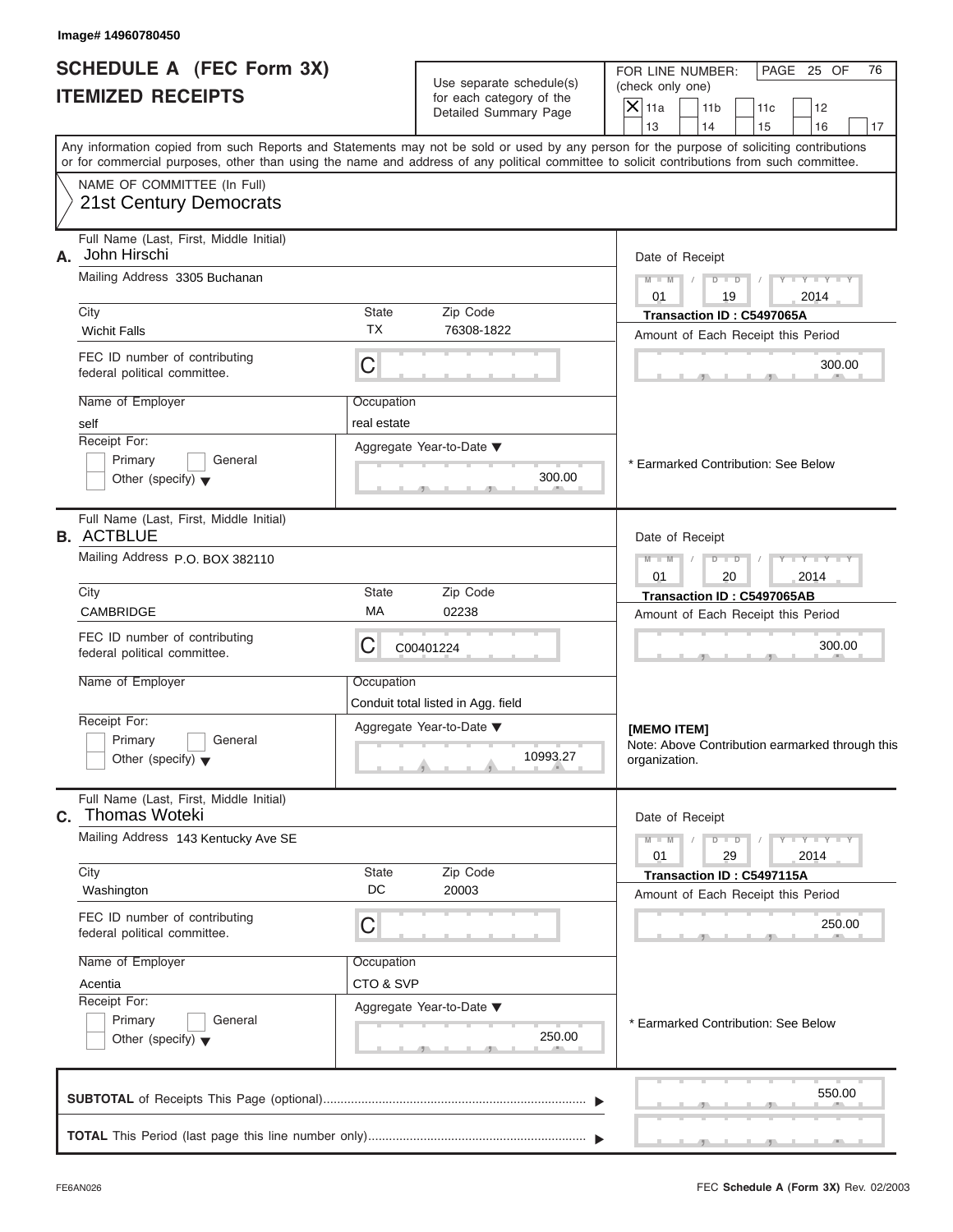|                          | <b>SCHEDULE A (FEC Form 3X)</b> |
|--------------------------|---------------------------------|
| <b>ITEMIZED RECEIPTS</b> |                                 |

| Image# 14960780451                                            |              |                                                      |                                                                                                                                                                                                                                                                                         |
|---------------------------------------------------------------|--------------|------------------------------------------------------|-----------------------------------------------------------------------------------------------------------------------------------------------------------------------------------------------------------------------------------------------------------------------------------------|
| <b>SCHEDULE A (FEC Form 3X)</b><br><b>ITEMIZED RECEIPTS</b>   |              | Use separate schedule(s)<br>for each category of the | PAGE 26 OF<br>FOR LINE NUMBER:<br>76<br>(check only one)                                                                                                                                                                                                                                |
|                                                               |              | Detailed Summary Page                                | $\mathsf{X} _{\mathsf{11a}}$<br>11 <sub>b</sub><br>11c<br>12<br>13<br>14<br>15<br>16<br>17                                                                                                                                                                                              |
|                                                               |              |                                                      | Any information copied from such Reports and Statements may not be sold or used by any person for the purpose of soliciting contributions<br>or for commercial purposes, other than using the name and address of any political committee to solicit contributions from such committee. |
| NAME OF COMMITTEE (In Full)<br>21st Century Democrats         |              |                                                      |                                                                                                                                                                                                                                                                                         |
| Full Name (Last, First, Middle Initial)<br>A. ACTBLUE         |              |                                                      | Date of Receipt                                                                                                                                                                                                                                                                         |
| Mailing Address P.O. BOX 382110                               |              |                                                      | $D$ $D$ $I$<br>$Y - Y - Y - Y - Y$<br>$M - M$ /<br>01<br>31<br>2014                                                                                                                                                                                                                     |
| City                                                          | State        | Zip Code                                             | Transaction ID: C5497115AB                                                                                                                                                                                                                                                              |
| CAMBRIDGE                                                     | MA           | 02238                                                | Amount of Each Receipt this Period                                                                                                                                                                                                                                                      |
| FEC ID number of contributing<br>federal political committee. | С            | C00401224                                            | 250.00                                                                                                                                                                                                                                                                                  |
| Name of Employer                                              | Occupation   |                                                      |                                                                                                                                                                                                                                                                                         |
|                                                               |              | Conduit total listed in Agg. field                   |                                                                                                                                                                                                                                                                                         |
| Receipt For:                                                  |              | Aggregate Year-to-Date ▼                             | [MEMO ITEM]                                                                                                                                                                                                                                                                             |
| Primary<br>General<br>Other (specify) $\blacktriangledown$    |              | 10993.27<br>49                                       | Note: Above Contribution earmarked through this<br>organization.                                                                                                                                                                                                                        |
| Full Name (Last, First, Middle Initial)<br>В.                 |              |                                                      | Date of Receipt                                                                                                                                                                                                                                                                         |
| <b>Mailing Address</b>                                        |              |                                                      | $Y = Y = Y - Y$<br>$M - M$<br>$D - D$<br>$\sqrt{2}$                                                                                                                                                                                                                                     |
| City                                                          | State        | Zip Code                                             | Amount of Each Receipt this Period                                                                                                                                                                                                                                                      |
| FEC ID number of contributing<br>federal political committee. | C            |                                                      |                                                                                                                                                                                                                                                                                         |
| Name of Employer                                              | Occupation   |                                                      |                                                                                                                                                                                                                                                                                         |
| Receipt For:<br>Primary                                       |              | Aggregate Year-to-Date ▼                             |                                                                                                                                                                                                                                                                                         |
| General<br>Other (specify) $\blacktriangledown$               |              |                                                      |                                                                                                                                                                                                                                                                                         |
| Full Name (Last, First, Middle Initial)<br>C.                 |              |                                                      | Date of Receipt                                                                                                                                                                                                                                                                         |
| <b>Mailing Address</b>                                        |              |                                                      | $M - M$<br>$D$ $D$<br>$Y - Y - Y - Y$                                                                                                                                                                                                                                                   |
| City                                                          | <b>State</b> | Zip Code                                             | Amount of Each Receipt this Period                                                                                                                                                                                                                                                      |
| FEC ID number of contributing<br>federal political committee. | C            |                                                      |                                                                                                                                                                                                                                                                                         |
| Name of Employer                                              | Occupation   |                                                      |                                                                                                                                                                                                                                                                                         |
| Receipt For:                                                  |              | Aggregate Year-to-Date ▼                             |                                                                                                                                                                                                                                                                                         |
| Primary<br>General<br>Other (specify) $\blacktriangledown$    |              |                                                      |                                                                                                                                                                                                                                                                                         |
|                                                               |              |                                                      | 0.00                                                                                                                                                                                                                                                                                    |
|                                                               |              |                                                      |                                                                                                                                                                                                                                                                                         |
|                                                               |              |                                                      | 17797.39                                                                                                                                                                                                                                                                                |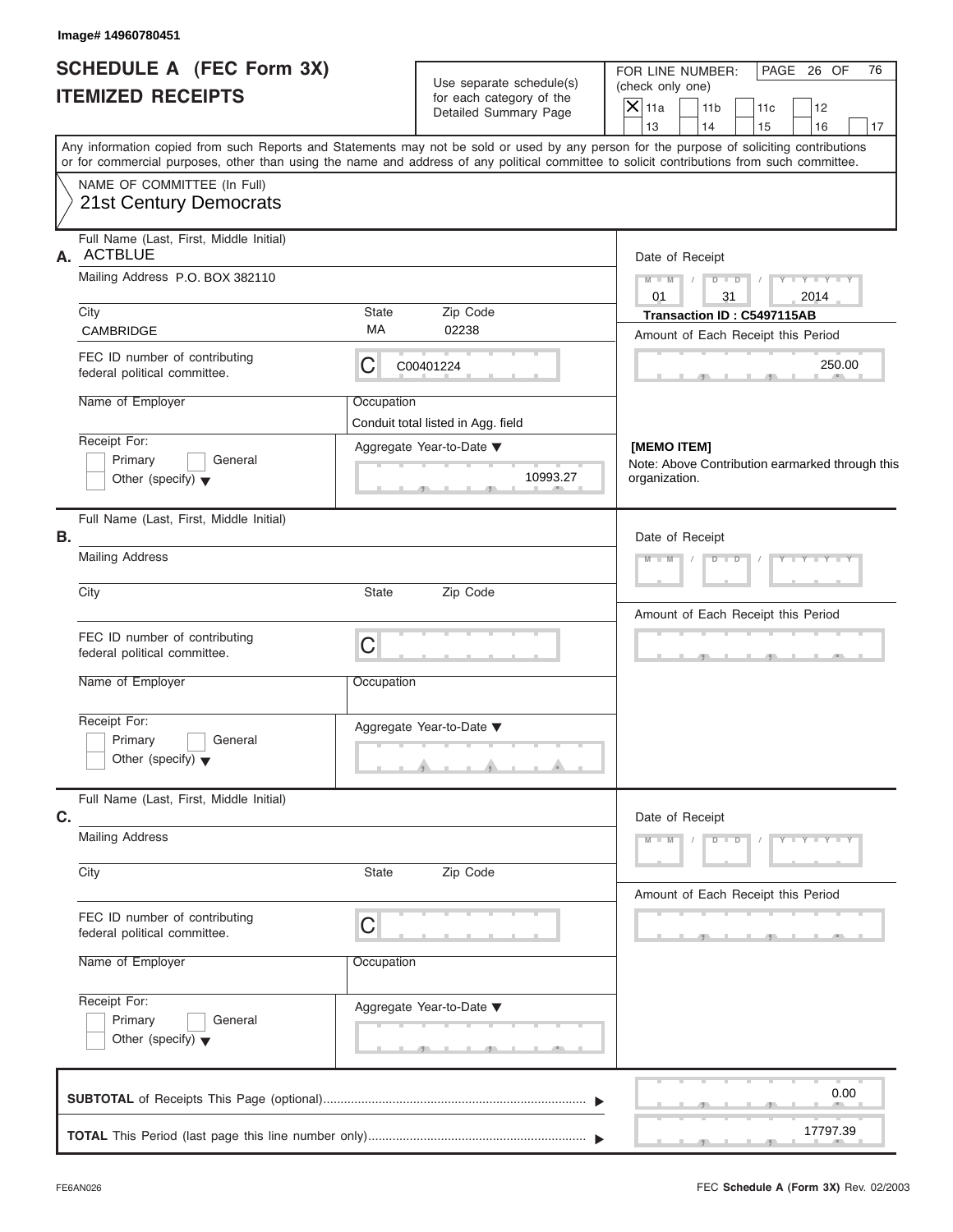| Image# 14960780452                                                                                                                                                                                                                                                                      |                                                                                                                               |                                                                                                                                              |
|-----------------------------------------------------------------------------------------------------------------------------------------------------------------------------------------------------------------------------------------------------------------------------------------|-------------------------------------------------------------------------------------------------------------------------------|----------------------------------------------------------------------------------------------------------------------------------------------|
| <b>SCHEDULE B (FEC Form 3X)</b><br><b>ITEMIZED DISBURSEMENTS</b>                                                                                                                                                                                                                        | Use separate schedule(s)<br>(check only one)<br>for each category of the<br>$\vert$ $\chi$ 21b<br>Detailed Summary Page<br>27 | PAGE 27 OF<br>76<br>FOR LINE NUMBER:<br>22<br>23<br>25<br>24<br>26<br>28a<br>28 <sub>b</sub><br>28 <sub>c</sub><br>29<br>30 <sub>b</sub>     |
| Any information copied from such Reports and Statements may not be sold or used by any person for the purpose of soliciting contributions<br>or for commercial purposes, other than using the name and address of any political committee to solicit contributions from such committee. |                                                                                                                               |                                                                                                                                              |
| NAME OF COMMITTEE (In Full)<br>21st Century Democrats                                                                                                                                                                                                                                   |                                                                                                                               |                                                                                                                                              |
| Full Name (Last, First, Middle Initial)<br>A. ActBlue Technical Services                                                                                                                                                                                                                |                                                                                                                               | Date of Disbursement                                                                                                                         |
| Mailing Address 14 Arrow Street<br>PO Box 382110                                                                                                                                                                                                                                        |                                                                                                                               | $\mathbf{I} \mathbf{Y} \mathbf{I} \mathbf{Y} \mathbf{I} \mathbf{Y}$<br>$D$ $D$<br>$M - M$<br>2014<br>01<br>05                                |
| City<br>Cambridge                                                                                                                                                                                                                                                                       | Zip Code<br><b>State</b><br>MA<br>02138                                                                                       | Transaction ID: D394404                                                                                                                      |
| Purpose of Disbursement<br><b>Credit Card Processing Fee</b><br>Candidate Name                                                                                                                                                                                                          | Category/<br><b>Type</b>                                                                                                      | Amount of Each Disbursement this Period<br>12.40                                                                                             |
| Office Sought:<br>House<br>Senate<br>President<br>State:<br>District:                                                                                                                                                                                                                   | Disbursement For:<br>Primary<br>General<br>Other (specify) $\blacktriangledown$                                               |                                                                                                                                              |
| Full Name (Last, First, Middle Initial)<br><b>B.</b> ActBlue Technical Services                                                                                                                                                                                                         |                                                                                                                               | Date of Disbursement<br>$-1 - Y - 1 - Y - 1 - Y$<br>$\Box$<br>$M - M$<br>$\overline{D}$                                                      |
| Mailing Address 14 Arrow Street<br>PO Box 382110                                                                                                                                                                                                                                        |                                                                                                                               | 12<br>2014<br>01                                                                                                                             |
| City<br>Cambridge                                                                                                                                                                                                                                                                       | Zip Code<br><b>State</b><br>МA<br>02138                                                                                       | Transaction ID: D394405                                                                                                                      |
| Purpose of Disbursement<br><b>Credit Card Processing Fee</b><br>Candidate Name                                                                                                                                                                                                          | Category/<br><b>Type</b>                                                                                                      | Amount of Each Disbursement this Period<br>19.82<br>- 51                                                                                     |
| Office Sought:<br>House<br>Senate<br>President<br>State:<br>District:                                                                                                                                                                                                                   | Disbursement For:<br>Primary<br>General<br>Other (specify) $\blacktriangledown$                                               |                                                                                                                                              |
| Full Name (Last, First, Middle Initial)<br>C. ActBlue Technical Services                                                                                                                                                                                                                |                                                                                                                               | Date of Disbursement<br>$\mathbf{I}$ $\mathbf{Y}$ $\mathbf{I}$ $\mathbf{Y}$ $\mathbf{I}$ $\mathbf{Y}$<br>$M - M$<br>$\overline{D}$<br>$\Box$ |
| Mailing Address 14 Arrow Street<br>PO Box 382110                                                                                                                                                                                                                                        |                                                                                                                               | 2014<br>01<br>20                                                                                                                             |
| City<br>Cambridge                                                                                                                                                                                                                                                                       | Zip Code<br><b>State</b><br>МA<br>02138                                                                                       | Transaction ID: D394406                                                                                                                      |
| Purpose of Disbursement<br><b>Credit Card Processing Fee</b><br>Candidate Name                                                                                                                                                                                                          | Category/                                                                                                                     | Amount of Each Disbursement this Period<br>82.05                                                                                             |
| Office Sought:<br>House<br>Senate<br>President<br>State:<br>District:                                                                                                                                                                                                                   | <b>Type</b><br>Disbursement For:<br>Primary<br>General<br>Other (specify) $\blacktriangledown$                                |                                                                                                                                              |
|                                                                                                                                                                                                                                                                                         |                                                                                                                               | 114.27                                                                                                                                       |
|                                                                                                                                                                                                                                                                                         |                                                                                                                               |                                                                                                                                              |

I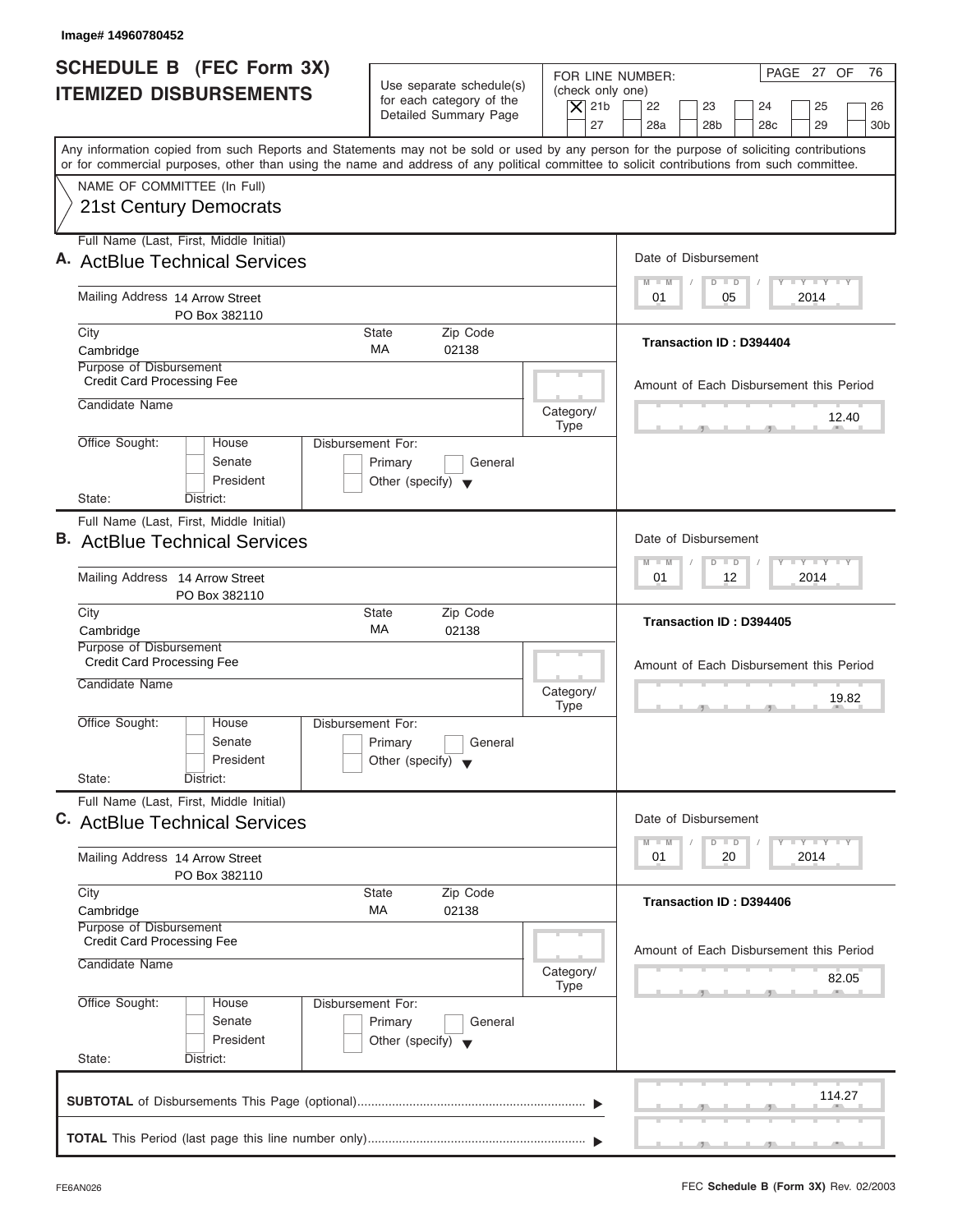| Image# 14960780453                                                                                                                                                                                                                                                                      |                                                                                                           |                                                                                                                                                              |
|-----------------------------------------------------------------------------------------------------------------------------------------------------------------------------------------------------------------------------------------------------------------------------------------|-----------------------------------------------------------------------------------------------------------|--------------------------------------------------------------------------------------------------------------------------------------------------------------|
| <b>SCHEDULE B (FEC Form 3X)</b><br><b>ITEMIZED DISBURSEMENTS</b>                                                                                                                                                                                                                        | Use separate schedule(s)<br>for each category of the<br>$\vert$ $\chi$ 21b<br>Detailed Summary Page<br>27 | PAGE 28 OF<br>76<br>FOR LINE NUMBER:<br>(check only one)<br>22<br>23<br>25<br>24<br>26<br>28a<br>28 <sub>b</sub><br>28 <sub>c</sub><br>29<br>30 <sub>b</sub> |
| Any information copied from such Reports and Statements may not be sold or used by any person for the purpose of soliciting contributions<br>or for commercial purposes, other than using the name and address of any political committee to solicit contributions from such committee. |                                                                                                           |                                                                                                                                                              |
| NAME OF COMMITTEE (In Full)<br>21st Century Democrats                                                                                                                                                                                                                                   |                                                                                                           |                                                                                                                                                              |
| Full Name (Last, First, Middle Initial)<br>A. ActBlue Technical Services                                                                                                                                                                                                                |                                                                                                           | Date of Disbursement                                                                                                                                         |
| Mailing Address 14 Arrow Street<br>PO Box 382110                                                                                                                                                                                                                                        |                                                                                                           | $\mathbf{I} \mathbf{Y} \mathbf{I} \mathbf{Y} \mathbf{I} \mathbf{Y}$<br>$D$ $D$<br>$M - M$<br>2014<br>01<br>26                                                |
| City<br>Cambridge                                                                                                                                                                                                                                                                       | Zip Code<br><b>State</b><br>MA<br>02138                                                                   | Transaction ID: D394407                                                                                                                                      |
| Purpose of Disbursement<br><b>Credit Card Processing Fee</b><br>Candidate Name                                                                                                                                                                                                          | Category/<br><b>Type</b>                                                                                  | Amount of Each Disbursement this Period<br>26.63                                                                                                             |
| Office Sought:<br>House<br>Senate<br>President<br>State:<br>District:                                                                                                                                                                                                                   | Disbursement For:<br>Primary<br>General<br>Other (specify) $\blacktriangledown$                           |                                                                                                                                                              |
| Full Name (Last, First, Middle Initial)<br><b>B.</b> ActBlue Technical Services                                                                                                                                                                                                         |                                                                                                           | Date of Disbursement<br>$-1 - Y - 1 - Y - 1 - Y$<br>$\Box$<br>$M - M$<br>$\overline{D}$                                                                      |
| Mailing Address 14 Arrow Street<br>PO Box 382110                                                                                                                                                                                                                                        |                                                                                                           | 31<br>2014<br>01                                                                                                                                             |
| City<br>Cambridge                                                                                                                                                                                                                                                                       | Zip Code<br><b>State</b><br>МA<br>02138                                                                   | Transaction ID: D394408                                                                                                                                      |
| Purpose of Disbursement<br><b>Credit Card Processing Fee</b><br>Candidate Name                                                                                                                                                                                                          | Category/<br><b>Type</b>                                                                                  | Amount of Each Disbursement this Period<br>73.35                                                                                                             |
| Office Sought:<br>House<br>Senate<br>President<br>State:<br>District:                                                                                                                                                                                                                   | Disbursement For:<br>Primary<br>General<br>Other (specify) $\blacktriangledown$                           |                                                                                                                                                              |
| Full Name (Last, First, Middle Initial)<br>C. ActBlue Technical Services                                                                                                                                                                                                                |                                                                                                           | Date of Disbursement<br>$\mathbf{I}$ $\mathbf{Y}$ $\mathbf{I}$ $\mathbf{Y}$ $\mathbf{I}$ $\mathbf{Y}$<br>$M - M$<br>$\overline{D}$<br>$\Box$                 |
| Mailing Address 14 Arrow Street<br>PO Box 382110                                                                                                                                                                                                                                        |                                                                                                           | 2014<br>02<br>02                                                                                                                                             |
| City<br>Cambridge                                                                                                                                                                                                                                                                       | Zip Code<br><b>State</b><br>МA<br>02138                                                                   | Transaction ID: D394409                                                                                                                                      |
| Purpose of Disbursement<br><b>Credit Card Processing Fee</b><br>Candidate Name                                                                                                                                                                                                          | Category/<br><b>Type</b>                                                                                  | Amount of Each Disbursement this Period<br>3.12                                                                                                              |
| Office Sought:<br>House<br>Senate<br>President<br>State:<br>District:                                                                                                                                                                                                                   | Disbursement For:<br>Primary<br>General<br>Other (specify) $\blacktriangledown$                           |                                                                                                                                                              |
|                                                                                                                                                                                                                                                                                         |                                                                                                           | 103.10                                                                                                                                                       |
|                                                                                                                                                                                                                                                                                         |                                                                                                           |                                                                                                                                                              |

I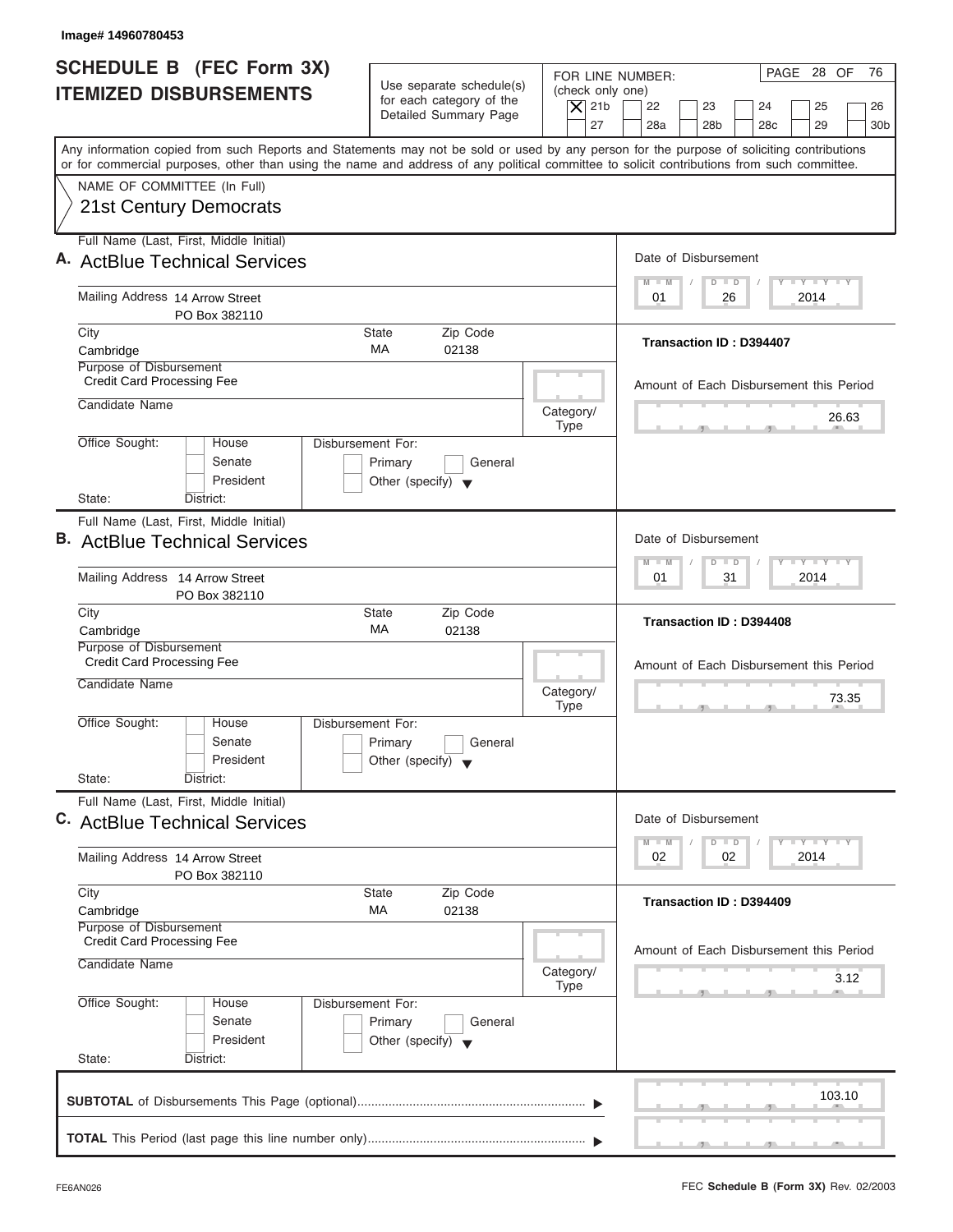| Image# 14960780454                                                                                                                                                                                                                                                                      |                                                                                 |                                      |                                                             |                                                                                       |
|-----------------------------------------------------------------------------------------------------------------------------------------------------------------------------------------------------------------------------------------------------------------------------------------|---------------------------------------------------------------------------------|--------------------------------------|-------------------------------------------------------------|---------------------------------------------------------------------------------------|
| <b>SCHEDULE B (FEC Form 3X)</b><br><b>ITEMIZED DISBURSEMENTS</b>                                                                                                                                                                                                                        | Use separate schedule(s)<br>for each category of the                            | FOR LINE NUMBER:<br>(check only one) |                                                             | PAGE 29 OF<br>76                                                                      |
|                                                                                                                                                                                                                                                                                         | Detailed Summary Page                                                           | $\vert$ $\chi$ 21b<br>27             | 22<br>23<br>28a<br>28 <sub>b</sub>                          | 24<br>25<br>26<br>28 <sub>c</sub><br>29<br>30 <sub>b</sub>                            |
| Any information copied from such Reports and Statements may not be sold or used by any person for the purpose of soliciting contributions<br>or for commercial purposes, other than using the name and address of any political committee to solicit contributions from such committee. |                                                                                 |                                      |                                                             |                                                                                       |
| NAME OF COMMITTEE (In Full)<br>21st Century Democrats                                                                                                                                                                                                                                   |                                                                                 |                                      |                                                             |                                                                                       |
| Full Name (Last, First, Middle Initial)<br>A. ActBlue Technical Services                                                                                                                                                                                                                |                                                                                 |                                      | Date of Disbursement                                        |                                                                                       |
| Mailing Address 14 Arrow Street<br>PO Box 382110                                                                                                                                                                                                                                        |                                                                                 |                                      | $D$ $D$<br>$M - M$<br>02<br>09                              | $L - Y = L - Y = L - Y$<br>2014                                                       |
| City<br>Cambridge<br>Purpose of Disbursement                                                                                                                                                                                                                                            | Zip Code<br><b>State</b><br>МA<br>02138                                         |                                      | Transaction ID: D394410                                     |                                                                                       |
| <b>Credit Card Processing Fee</b><br>Candidate Name                                                                                                                                                                                                                                     |                                                                                 |                                      |                                                             | Amount of Each Disbursement this Period                                               |
| Office Sought:<br>House                                                                                                                                                                                                                                                                 | Disbursement For:                                                               | Category/<br><b>Type</b>             |                                                             | 23.15                                                                                 |
| Senate<br>President<br>State:<br>District:                                                                                                                                                                                                                                              | Primary<br>General<br>Other (specify) $\blacktriangledown$                      |                                      |                                                             |                                                                                       |
| Full Name (Last, First, Middle Initial)                                                                                                                                                                                                                                                 |                                                                                 |                                      |                                                             |                                                                                       |
| <b>B.</b> ActBlue Technical Services                                                                                                                                                                                                                                                    |                                                                                 |                                      | Date of Disbursement<br>$M - M$<br>$\Box$<br>$\overline{D}$ | $-Y$ $+Y$ $-+Y$                                                                       |
| Mailing Address 14 Arrow Street<br>PO Box 382110                                                                                                                                                                                                                                        |                                                                                 |                                      | 02<br>17                                                    | 2014                                                                                  |
| City<br>Cambridge                                                                                                                                                                                                                                                                       | Zip Code<br><b>State</b><br>MA<br>02138                                         |                                      | <b>Transaction ID: D394411</b>                              |                                                                                       |
| Purpose of Disbursement<br><b>Credit Card Processing Fee</b><br>Candidate Name                                                                                                                                                                                                          |                                                                                 | Category/<br><b>Type</b>             |                                                             | Amount of Each Disbursement this Period<br>8.06<br>$-7$                               |
| Office Sought:<br>House<br>Senate<br>President                                                                                                                                                                                                                                          | Disbursement For:<br>Primary<br>General<br>Other (specify) $\blacktriangledown$ |                                      |                                                             |                                                                                       |
| State:<br>District:<br>Full Name (Last, First, Middle Initial)<br>C. ActBlue Technical Services                                                                                                                                                                                         |                                                                                 |                                      | Date of Disbursement                                        |                                                                                       |
| Mailing Address 14 Arrow Street<br>PO Box 382110                                                                                                                                                                                                                                        |                                                                                 |                                      | $M - M$<br>$\Box$<br>D<br>02<br>23                          | $\mathbf{I}$ $\mathbf{Y}$ $\mathbf{I}$ $\mathbf{Y}$ $\mathbf{I}$ $\mathbf{Y}$<br>2014 |
| City<br>Cambridge                                                                                                                                                                                                                                                                       | Zip Code<br><b>State</b><br>МA<br>02138                                         |                                      | Transaction ID: D394412                                     |                                                                                       |
| Purpose of Disbursement<br><b>Credit Card Processing Fee</b><br>Candidate Name                                                                                                                                                                                                          |                                                                                 | Category/<br><b>Type</b>             |                                                             | Amount of Each Disbursement this Period<br>9.48                                       |
| Office Sought:<br>House<br>Senate<br>President                                                                                                                                                                                                                                          | Disbursement For:<br>Primary<br>General<br>Other (specify) $\blacktriangledown$ |                                      |                                                             |                                                                                       |
| State:<br>District:                                                                                                                                                                                                                                                                     |                                                                                 |                                      |                                                             | 40.69                                                                                 |
|                                                                                                                                                                                                                                                                                         |                                                                                 |                                      |                                                             |                                                                                       |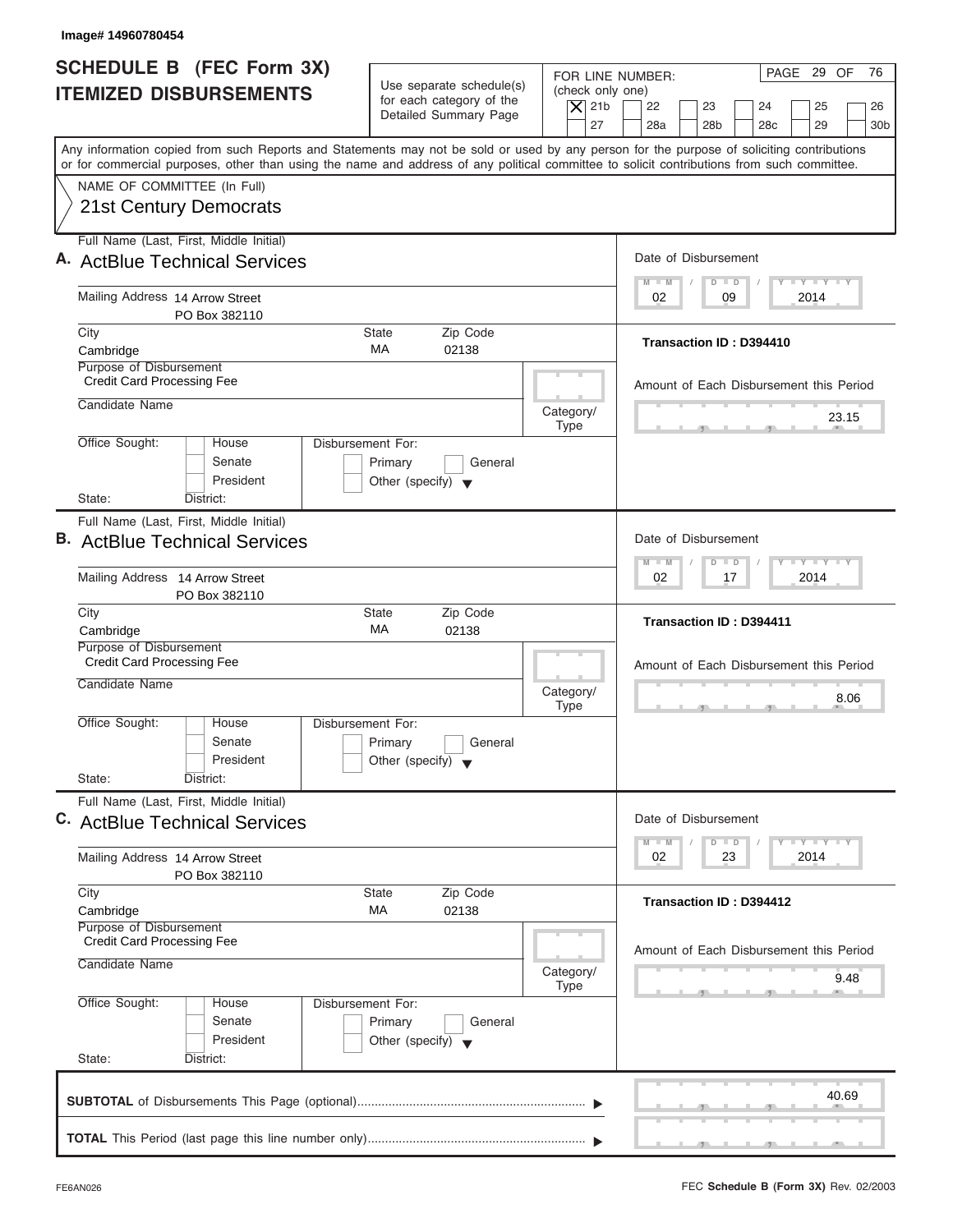| Image# 14960780455                                                                                                                                                                                                                                                                      |                                                                                 |                                      |                                                                                            |
|-----------------------------------------------------------------------------------------------------------------------------------------------------------------------------------------------------------------------------------------------------------------------------------------|---------------------------------------------------------------------------------|--------------------------------------|--------------------------------------------------------------------------------------------|
| <b>SCHEDULE B (FEC Form 3X)</b><br><b>ITEMIZED DISBURSEMENTS</b>                                                                                                                                                                                                                        | Use separate schedule(s)<br>for each category of the                            | FOR LINE NUMBER:<br>(check only one) | PAGE 30 OF<br>76<br>22                                                                     |
|                                                                                                                                                                                                                                                                                         | Detailed Summary Page                                                           | $\vert$ $\chi$ 21b<br>27             | 23<br>24<br>25<br>26<br>28a<br>28 <sub>b</sub><br>28 <sub>c</sub><br>29<br>30 <sub>b</sub> |
| Any information copied from such Reports and Statements may not be sold or used by any person for the purpose of soliciting contributions<br>or for commercial purposes, other than using the name and address of any political committee to solicit contributions from such committee. |                                                                                 |                                      |                                                                                            |
| NAME OF COMMITTEE (In Full)                                                                                                                                                                                                                                                             |                                                                                 |                                      |                                                                                            |
| 21st Century Democrats                                                                                                                                                                                                                                                                  |                                                                                 |                                      |                                                                                            |
| Full Name (Last, First, Middle Initial)<br>A. ActBlue Technical Services                                                                                                                                                                                                                |                                                                                 |                                      | Date of Disbursement                                                                       |
| Mailing Address 14 Arrow Street<br>PO Box 382110                                                                                                                                                                                                                                        |                                                                                 |                                      | $T - Y = T - Y = T - Y$<br>$D$ $D$<br>$M - M$<br>28<br>2014<br>02                          |
| City                                                                                                                                                                                                                                                                                    | Zip Code<br><b>State</b>                                                        |                                      |                                                                                            |
| Cambridge                                                                                                                                                                                                                                                                               | <b>MA</b><br>02138                                                              |                                      | Transaction ID: D394413                                                                    |
| Purpose of Disbursement<br><b>Credit Card Processing Fee</b>                                                                                                                                                                                                                            |                                                                                 |                                      | Amount of Each Disbursement this Period                                                    |
| Candidate Name                                                                                                                                                                                                                                                                          |                                                                                 | Category/<br><b>Type</b>             | 11.48                                                                                      |
| Office Sought:<br>House<br>Senate<br>President                                                                                                                                                                                                                                          | Disbursement For:<br>Primary<br>General<br>Other (specify) $\blacktriangledown$ |                                      |                                                                                            |
| State:<br>District:                                                                                                                                                                                                                                                                     |                                                                                 |                                      |                                                                                            |
| Full Name (Last, First, Middle Initial)<br><b>B.</b> ActBlue Technical Services                                                                                                                                                                                                         |                                                                                 |                                      | Date of Disbursement                                                                       |
| Mailing Address 14 Arrow Street<br>PO Box 382110                                                                                                                                                                                                                                        |                                                                                 |                                      | <b>LY LY LY</b><br>$M - M$<br>$D$ $D$<br>02<br>2014<br>03                                  |
| City<br>Cambridge                                                                                                                                                                                                                                                                       | Zip Code<br><b>State</b><br>МA<br>02138                                         |                                      | <b>Transaction ID: D394414</b>                                                             |
| Purpose of Disbursement<br><b>Credit Card Processing Fee</b>                                                                                                                                                                                                                            |                                                                                 |                                      | Amount of Each Disbursement this Period                                                    |
| Candidate Name                                                                                                                                                                                                                                                                          |                                                                                 | Category/<br><b>Type</b>             | 0.40<br>$7^{\circ}$                                                                        |
| Office Sought:<br>House<br>Senate<br>President                                                                                                                                                                                                                                          | Disbursement For:<br>Primary<br>General<br>Other (specify) $\blacktriangledown$ |                                      |                                                                                            |
| State:<br>District:                                                                                                                                                                                                                                                                     |                                                                                 |                                      |                                                                                            |
| Full Name (Last, First, Middle Initial)<br>C. ActBlue Technical Services                                                                                                                                                                                                                |                                                                                 |                                      | Date of Disbursement                                                                       |
| Mailing Address 14 Arrow Street                                                                                                                                                                                                                                                         |                                                                                 |                                      | $T - Y = Y - T Y$<br>$M - M$<br>$\overline{D}$<br>$\Box$<br>2014<br>03<br>09               |
| PO Box 382110<br>City                                                                                                                                                                                                                                                                   | Zip Code<br><b>State</b>                                                        |                                      |                                                                                            |
| Cambridge                                                                                                                                                                                                                                                                               | МA<br>02138                                                                     |                                      | <b>Transaction ID: D394415</b>                                                             |
| Purpose of Disbursement<br><b>Credit Card Processing Fee</b>                                                                                                                                                                                                                            |                                                                                 |                                      |                                                                                            |
| Candidate Name                                                                                                                                                                                                                                                                          |                                                                                 | Category/<br><b>Type</b>             | Amount of Each Disbursement this Period<br>16.14                                           |
| Office Sought:<br>House                                                                                                                                                                                                                                                                 | Disbursement For:                                                               |                                      |                                                                                            |
| Senate<br>President                                                                                                                                                                                                                                                                     | Primary<br>General<br>Other (specify) $\blacktriangledown$                      |                                      |                                                                                            |
| State:<br>District:                                                                                                                                                                                                                                                                     |                                                                                 |                                      |                                                                                            |
|                                                                                                                                                                                                                                                                                         |                                                                                 |                                      | 28.02                                                                                      |
|                                                                                                                                                                                                                                                                                         |                                                                                 |                                      |                                                                                            |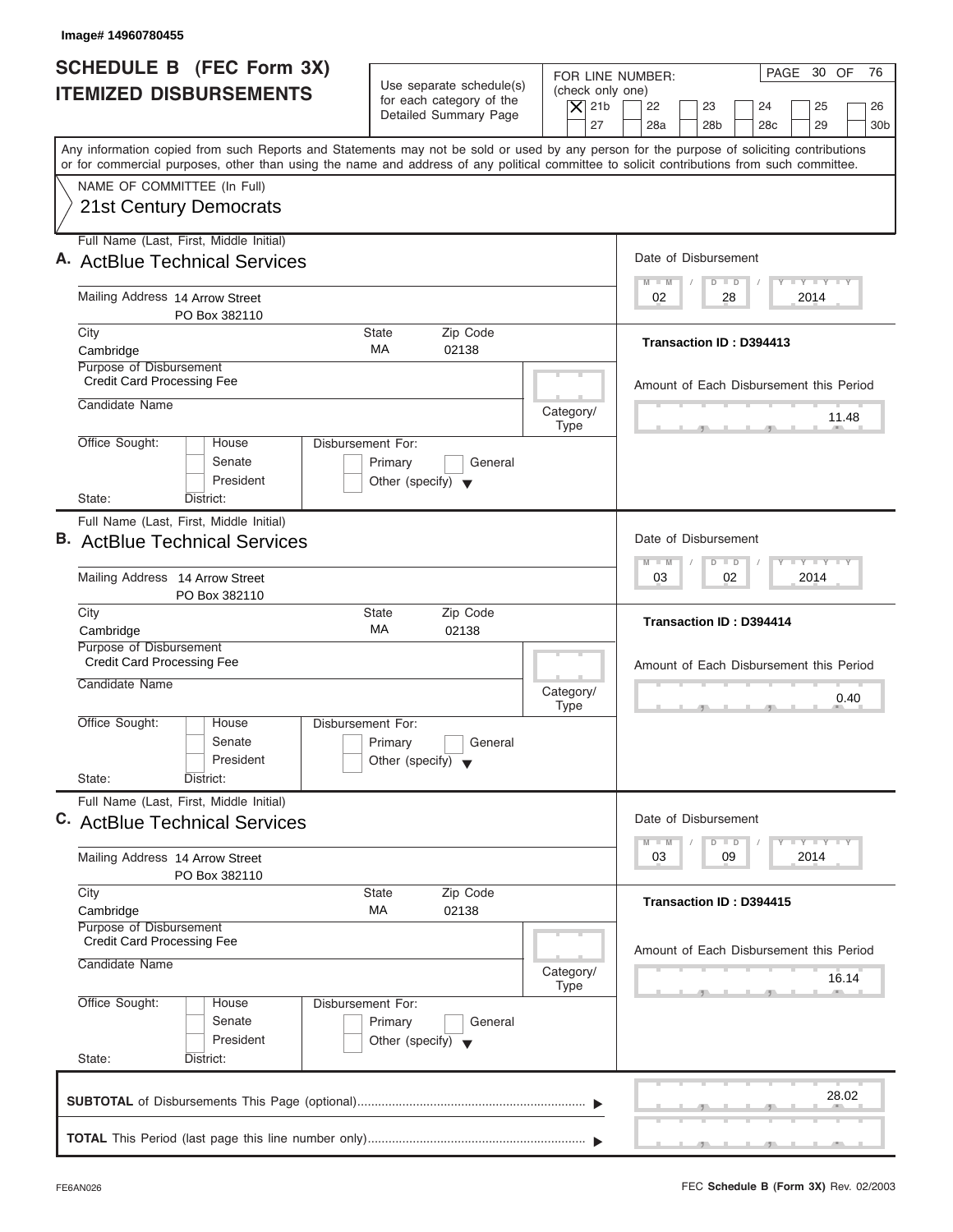| Image# 14960780456                                                              |                                                                                 |                                                                                                                                                                                                                       |
|---------------------------------------------------------------------------------|---------------------------------------------------------------------------------|-----------------------------------------------------------------------------------------------------------------------------------------------------------------------------------------------------------------------|
| <b>SCHEDULE B (FEC Form 3X)</b><br><b>ITEMIZED DISBURSEMENTS</b>                | Use separate schedule(s)<br>for each category of the<br>Detailed Summary Page   | PAGE 31 OF<br>76<br>FOR LINE NUMBER:<br>(check only one)<br>$\vert$ $\chi$ 21b<br>22<br>23<br>24<br>25<br>26                                                                                                          |
|                                                                                 |                                                                                 | 27<br>28a<br>28 <sub>b</sub><br>28 <sub>c</sub><br>29<br>30 <sub>b</sub><br>Any information copied from such Reports and Statements may not be sold or used by any person for the purpose of soliciting contributions |
|                                                                                 |                                                                                 | or for commercial purposes, other than using the name and address of any political committee to solicit contributions from such committee.                                                                            |
| NAME OF COMMITTEE (In Full)<br>21st Century Democrats                           |                                                                                 |                                                                                                                                                                                                                       |
| Full Name (Last, First, Middle Initial)<br>A. ActBlue Technical Services        |                                                                                 | Date of Disbursement                                                                                                                                                                                                  |
| Mailing Address 14 Arrow Street<br>PO Box 382110                                |                                                                                 | $L - Y = L - Y = L - Y$<br>$\Box$<br>$M - M$<br>$\Box$<br>03<br>2014<br>16                                                                                                                                            |
| City<br>Cambridge                                                               | Zip Code<br><b>State</b><br>МA<br>02138                                         | Transaction ID: D394416                                                                                                                                                                                               |
| Purpose of Disbursement<br><b>Credit Card Processing Fee</b>                    |                                                                                 | Amount of Each Disbursement this Period                                                                                                                                                                               |
| Candidate Name                                                                  |                                                                                 | Category/<br>23.68<br><b>Type</b>                                                                                                                                                                                     |
| Office Sought:<br>House<br>Senate<br>President                                  | Disbursement For:<br>Primary<br>General<br>Other (specify) $\blacktriangledown$ |                                                                                                                                                                                                                       |
| State:<br>District:                                                             |                                                                                 |                                                                                                                                                                                                                       |
| Full Name (Last, First, Middle Initial)<br><b>B.</b> ActBlue Technical Services |                                                                                 | Date of Disbursement<br>$-Y$ $+Y$ $-+Y$                                                                                                                                                                               |
| Mailing Address 14 Arrow Street<br>PO Box 382110                                |                                                                                 | $M - M$<br>$\Box$<br>$\overline{D}$<br>23<br>2014<br>03                                                                                                                                                               |
| City<br>Cambridge<br>Purpose of Disbursement                                    | Zip Code<br><b>State</b><br>MA<br>02138                                         | Transaction ID: D394417                                                                                                                                                                                               |
| <b>Credit Card Processing Fee</b><br>Candidate Name                             |                                                                                 | Amount of Each Disbursement this Period<br>Category/<br>17.21<br><b>Type</b><br>$-7$                                                                                                                                  |
| Office Sought:<br>House<br>Senate<br>President                                  | Disbursement For:<br>Primary<br>General<br>Other (specify) $\blacktriangledown$ |                                                                                                                                                                                                                       |
| State:<br>District:<br>Full Name (Last, First, Middle Initial)                  |                                                                                 | Date of Disbursement                                                                                                                                                                                                  |
| C. ActBlue Technical Services                                                   |                                                                                 | $\mathbf{I}$ $\mathbf{Y}$ $\mathbf{I}$ $\mathbf{Y}$ $\mathbf{I}$ $\mathbf{Y}$<br>$M - M$<br>D<br>$\Box$                                                                                                               |
| Mailing Address 14 Arrow Street<br>PO Box 382110                                |                                                                                 | 2014<br>03<br>31                                                                                                                                                                                                      |
| City<br>Cambridge<br>Purpose of Disbursement                                    | Zip Code<br><b>State</b><br>МA<br>02138                                         | Transaction ID: D394418                                                                                                                                                                                               |
| <b>Credit Card Processing Fee</b><br>Candidate Name                             |                                                                                 | Amount of Each Disbursement this Period<br>Category/<br>109.27<br><b>Type</b>                                                                                                                                         |
| Office Sought:<br>House<br>Senate<br>President<br>State:<br>District:           | Disbursement For:<br>Primary<br>General<br>Other (specify) $\blacktriangledown$ |                                                                                                                                                                                                                       |
|                                                                                 |                                                                                 | 150.16                                                                                                                                                                                                                |
|                                                                                 |                                                                                 |                                                                                                                                                                                                                       |
|                                                                                 |                                                                                 |                                                                                                                                                                                                                       |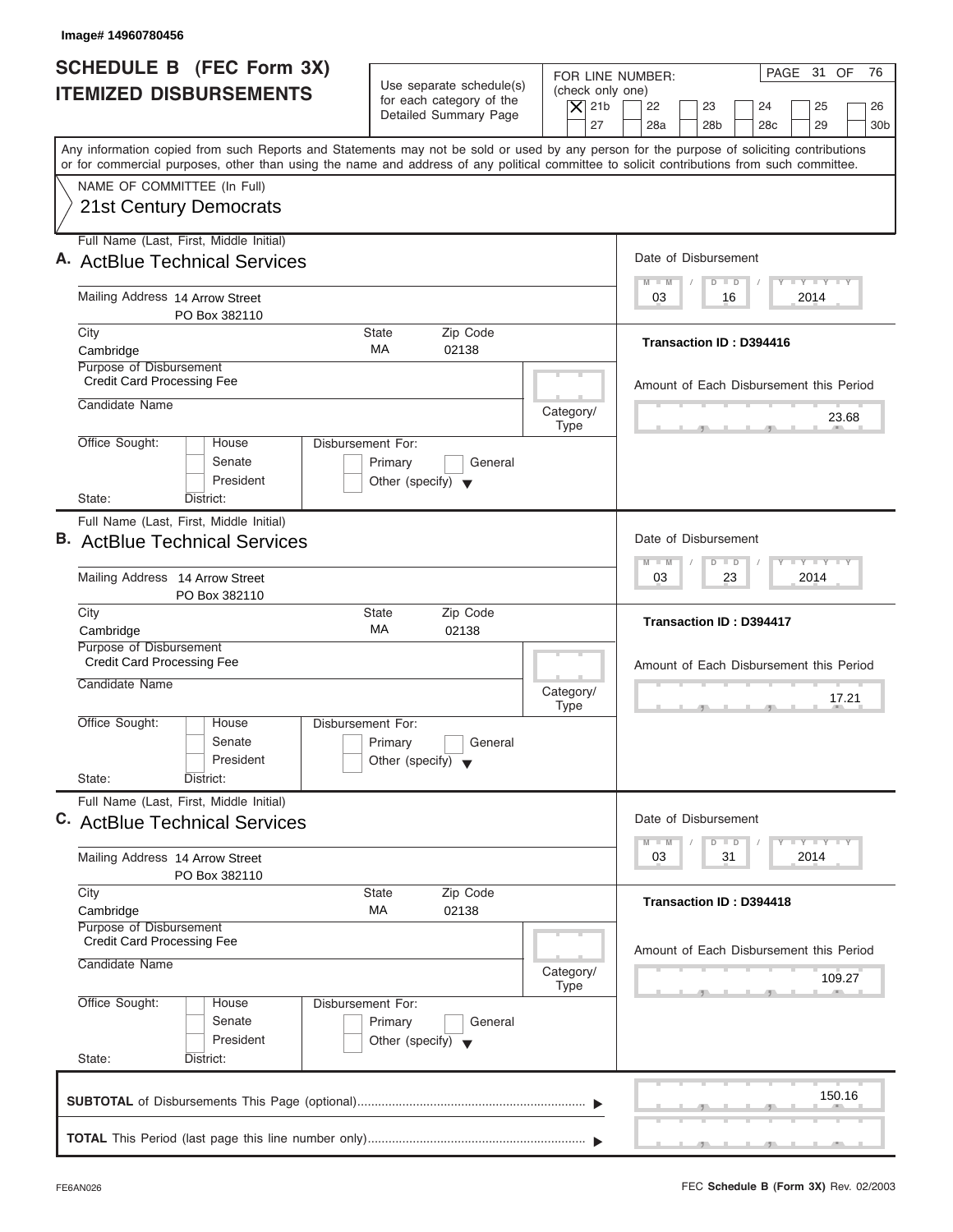| Image# 14960780457                                                                                                                                                                                                                                                                      |                                                                                                                         |                                                                            |
|-----------------------------------------------------------------------------------------------------------------------------------------------------------------------------------------------------------------------------------------------------------------------------------------|-------------------------------------------------------------------------------------------------------------------------|----------------------------------------------------------------------------|
| <b>SCHEDULE B (FEC Form 3X)</b><br><b>ITEMIZED DISBURSEMENTS</b>                                                                                                                                                                                                                        | Use separate schedule(s)<br>(check only one)<br>for each category of the<br>$\vert$ $\chi$ 21b<br>Detailed Summary Page | PAGE 32 OF<br>76<br>FOR LINE NUMBER:<br>22<br>23<br>24<br>25<br>26         |
| Any information copied from such Reports and Statements may not be sold or used by any person for the purpose of soliciting contributions<br>or for commercial purposes, other than using the name and address of any political committee to solicit contributions from such committee. | 27                                                                                                                      | 28a<br>28 <sub>b</sub><br>28 <sub>c</sub><br>29<br>30 <sub>b</sub>         |
| NAME OF COMMITTEE (In Full)<br><b>21st Century Democrats</b>                                                                                                                                                                                                                            |                                                                                                                         |                                                                            |
| Full Name (Last, First, Middle Initial)<br>A. Ira R Allen                                                                                                                                                                                                                               |                                                                                                                         | Date of Disbursement                                                       |
| Mailing Address 5807 Johnson Ct                                                                                                                                                                                                                                                         |                                                                                                                         | $T - Y = T - Y = T - Y$<br>$M - M$<br>$D$ $D$<br>2014<br>01<br>14          |
| City<br>Bethesda<br>Purpose of Disbursement                                                                                                                                                                                                                                             | <b>State</b><br>Zip Code<br><b>MD</b><br>20817-3417                                                                     | Transaction ID: D394031                                                    |
| Payroll<br>Candidate Name                                                                                                                                                                                                                                                               | Category/                                                                                                               | Amount of Each Disbursement this Period                                    |
| Office Sought:<br>House                                                                                                                                                                                                                                                                 | <b>Type</b><br>Disbursement For:                                                                                        | 367.24                                                                     |
| Senate<br>President<br>State:<br>District:                                                                                                                                                                                                                                              | Primary<br>General<br>Other (specify) $\blacktriangledown$                                                              |                                                                            |
| Full Name (Last, First, Middle Initial)<br>B. Ira R Allen                                                                                                                                                                                                                               |                                                                                                                         | Date of Disbursement                                                       |
| Mailing Address 5807 Johnson Ct                                                                                                                                                                                                                                                         |                                                                                                                         | $-1 - Y - 1 - Y - 1 - Y$<br>$M - M$<br>$D$ $D$<br>30<br>2014<br>01         |
| City<br><b>Bethesda</b><br>Purpose of Disbursement                                                                                                                                                                                                                                      | Zip Code<br><b>State</b><br>MD<br>20817-3417                                                                            | Transaction ID: D394032                                                    |
| Payroll<br>Candidate Name                                                                                                                                                                                                                                                               | Category/<br><b>Type</b>                                                                                                | Amount of Each Disbursement this Period<br>367.23<br>__                    |
| Office Sought:<br>House<br>Senate<br>President                                                                                                                                                                                                                                          | Disbursement For:<br>Primary<br>General<br>Other (specify) $\blacktriangledown$                                         |                                                                            |
| State:<br>District:<br>Full Name (Last, First, Middle Initial)<br>C. Ira R Allen                                                                                                                                                                                                        |                                                                                                                         | Date of Disbursement                                                       |
| Mailing Address 5807 Johnson Ct                                                                                                                                                                                                                                                         |                                                                                                                         | $T - Y$ $T - Y$<br>$M - M$<br>$\overline{D}$<br>$\Box$<br>2014<br>02<br>13 |
| City<br><b>Bethesda</b><br>Purpose of Disbursement<br>Payroll                                                                                                                                                                                                                           | Zip Code<br><b>State</b><br>MD<br>20817-3417                                                                            | Transaction ID: D394033                                                    |
| Candidate Name                                                                                                                                                                                                                                                                          | Category/<br><b>Type</b>                                                                                                | Amount of Each Disbursement this Period<br>367.23                          |
| Office Sought:<br>House<br>Senate<br>President<br>State:<br>District:                                                                                                                                                                                                                   | Disbursement For:<br>Primary<br>General<br>Other (specify) $\blacktriangledown$                                         |                                                                            |
|                                                                                                                                                                                                                                                                                         |                                                                                                                         | 1101.70                                                                    |
|                                                                                                                                                                                                                                                                                         |                                                                                                                         |                                                                            |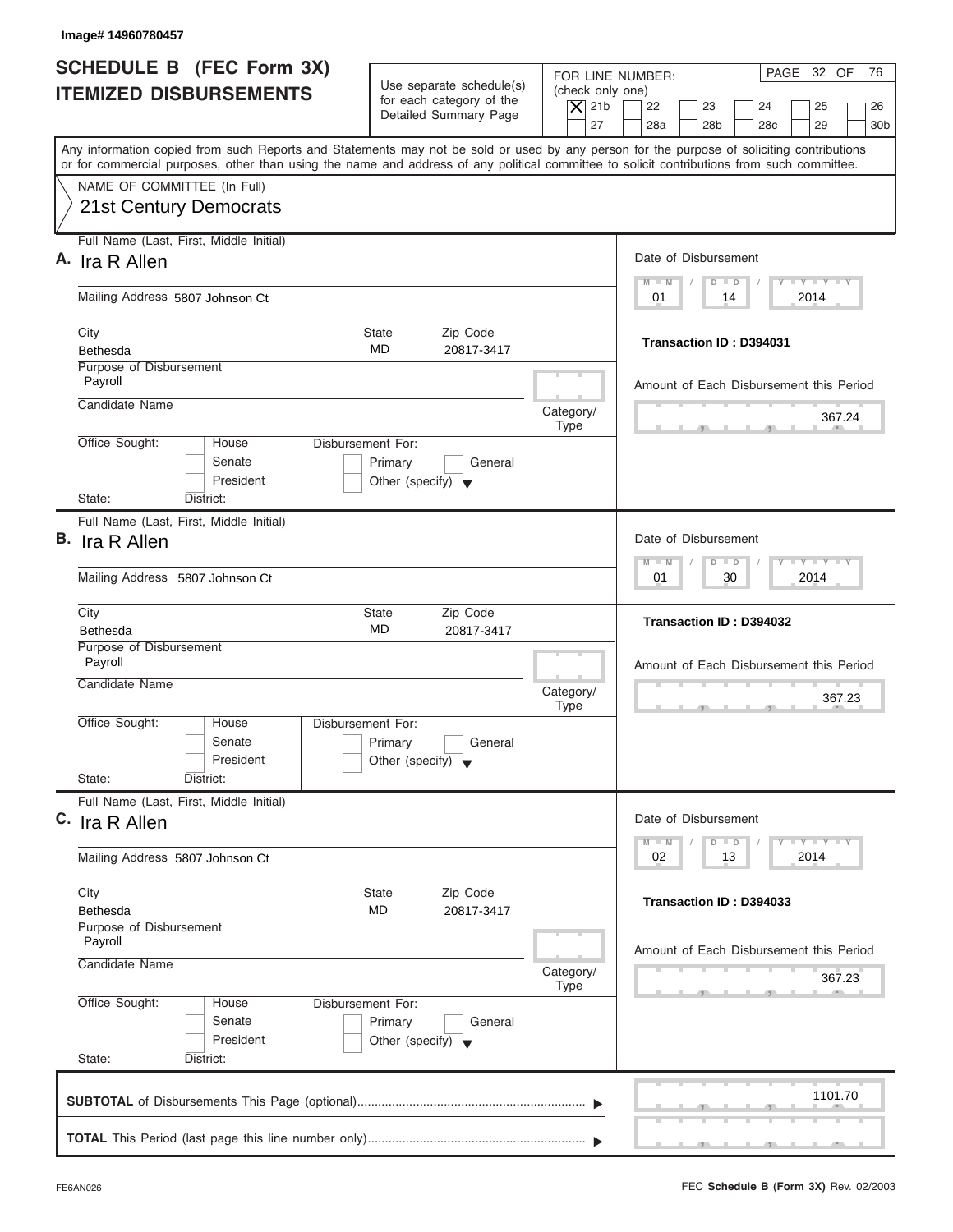|                                 | Image# 14960780458                                                                                                                                                                                                                                                                      |                                                                                 |                          |                                        |                        |                      |                                               |                                  |                 |
|---------------------------------|-----------------------------------------------------------------------------------------------------------------------------------------------------------------------------------------------------------------------------------------------------------------------------------------|---------------------------------------------------------------------------------|--------------------------|----------------------------------------|------------------------|----------------------|-----------------------------------------------|----------------------------------|-----------------|
|                                 | <b>SCHEDULE B (FEC Form 3X)</b><br><b>ITEMIZED DISBURSEMENTS</b>                                                                                                                                                                                                                        | Use separate schedule(s)<br>for each category of the<br>Detailed Summary Page   |                          | (check only one)<br>$\vert$ $\chi$ 21b | FOR LINE NUMBER:<br>22 | 23                   | 24                                            | PAGE 33 OF<br>25                 | 76<br>26        |
|                                 | Any information copied from such Reports and Statements may not be sold or used by any person for the purpose of soliciting contributions<br>or for commercial purposes, other than using the name and address of any political committee to solicit contributions from such committee. |                                                                                 |                          | 27                                     | 28a                    | 28 <sub>b</sub>      | 28 <sub>c</sub>                               | 29                               | 30 <sub>b</sub> |
|                                 | NAME OF COMMITTEE (In Full)<br><b>21st Century Democrats</b>                                                                                                                                                                                                                            |                                                                                 |                          |                                        |                        |                      |                                               |                                  |                 |
|                                 | Full Name (Last, First, Middle Initial)<br>A. Ira R Allen                                                                                                                                                                                                                               |                                                                                 |                          |                                        | Date of Disbursement   |                      |                                               |                                  |                 |
|                                 | Mailing Address 5807 Johnson Ct                                                                                                                                                                                                                                                         |                                                                                 |                          |                                        | $M - M$<br>02          | $D$ $D$<br>27        |                                               | $T - Y = T - Y = T - Y$<br>2014  |                 |
|                                 | City<br>Bethesda                                                                                                                                                                                                                                                                        | <b>State</b><br>Zip Code<br><b>MD</b><br>20817-3417                             |                          |                                        |                        |                      | Transaction ID: D394034                       |                                  |                 |
|                                 | Purpose of Disbursement<br>Payroll<br>Candidate Name                                                                                                                                                                                                                                    |                                                                                 |                          |                                        |                        |                      | Amount of Each Disbursement this Period       |                                  |                 |
|                                 | Office Sought:<br>House                                                                                                                                                                                                                                                                 | Disbursement For:                                                               | Category/<br><b>Type</b> |                                        |                        |                      |                                               | 367.24                           |                 |
|                                 | Senate<br>President<br>State:<br>District:                                                                                                                                                                                                                                              | Primary<br>General<br>Other (specify) $\blacktriangledown$                      |                          |                                        |                        |                      |                                               |                                  |                 |
|                                 | Full Name (Last, First, Middle Initial)<br>B. Ira R Allen                                                                                                                                                                                                                               |                                                                                 |                          |                                        | Date of Disbursement   |                      |                                               |                                  |                 |
|                                 | Mailing Address 5807 Johnson Ct                                                                                                                                                                                                                                                         |                                                                                 |                          |                                        | $M - M$<br>03          | $D$ $D$              | 13                                            | $-1 - Y - 1 - Y - 1 - Y$<br>2014 |                 |
|                                 | City                                                                                                                                                                                                                                                                                    | Zip Code<br><b>State</b>                                                        |                          |                                        |                        |                      | Transaction ID: D394035                       |                                  |                 |
|                                 | <b>Bethesda</b><br>Purpose of Disbursement                                                                                                                                                                                                                                              | MD<br>20817-3417                                                                |                          |                                        |                        |                      |                                               |                                  |                 |
|                                 | Payroll<br>Candidate Name                                                                                                                                                                                                                                                               |                                                                                 | Category/<br><b>Type</b> |                                        |                        |                      | Amount of Each Disbursement this Period<br>__ | 367.23                           |                 |
|                                 | Office Sought:<br>House<br>Senate<br>President<br>State:<br>District:                                                                                                                                                                                                                   | Disbursement For:<br>Primary<br>General<br>Other (specify) $\blacktriangledown$ |                          |                                        |                        |                      |                                               |                                  |                 |
|                                 | Full Name (Last, First, Middle Initial)<br>C. Ira R Allen                                                                                                                                                                                                                               |                                                                                 |                          |                                        | Date of Disbursement   |                      |                                               |                                  |                 |
| Mailing Address 5807 Johnson Ct |                                                                                                                                                                                                                                                                                         |                                                                                 |                          |                                        | $M - M$<br>03          | $\overline{D}$<br>28 | $\Box$                                        | $T - Y$ $T - Y$<br>2014          |                 |
|                                 | City<br><b>Bethesda</b>                                                                                                                                                                                                                                                                 | Zip Code<br><b>State</b><br>MD<br>20817-3417                                    |                          |                                        |                        |                      | Transaction ID: D394036                       |                                  |                 |
|                                 | Purpose of Disbursement<br>Payroll<br>Candidate Name                                                                                                                                                                                                                                    |                                                                                 | Category/<br><b>Type</b> |                                        |                        |                      | Amount of Each Disbursement this Period       | 367.24                           |                 |
|                                 | Office Sought:<br>House<br>Senate<br>President<br>State:                                                                                                                                                                                                                                | Disbursement For:<br>Primary<br>General<br>Other (specify) $\blacktriangledown$ |                          |                                        |                        |                      |                                               |                                  |                 |
|                                 | District:                                                                                                                                                                                                                                                                               |                                                                                 |                          |                                        |                        |                      |                                               | 1101.71                          |                 |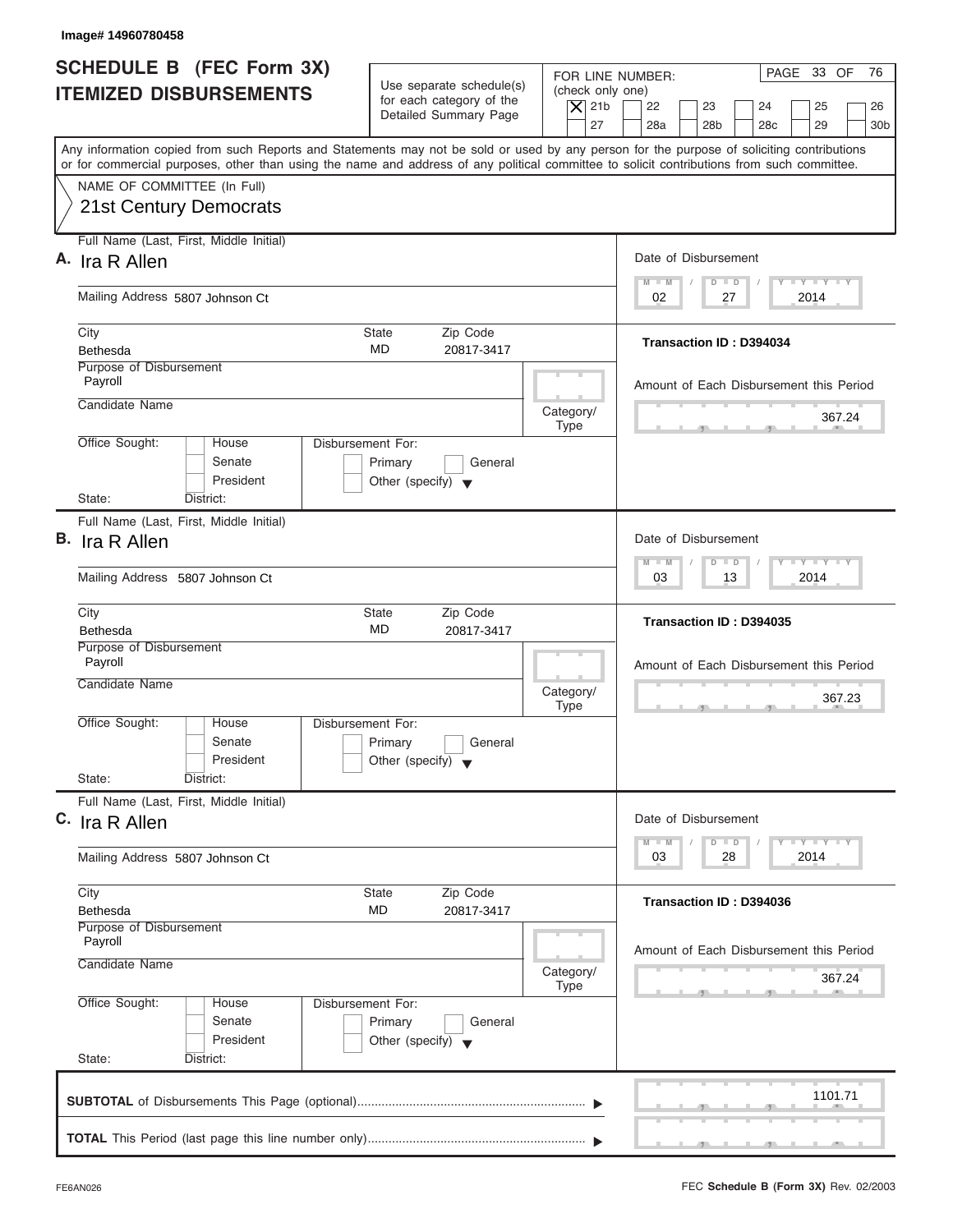| Image# 14960780459                                                                                                                                                                                                                                                                      |                                                                                 |                                                            |                                                         |                                                                               |  |
|-----------------------------------------------------------------------------------------------------------------------------------------------------------------------------------------------------------------------------------------------------------------------------------------|---------------------------------------------------------------------------------|------------------------------------------------------------|---------------------------------------------------------|-------------------------------------------------------------------------------|--|
| SCHEDULE B (FEC Form 3X)<br><b>ITEMIZED DISBURSEMENTS</b>                                                                                                                                                                                                                               | Use separate schedule(s)<br>for each category of the                            | FOR LINE NUMBER:<br>(check only one)<br>$ \mathsf{X} $ 21b | 22<br>23                                                | PAGE 34 OF<br>76<br>24<br>25<br>26                                            |  |
|                                                                                                                                                                                                                                                                                         | Detailed Summary Page                                                           | 27                                                         | 28a<br>28 <sub>b</sub>                                  | 28 <sub>c</sub><br>29<br>30 <sub>b</sub>                                      |  |
| Any information copied from such Reports and Statements may not be sold or used by any person for the purpose of soliciting contributions<br>or for commercial purposes, other than using the name and address of any political committee to solicit contributions from such committee. |                                                                                 |                                                            |                                                         |                                                                               |  |
| NAME OF COMMITTEE (In Full)                                                                                                                                                                                                                                                             |                                                                                 |                                                            |                                                         |                                                                               |  |
| <b>21st Century Democrats</b>                                                                                                                                                                                                                                                           |                                                                                 |                                                            |                                                         |                                                                               |  |
| Full Name (Last, First, Middle Initial)                                                                                                                                                                                                                                                 |                                                                                 |                                                            |                                                         |                                                                               |  |
| A. American Express                                                                                                                                                                                                                                                                     |                                                                                 |                                                            | Date of Disbursement<br>$D$ $D$<br>$M - M$              | $L - Y = L - Y = L - Y$                                                       |  |
| Mailing Address P.O. Box 1270                                                                                                                                                                                                                                                           |                                                                                 |                                                            | 01<br>06                                                | 2014                                                                          |  |
| City                                                                                                                                                                                                                                                                                    | Zip Code<br><b>State</b>                                                        |                                                            |                                                         |                                                                               |  |
| <b>Newark</b>                                                                                                                                                                                                                                                                           | <b>NJ</b><br>07101                                                              |                                                            | Transaction ID: D393985                                 |                                                                               |  |
| Purpose of Disbursement<br><b>Credit Card Processing Fee</b>                                                                                                                                                                                                                            |                                                                                 |                                                            | Amount of Each Disbursement this Period                 |                                                                               |  |
| Candidate Name                                                                                                                                                                                                                                                                          |                                                                                 | Category/<br><b>Type</b>                                   |                                                         | 12.67                                                                         |  |
| Office Sought:<br>House<br>Senate<br>President                                                                                                                                                                                                                                          | Disbursement For:<br>Primary<br>General<br>Other (specify) $\blacktriangledown$ |                                                            |                                                         |                                                                               |  |
| State:<br>District:                                                                                                                                                                                                                                                                     |                                                                                 |                                                            |                                                         |                                                                               |  |
| Full Name (Last, First, Middle Initial)                                                                                                                                                                                                                                                 |                                                                                 |                                                            |                                                         |                                                                               |  |
| <b>B.</b> American Express                                                                                                                                                                                                                                                              |                                                                                 |                                                            | Date of Disbursement                                    | $-1 - Y - 1 - Y - 1 - Y$                                                      |  |
| Mailing Address P.O. Box 1270                                                                                                                                                                                                                                                           |                                                                                 |                                                            | $\Box$<br>$M - M$<br>$\overline{D}$<br>02<br>05<br>2014 |                                                                               |  |
| City<br><b>Newark</b>                                                                                                                                                                                                                                                                   | Zip Code<br><b>State</b><br><b>NJ</b><br>07101                                  |                                                            | Transaction ID: D393986                                 |                                                                               |  |
| Purpose of Disbursement                                                                                                                                                                                                                                                                 |                                                                                 |                                                            |                                                         |                                                                               |  |
| <b>Credit Card Processing Fee</b>                                                                                                                                                                                                                                                       |                                                                                 |                                                            | Amount of Each Disbursement this Period                 |                                                                               |  |
| Candidate Name                                                                                                                                                                                                                                                                          |                                                                                 | Category/<br><b>Type</b>                                   |                                                         | 15.25<br>$-5$                                                                 |  |
| Office Sought:<br>House                                                                                                                                                                                                                                                                 | Disbursement For:                                                               |                                                            |                                                         |                                                                               |  |
| Senate<br>President                                                                                                                                                                                                                                                                     | Primary<br>General<br>Other (specify) $\blacktriangledown$                      |                                                            |                                                         |                                                                               |  |
| State:<br>District:                                                                                                                                                                                                                                                                     |                                                                                 |                                                            |                                                         |                                                                               |  |
| Full Name (Last, First, Middle Initial)                                                                                                                                                                                                                                                 |                                                                                 |                                                            | Date of Disbursement                                    |                                                                               |  |
| C. American Express                                                                                                                                                                                                                                                                     |                                                                                 |                                                            |                                                         | $\mathbf{I}$ $\mathbf{Y}$ $\mathbf{I}$ $\mathbf{Y}$ $\mathbf{I}$ $\mathbf{Y}$ |  |
| Mailing Address P.O. Box 1270                                                                                                                                                                                                                                                           |                                                                                 |                                                            | $M - M$<br>$\overline{D}$<br>$\Box$<br>03<br>05         | 2014                                                                          |  |
| City                                                                                                                                                                                                                                                                                    | Zip Code<br><b>State</b>                                                        |                                                            | Transaction ID: D393987                                 |                                                                               |  |
| Newark<br>Purpose of Disbursement                                                                                                                                                                                                                                                       | <b>NJ</b><br>07101                                                              |                                                            |                                                         |                                                                               |  |
| <b>Credit Card Processing Fee</b>                                                                                                                                                                                                                                                       |                                                                                 |                                                            | Amount of Each Disbursement this Period                 |                                                                               |  |
| Candidate Name                                                                                                                                                                                                                                                                          |                                                                                 | Category/<br><b>Type</b>                                   |                                                         | 169.95                                                                        |  |
| Office Sought:<br>House                                                                                                                                                                                                                                                                 | Disbursement For:                                                               |                                                            |                                                         |                                                                               |  |
| Senate                                                                                                                                                                                                                                                                                  | Primary<br>General                                                              |                                                            |                                                         |                                                                               |  |
| President<br>State:<br>District:                                                                                                                                                                                                                                                        | Other (specify) $\blacktriangledown$                                            |                                                            |                                                         |                                                                               |  |
|                                                                                                                                                                                                                                                                                         |                                                                                 |                                                            |                                                         |                                                                               |  |
|                                                                                                                                                                                                                                                                                         |                                                                                 |                                                            |                                                         | 197.87                                                                        |  |
|                                                                                                                                                                                                                                                                                         |                                                                                 |                                                            |                                                         |                                                                               |  |
|                                                                                                                                                                                                                                                                                         |                                                                                 |                                                            |                                                         |                                                                               |  |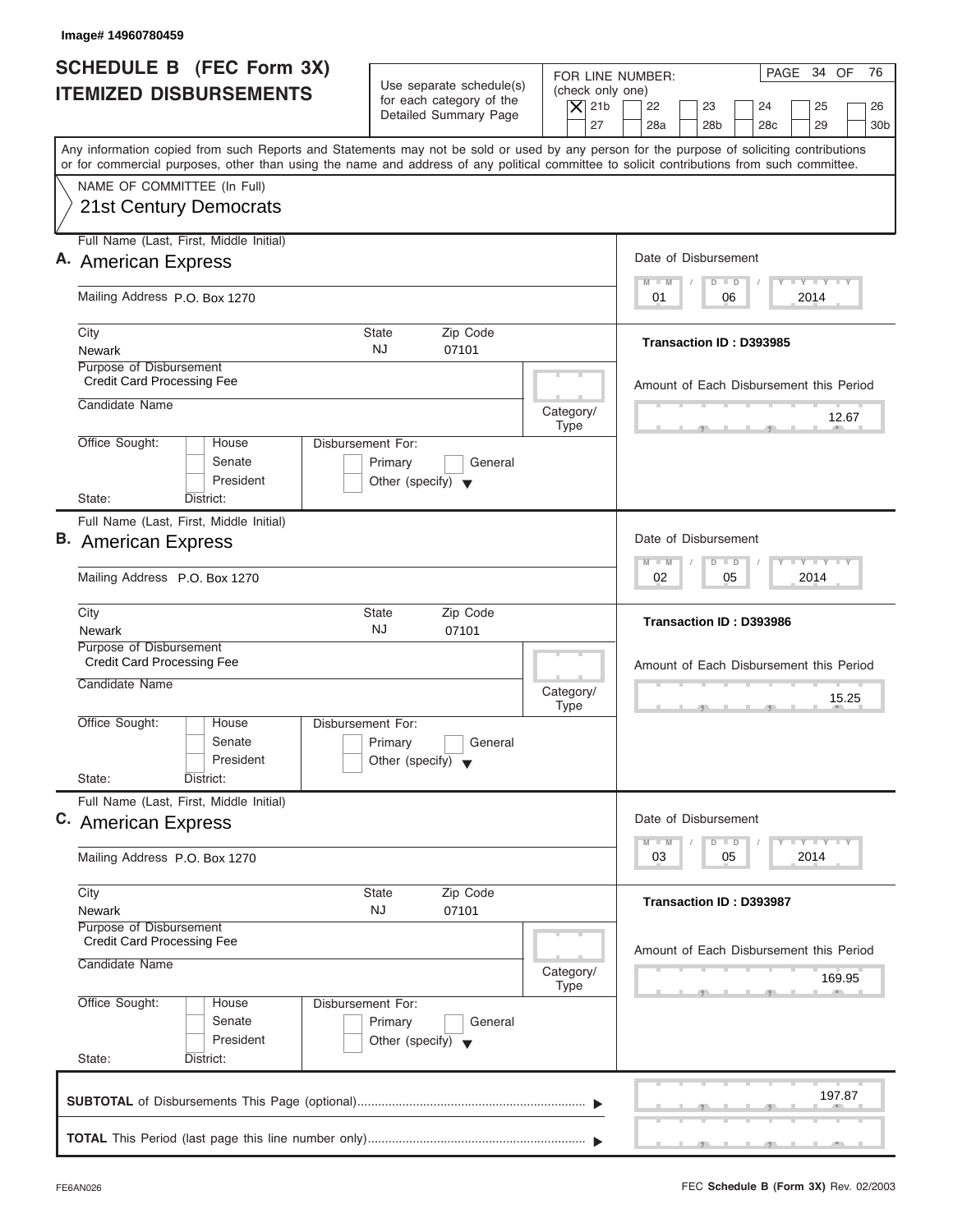| Image# 14960780460                                                             |                                                                                 |                                                                                                                                                                                                                                                                                         |
|--------------------------------------------------------------------------------|---------------------------------------------------------------------------------|-----------------------------------------------------------------------------------------------------------------------------------------------------------------------------------------------------------------------------------------------------------------------------------------|
| <b>SCHEDULE B</b> (FEC Form 3X)<br><b>ITEMIZED DISBURSEMENTS</b>               | Use separate schedule(s)<br>for each category of the<br>Detailed Summary Page   | PAGE 35 OF<br>76<br>FOR LINE NUMBER:<br>(check only one)<br>$\overline{X}$ 21b<br>22<br>23<br>24<br>25<br>26<br>27<br>28a<br>28 <sub>b</sub><br>28 <sub>c</sub><br>29<br>30 <sub>b</sub>                                                                                                |
|                                                                                |                                                                                 | Any information copied from such Reports and Statements may not be sold or used by any person for the purpose of soliciting contributions<br>or for commercial purposes, other than using the name and address of any political committee to solicit contributions from such committee. |
| NAME OF COMMITTEE (In Full)<br><b>21st Century Democrats</b>                   |                                                                                 |                                                                                                                                                                                                                                                                                         |
| Full Name (Last, First, Middle Initial)                                        |                                                                                 |                                                                                                                                                                                                                                                                                         |
| A. Authorize.net Corporation                                                   |                                                                                 | Date of Disbursement                                                                                                                                                                                                                                                                    |
| Mailing Address 915 South 500 East Suite 200                                   |                                                                                 | $I - Y - I - Y - I - Y$<br>$M - M$<br>$D$ $D$<br>2014<br>01<br>03                                                                                                                                                                                                                       |
| City<br>American Fork                                                          | Zip Code<br>State<br>UT<br>84003                                                | Transaction ID: D393992                                                                                                                                                                                                                                                                 |
| Purpose of Disbursement<br><b>Credit Card Processing Fee</b>                   |                                                                                 | Amount of Each Disbursement this Period                                                                                                                                                                                                                                                 |
| Candidate Name                                                                 | Category/                                                                       | 45.30<br><b>Type</b>                                                                                                                                                                                                                                                                    |
| Office Sought:<br>House<br>Senate<br>President<br>State:<br>District:          | Disbursement For:<br>Primary<br>General<br>Other (specify) $\blacktriangledown$ |                                                                                                                                                                                                                                                                                         |
| Full Name (Last, First, Middle Initial)                                        |                                                                                 |                                                                                                                                                                                                                                                                                         |
| B. Authorize.net Corporation                                                   |                                                                                 | Date of Disbursement                                                                                                                                                                                                                                                                    |
| Mailing Address 915 South 500 East Suite 200                                   |                                                                                 | $-1$ $-1$ $-1$ $-1$ $-1$<br>$M - M$<br>$\Box$<br>D<br>2014<br>02<br>04                                                                                                                                                                                                                  |
| City<br>American Fork                                                          | Zip Code<br>State<br>UT<br>84003                                                | Transaction ID: D393993                                                                                                                                                                                                                                                                 |
| Purpose of Disbursement<br><b>Credit Card Processing Fee</b><br>Candidate Name | Category/                                                                       | Amount of Each Disbursement this Period<br>54.00<br><b>Type</b>                                                                                                                                                                                                                         |
| Office Sought:<br>House<br>Senate<br>President<br>State:<br>District:          | Disbursement For:<br>Primary<br>General<br>Other (specify) $\blacktriangledown$ |                                                                                                                                                                                                                                                                                         |
| Full Name (Last, First, Middle Initial)<br>C. Authorize.net Corporation        |                                                                                 | Date of Disbursement                                                                                                                                                                                                                                                                    |
| Mailing Address 915 South 500 East Suite 200                                   |                                                                                 | $\mathbf{I} \mathbf{Y}$ $\mathbf{I} \mathbf{Y}$ $\mathbf{I} \mathbf{Y}$<br>$M - M$<br>D<br>$\Box$<br>2014<br>03<br>07                                                                                                                                                                   |
| City<br>American Fork                                                          | Zip Code<br>State<br>UT<br>84003                                                | Transaction ID: D393994                                                                                                                                                                                                                                                                 |
| Purpose of Disbursement<br><b>Credit Card Processing Fee</b><br>Candidate Name |                                                                                 | Amount of Each Disbursement this Period                                                                                                                                                                                                                                                 |
|                                                                                | Category/<br>Type                                                               | 85.50                                                                                                                                                                                                                                                                                   |
| Office Sought:<br>House<br>Senate<br>President<br>State:<br>District:          | Disbursement For:<br>Primary<br>General<br>Other (specify) $\blacktriangledown$ |                                                                                                                                                                                                                                                                                         |
|                                                                                |                                                                                 | 184.80                                                                                                                                                                                                                                                                                  |

I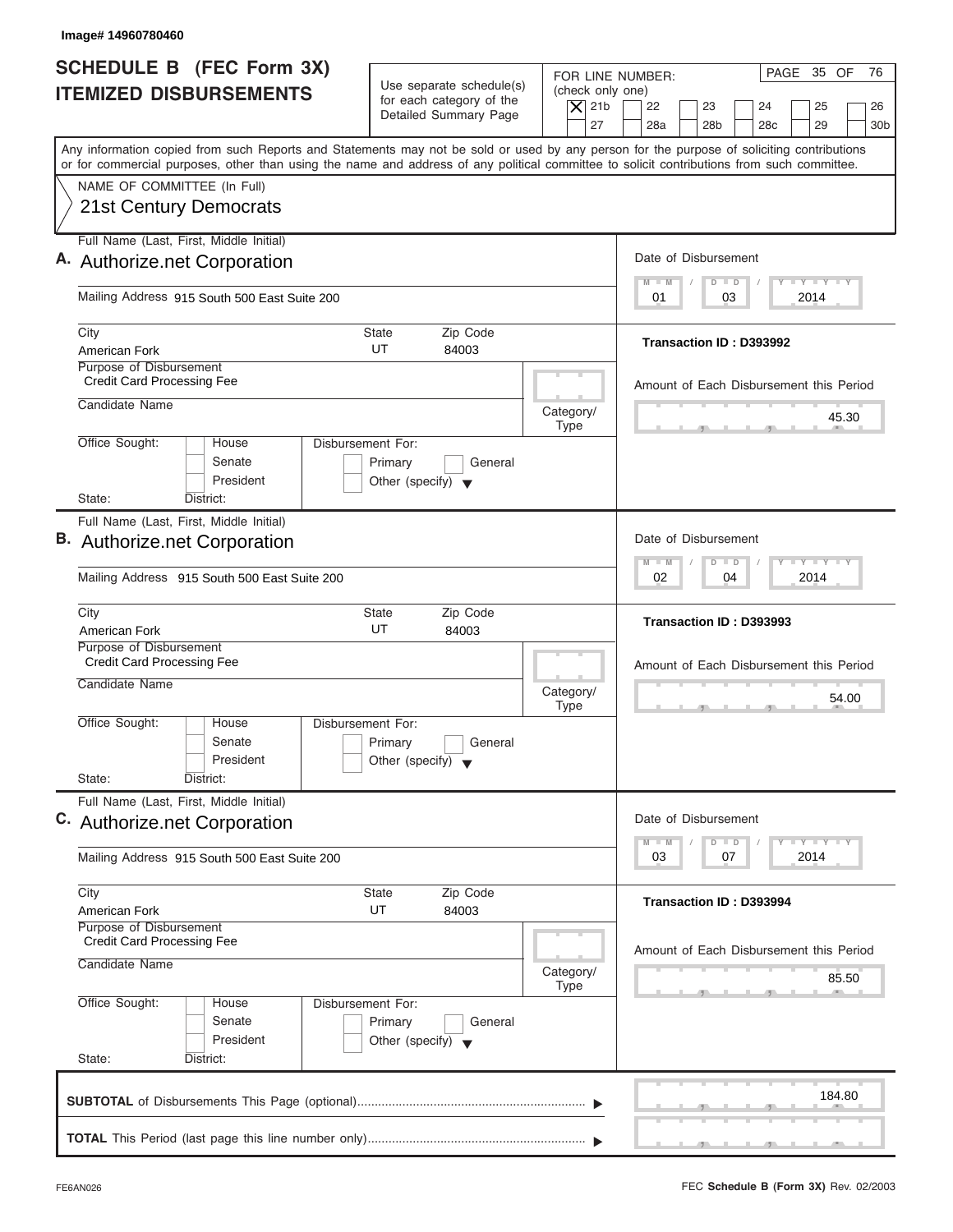| Image# 14960780461                                                                                                                                                                                                                                                                      |                                                                                                       |                                                                                                                                                                                                                                                   |
|-----------------------------------------------------------------------------------------------------------------------------------------------------------------------------------------------------------------------------------------------------------------------------------------|-------------------------------------------------------------------------------------------------------|---------------------------------------------------------------------------------------------------------------------------------------------------------------------------------------------------------------------------------------------------|
| <b>SCHEDULE B (FEC Form 3X)</b><br><b>ITEMIZED DISBURSEMENTS</b>                                                                                                                                                                                                                        | Use separate schedule(s)<br>for each category of the<br>Detailed Summary Page                         | PAGE 36 OF<br>76<br>FOR LINE NUMBER:<br>(check only one)<br>$\vert$ $\chi$ 21b<br>22<br>23<br>24<br>25<br>26<br>27<br>28a<br>28 <sub>b</sub><br>28 <sub>c</sub><br>29<br>30 <sub>b</sub>                                                          |
| Any information copied from such Reports and Statements may not be sold or used by any person for the purpose of soliciting contributions<br>or for commercial purposes, other than using the name and address of any political committee to solicit contributions from such committee. |                                                                                                       |                                                                                                                                                                                                                                                   |
| NAME OF COMMITTEE (In Full)<br><b>21st Century Democrats</b>                                                                                                                                                                                                                            |                                                                                                       |                                                                                                                                                                                                                                                   |
| Full Name (Last, First, Middle Initial)<br>A. CheckWorks, Inc.                                                                                                                                                                                                                          |                                                                                                       | Date of Disbursement                                                                                                                                                                                                                              |
| Mailing Address P.O. Box 60065                                                                                                                                                                                                                                                          |                                                                                                       | $T - Y = T - Y = T - Y$<br>$M - M$<br>$D$ $D$<br>02<br>2014<br>24                                                                                                                                                                                 |
| City<br>City of Industry<br>Purpose of Disbursement                                                                                                                                                                                                                                     | Zip Code<br>State<br>CA<br>91716-0065                                                                 | <b>Transaction ID: D394424</b>                                                                                                                                                                                                                    |
| Supplies<br>Candidate Name                                                                                                                                                                                                                                                              | Category/                                                                                             | Amount of Each Disbursement this Period<br>24.89                                                                                                                                                                                                  |
| Office Sought:<br>House<br>Senate<br>President<br>State:<br>District:                                                                                                                                                                                                                   | <b>Type</b><br><b>Disbursement For:</b><br>Primary<br>General<br>Other (specify) $\blacktriangledown$ |                                                                                                                                                                                                                                                   |
| Full Name (Last, First, Middle Initial)<br>В.<br>Comcast                                                                                                                                                                                                                                |                                                                                                       | Date of Disbursement<br>$\frac{1}{2} \left[ \frac{1}{2} \left( \frac{1}{2} \right) - \frac{1}{2} \left( \frac{1}{2} \right) \right] = \frac{1}{2} \left[ \frac{1}{2} \left( \frac{1}{2} \right) - \frac{1}{2} \left( \frac{1}{2} \right) \right]$ |
| Mailing Address PO Box 3005                                                                                                                                                                                                                                                             |                                                                                                       | $\Box$<br>$M - M$<br>$\overline{D}$<br>27<br>2014<br>01                                                                                                                                                                                           |
| City<br>Southeastern                                                                                                                                                                                                                                                                    | Zip Code<br>State<br><b>PA</b><br>19398                                                               | Transaction ID: D394008                                                                                                                                                                                                                           |
| Purpose of Disbursement<br>Internet<br>Candidate Name                                                                                                                                                                                                                                   | Category/<br><b>Type</b>                                                                              | Amount of Each Disbursement this Period<br>177.77<br>$-7$                                                                                                                                                                                         |
| Office Sought:<br>House<br>Senate<br>President<br>State:<br>District:                                                                                                                                                                                                                   | Disbursement For:<br>Primary<br>General<br>Other (specify) $\blacktriangledown$                       |                                                                                                                                                                                                                                                   |
| Full Name (Last, First, Middle Initial)<br>C.<br><b>Comptroller of Maryland - WH Tax</b>                                                                                                                                                                                                |                                                                                                       | Date of Disbursement<br>$\mathbf{I}$ $\mathbf{Y}$ $\mathbf{I}$ $\mathbf{Y}$ $\mathbf{I}$ $\mathbf{Y}$<br>$M - M$<br>$\overline{D}$<br>$\Box$                                                                                                      |
| Mailing Address 110 Carroll Street, Room#203                                                                                                                                                                                                                                            |                                                                                                       | 2014<br>01<br>03                                                                                                                                                                                                                                  |
| City<br>Annapolis<br>Purpose of Disbursement<br>Payroll Tax                                                                                                                                                                                                                             | State<br>Zip Code<br>MD<br>21411-0001                                                                 | Transaction ID: D394009                                                                                                                                                                                                                           |
| Candidate Name                                                                                                                                                                                                                                                                          | Category/<br><b>Type</b>                                                                              | Amount of Each Disbursement this Period<br>17.56                                                                                                                                                                                                  |
| Office Sought:<br>House<br>Senate<br>President<br>State:<br>District:                                                                                                                                                                                                                   | Disbursement For:<br>Primary<br>General<br>Other (specify) $\blacktriangledown$                       |                                                                                                                                                                                                                                                   |
|                                                                                                                                                                                                                                                                                         |                                                                                                       | 220.22                                                                                                                                                                                                                                            |
|                                                                                                                                                                                                                                                                                         |                                                                                                       |                                                                                                                                                                                                                                                   |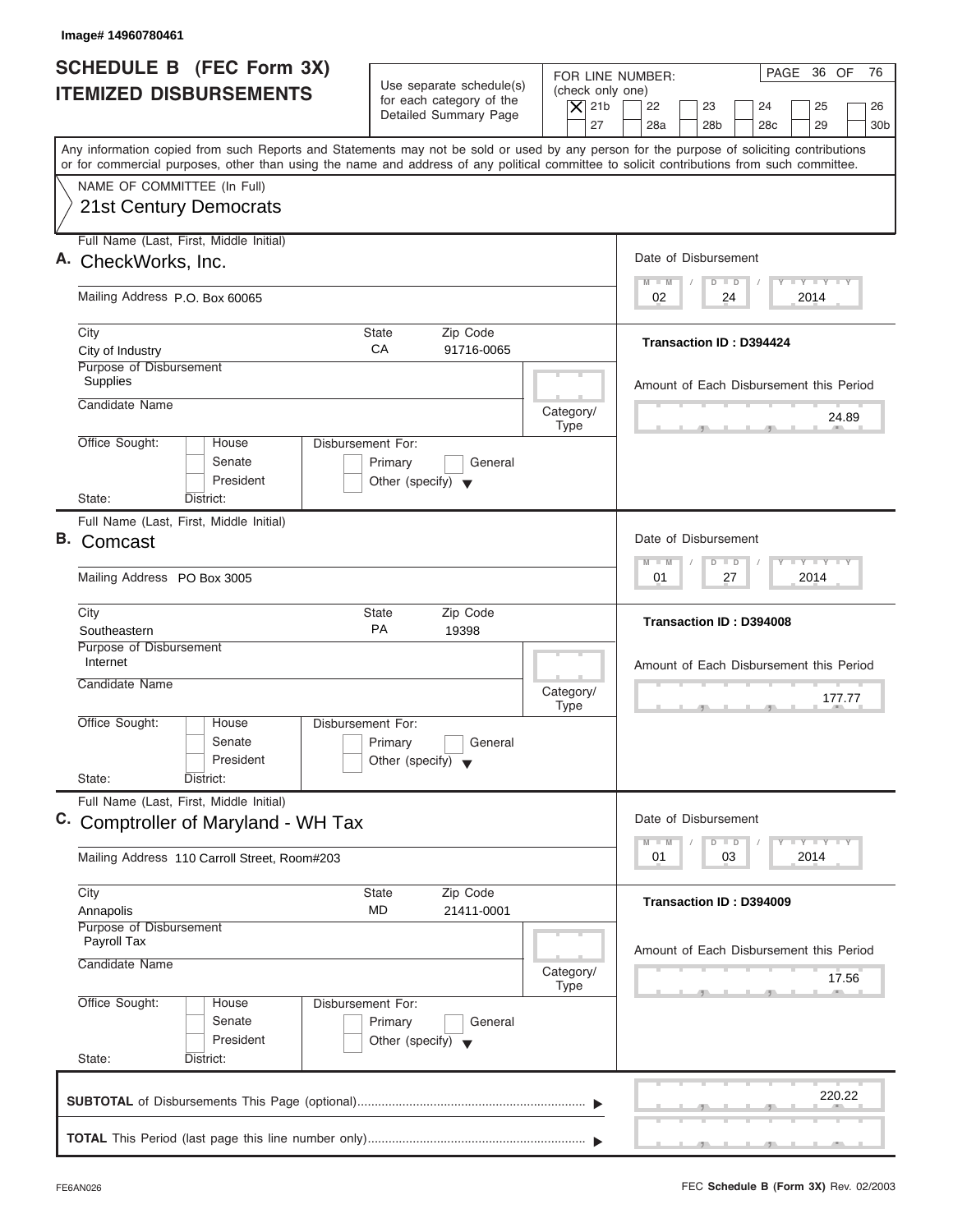| Image# 14960780462                                                                                                                                                                                                                                                                      |                                                                               |                                                                  |                                                                                                                                 |
|-----------------------------------------------------------------------------------------------------------------------------------------------------------------------------------------------------------------------------------------------------------------------------------------|-------------------------------------------------------------------------------|------------------------------------------------------------------|---------------------------------------------------------------------------------------------------------------------------------|
| <b>SCHEDULE B</b> (FEC Form 3X)<br><b>ITEMIZED DISBURSEMENTS</b>                                                                                                                                                                                                                        | Use separate schedule(s)<br>for each category of the<br>Detailed Summary Page | FOR LINE NUMBER:<br>(check only one)<br>$\overline{X}$ 21b<br>27 | PAGE 37 OF<br>76<br>22<br>23<br>24<br>25<br>26<br>28a<br>28 <sub>b</sub><br>28 <sub>c</sub><br>29<br>30 <sub>b</sub>            |
| Any information copied from such Reports and Statements may not be sold or used by any person for the purpose of soliciting contributions<br>or for commercial purposes, other than using the name and address of any political committee to solicit contributions from such committee. |                                                                               |                                                                  |                                                                                                                                 |
| NAME OF COMMITTEE (In Full)<br><b>21st Century Democrats</b>                                                                                                                                                                                                                            |                                                                               |                                                                  |                                                                                                                                 |
| Full Name (Last, First, Middle Initial)                                                                                                                                                                                                                                                 |                                                                               |                                                                  |                                                                                                                                 |
| A. Comptroller of Maryland - WH Tax                                                                                                                                                                                                                                                     |                                                                               |                                                                  | Date of Disbursement<br>$I - Y - I - Y - I - Y$<br>$M - M$<br>$\Box$<br>D                                                       |
| Mailing Address 110 Carroll Street, Room#203                                                                                                                                                                                                                                            |                                                                               |                                                                  | 2014<br>01<br>07                                                                                                                |
| City                                                                                                                                                                                                                                                                                    | Zip Code<br>State                                                             |                                                                  | Transaction ID: D394010                                                                                                         |
| Annapolis<br>Purpose of Disbursement                                                                                                                                                                                                                                                    | MD.<br>21411-0001                                                             |                                                                  |                                                                                                                                 |
| Payroll Tax                                                                                                                                                                                                                                                                             |                                                                               |                                                                  | Amount of Each Disbursement this Period                                                                                         |
| Candidate Name                                                                                                                                                                                                                                                                          |                                                                               | Category/                                                        | 17.56                                                                                                                           |
|                                                                                                                                                                                                                                                                                         |                                                                               | <b>Type</b>                                                      |                                                                                                                                 |
| Office Sought:<br>Disbursement For:<br>House<br>Senate<br>President<br>State:<br>District:                                                                                                                                                                                              | Primary<br>General<br>Other (specify) $\blacktriangledown$                    |                                                                  |                                                                                                                                 |
| Full Name (Last, First, Middle Initial)                                                                                                                                                                                                                                                 |                                                                               |                                                                  |                                                                                                                                 |
| B. Comptroller of Maryland - WH Tax                                                                                                                                                                                                                                                     |                                                                               |                                                                  | Date of Disbursement                                                                                                            |
| Mailing Address 110 Carroll Street, Room#203                                                                                                                                                                                                                                            |                                                                               |                                                                  | $-1$ $-1$ $-1$ $-1$ $-1$<br>$M - M$<br>$\blacksquare$<br>D<br>2014<br>02<br>04                                                  |
| City<br>Annapolis                                                                                                                                                                                                                                                                       | Zip Code<br>State<br>MD<br>21411-0001                                         |                                                                  | Transaction ID: D394011                                                                                                         |
| Purpose of Disbursement<br>Payroll Tax                                                                                                                                                                                                                                                  |                                                                               |                                                                  | Amount of Each Disbursement this Period                                                                                         |
| Candidate Name                                                                                                                                                                                                                                                                          |                                                                               | Category/<br><b>Type</b>                                         | 17.56                                                                                                                           |
| Office Sought:<br>House<br>Disbursement For:<br>Senate<br>President<br>State:<br>District:                                                                                                                                                                                              | Primary<br>General<br>Other (specify)                                         |                                                                  |                                                                                                                                 |
| Full Name (Last, First, Middle Initial)                                                                                                                                                                                                                                                 |                                                                               |                                                                  |                                                                                                                                 |
| Comptroller of Maryland - WH Tax                                                                                                                                                                                                                                                        |                                                                               |                                                                  | Date of Disbursement<br>$\mathbf{I}$ $\mathbf{Y}$ $\mathbf{I}$ $\mathbf{Y}$ $\mathbf{I}$ $\mathbf{Y}$<br>$M - M$<br>D<br>$\Box$ |
| Mailing Address 110 Carroll Street, Room#203                                                                                                                                                                                                                                            |                                                                               |                                                                  | 2014<br>02<br>19                                                                                                                |
| City                                                                                                                                                                                                                                                                                    | Zip Code<br>State                                                             |                                                                  | Transaction ID: D394012                                                                                                         |
| Annapolis<br>Purpose of Disbursement                                                                                                                                                                                                                                                    | MD<br>21411-0001                                                              |                                                                  |                                                                                                                                 |
| Payroll Tax                                                                                                                                                                                                                                                                             |                                                                               |                                                                  | Amount of Each Disbursement this Period                                                                                         |
| Candidate Name                                                                                                                                                                                                                                                                          |                                                                               | Category/<br><b>Type</b>                                         | 17.56                                                                                                                           |
| Office Sought:<br>Disbursement For:<br>House<br>Senate<br>President<br>State:<br>District:                                                                                                                                                                                              | Primary<br>General<br>Other (specify) $\blacktriangledown$                    |                                                                  |                                                                                                                                 |
|                                                                                                                                                                                                                                                                                         |                                                                               |                                                                  |                                                                                                                                 |
|                                                                                                                                                                                                                                                                                         |                                                                               |                                                                  | 52.68                                                                                                                           |
|                                                                                                                                                                                                                                                                                         |                                                                               |                                                                  |                                                                                                                                 |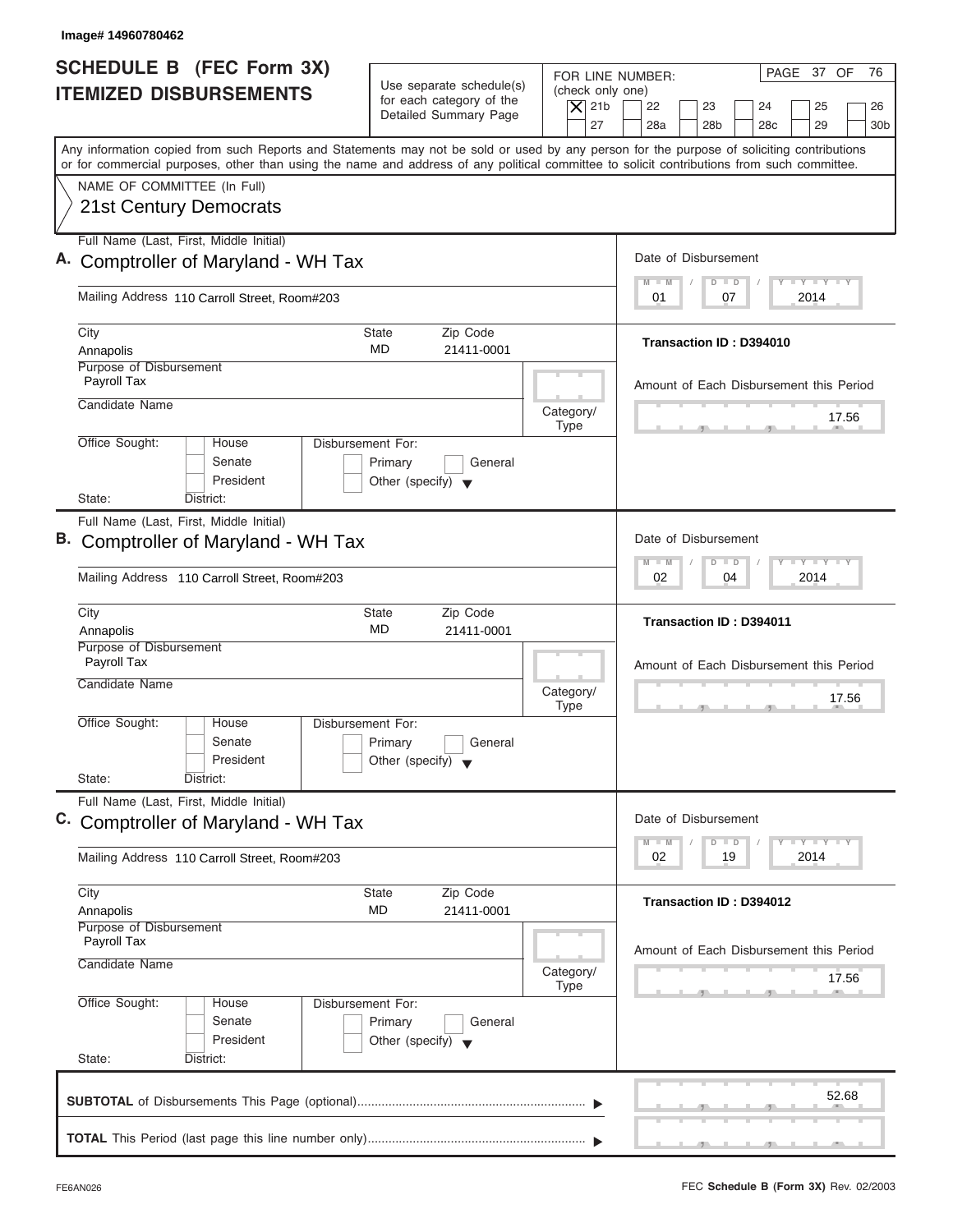| Image# 14960780463                                                                                                                                                                                                                                                                      |                                                                                                |                                                                                                                                                                                          |
|-----------------------------------------------------------------------------------------------------------------------------------------------------------------------------------------------------------------------------------------------------------------------------------------|------------------------------------------------------------------------------------------------|------------------------------------------------------------------------------------------------------------------------------------------------------------------------------------------|
| <b>SCHEDULE B</b> (FEC Form 3X)<br><b>ITEMIZED DISBURSEMENTS</b>                                                                                                                                                                                                                        | Use separate schedule(s)<br>for each category of the<br>Detailed Summary Page                  | PAGE 38 OF<br>76<br>FOR LINE NUMBER:<br>(check only one)<br>$\overline{X}$ 21b<br>22<br>23<br>24<br>25<br>26<br>27<br>28a<br>28 <sub>b</sub><br>28 <sub>c</sub><br>29<br>30 <sub>b</sub> |
| Any information copied from such Reports and Statements may not be sold or used by any person for the purpose of soliciting contributions<br>or for commercial purposes, other than using the name and address of any political committee to solicit contributions from such committee. |                                                                                                |                                                                                                                                                                                          |
| NAME OF COMMITTEE (In Full)<br><b>21st Century Democrats</b>                                                                                                                                                                                                                            |                                                                                                |                                                                                                                                                                                          |
| Full Name (Last, First, Middle Initial)<br>A. Comptroller of Maryland - WH Tax                                                                                                                                                                                                          |                                                                                                | Date of Disbursement                                                                                                                                                                     |
| Mailing Address 110 Carroll Street, Room#203                                                                                                                                                                                                                                            |                                                                                                | $\mathbf{I} \mathbf{Y} \mathbf{I} \mathbf{Y} \mathbf{I} \mathbf{Y}$<br>$M - M$<br>$\Box$<br>D<br>03<br>2014<br>04                                                                        |
| City<br>Annapolis                                                                                                                                                                                                                                                                       | Zip Code<br>State<br>MD<br>21411-0001                                                          | Transaction ID: D394013                                                                                                                                                                  |
| Purpose of Disbursement<br>Payroll Tax<br>Candidate Name                                                                                                                                                                                                                                |                                                                                                | Amount of Each Disbursement this Period                                                                                                                                                  |
|                                                                                                                                                                                                                                                                                         | Category/<br><b>Type</b>                                                                       | 17.56                                                                                                                                                                                    |
| Office Sought:<br>House<br>Senate<br>President<br>State:<br>District:                                                                                                                                                                                                                   | <b>Disbursement For:</b><br>Primary<br>General<br>Other (specify) $\blacktriangledown$         |                                                                                                                                                                                          |
| Full Name (Last, First, Middle Initial)<br>B. Comptroller of Maryland - WH Tax                                                                                                                                                                                                          |                                                                                                | Date of Disbursement                                                                                                                                                                     |
| Mailing Address 110 Carroll Street, Room#203                                                                                                                                                                                                                                            |                                                                                                | <b>LY LY LY</b><br>$M - M$<br>$\Box$<br>D<br>2014<br>03<br>18                                                                                                                            |
| City<br>Annapolis                                                                                                                                                                                                                                                                       | <b>State</b><br>Zip Code<br>MD<br>21411-0001                                                   | <b>Transaction ID: D394014</b>                                                                                                                                                           |
| Purpose of Disbursement<br>Payroll Tax<br>Candidate Name                                                                                                                                                                                                                                | Category/                                                                                      | Amount of Each Disbursement this Period                                                                                                                                                  |
| Office Sought:<br>House<br>Senate<br>President<br>State:<br>District:                                                                                                                                                                                                                   | <b>Type</b><br>Disbursement For:<br>Primary<br>General<br>Other (specify) $\blacktriangledown$ | 17.56                                                                                                                                                                                    |
| Full Name (Last, First, Middle Initial)<br>C. Claire Cusella                                                                                                                                                                                                                            |                                                                                                | Date of Disbursement                                                                                                                                                                     |
| Mailing Address 103 Webster St NE                                                                                                                                                                                                                                                       |                                                                                                | $\mathbf{I}$ $\mathbf{Y}$ $\mathbf{I}$ $\mathbf{Y}$ $\mathbf{I}$ $\mathbf{Y}$<br>$M - M$<br>$\Box$<br>D<br>2014<br>01<br>02                                                              |
| City<br>Washington                                                                                                                                                                                                                                                                      | Zip Code<br>State<br>DC<br>20011                                                               | <b>Transaction ID: D394001</b>                                                                                                                                                           |
| Purpose of Disbursement<br>Payroll<br>Candidate Name                                                                                                                                                                                                                                    | Category/<br><b>Type</b>                                                                       | Amount of Each Disbursement this Period<br>342.38                                                                                                                                        |
| Office Sought:<br>House<br>Senate<br>President<br>State:<br>District:                                                                                                                                                                                                                   | Disbursement For:<br>Primary<br>General<br>Other (specify) $\blacktriangledown$                |                                                                                                                                                                                          |
|                                                                                                                                                                                                                                                                                         |                                                                                                | 377.50                                                                                                                                                                                   |
|                                                                                                                                                                                                                                                                                         |                                                                                                |                                                                                                                                                                                          |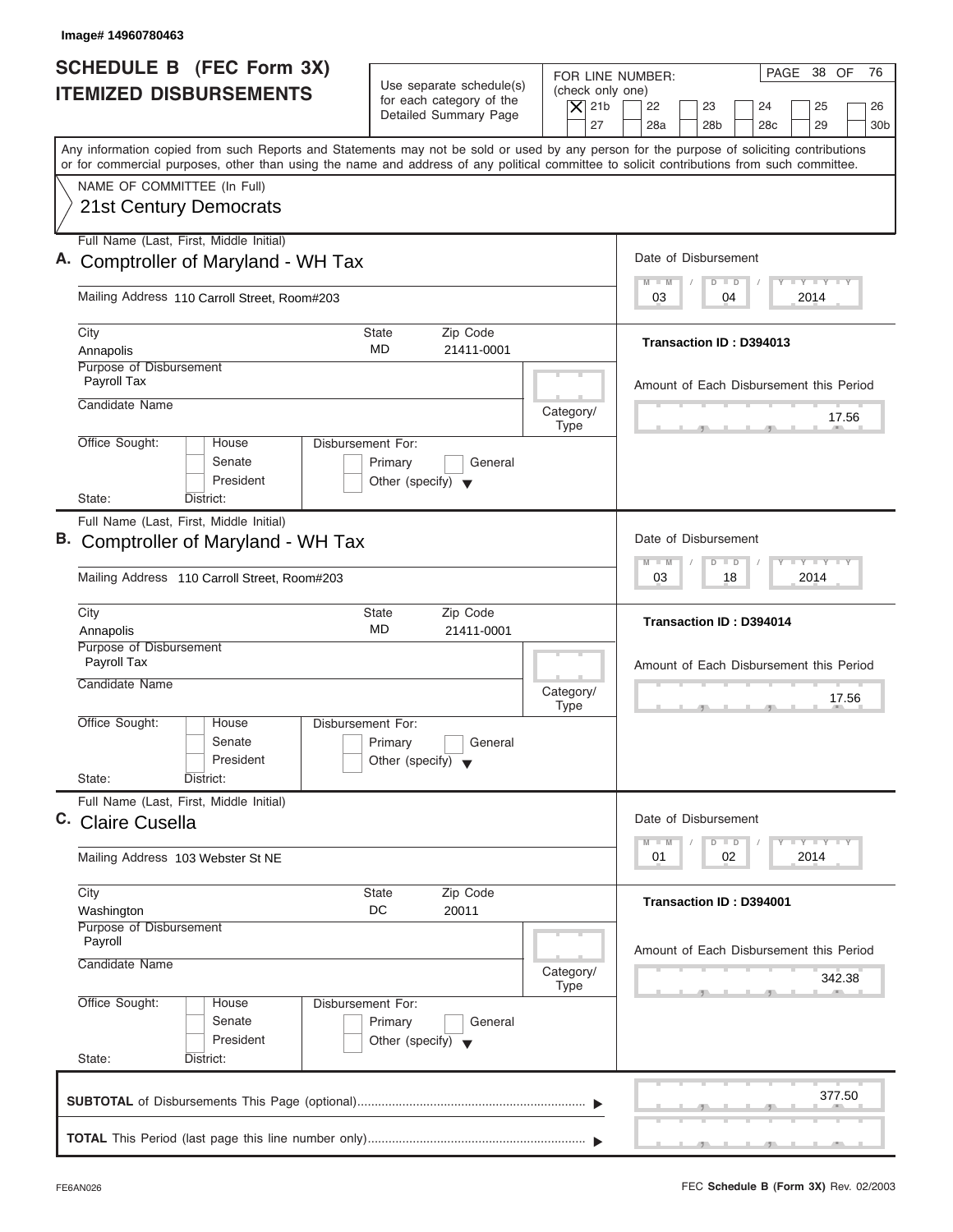| Image# 14960780464                                                                                                                         |                                                                                 |                                                                                                                                                                                          |
|--------------------------------------------------------------------------------------------------------------------------------------------|---------------------------------------------------------------------------------|------------------------------------------------------------------------------------------------------------------------------------------------------------------------------------------|
| <b>SCHEDULE B</b> (FEC Form 3X)<br><b>ITEMIZED DISBURSEMENTS</b>                                                                           | Use separate schedule(s)<br>for each category of the<br>Detailed Summary Page   | PAGE 39 OF<br>76<br>FOR LINE NUMBER:<br>(check only one)<br>$\overline{X}$ 21b<br>22<br>23<br>24<br>25<br>26<br>27<br>28a<br>28 <sub>b</sub><br>29<br>30 <sub>b</sub><br>28 <sub>c</sub> |
| or for commercial purposes, other than using the name and address of any political committee to solicit contributions from such committee. |                                                                                 | Any information copied from such Reports and Statements may not be sold or used by any person for the purpose of soliciting contributions                                                |
| NAME OF COMMITTEE (In Full)<br>21st Century Democrats                                                                                      |                                                                                 |                                                                                                                                                                                          |
| Full Name (Last, First, Middle Initial)<br>A. Claire Cusella                                                                               |                                                                                 | Date of Disbursement                                                                                                                                                                     |
| Mailing Address 103 Webster St NE                                                                                                          |                                                                                 | $T - Y = T - Y = T - Y$<br>$D$ $D$<br>$M - M$<br>2014<br>01<br>16                                                                                                                        |
| City<br>Washington                                                                                                                         | Zip Code<br>State<br>DC<br>20011                                                | Transaction ID: D394002                                                                                                                                                                  |
| Purpose of Disbursement<br>Payroll<br>Candidate Name                                                                                       |                                                                                 | Amount of Each Disbursement this Period                                                                                                                                                  |
| Office Sought:<br>House                                                                                                                    | Disbursement For:                                                               | Category/<br>342.40<br><b>Type</b>                                                                                                                                                       |
| Senate<br>President<br>State:<br>District:                                                                                                 | Primary<br>General<br>Other (specify) $\blacktriangledown$                      |                                                                                                                                                                                          |
| Full Name (Last, First, Middle Initial)<br>B. Claire Cusella                                                                               |                                                                                 | Date of Disbursement                                                                                                                                                                     |
| Mailing Address 103 Webster St NE                                                                                                          |                                                                                 | $-$ Y $-$ Y $-$ Y<br>$M - M$<br>$D$ $D$<br>30<br>2014<br>01                                                                                                                              |
| City<br>Washington                                                                                                                         | Zip Code<br>State<br>DC<br>20011                                                | Transaction ID: D394003                                                                                                                                                                  |
| Purpose of Disbursement<br>Payroll<br>Candidate Name                                                                                       |                                                                                 | Amount of Each Disbursement this Period<br>Category/<br>342.38<br><b>Type</b>                                                                                                            |
| Office Sought:<br>House<br>Senate<br>President<br>State:<br>District:                                                                      | Disbursement For:<br>Primary<br>General<br>Other (specify) $\blacktriangledown$ |                                                                                                                                                                                          |
| Full Name (Last, First, Middle Initial)<br>C. Claire Cusella                                                                               |                                                                                 | Date of Disbursement<br>$T - Y$ $T - Y$<br>$M - M$<br>$\overline{D}$<br>$\Box$                                                                                                           |
| Mailing Address 103 Webster St NE                                                                                                          |                                                                                 | 2014<br>02<br>13                                                                                                                                                                         |
| City<br>Washington                                                                                                                         | Zip Code<br>State<br>DC<br>20011                                                | Transaction ID: D394004                                                                                                                                                                  |
| Purpose of Disbursement<br>Payroll<br>Candidate Name                                                                                       |                                                                                 | Amount of Each Disbursement this Period<br>Category/<br>342.38<br>Type                                                                                                                   |
| Office Sought:<br>House<br>Senate<br>President<br>State:<br>District:                                                                      | Disbursement For:<br>Primary<br>General<br>Other (specify) $\blacktriangledown$ |                                                                                                                                                                                          |
|                                                                                                                                            |                                                                                 | 1027.16                                                                                                                                                                                  |
|                                                                                                                                            |                                                                                 |                                                                                                                                                                                          |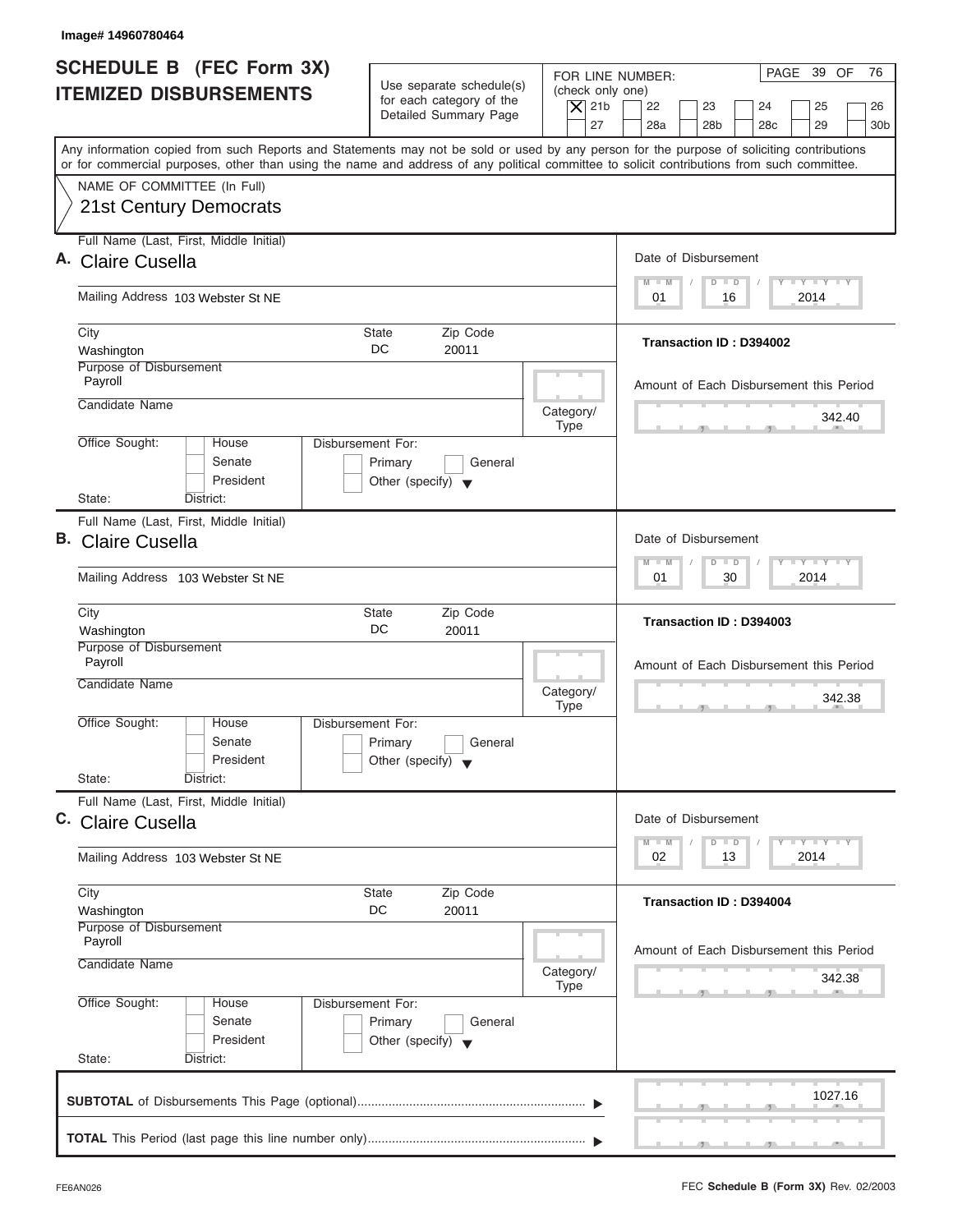| Image# 14960780465                                                                                                                                                                                                                                                                      |                                                                                 |                                                            |                                                                                                                                 |                 |
|-----------------------------------------------------------------------------------------------------------------------------------------------------------------------------------------------------------------------------------------------------------------------------------------|---------------------------------------------------------------------------------|------------------------------------------------------------|---------------------------------------------------------------------------------------------------------------------------------|-----------------|
| <b>SCHEDULE B</b> (FEC Form 3X)<br><b>ITEMIZED DISBURSEMENTS</b>                                                                                                                                                                                                                        | Use separate schedule(s)<br>for each category of the<br>Detailed Summary Page   | FOR LINE NUMBER:<br>(check only one)<br>$ \mathsf{X} $ 21b | PAGE 40 OF<br>22<br>23<br>24<br>25                                                                                              | 76<br>26        |
| Any information copied from such Reports and Statements may not be sold or used by any person for the purpose of soliciting contributions<br>or for commercial purposes, other than using the name and address of any political committee to solicit contributions from such committee. |                                                                                 | 27                                                         | 28a<br>28 <sub>b</sub><br>28 <sub>c</sub><br>29                                                                                 | 30 <sub>b</sub> |
| NAME OF COMMITTEE (In Full)<br><b>21st Century Democrats</b>                                                                                                                                                                                                                            |                                                                                 |                                                            |                                                                                                                                 |                 |
| Full Name (Last, First, Middle Initial)<br>A. Claire Cusella                                                                                                                                                                                                                            |                                                                                 |                                                            | Date of Disbursement                                                                                                            |                 |
| Mailing Address 103 Webster St NE                                                                                                                                                                                                                                                       |                                                                                 |                                                            | $\mathbf{I} = \mathbf{Y} - \mathbf{I} - \mathbf{Y} - \mathbf{I} - \mathbf{Y}$<br>$M - M$<br>$D$ $D$<br>02<br>2014<br>27         |                 |
| City<br>Washington<br>Purpose of Disbursement                                                                                                                                                                                                                                           | Zip Code<br><b>State</b><br>DC<br>20011                                         |                                                            | Transaction ID: D394005                                                                                                         |                 |
| Payroll<br>Candidate Name                                                                                                                                                                                                                                                               |                                                                                 | Category/                                                  | Amount of Each Disbursement this Period<br>342.40                                                                               |                 |
| Office Sought:<br>House<br>Senate<br>President                                                                                                                                                                                                                                          | Disbursement For:<br>Primary<br>General<br>Other (specify) $\blacktriangledown$ | <b>Type</b>                                                |                                                                                                                                 |                 |
| State:<br>District:<br>Full Name (Last, First, Middle Initial)<br><b>B.</b> Claire Cusella                                                                                                                                                                                              |                                                                                 |                                                            | Date of Disbursement<br>$-1 - Y - 1 - Y - 1 - Y$<br>$M - M$<br>$\Box$<br>D                                                      |                 |
| Mailing Address 103 Webster St NE<br>City                                                                                                                                                                                                                                               | Zip Code<br><b>State</b>                                                        |                                                            | 13<br>2014<br>03<br>Transaction ID: D394006                                                                                     |                 |
| Washington<br>Purpose of Disbursement<br>Payroll<br>Candidate Name                                                                                                                                                                                                                      | DC<br>20011                                                                     | Category/<br><b>Type</b>                                   | Amount of Each Disbursement this Period<br>342.38<br>$-7$                                                                       |                 |
| Office Sought:<br>House<br>Senate<br>President<br>State:<br>District:                                                                                                                                                                                                                   | Disbursement For:<br>Primary<br>General<br>Other (specify) $\blacktriangledown$ |                                                            |                                                                                                                                 |                 |
| Full Name (Last, First, Middle Initial)<br>C. Claire Cusella                                                                                                                                                                                                                            |                                                                                 |                                                            | Date of Disbursement<br>$\mathbf{I}$ $\mathbf{Y}$ $\mathbf{I}$ $\mathbf{Y}$ $\mathbf{I}$ $\mathbf{Y}$<br>$M - M$<br>$\Box$<br>D |                 |
| Mailing Address 103 Webster St NE                                                                                                                                                                                                                                                       |                                                                                 |                                                            | 2014<br>03<br>27                                                                                                                |                 |
| City<br>Washington<br>Purpose of Disbursement<br>Payroll                                                                                                                                                                                                                                | Zip Code<br>State<br>DC<br>20011                                                |                                                            | <b>Transaction ID: D394007</b>                                                                                                  |                 |
| Candidate Name                                                                                                                                                                                                                                                                          |                                                                                 | Category/<br><b>Type</b>                                   | Amount of Each Disbursement this Period<br>342.38                                                                               |                 |
| Office Sought:<br>House<br>Senate<br>President<br>State:<br>District:                                                                                                                                                                                                                   | Disbursement For:<br>Primary<br>General<br>Other (specify) $\blacktriangledown$ |                                                            |                                                                                                                                 |                 |
|                                                                                                                                                                                                                                                                                         |                                                                                 |                                                            | 1027.16                                                                                                                         |                 |
|                                                                                                                                                                                                                                                                                         |                                                                                 |                                                            |                                                                                                                                 |                 |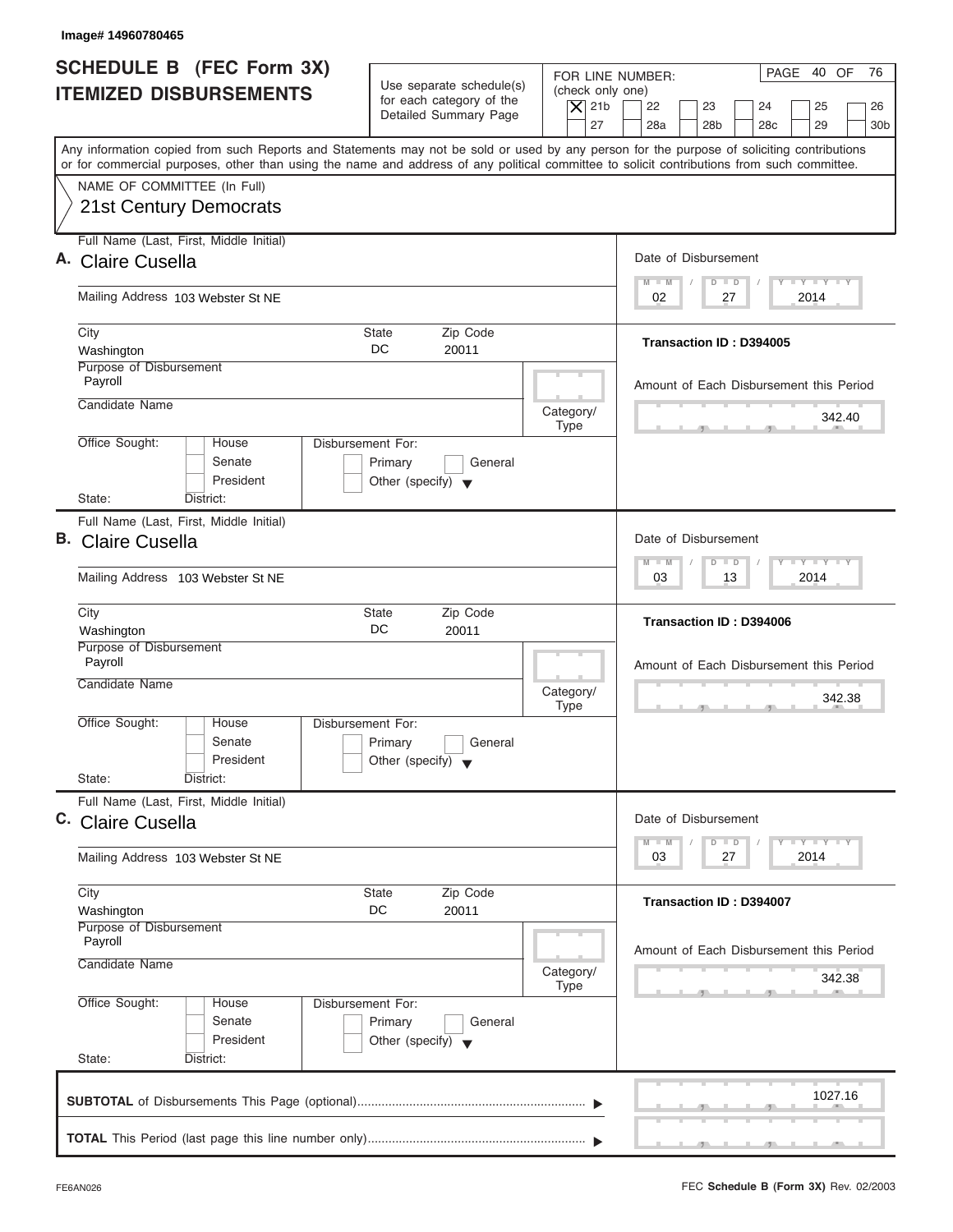|                          | Image# 14960780466                                        |                                                                                 |                                                                  |                                                                                                                                                                                                                                                                                         |
|--------------------------|-----------------------------------------------------------|---------------------------------------------------------------------------------|------------------------------------------------------------------|-----------------------------------------------------------------------------------------------------------------------------------------------------------------------------------------------------------------------------------------------------------------------------------------|
|                          | SCHEDULE B (FEC Form 3X)<br><b>ITEMIZED DISBURSEMENTS</b> | Use separate schedule(s)<br>for each category of the<br>Detailed Summary Page   | FOR LINE NUMBER:<br>(check only one)<br>$\overline{X}$ 21b<br>27 | PAGE 41 OF<br>76<br>22<br>23<br>24<br>25<br>26<br>28a<br>28 <sub>b</sub><br>28 <sub>c</sub><br>29<br>30 <sub>b</sub>                                                                                                                                                                    |
|                          |                                                           |                                                                                 |                                                                  | Any information copied from such Reports and Statements may not be sold or used by any person for the purpose of soliciting contributions<br>or for commercial purposes, other than using the name and address of any political committee to solicit contributions from such committee. |
|                          | NAME OF COMMITTEE (In Full)<br>21st Century Democrats     |                                                                                 |                                                                  |                                                                                                                                                                                                                                                                                         |
|                          | Full Name (Last, First, Middle Initial)                   |                                                                                 |                                                                  |                                                                                                                                                                                                                                                                                         |
|                          | A. DC Treasurer                                           |                                                                                 |                                                                  | Date of Disbursement                                                                                                                                                                                                                                                                    |
|                          | Mailing Address P.O. Box 96385                            |                                                                                 |                                                                  | $T - Y = T - Y = T - Y$<br>$D$ $D$<br>$M - M$<br>06<br>2014<br>01                                                                                                                                                                                                                       |
| City<br>Washington       |                                                           | Zip Code<br><b>State</b><br>DC<br>20090                                         |                                                                  | Transaction ID: D394016                                                                                                                                                                                                                                                                 |
| Payroll Tax              | Purpose of Disbursement                                   |                                                                                 |                                                                  | Amount of Each Disbursement this Period                                                                                                                                                                                                                                                 |
|                          | Candidate Name                                            |                                                                                 | Category/<br><b>Type</b>                                         | 200.94                                                                                                                                                                                                                                                                                  |
| Office Sought:           | House<br>Senate<br>President                              | Disbursement For:<br>Primary<br>General<br>Other (specify) $\blacktriangledown$ |                                                                  |                                                                                                                                                                                                                                                                                         |
| State:                   | District:<br>Full Name (Last, First, Middle Initial)      |                                                                                 |                                                                  |                                                                                                                                                                                                                                                                                         |
|                          | <b>B.</b> DC Treasurer                                    |                                                                                 |                                                                  | Date of Disbursement<br><b>LEYTEY LEY</b>                                                                                                                                                                                                                                               |
|                          | Mailing Address P.O. Box 96385                            |                                                                                 |                                                                  | $M - M$<br>$\overline{D}$<br>$\Box$<br>02<br>13<br>2014                                                                                                                                                                                                                                 |
| City<br>Washington       |                                                           | Zip Code<br><b>State</b><br>DC<br>20090                                         |                                                                  | Transaction ID: D394017                                                                                                                                                                                                                                                                 |
| Payroll Tax              | Purpose of Disbursement<br>Candidate Name                 |                                                                                 | Category/                                                        | Amount of Each Disbursement this Period<br>200.94                                                                                                                                                                                                                                       |
| Office Sought:<br>State: | House<br>Senate<br>President<br>District:                 | Disbursement For:<br>Primary<br>General<br>Other (specify) $\blacktriangledown$ | <b>Type</b>                                                      | $-7$                                                                                                                                                                                                                                                                                    |
|                          | Full Name (Last, First, Middle Initial)                   |                                                                                 |                                                                  |                                                                                                                                                                                                                                                                                         |
|                          | C. DC Treasurer                                           |                                                                                 |                                                                  | Date of Disbursement<br><b>LY LY LY</b><br>$M - M$<br>$\overline{D}$<br>$\Box$                                                                                                                                                                                                          |
|                          | Mailing Address P.O. Box 96385                            |                                                                                 |                                                                  | 2014<br>03<br>03                                                                                                                                                                                                                                                                        |
| City<br>Washington       |                                                           | Zip Code<br><b>State</b><br>DC<br>20090                                         |                                                                  | Transaction ID: D394018                                                                                                                                                                                                                                                                 |
| Payroll Tax              | Purpose of Disbursement<br>Candidate Name                 |                                                                                 |                                                                  | Amount of Each Disbursement this Period                                                                                                                                                                                                                                                 |
|                          |                                                           |                                                                                 | Category/<br><b>Type</b>                                         | 175.32                                                                                                                                                                                                                                                                                  |
| Office Sought:           | House<br>Senate<br>President                              | Disbursement For:<br>Primary<br>General<br>Other (specify) $\blacktriangledown$ |                                                                  |                                                                                                                                                                                                                                                                                         |
| State:                   | District:                                                 |                                                                                 |                                                                  |                                                                                                                                                                                                                                                                                         |
|                          |                                                           |                                                                                 |                                                                  | 577.20                                                                                                                                                                                                                                                                                  |
|                          |                                                           |                                                                                 |                                                                  |                                                                                                                                                                                                                                                                                         |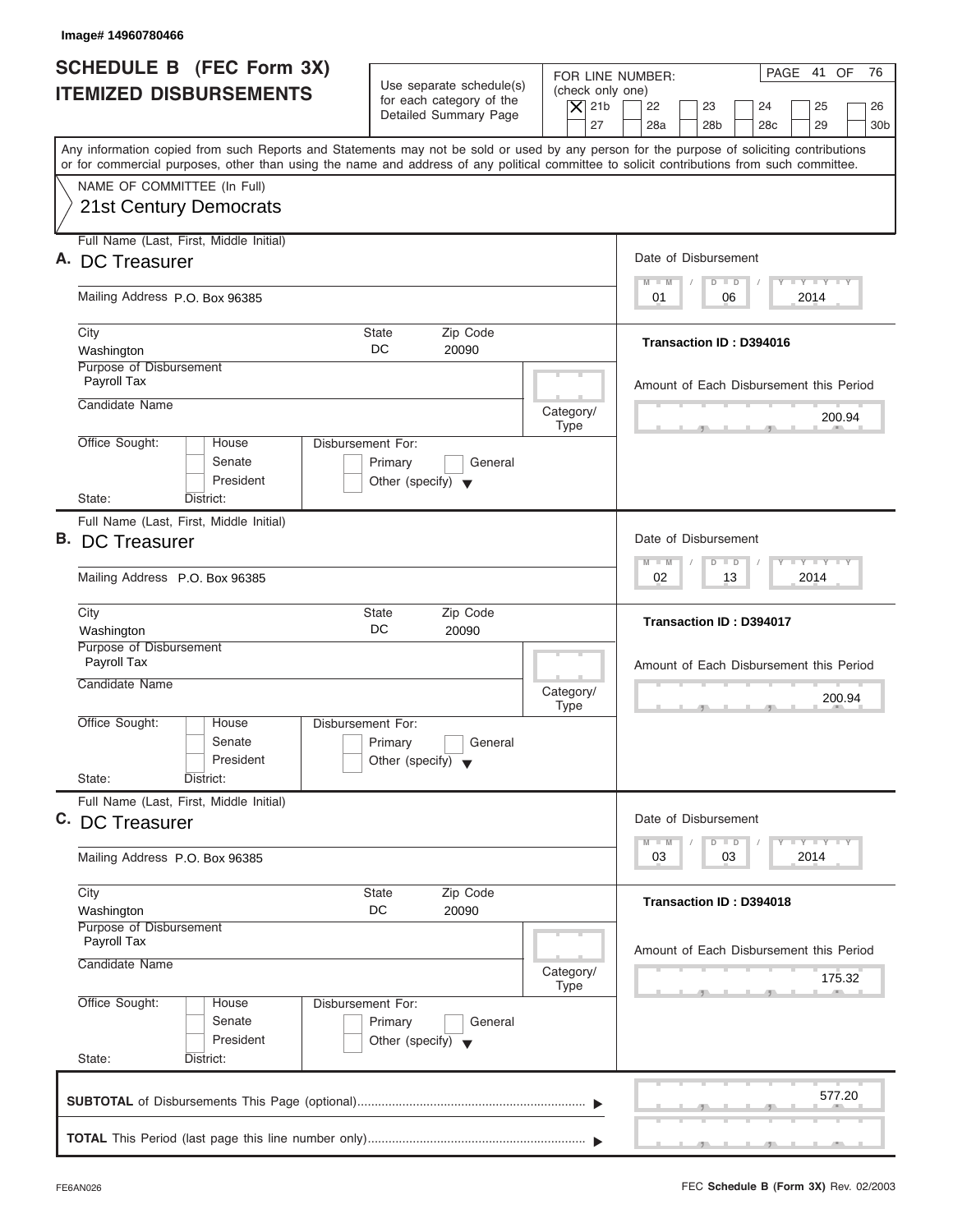| Image# 14960780467                                                                                                                                                                                                                                                                      |                                                                               |                                        |                                                                            |
|-----------------------------------------------------------------------------------------------------------------------------------------------------------------------------------------------------------------------------------------------------------------------------------------|-------------------------------------------------------------------------------|----------------------------------------|----------------------------------------------------------------------------|
| <b>SCHEDULE B (FEC Form 3X)</b>                                                                                                                                                                                                                                                         |                                                                               |                                        | PAGE 42 OF<br>76<br>FOR LINE NUMBER:                                       |
| <b>ITEMIZED DISBURSEMENTS</b>                                                                                                                                                                                                                                                           | Use separate schedule(s)<br>for each category of the<br>Detailed Summary Page | (check only one)<br>$\overline{X}$ 21b | 22<br>23<br>24<br>25<br>26                                                 |
|                                                                                                                                                                                                                                                                                         |                                                                               | 27                                     | 28a<br>28 <sub>b</sub><br>28 <sub>c</sub><br>29<br>30 <sub>b</sub>         |
| Any information copied from such Reports and Statements may not be sold or used by any person for the purpose of soliciting contributions<br>or for commercial purposes, other than using the name and address of any political committee to solicit contributions from such committee. |                                                                               |                                        |                                                                            |
| NAME OF COMMITTEE (In Full)                                                                                                                                                                                                                                                             |                                                                               |                                        |                                                                            |
| 21st Century Democrats                                                                                                                                                                                                                                                                  |                                                                               |                                        |                                                                            |
| Full Name (Last, First, Middle Initial)                                                                                                                                                                                                                                                 |                                                                               |                                        |                                                                            |
| A. DOES Department of Employment Services                                                                                                                                                                                                                                               |                                                                               |                                        | Date of Disbursement                                                       |
| Mailing Address P.O. Box 96664                                                                                                                                                                                                                                                          |                                                                               |                                        | $T - Y = T - Y = T - Y$<br>$M - M$<br>$D$ $D$<br>2014<br>01<br>27          |
| City                                                                                                                                                                                                                                                                                    | <b>State</b><br>Zip Code                                                      |                                        |                                                                            |
| Washington                                                                                                                                                                                                                                                                              | DC<br>20090                                                                   |                                        | Transaction ID: D394015                                                    |
| Purpose of Disbursement<br>Payroll Tax                                                                                                                                                                                                                                                  |                                                                               |                                        | Amount of Each Disbursement this Period                                    |
| Candidate Name                                                                                                                                                                                                                                                                          |                                                                               | Category/                              |                                                                            |
|                                                                                                                                                                                                                                                                                         |                                                                               | <b>Type</b>                            | 115.46                                                                     |
| Office Sought:<br>House<br>Senate                                                                                                                                                                                                                                                       | Disbursement For:<br>Primary<br>General                                       |                                        |                                                                            |
| President                                                                                                                                                                                                                                                                               | Other (specify) $\blacktriangledown$                                          |                                        |                                                                            |
| State:<br>District:                                                                                                                                                                                                                                                                     |                                                                               |                                        |                                                                            |
| Full Name (Last, First, Middle Initial)                                                                                                                                                                                                                                                 |                                                                               |                                        |                                                                            |
| B. ExtraSpace Storage                                                                                                                                                                                                                                                                   |                                                                               |                                        | Date of Disbursement                                                       |
| Mailing Address 5140 River Road                                                                                                                                                                                                                                                         |                                                                               |                                        | <b>LY LY LY</b><br>$M - M$<br>$\overline{D}$<br>$\Box$<br>2014<br>01<br>21 |
| City                                                                                                                                                                                                                                                                                    | Zip Code<br><b>State</b>                                                      |                                        |                                                                            |
| <b>Bethesda</b>                                                                                                                                                                                                                                                                         | MD<br>20816                                                                   |                                        | Transaction ID: D394019                                                    |
| Purpose of Disbursement<br><b>Storage Rental Space</b>                                                                                                                                                                                                                                  |                                                                               |                                        | Amount of Each Disbursement this Period                                    |
| Candidate Name                                                                                                                                                                                                                                                                          |                                                                               | Category/                              |                                                                            |
|                                                                                                                                                                                                                                                                                         |                                                                               | <b>Type</b>                            | 149.00<br>__                                                               |
| Office Sought:<br>House<br>Senate                                                                                                                                                                                                                                                       | Disbursement For:<br>Primary                                                  |                                        |                                                                            |
| President                                                                                                                                                                                                                                                                               | General<br>Other (specify) $\blacktriangledown$                               |                                        |                                                                            |
| State:<br>District:                                                                                                                                                                                                                                                                     |                                                                               |                                        |                                                                            |
| Full Name (Last, First, Middle Initial)                                                                                                                                                                                                                                                 |                                                                               |                                        |                                                                            |
| C. ExtraSpace Storage                                                                                                                                                                                                                                                                   |                                                                               |                                        | Date of Disbursement                                                       |
| Mailing Address 5140 River Road                                                                                                                                                                                                                                                         |                                                                               |                                        | $T - Y = Y - T Y$<br>$M - M$<br>D<br>$\Box$<br>2014<br>02<br>10            |
| City                                                                                                                                                                                                                                                                                    | <b>State</b><br>Zip Code                                                      |                                        |                                                                            |
| Bethesda                                                                                                                                                                                                                                                                                | MD<br>20816                                                                   |                                        | Transaction ID: D394020                                                    |
| Purpose of Disbursement<br><b>Storage Rental Space</b>                                                                                                                                                                                                                                  |                                                                               |                                        |                                                                            |
| Candidate Name                                                                                                                                                                                                                                                                          |                                                                               |                                        | Amount of Each Disbursement this Period                                    |
|                                                                                                                                                                                                                                                                                         |                                                                               | Category/<br><b>Type</b>               | 447.40                                                                     |
| Office Sought:<br>House                                                                                                                                                                                                                                                                 | Disbursement For:                                                             |                                        |                                                                            |
| Senate<br>President                                                                                                                                                                                                                                                                     | Primary<br>General<br>Other (specify) $\blacktriangledown$                    |                                        |                                                                            |
| State:<br>District:                                                                                                                                                                                                                                                                     |                                                                               |                                        |                                                                            |
|                                                                                                                                                                                                                                                                                         |                                                                               |                                        |                                                                            |
|                                                                                                                                                                                                                                                                                         |                                                                               |                                        | 711.86                                                                     |
|                                                                                                                                                                                                                                                                                         |                                                                               |                                        |                                                                            |
|                                                                                                                                                                                                                                                                                         |                                                                               |                                        |                                                                            |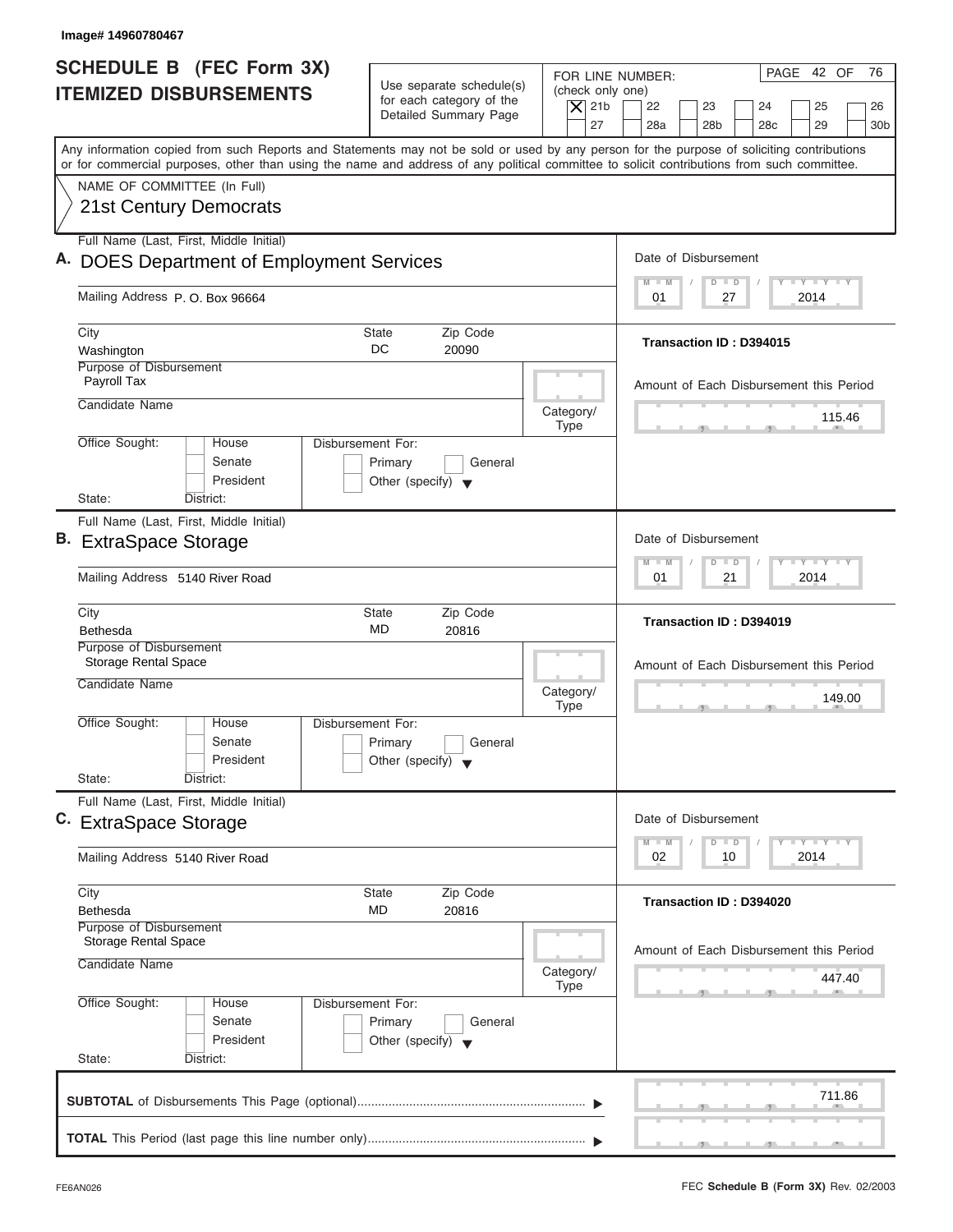| Image# 14960780468                                                                                                                                                                                                                                                                      |                                                                                        |                                                            |                                                                            |                 |
|-----------------------------------------------------------------------------------------------------------------------------------------------------------------------------------------------------------------------------------------------------------------------------------------|----------------------------------------------------------------------------------------|------------------------------------------------------------|----------------------------------------------------------------------------|-----------------|
| SCHEDULE B (FEC Form 3X)<br><b>ITEMIZED DISBURSEMENTS</b>                                                                                                                                                                                                                               | Use separate schedule(s)<br>for each category of the                                   | FOR LINE NUMBER:<br>(check only one)<br>$\overline{X}$ 21b | PAGE 43 OF<br>22<br>23<br>24<br>25                                         | 76<br>26        |
|                                                                                                                                                                                                                                                                                         | Detailed Summary Page                                                                  | 27                                                         | 28a<br>28 <sub>b</sub><br>28 <sub>c</sub><br>29                            | 30 <sub>b</sub> |
| Any information copied from such Reports and Statements may not be sold or used by any person for the purpose of soliciting contributions<br>or for commercial purposes, other than using the name and address of any political committee to solicit contributions from such committee. |                                                                                        |                                                            |                                                                            |                 |
| NAME OF COMMITTEE (In Full)<br><b>21st Century Democrats</b>                                                                                                                                                                                                                            |                                                                                        |                                                            |                                                                            |                 |
| Full Name (Last, First, Middle Initial)<br>A. ExtraSpace Storage                                                                                                                                                                                                                        |                                                                                        |                                                            | Date of Disbursement                                                       |                 |
| Mailing Address 5140 River Road                                                                                                                                                                                                                                                         |                                                                                        |                                                            | $L - Y = L - Y = L - Y$<br>$D$ $D$<br>$M - M$<br>2014<br>02<br>12          |                 |
| City<br>Bethesda                                                                                                                                                                                                                                                                        | Zip Code<br><b>State</b><br>MD<br>20816                                                |                                                            | <b>Transaction ID: D394021</b>                                             |                 |
| Purpose of Disbursement<br><b>Storage Rental Space</b>                                                                                                                                                                                                                                  |                                                                                        |                                                            | Amount of Each Disbursement this Period                                    |                 |
| Candidate Name                                                                                                                                                                                                                                                                          |                                                                                        | Category/<br><b>Type</b>                                   |                                                                            | 173.00          |
| Office Sought:<br>House<br>Senate<br>President                                                                                                                                                                                                                                          | <b>Disbursement For:</b><br>Primary<br>General<br>Other (specify) $\blacktriangledown$ |                                                            |                                                                            |                 |
| State:<br>District:<br>Full Name (Last, First, Middle Initial)                                                                                                                                                                                                                          |                                                                                        |                                                            |                                                                            |                 |
| B. ExtraSpace Storage                                                                                                                                                                                                                                                                   |                                                                                        |                                                            | Date of Disbursement<br>$-1$ $-1$ $-1$ $-1$ $-1$<br>$M - M$<br>$\Box$<br>D |                 |
| Mailing Address 5140 River Road                                                                                                                                                                                                                                                         |                                                                                        |                                                            | 02<br>2014<br>21                                                           |                 |
| City<br><b>Bethesda</b>                                                                                                                                                                                                                                                                 | Zip Code<br><b>State</b><br>MD<br>20816                                                |                                                            | Transaction ID: D394022                                                    |                 |
| Purpose of Disbursement<br><b>Storage Rental Space</b><br>Candidate Name                                                                                                                                                                                                                |                                                                                        | Category/<br><b>Type</b>                                   | Amount of Each Disbursement this Period<br>__                              | 149.00          |
| Office Sought:<br>House<br>Senate<br>President<br>State:<br>District:                                                                                                                                                                                                                   | Disbursement For:<br>Primary<br>General<br>Other (specify) $\blacktriangledown$        |                                                            |                                                                            |                 |
| Full Name (Last, First, Middle Initial)<br>C. ExtraSpace Storage                                                                                                                                                                                                                        |                                                                                        |                                                            | Date of Disbursement                                                       |                 |
| Mailing Address 5140 River Road                                                                                                                                                                                                                                                         |                                                                                        |                                                            | <b>LYLYLY</b><br>$M - M$<br>D<br>$\Box$<br>2014<br>02<br>28                |                 |
| City<br><b>Bethesda</b>                                                                                                                                                                                                                                                                 | Zip Code<br><b>State</b><br>MD<br>20816                                                |                                                            | Transaction ID: D394023                                                    |                 |
| Purpose of Disbursement<br>Storage Rental Space<br>Candidate Name                                                                                                                                                                                                                       |                                                                                        | Category/<br><b>Type</b>                                   | Amount of Each Disbursement this Period                                    | 24.00           |
| Office Sought:<br>House<br>Senate<br>President                                                                                                                                                                                                                                          | Disbursement For:<br>Primary<br>General<br>Other (specify) $\blacktriangledown$        |                                                            |                                                                            |                 |
| State:<br>District:                                                                                                                                                                                                                                                                     |                                                                                        |                                                            | 346.00                                                                     |                 |
|                                                                                                                                                                                                                                                                                         |                                                                                        |                                                            |                                                                            |                 |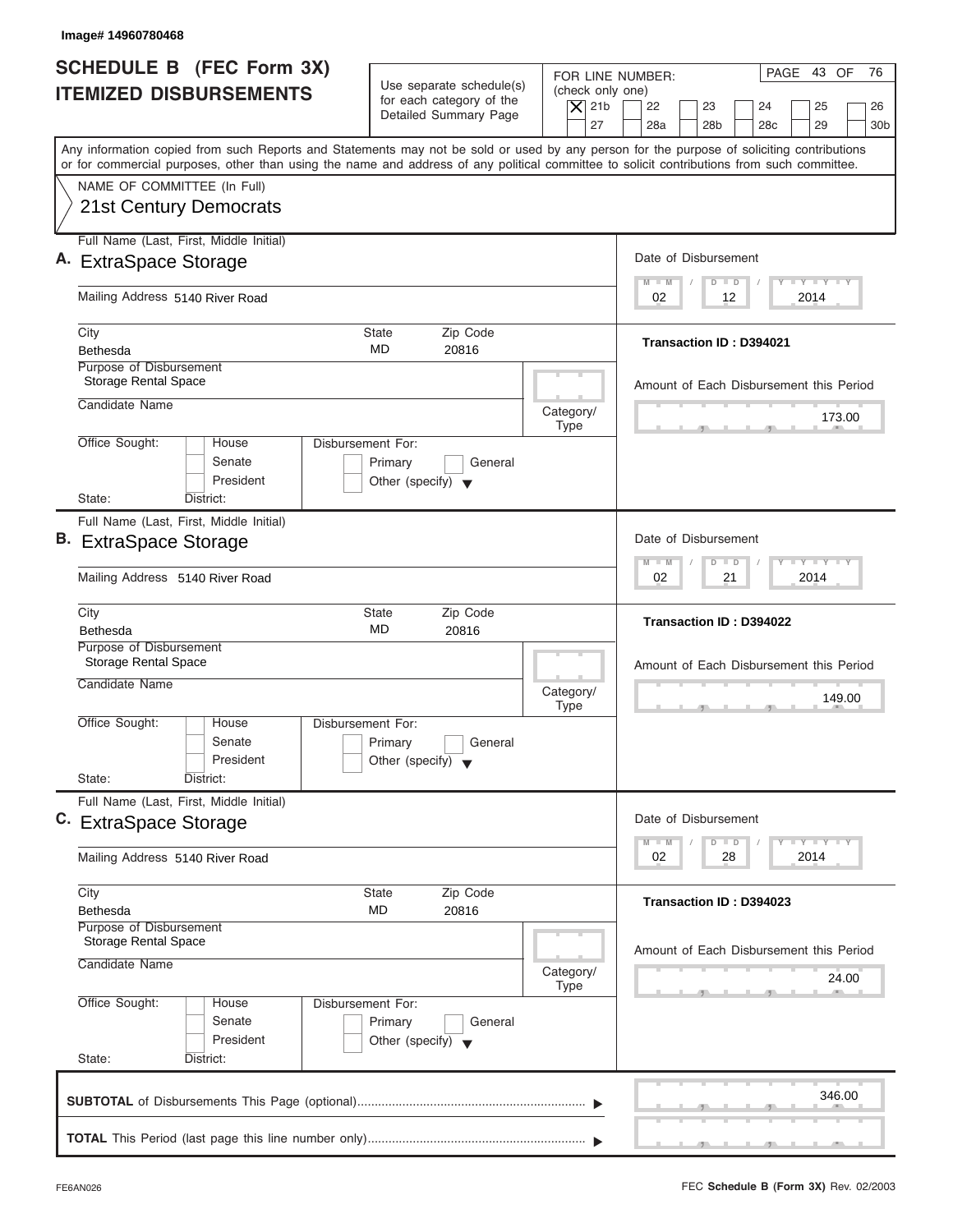| Image# 14960780469                                                                                                                                                                                                                                                                      |                                                                                 |                                                            |                                                 |                                                                                       |
|-----------------------------------------------------------------------------------------------------------------------------------------------------------------------------------------------------------------------------------------------------------------------------------------|---------------------------------------------------------------------------------|------------------------------------------------------------|-------------------------------------------------|---------------------------------------------------------------------------------------|
| <b>SCHEDULE B (FEC Form 3X)</b><br><b>ITEMIZED DISBURSEMENTS</b>                                                                                                                                                                                                                        | Use separate schedule(s)<br>for each category of the                            | FOR LINE NUMBER:<br>(check only one)<br>$\vert$ $\chi$ 21b | 22<br>23                                        | PAGE 44 OF<br>76<br>24<br>25<br>26                                                    |
|                                                                                                                                                                                                                                                                                         | Detailed Summary Page                                                           | 27                                                         | 28a<br>28 <sub>b</sub>                          | 28 <sub>c</sub><br>29<br>30 <sub>b</sub>                                              |
| Any information copied from such Reports and Statements may not be sold or used by any person for the purpose of soliciting contributions<br>or for commercial purposes, other than using the name and address of any political committee to solicit contributions from such committee. |                                                                                 |                                                            |                                                 |                                                                                       |
| NAME OF COMMITTEE (In Full)                                                                                                                                                                                                                                                             |                                                                                 |                                                            |                                                 |                                                                                       |
| 21st Century Democrats                                                                                                                                                                                                                                                                  |                                                                                 |                                                            |                                                 |                                                                                       |
| Full Name (Last, First, Middle Initial)                                                                                                                                                                                                                                                 |                                                                                 |                                                            |                                                 |                                                                                       |
| A. ExtraSpace Storage                                                                                                                                                                                                                                                                   |                                                                                 |                                                            | Date of Disbursement                            | $L - Y = L - Y = L - Y$                                                               |
| Mailing Address 5140 River Road                                                                                                                                                                                                                                                         |                                                                                 |                                                            | $M - M$<br>$\Box$<br>$\Box$<br>03<br>21         | 2014                                                                                  |
| City                                                                                                                                                                                                                                                                                    | Zip Code<br><b>State</b>                                                        |                                                            |                                                 |                                                                                       |
| Bethesda                                                                                                                                                                                                                                                                                | <b>MD</b><br>20816                                                              |                                                            | <b>Transaction ID: D394024</b>                  |                                                                                       |
| Purpose of Disbursement<br><b>Storage Rental Space</b>                                                                                                                                                                                                                                  |                                                                                 |                                                            |                                                 | Amount of Each Disbursement this Period                                               |
| Candidate Name                                                                                                                                                                                                                                                                          |                                                                                 | Category/                                                  |                                                 |                                                                                       |
|                                                                                                                                                                                                                                                                                         |                                                                                 | <b>Type</b>                                                |                                                 | 173.00                                                                                |
| Office Sought:<br>House<br>Senate<br>President                                                                                                                                                                                                                                          | Disbursement For:<br>Primary<br>General<br>Other (specify) $\blacktriangledown$ |                                                            |                                                 |                                                                                       |
| State:<br>District:                                                                                                                                                                                                                                                                     |                                                                                 |                                                            |                                                 |                                                                                       |
| Full Name (Last, First, Middle Initial)<br><b>B.</b> Jessica Fagioli                                                                                                                                                                                                                    |                                                                                 |                                                            | Date of Disbursement                            |                                                                                       |
| Mailing Address 103 Webster St NE                                                                                                                                                                                                                                                       |                                                                                 |                                                            | $\Box$<br>$M - M$<br>$\overline{D}$<br>02<br>01 | $-Y$ $+Y$ $-+Y$<br>2014                                                               |
|                                                                                                                                                                                                                                                                                         |                                                                                 |                                                            |                                                 |                                                                                       |
| City<br>Washington                                                                                                                                                                                                                                                                      | Zip Code<br>State<br>DC<br>20011-5067                                           |                                                            | Transaction ID: D394052                         |                                                                                       |
| Purpose of Disbursement<br>Payroll                                                                                                                                                                                                                                                      |                                                                                 |                                                            |                                                 | Amount of Each Disbursement this Period                                               |
| Candidate Name                                                                                                                                                                                                                                                                          |                                                                                 | Category/<br><b>Type</b>                                   |                                                 | 342.38<br>. .                                                                         |
| Office Sought:<br>House                                                                                                                                                                                                                                                                 | Disbursement For:                                                               |                                                            |                                                 |                                                                                       |
| Senate                                                                                                                                                                                                                                                                                  | Primary<br>General                                                              |                                                            |                                                 |                                                                                       |
| President<br>State:<br>District:                                                                                                                                                                                                                                                        | Other (specify) $\blacktriangledown$                                            |                                                            |                                                 |                                                                                       |
| Full Name (Last, First, Middle Initial)                                                                                                                                                                                                                                                 |                                                                                 |                                                            |                                                 |                                                                                       |
| C. GoDaddy.com                                                                                                                                                                                                                                                                          |                                                                                 |                                                            | Date of Disbursement                            |                                                                                       |
|                                                                                                                                                                                                                                                                                         |                                                                                 |                                                            | $M - M$<br>$\Box$<br>D<br>03<br>11              | $\mathbf{I}$ $\mathbf{Y}$ $\mathbf{I}$ $\mathbf{Y}$ $\mathbf{I}$ $\mathbf{Y}$<br>2014 |
| Mailing Address 14455 N Hayden Rd<br>Suite 219                                                                                                                                                                                                                                          |                                                                                 |                                                            |                                                 |                                                                                       |
| City                                                                                                                                                                                                                                                                                    | Zip Code<br>State                                                               |                                                            | Transaction ID: D394425                         |                                                                                       |
| Scottsdale<br>Purpose of Disbursement                                                                                                                                                                                                                                                   | AZ<br>85260                                                                     |                                                            |                                                 |                                                                                       |
| Domain Name Renewal                                                                                                                                                                                                                                                                     |                                                                                 |                                                            |                                                 | Amount of Each Disbursement this Period                                               |
| Candidate Name                                                                                                                                                                                                                                                                          |                                                                                 | Category/<br><b>Type</b>                                   |                                                 | 188.74                                                                                |
| Office Sought:<br>House                                                                                                                                                                                                                                                                 | Disbursement For:                                                               |                                                            |                                                 |                                                                                       |
| Senate                                                                                                                                                                                                                                                                                  | Primary<br>General                                                              |                                                            |                                                 |                                                                                       |
| President<br>State:<br>District:                                                                                                                                                                                                                                                        | Other (specify) $\blacktriangledown$                                            |                                                            |                                                 |                                                                                       |
|                                                                                                                                                                                                                                                                                         |                                                                                 |                                                            |                                                 |                                                                                       |
|                                                                                                                                                                                                                                                                                         |                                                                                 |                                                            |                                                 | 704.12                                                                                |
|                                                                                                                                                                                                                                                                                         |                                                                                 |                                                            |                                                 |                                                                                       |
|                                                                                                                                                                                                                                                                                         |                                                                                 |                                                            |                                                 |                                                                                       |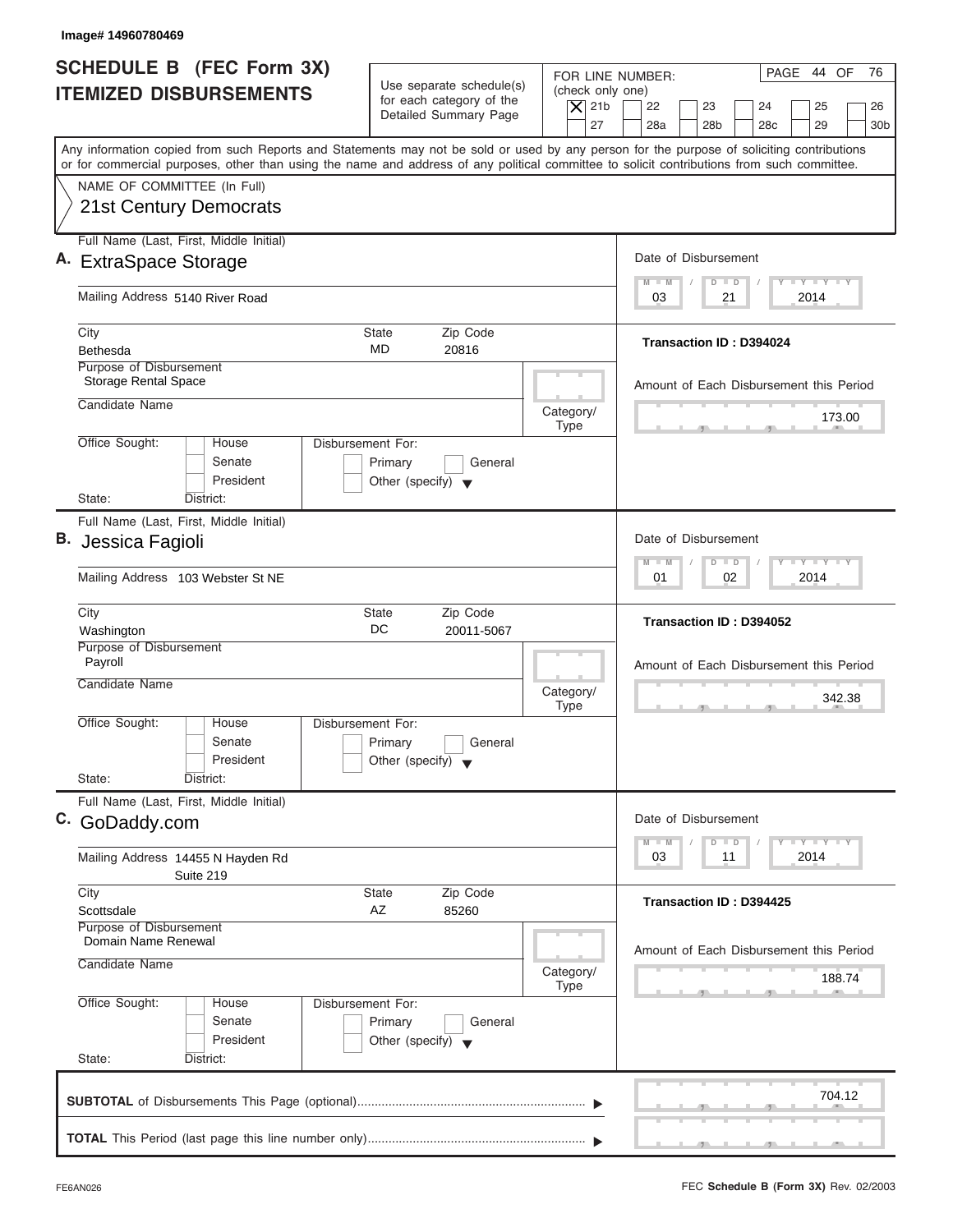| SCHEDULE B (FEC Form 3X)<br><b>ITEMIZED DISBURSEMENTS</b><br>Any information copied from such Reports and Statements may not be sold or used by any person for the purpose of soliciting contributions<br>or for commercial purposes, other than using the name and address of any political committee to solicit contributions from such committee.<br>NAME OF COMMITTEE (In Full)<br>21st Century Democrats<br>Full Name (Last, First, Middle Initial)<br>A. Integral Resources, Inc.<br>Mailing Address 1972 Massachusetts Ave | Use separate schedule(s)<br>for each category of the<br>Detailed Summary Page | (check only one)<br>$\overline{X}$ 21b<br>27 | PAGE 45 OF<br>76<br>FOR LINE NUMBER:<br>22<br>23<br>24<br>25<br>26<br>28a<br>28 <sub>b</sub><br>28 <sub>c</sub><br>29<br>30 <sub>b</sub> |
|-----------------------------------------------------------------------------------------------------------------------------------------------------------------------------------------------------------------------------------------------------------------------------------------------------------------------------------------------------------------------------------------------------------------------------------------------------------------------------------------------------------------------------------|-------------------------------------------------------------------------------|----------------------------------------------|------------------------------------------------------------------------------------------------------------------------------------------|
|                                                                                                                                                                                                                                                                                                                                                                                                                                                                                                                                   |                                                                               |                                              |                                                                                                                                          |
|                                                                                                                                                                                                                                                                                                                                                                                                                                                                                                                                   |                                                                               |                                              |                                                                                                                                          |
|                                                                                                                                                                                                                                                                                                                                                                                                                                                                                                                                   |                                                                               |                                              |                                                                                                                                          |
|                                                                                                                                                                                                                                                                                                                                                                                                                                                                                                                                   |                                                                               |                                              |                                                                                                                                          |
|                                                                                                                                                                                                                                                                                                                                                                                                                                                                                                                                   |                                                                               |                                              |                                                                                                                                          |
|                                                                                                                                                                                                                                                                                                                                                                                                                                                                                                                                   |                                                                               |                                              |                                                                                                                                          |
|                                                                                                                                                                                                                                                                                                                                                                                                                                                                                                                                   |                                                                               |                                              | Date of Disbursement                                                                                                                     |
|                                                                                                                                                                                                                                                                                                                                                                                                                                                                                                                                   |                                                                               |                                              | $T - Y = T - Y = T - Y$<br>$M - M$<br>$D$ $D$<br>28<br>2014<br>01                                                                        |
| City                                                                                                                                                                                                                                                                                                                                                                                                                                                                                                                              | <b>State</b><br>Zip Code                                                      |                                              |                                                                                                                                          |
| Cambridge                                                                                                                                                                                                                                                                                                                                                                                                                                                                                                                         | MA<br>02140                                                                   |                                              | Transaction ID: D394429                                                                                                                  |
| Purpose of Disbursement<br><b>Marketing Services</b>                                                                                                                                                                                                                                                                                                                                                                                                                                                                              |                                                                               |                                              | Amount of Each Disbursement this Period                                                                                                  |
| Candidate Name                                                                                                                                                                                                                                                                                                                                                                                                                                                                                                                    |                                                                               | Category/                                    | 33904.26                                                                                                                                 |
| Office Sought:<br>House                                                                                                                                                                                                                                                                                                                                                                                                                                                                                                           | Disbursement For:                                                             | <b>Type</b>                                  |                                                                                                                                          |
| Senate                                                                                                                                                                                                                                                                                                                                                                                                                                                                                                                            | Primary<br>General                                                            |                                              |                                                                                                                                          |
| President                                                                                                                                                                                                                                                                                                                                                                                                                                                                                                                         | Other (specify) $\blacktriangledown$                                          |                                              |                                                                                                                                          |
| State:<br>District:                                                                                                                                                                                                                                                                                                                                                                                                                                                                                                               |                                                                               |                                              |                                                                                                                                          |
| Full Name (Last, First, Middle Initial)<br>B. Integral Resources, Inc.                                                                                                                                                                                                                                                                                                                                                                                                                                                            |                                                                               |                                              | Date of Disbursement                                                                                                                     |
|                                                                                                                                                                                                                                                                                                                                                                                                                                                                                                                                   |                                                                               |                                              | <b>LEYELEYELE</b><br>$M - M$<br>$\overline{D}$<br>$\Box$                                                                                 |
| Mailing Address 1972 Massachusetts Ave                                                                                                                                                                                                                                                                                                                                                                                                                                                                                            |                                                                               |                                              | 2014<br>02<br>24                                                                                                                         |
| City<br>Cambridge                                                                                                                                                                                                                                                                                                                                                                                                                                                                                                                 | Zip Code<br><b>State</b><br>МA<br>02140                                       |                                              | Transaction ID: D394430                                                                                                                  |
| Purpose of Disbursement                                                                                                                                                                                                                                                                                                                                                                                                                                                                                                           |                                                                               |                                              |                                                                                                                                          |
| <b>Marketing Services</b>                                                                                                                                                                                                                                                                                                                                                                                                                                                                                                         |                                                                               |                                              | Amount of Each Disbursement this Period                                                                                                  |
| Candidate Name                                                                                                                                                                                                                                                                                                                                                                                                                                                                                                                    |                                                                               | Category/<br><b>Type</b>                     | 16001.64                                                                                                                                 |
| Office Sought:<br>House                                                                                                                                                                                                                                                                                                                                                                                                                                                                                                           | Disbursement For:                                                             |                                              | $\overline{2}$                                                                                                                           |
| Senate                                                                                                                                                                                                                                                                                                                                                                                                                                                                                                                            | Primary<br>General                                                            |                                              |                                                                                                                                          |
| President<br>State:<br>District:                                                                                                                                                                                                                                                                                                                                                                                                                                                                                                  | Other (specify) $\blacktriangledown$                                          |                                              |                                                                                                                                          |
| Full Name (Last, First, Middle Initial)                                                                                                                                                                                                                                                                                                                                                                                                                                                                                           |                                                                               |                                              |                                                                                                                                          |
| C. Integral Resources, Inc.                                                                                                                                                                                                                                                                                                                                                                                                                                                                                                       |                                                                               |                                              | Date of Disbursement                                                                                                                     |
| Mailing Address 1972 Massachusetts Ave                                                                                                                                                                                                                                                                                                                                                                                                                                                                                            |                                                                               |                                              | $T - Y = Y - T Y$<br>$M - M$<br>D<br>$\Box$<br>2014<br>03<br>24                                                                          |
| City                                                                                                                                                                                                                                                                                                                                                                                                                                                                                                                              | Zip Code<br><b>State</b>                                                      |                                              |                                                                                                                                          |
| Cambridge                                                                                                                                                                                                                                                                                                                                                                                                                                                                                                                         | МA<br>02140                                                                   |                                              | Transaction ID: D394431                                                                                                                  |
| Purpose of Disbursement<br><b>Marketing Services</b>                                                                                                                                                                                                                                                                                                                                                                                                                                                                              |                                                                               |                                              | Amount of Each Disbursement this Period                                                                                                  |
| Candidate Name                                                                                                                                                                                                                                                                                                                                                                                                                                                                                                                    |                                                                               | Category/                                    | 17670.95                                                                                                                                 |
| Office Sought:<br>House                                                                                                                                                                                                                                                                                                                                                                                                                                                                                                           | Disbursement For:                                                             | <b>Type</b>                                  |                                                                                                                                          |
| Senate                                                                                                                                                                                                                                                                                                                                                                                                                                                                                                                            | Primary<br>General                                                            |                                              |                                                                                                                                          |
| President                                                                                                                                                                                                                                                                                                                                                                                                                                                                                                                         | Other (specify) $\blacktriangledown$                                          |                                              |                                                                                                                                          |
| State:<br>District:                                                                                                                                                                                                                                                                                                                                                                                                                                                                                                               |                                                                               |                                              |                                                                                                                                          |
|                                                                                                                                                                                                                                                                                                                                                                                                                                                                                                                                   |                                                                               |                                              | 67576.85                                                                                                                                 |
|                                                                                                                                                                                                                                                                                                                                                                                                                                                                                                                                   |                                                                               |                                              |                                                                                                                                          |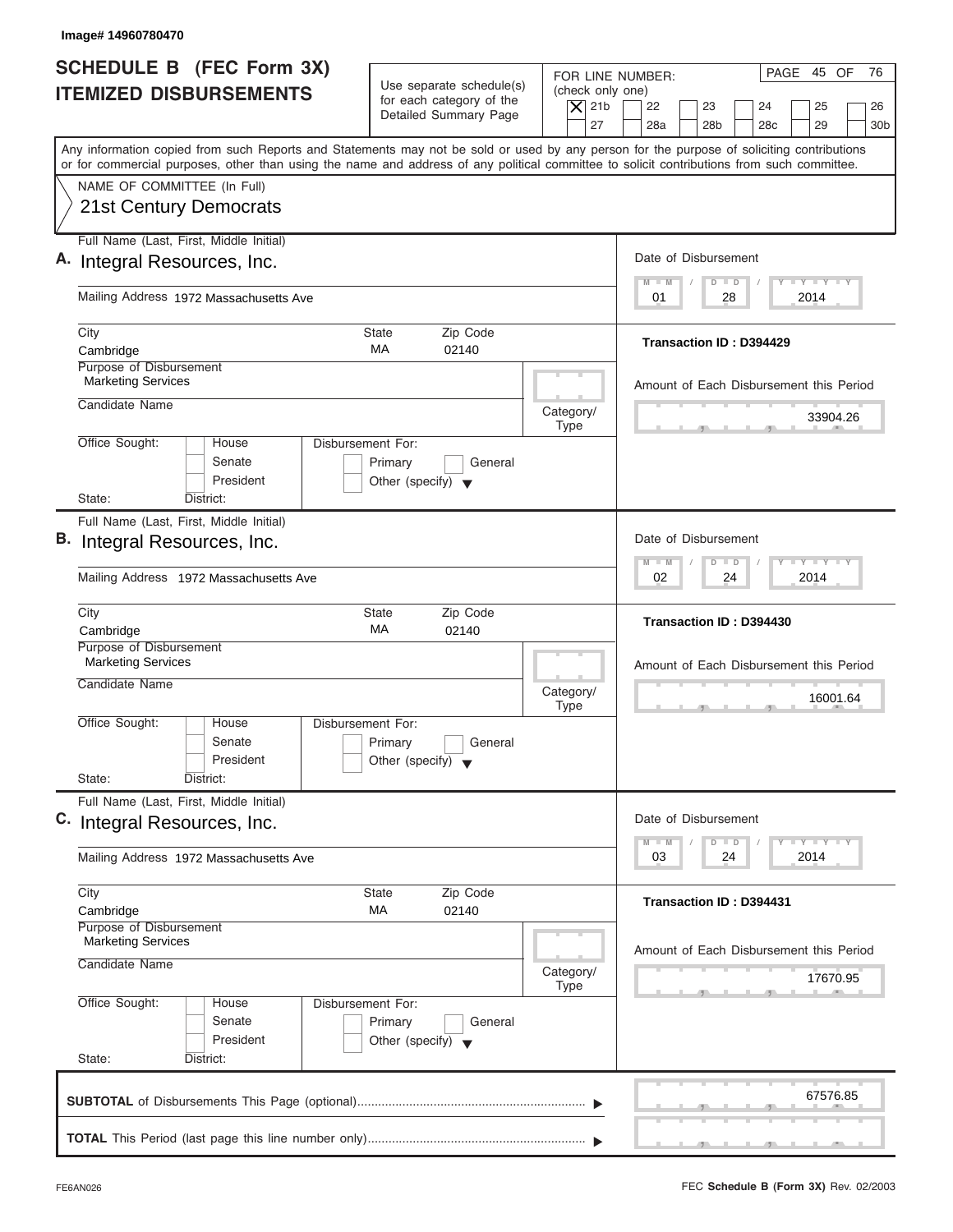| Image# 14960780471                                                                                                                                                                                                                                                                      |                                                                                                |                                                                                                                                                                                          |
|-----------------------------------------------------------------------------------------------------------------------------------------------------------------------------------------------------------------------------------------------------------------------------------------|------------------------------------------------------------------------------------------------|------------------------------------------------------------------------------------------------------------------------------------------------------------------------------------------|
| <b>SCHEDULE B (FEC Form 3X)</b><br><b>ITEMIZED DISBURSEMENTS</b>                                                                                                                                                                                                                        | Use separate schedule(s)<br>for each category of the<br>Detailed Summary Page                  | PAGE 46 OF<br>76<br>FOR LINE NUMBER:<br>(check only one)<br>$\vert$ $\chi$ 21b<br>22<br>23<br>24<br>25<br>26<br>27<br>28a<br>28 <sub>b</sub><br>28 <sub>c</sub><br>29<br>30 <sub>b</sub> |
| Any information copied from such Reports and Statements may not be sold or used by any person for the purpose of soliciting contributions<br>or for commercial purposes, other than using the name and address of any political committee to solicit contributions from such committee. |                                                                                                |                                                                                                                                                                                          |
| NAME OF COMMITTEE (In Full)<br><b>21st Century Democrats</b>                                                                                                                                                                                                                            |                                                                                                |                                                                                                                                                                                          |
| Full Name (Last, First, Middle Initial)<br>A. Internal Revenue Service                                                                                                                                                                                                                  |                                                                                                | Date of Disbursement                                                                                                                                                                     |
| Mailing Address P.O. Box 804522                                                                                                                                                                                                                                                         |                                                                                                | $L - Y = L - Y = L - Y$<br>$D$ $D$<br>$M - M$<br>2014<br>01<br>06                                                                                                                        |
| City<br>Cincinnati                                                                                                                                                                                                                                                                      | Zip Code<br><b>State</b><br>OH<br>45280                                                        | <b>Transaction ID: D394037</b>                                                                                                                                                           |
| Purpose of Disbursement<br>Payroll Taxes<br>Candidate Name                                                                                                                                                                                                                              | Category/                                                                                      | Amount of Each Disbursement this Period                                                                                                                                                  |
| Office Sought:<br>House<br>Senate<br>President<br>State:<br>District:                                                                                                                                                                                                                   | <b>Type</b><br>Disbursement For:<br>Primary<br>General<br>Other (specify) $\blacktriangledown$ | 428.90                                                                                                                                                                                   |
| Full Name (Last, First, Middle Initial)<br><b>B.</b> Internal Revenue Service                                                                                                                                                                                                           |                                                                                                | Date of Disbursement<br>$-Y$ $Y$ $Y$ $Y$<br>$\Box$<br>$M - M$<br>$\overline{D}$                                                                                                          |
| Mailing Address P.O. Box 804522                                                                                                                                                                                                                                                         |                                                                                                | 08<br>2014<br>01                                                                                                                                                                         |
| City<br>Cincinnati                                                                                                                                                                                                                                                                      | Zip Code<br>State<br>OH<br>45280                                                               | Transaction ID: D394038                                                                                                                                                                  |
| Purpose of Disbursement<br>Payroll Taxes<br>Candidate Name                                                                                                                                                                                                                              | Category/<br><b>Type</b>                                                                       | Amount of Each Disbursement this Period<br>117.72<br>$-7$                                                                                                                                |
| Office Sought:<br>House<br>Senate<br>President<br>State:<br>District:                                                                                                                                                                                                                   | Disbursement For:<br>Primary<br>General<br>Other (specify) $\blacktriangledown$                |                                                                                                                                                                                          |
| Full Name (Last, First, Middle Initial)<br>C. Internal Revenue Service                                                                                                                                                                                                                  |                                                                                                | Date of Disbursement<br>$\mathbf{I}$ $\mathbf{Y}$ $\mathbf{I}$ $\mathbf{Y}$ $\mathbf{I}$ $\mathbf{Y}$<br>$M - M$<br>$\Box$<br>D                                                          |
| Mailing Address P.O. Box 804522                                                                                                                                                                                                                                                         |                                                                                                | 2014<br>01<br>23                                                                                                                                                                         |
| City<br>Cincinnati                                                                                                                                                                                                                                                                      | Zip Code<br>State<br>OH<br>45280                                                               | Transaction ID: D394039                                                                                                                                                                  |
| Purpose of Disbursement<br>Payroll Taxes<br>Candidate Name                                                                                                                                                                                                                              | Category/<br><b>Type</b>                                                                       | Amount of Each Disbursement this Period<br>484.91                                                                                                                                        |
| Office Sought:<br>House<br>Senate<br>President<br>State:<br>District:                                                                                                                                                                                                                   | Disbursement For:<br>Primary<br>General<br>Other (specify) $\blacktriangledown$                |                                                                                                                                                                                          |
|                                                                                                                                                                                                                                                                                         |                                                                                                | 1031.53                                                                                                                                                                                  |
|                                                                                                                                                                                                                                                                                         |                                                                                                |                                                                                                                                                                                          |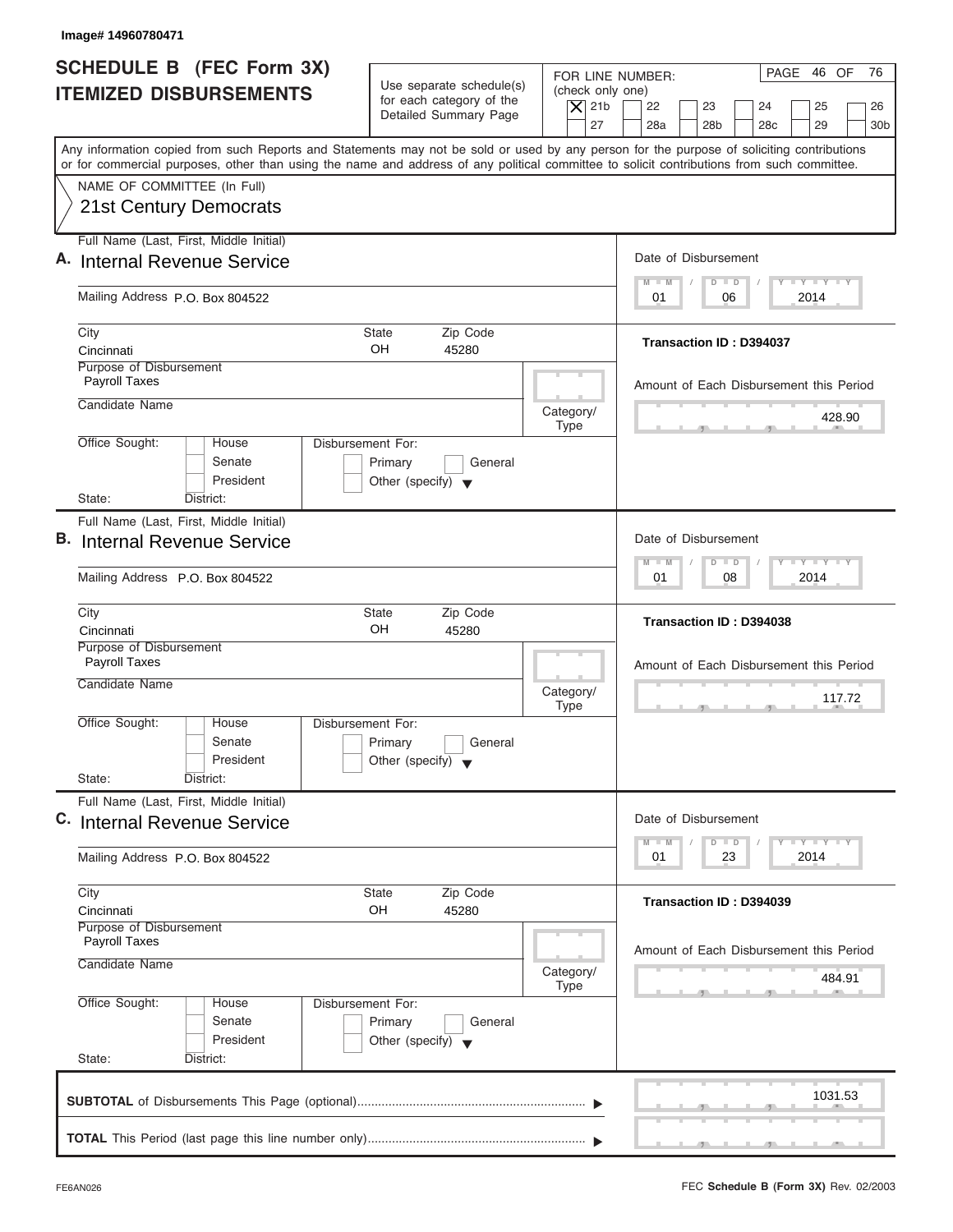| PAGE 47 OF<br>FOR LINE NUMBER:<br>Use separate schedule(s)<br>(check only one)<br>for each category of the<br>$\overline{X}$ 21b<br>22<br>23<br>24<br>25<br>Detailed Summary Page<br>27<br>28a<br>28 <sub>b</sub><br>28 <sub>c</sub><br>29<br>Any information copied from such Reports and Statements may not be sold or used by any person for the purpose of soliciting contributions<br>or for commercial purposes, other than using the name and address of any political committee to solicit contributions from such committee.<br>NAME OF COMMITTEE (In Full)<br>21st Century Democrats<br>Full Name (Last, First, Middle Initial)<br>Date of Disbursement<br>$T - Y = T - Y = T - Y$<br>$D$ $D$<br>$M - M$<br>Mailing Address P.O. Box 804522<br>2014<br>02<br>05<br>City<br><b>State</b><br>Zip Code<br>Transaction ID: D394040<br>OH<br>Cincinnati<br>45280<br>Purpose of Disbursement<br>Payroll Taxes<br>Candidate Name<br>Category/<br><b>Type</b><br>Office Sought:<br>Disbursement For:<br>House<br>Senate<br>Primary<br>General<br>President<br>Other (specify) $\blacktriangledown$<br>State:<br>District:<br>Full Name (Last, First, Middle Initial)<br>Date of Disbursement<br><b>LY LY LY</b><br>$M - M$<br>$\Box$<br>$\overline{D}$<br>02<br>20<br>2014<br>Mailing Address P.O. Box 804522<br>Zip Code<br>City<br><b>State</b><br><b>Transaction ID: D394041</b><br>OH<br>Cincinnati<br>45280<br>Purpose of Disbursement<br>Payroll Taxes<br>Candidate Name<br>Category/<br><b>Type</b><br>$-5$<br>Office Sought:<br>House<br>Disbursement For:<br>Senate<br>Primary<br>General<br>President<br>Other (specify) $\blacktriangledown$<br>State:<br>District:<br>Full Name (Last, First, Middle Initial)<br>Date of Disbursement<br><b>LY LY LY</b><br>$M - M$<br>$\overline{D}$<br>$\Box$<br>2014<br>02<br>21<br>Mailing Address P.O. Box 804522<br>Zip Code<br>City<br><b>State</b><br>Transaction ID: D394042<br>OH<br>45280<br>Cincinnati<br>Purpose of Disbursement<br><b>Payroll Taxes</b><br>Candidate Name<br>Category/<br><b>Type</b><br>Office Sought:<br>Disbursement For:<br>House<br>Senate<br>Primary<br>General<br>President<br>Other (specify) $\blacktriangledown$<br>State:<br>District: | Image# 14960780472                                        |                                                   |
|-------------------------------------------------------------------------------------------------------------------------------------------------------------------------------------------------------------------------------------------------------------------------------------------------------------------------------------------------------------------------------------------------------------------------------------------------------------------------------------------------------------------------------------------------------------------------------------------------------------------------------------------------------------------------------------------------------------------------------------------------------------------------------------------------------------------------------------------------------------------------------------------------------------------------------------------------------------------------------------------------------------------------------------------------------------------------------------------------------------------------------------------------------------------------------------------------------------------------------------------------------------------------------------------------------------------------------------------------------------------------------------------------------------------------------------------------------------------------------------------------------------------------------------------------------------------------------------------------------------------------------------------------------------------------------------------------------------------------------------------------------------------------------------------------------------------------------------------------------------------------------------------------------------------------------------------------------------------------------------------------------------------------------------------------------------------------------------------------------------------------------------------------------------------------------------------------------------------------------|-----------------------------------------------------------|---------------------------------------------------|
|                                                                                                                                                                                                                                                                                                                                                                                                                                                                                                                                                                                                                                                                                                                                                                                                                                                                                                                                                                                                                                                                                                                                                                                                                                                                                                                                                                                                                                                                                                                                                                                                                                                                                                                                                                                                                                                                                                                                                                                                                                                                                                                                                                                                                               | SCHEDULE B (FEC Form 3X)<br><b>ITEMIZED DISBURSEMENTS</b> | 76<br>26<br>30 <sub>b</sub>                       |
| A. Internal Revenue Service<br><b>B.</b> Internal Revenue Service<br>C. Internal Revenue Service                                                                                                                                                                                                                                                                                                                                                                                                                                                                                                                                                                                                                                                                                                                                                                                                                                                                                                                                                                                                                                                                                                                                                                                                                                                                                                                                                                                                                                                                                                                                                                                                                                                                                                                                                                                                                                                                                                                                                                                                                                                                                                                              |                                                           |                                                   |
|                                                                                                                                                                                                                                                                                                                                                                                                                                                                                                                                                                                                                                                                                                                                                                                                                                                                                                                                                                                                                                                                                                                                                                                                                                                                                                                                                                                                                                                                                                                                                                                                                                                                                                                                                                                                                                                                                                                                                                                                                                                                                                                                                                                                                               |                                                           |                                                   |
|                                                                                                                                                                                                                                                                                                                                                                                                                                                                                                                                                                                                                                                                                                                                                                                                                                                                                                                                                                                                                                                                                                                                                                                                                                                                                                                                                                                                                                                                                                                                                                                                                                                                                                                                                                                                                                                                                                                                                                                                                                                                                                                                                                                                                               |                                                           |                                                   |
|                                                                                                                                                                                                                                                                                                                                                                                                                                                                                                                                                                                                                                                                                                                                                                                                                                                                                                                                                                                                                                                                                                                                                                                                                                                                                                                                                                                                                                                                                                                                                                                                                                                                                                                                                                                                                                                                                                                                                                                                                                                                                                                                                                                                                               |                                                           |                                                   |
|                                                                                                                                                                                                                                                                                                                                                                                                                                                                                                                                                                                                                                                                                                                                                                                                                                                                                                                                                                                                                                                                                                                                                                                                                                                                                                                                                                                                                                                                                                                                                                                                                                                                                                                                                                                                                                                                                                                                                                                                                                                                                                                                                                                                                               |                                                           |                                                   |
|                                                                                                                                                                                                                                                                                                                                                                                                                                                                                                                                                                                                                                                                                                                                                                                                                                                                                                                                                                                                                                                                                                                                                                                                                                                                                                                                                                                                                                                                                                                                                                                                                                                                                                                                                                                                                                                                                                                                                                                                                                                                                                                                                                                                                               |                                                           | Amount of Each Disbursement this Period           |
|                                                                                                                                                                                                                                                                                                                                                                                                                                                                                                                                                                                                                                                                                                                                                                                                                                                                                                                                                                                                                                                                                                                                                                                                                                                                                                                                                                                                                                                                                                                                                                                                                                                                                                                                                                                                                                                                                                                                                                                                                                                                                                                                                                                                                               |                                                           | 484.97                                            |
|                                                                                                                                                                                                                                                                                                                                                                                                                                                                                                                                                                                                                                                                                                                                                                                                                                                                                                                                                                                                                                                                                                                                                                                                                                                                                                                                                                                                                                                                                                                                                                                                                                                                                                                                                                                                                                                                                                                                                                                                                                                                                                                                                                                                                               |                                                           |                                                   |
|                                                                                                                                                                                                                                                                                                                                                                                                                                                                                                                                                                                                                                                                                                                                                                                                                                                                                                                                                                                                                                                                                                                                                                                                                                                                                                                                                                                                                                                                                                                                                                                                                                                                                                                                                                                                                                                                                                                                                                                                                                                                                                                                                                                                                               |                                                           |                                                   |
|                                                                                                                                                                                                                                                                                                                                                                                                                                                                                                                                                                                                                                                                                                                                                                                                                                                                                                                                                                                                                                                                                                                                                                                                                                                                                                                                                                                                                                                                                                                                                                                                                                                                                                                                                                                                                                                                                                                                                                                                                                                                                                                                                                                                                               |                                                           |                                                   |
|                                                                                                                                                                                                                                                                                                                                                                                                                                                                                                                                                                                                                                                                                                                                                                                                                                                                                                                                                                                                                                                                                                                                                                                                                                                                                                                                                                                                                                                                                                                                                                                                                                                                                                                                                                                                                                                                                                                                                                                                                                                                                                                                                                                                                               |                                                           | Amount of Each Disbursement this Period<br>58.86  |
|                                                                                                                                                                                                                                                                                                                                                                                                                                                                                                                                                                                                                                                                                                                                                                                                                                                                                                                                                                                                                                                                                                                                                                                                                                                                                                                                                                                                                                                                                                                                                                                                                                                                                                                                                                                                                                                                                                                                                                                                                                                                                                                                                                                                                               |                                                           |                                                   |
|                                                                                                                                                                                                                                                                                                                                                                                                                                                                                                                                                                                                                                                                                                                                                                                                                                                                                                                                                                                                                                                                                                                                                                                                                                                                                                                                                                                                                                                                                                                                                                                                                                                                                                                                                                                                                                                                                                                                                                                                                                                                                                                                                                                                                               |                                                           |                                                   |
|                                                                                                                                                                                                                                                                                                                                                                                                                                                                                                                                                                                                                                                                                                                                                                                                                                                                                                                                                                                                                                                                                                                                                                                                                                                                                                                                                                                                                                                                                                                                                                                                                                                                                                                                                                                                                                                                                                                                                                                                                                                                                                                                                                                                                               |                                                           |                                                   |
|                                                                                                                                                                                                                                                                                                                                                                                                                                                                                                                                                                                                                                                                                                                                                                                                                                                                                                                                                                                                                                                                                                                                                                                                                                                                                                                                                                                                                                                                                                                                                                                                                                                                                                                                                                                                                                                                                                                                                                                                                                                                                                                                                                                                                               |                                                           |                                                   |
|                                                                                                                                                                                                                                                                                                                                                                                                                                                                                                                                                                                                                                                                                                                                                                                                                                                                                                                                                                                                                                                                                                                                                                                                                                                                                                                                                                                                                                                                                                                                                                                                                                                                                                                                                                                                                                                                                                                                                                                                                                                                                                                                                                                                                               |                                                           | Amount of Each Disbursement this Period<br>426.09 |
|                                                                                                                                                                                                                                                                                                                                                                                                                                                                                                                                                                                                                                                                                                                                                                                                                                                                                                                                                                                                                                                                                                                                                                                                                                                                                                                                                                                                                                                                                                                                                                                                                                                                                                                                                                                                                                                                                                                                                                                                                                                                                                                                                                                                                               |                                                           |                                                   |
|                                                                                                                                                                                                                                                                                                                                                                                                                                                                                                                                                                                                                                                                                                                                                                                                                                                                                                                                                                                                                                                                                                                                                                                                                                                                                                                                                                                                                                                                                                                                                                                                                                                                                                                                                                                                                                                                                                                                                                                                                                                                                                                                                                                                                               |                                                           | 969.92                                            |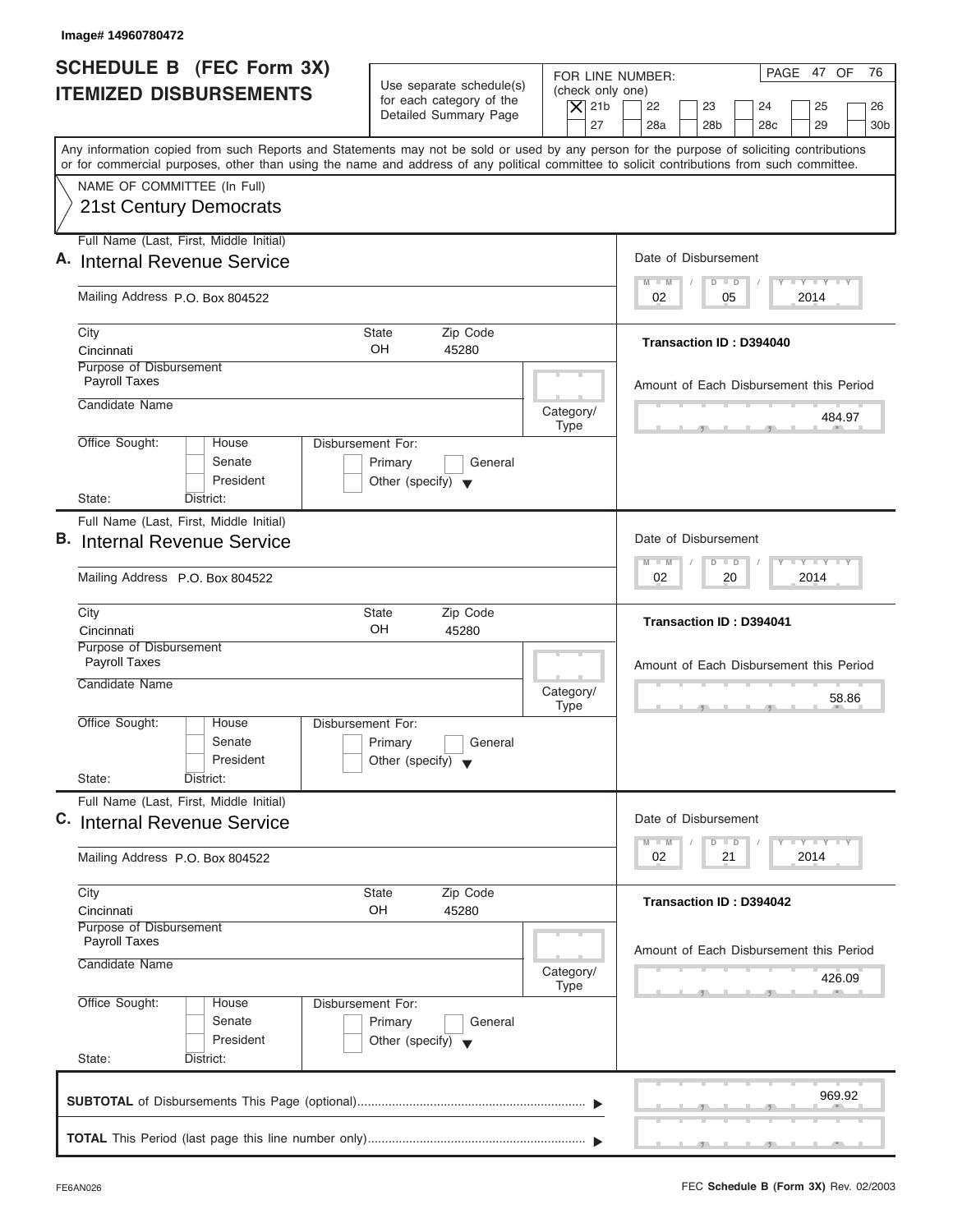| Image# 14960780473                                                                                                                                                                                                                                                                      |                                                                                                                               |                                                                                                                                          |
|-----------------------------------------------------------------------------------------------------------------------------------------------------------------------------------------------------------------------------------------------------------------------------------------|-------------------------------------------------------------------------------------------------------------------------------|------------------------------------------------------------------------------------------------------------------------------------------|
| SCHEDULE B (FEC Form 3X)<br><b>ITEMIZED DISBURSEMENTS</b>                                                                                                                                                                                                                               | Use separate schedule(s)<br>(check only one)<br>for each category of the<br>$\overline{X}$ 21b<br>Detailed Summary Page<br>27 | PAGE 48 OF<br>76<br>FOR LINE NUMBER:<br>22<br>23<br>24<br>25<br>26<br>28a<br>28 <sub>b</sub><br>28 <sub>c</sub><br>29<br>30 <sub>b</sub> |
| Any information copied from such Reports and Statements may not be sold or used by any person for the purpose of soliciting contributions<br>or for commercial purposes, other than using the name and address of any political committee to solicit contributions from such committee. |                                                                                                                               |                                                                                                                                          |
| NAME OF COMMITTEE (In Full)<br>21st Century Democrats                                                                                                                                                                                                                                   |                                                                                                                               |                                                                                                                                          |
| Full Name (Last, First, Middle Initial)<br>A. Internal Revenue Service                                                                                                                                                                                                                  |                                                                                                                               | Date of Disbursement                                                                                                                     |
| Mailing Address P.O. Box 804522                                                                                                                                                                                                                                                         |                                                                                                                               | $T - Y = T - Y = T - Y$<br>$D$ $D$<br>$M - M$<br>2014<br>03<br>05                                                                        |
| City<br>Cincinnati                                                                                                                                                                                                                                                                      | <b>State</b><br>Zip Code<br>OH<br>45280                                                                                       | Transaction ID: D394043                                                                                                                  |
| Purpose of Disbursement<br>Payroll Taxes<br>Candidate Name                                                                                                                                                                                                                              |                                                                                                                               | Amount of Each Disbursement this Period                                                                                                  |
| Office Sought:<br>House                                                                                                                                                                                                                                                                 | Category/<br><b>Type</b><br>Disbursement For:                                                                                 | 484.91                                                                                                                                   |
| Senate<br>President<br>State:<br>District:                                                                                                                                                                                                                                              | Primary<br>General<br>Other (specify) $\blacktriangledown$                                                                    |                                                                                                                                          |
| Full Name (Last, First, Middle Initial)                                                                                                                                                                                                                                                 |                                                                                                                               |                                                                                                                                          |
| <b>B.</b> Internal Revenue Service                                                                                                                                                                                                                                                      |                                                                                                                               | Date of Disbursement<br><b>LY LY LY</b><br>$M - M$<br>$\overline{D}$<br>$\Box$                                                           |
| Mailing Address P.O. Box 804522                                                                                                                                                                                                                                                         |                                                                                                                               | 19<br>2014<br>03                                                                                                                         |
| City<br>Cincinnati                                                                                                                                                                                                                                                                      | Zip Code<br><b>State</b><br>OH<br>45280                                                                                       | <b>Transaction ID: D394044</b>                                                                                                           |
| Purpose of Disbursement<br>Payroll Taxes<br>Candidate Name                                                                                                                                                                                                                              |                                                                                                                               | Amount of Each Disbursement this Period                                                                                                  |
|                                                                                                                                                                                                                                                                                         | Category/<br><b>Type</b>                                                                                                      | 58.86<br>$-5$                                                                                                                            |
| Office Sought:<br>House<br>Senate<br>President                                                                                                                                                                                                                                          | Disbursement For:<br>Primary<br>General<br>Other (specify) $\blacktriangledown$                                               |                                                                                                                                          |
| State:<br>District:                                                                                                                                                                                                                                                                     |                                                                                                                               |                                                                                                                                          |
| Full Name (Last, First, Middle Initial)<br>C. Internal Revenue Service                                                                                                                                                                                                                  |                                                                                                                               | Date of Disbursement                                                                                                                     |
| Mailing Address P.O. Box 804522                                                                                                                                                                                                                                                         |                                                                                                                               | <b>LY LY LY</b><br>$M - M$<br>$\overline{D}$<br>$\Box$<br>2014<br>03<br>21                                                               |
| City<br>Cincinnati                                                                                                                                                                                                                                                                      | Zip Code<br><b>State</b><br>OH<br>45280                                                                                       | Transaction ID: D394045                                                                                                                  |
| Purpose of Disbursement<br><b>Payroll Taxes</b><br>Candidate Name                                                                                                                                                                                                                       | Category/                                                                                                                     | Amount of Each Disbursement this Period<br>426.11                                                                                        |
| Office Sought:<br>House<br>Senate<br>President<br>State:<br>District:                                                                                                                                                                                                                   | <b>Type</b><br>Disbursement For:<br>Primary<br>General<br>Other (specify) $\blacktriangledown$                                |                                                                                                                                          |
|                                                                                                                                                                                                                                                                                         |                                                                                                                               | 969.88                                                                                                                                   |
|                                                                                                                                                                                                                                                                                         |                                                                                                                               |                                                                                                                                          |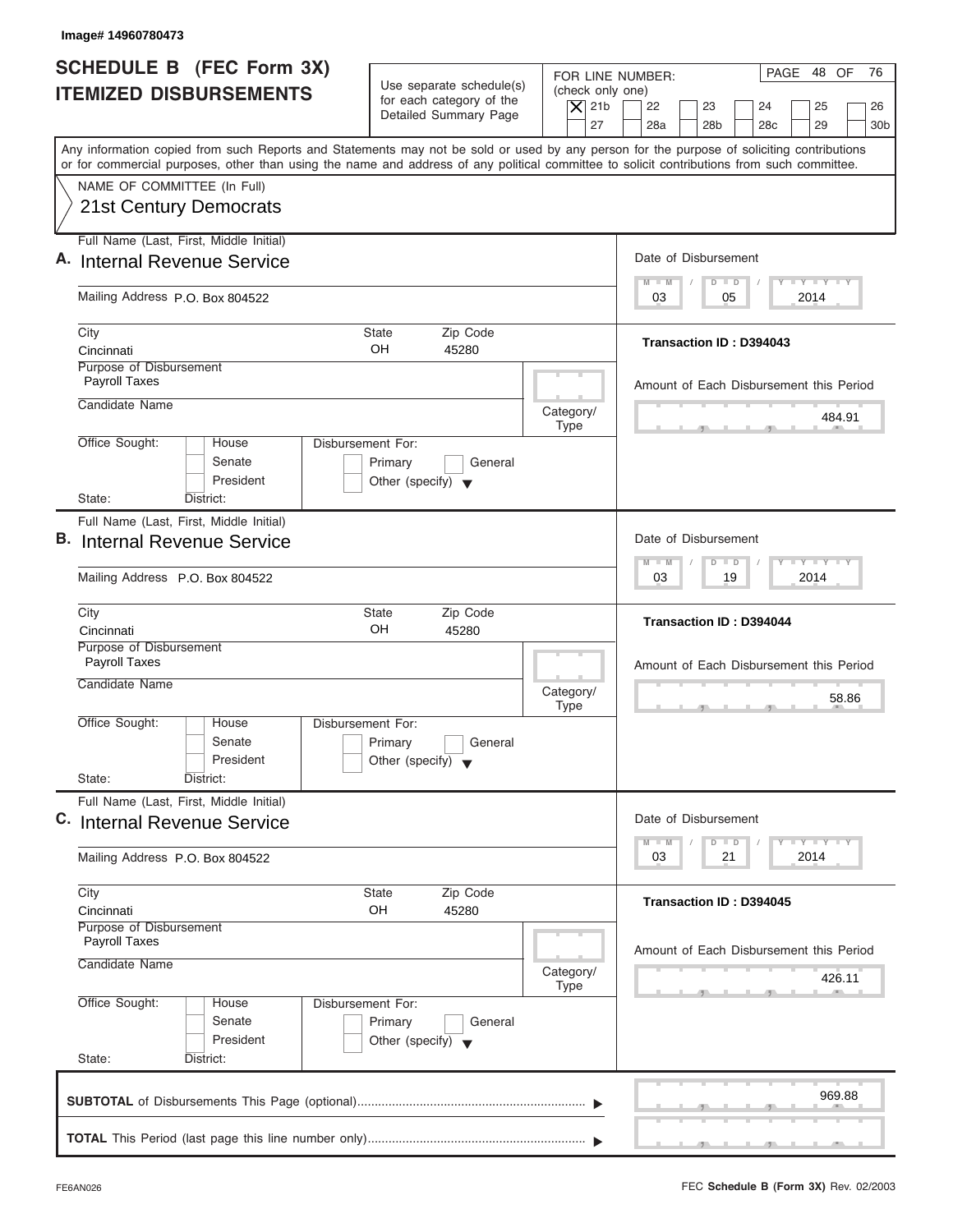| <b>SCHEDULE B (FEC Form 3X)</b><br><b>ITEMIZED DISBURSEMENTS</b><br>Any information copied from such Reports and Statements may not be sold or used by any person for the purpose of soliciting contributions<br>or for commercial purposes, other than using the name and address of any political committee to solicit contributions from such committee.<br>NAME OF COMMITTEE (In Full)<br>21st Century Democrats<br>Full Name (Last, First, Middle Initial)<br>A. Jennifer A Petty<br>Mailing Address 3704 Old Federal Hill Rd.<br>City<br>Jarrettsville<br>Purpose of Disbursement<br>Payroll<br>Candidate Name<br>Office Sought:<br>Disbursement For:<br>House<br>Senate<br>President<br>State:<br>District:<br>Full Name (Last, First, Middle Initial)<br>B. Jennifer A Petty | Use separate schedule(s)<br>for each category of the<br>Detailed Summary Page<br><b>State</b><br>Zip Code<br>MD<br>21084 | FOR LINE NUMBER:<br>(check only one)<br>$\overline{X}$ 21b<br>27 | PAGE 49 OF<br>76<br>22<br>23<br>24<br>25<br>26<br>28a<br>28 <sub>b</sub><br>29<br>28 <sub>c</sub><br>30 <sub>b</sub><br>Date of Disbursement<br>$T - Y = T - Y = T - Y$<br>$M - M$<br>$D$ $D$<br>2014<br>01<br>16 |
|--------------------------------------------------------------------------------------------------------------------------------------------------------------------------------------------------------------------------------------------------------------------------------------------------------------------------------------------------------------------------------------------------------------------------------------------------------------------------------------------------------------------------------------------------------------------------------------------------------------------------------------------------------------------------------------------------------------------------------------------------------------------------------------|--------------------------------------------------------------------------------------------------------------------------|------------------------------------------------------------------|-------------------------------------------------------------------------------------------------------------------------------------------------------------------------------------------------------------------|
|                                                                                                                                                                                                                                                                                                                                                                                                                                                                                                                                                                                                                                                                                                                                                                                      |                                                                                                                          |                                                                  |                                                                                                                                                                                                                   |
|                                                                                                                                                                                                                                                                                                                                                                                                                                                                                                                                                                                                                                                                                                                                                                                      |                                                                                                                          |                                                                  |                                                                                                                                                                                                                   |
|                                                                                                                                                                                                                                                                                                                                                                                                                                                                                                                                                                                                                                                                                                                                                                                      |                                                                                                                          |                                                                  |                                                                                                                                                                                                                   |
|                                                                                                                                                                                                                                                                                                                                                                                                                                                                                                                                                                                                                                                                                                                                                                                      |                                                                                                                          |                                                                  |                                                                                                                                                                                                                   |
|                                                                                                                                                                                                                                                                                                                                                                                                                                                                                                                                                                                                                                                                                                                                                                                      |                                                                                                                          |                                                                  |                                                                                                                                                                                                                   |
|                                                                                                                                                                                                                                                                                                                                                                                                                                                                                                                                                                                                                                                                                                                                                                                      |                                                                                                                          |                                                                  | Transaction ID: D394046                                                                                                                                                                                           |
|                                                                                                                                                                                                                                                                                                                                                                                                                                                                                                                                                                                                                                                                                                                                                                                      |                                                                                                                          |                                                                  | Amount of Each Disbursement this Period                                                                                                                                                                           |
|                                                                                                                                                                                                                                                                                                                                                                                                                                                                                                                                                                                                                                                                                                                                                                                      |                                                                                                                          | Category/<br><b>Type</b>                                         | 2500.00                                                                                                                                                                                                           |
|                                                                                                                                                                                                                                                                                                                                                                                                                                                                                                                                                                                                                                                                                                                                                                                      | Primary<br>General<br>Other (specify) $\blacktriangledown$                                                               |                                                                  |                                                                                                                                                                                                                   |
|                                                                                                                                                                                                                                                                                                                                                                                                                                                                                                                                                                                                                                                                                                                                                                                      |                                                                                                                          |                                                                  | Date of Disbursement                                                                                                                                                                                              |
| Mailing Address 3704 Old Federal Hill Rd.                                                                                                                                                                                                                                                                                                                                                                                                                                                                                                                                                                                                                                                                                                                                            |                                                                                                                          | $-$ Y $-$ Y $-$ Y<br>$D$ $D$<br>$M - M$<br>2014<br>01<br>30      |                                                                                                                                                                                                                   |
| City<br>Jarrettsville                                                                                                                                                                                                                                                                                                                                                                                                                                                                                                                                                                                                                                                                                                                                                                | <b>State</b><br>Zip Code<br>MD<br>21084                                                                                  |                                                                  | <b>Transaction ID: D394047</b>                                                                                                                                                                                    |
| Purpose of Disbursement<br>Payroll<br>Candidate Name                                                                                                                                                                                                                                                                                                                                                                                                                                                                                                                                                                                                                                                                                                                                 |                                                                                                                          | Category/<br><b>Type</b>                                         | Amount of Each Disbursement this Period<br>2500.00<br>__                                                                                                                                                          |
| Office Sought:<br>House<br>Disbursement For:<br>Senate<br>President<br>State:                                                                                                                                                                                                                                                                                                                                                                                                                                                                                                                                                                                                                                                                                                        | Primary<br>General<br>Other (specify) $\blacktriangledown$                                                               |                                                                  |                                                                                                                                                                                                                   |
| District:<br>Full Name (Last, First, Middle Initial)<br>C. Jennifer A Petty                                                                                                                                                                                                                                                                                                                                                                                                                                                                                                                                                                                                                                                                                                          |                                                                                                                          |                                                                  | Date of Disbursement                                                                                                                                                                                              |
| Mailing Address 3704 Old Federal Hill Rd.                                                                                                                                                                                                                                                                                                                                                                                                                                                                                                                                                                                                                                                                                                                                            |                                                                                                                          |                                                                  | $T - Y$ $T - Y$<br>$M - M$<br>$\Box$<br>D<br>2014<br>02<br>13                                                                                                                                                     |
| City<br>Jarrettsville                                                                                                                                                                                                                                                                                                                                                                                                                                                                                                                                                                                                                                                                                                                                                                | Zip Code<br>State<br>MD<br>21084                                                                                         |                                                                  | Transaction ID: D394048                                                                                                                                                                                           |
| Purpose of Disbursement<br>Payroll<br>Candidate Name                                                                                                                                                                                                                                                                                                                                                                                                                                                                                                                                                                                                                                                                                                                                 |                                                                                                                          | Category/                                                        | Amount of Each Disbursement this Period<br>2500.00                                                                                                                                                                |
| Office Sought:<br>Disbursement For:<br>House<br>Senate<br>President<br>State:<br>District:                                                                                                                                                                                                                                                                                                                                                                                                                                                                                                                                                                                                                                                                                           | Primary<br>General<br>Other (specify) $\blacktriangledown$                                                               | Type                                                             |                                                                                                                                                                                                                   |
|                                                                                                                                                                                                                                                                                                                                                                                                                                                                                                                                                                                                                                                                                                                                                                                      |                                                                                                                          |                                                                  |                                                                                                                                                                                                                   |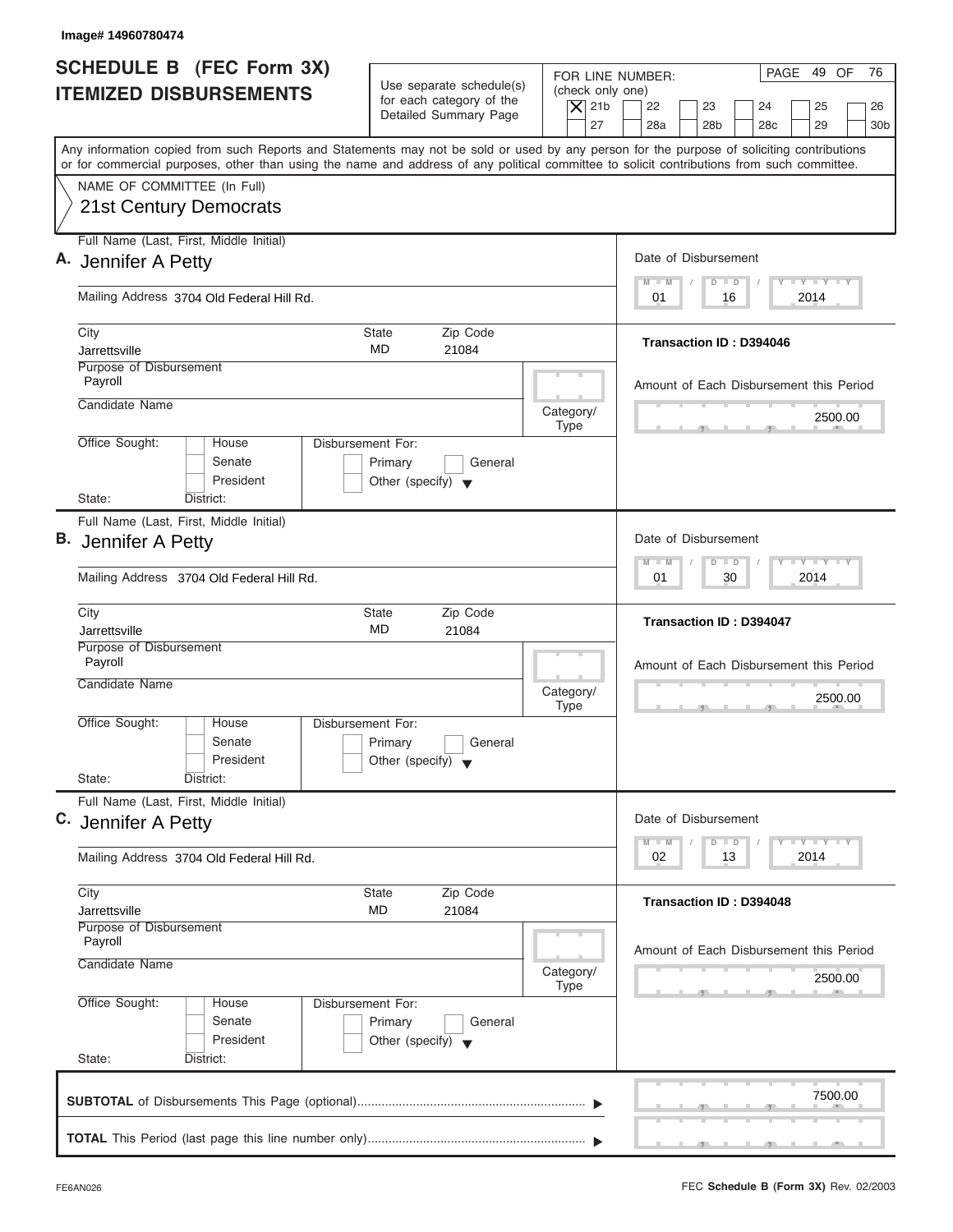| <b>SCHEDULE B (FEC Form 3X)</b><br><b>ITEMIZED DISBURSEMENTS</b><br>NAME OF COMMITTEE (In Full)             | Use separate schedule(s)<br>for each category of the<br>Detailed Summary Page                                                                                                                                                                                                           | FOR LINE NUMBER:<br>(check only one)<br>$\overline{X}$ 21b | PAGE 50 OF<br>76                                                                                     |  |
|-------------------------------------------------------------------------------------------------------------|-----------------------------------------------------------------------------------------------------------------------------------------------------------------------------------------------------------------------------------------------------------------------------------------|------------------------------------------------------------|------------------------------------------------------------------------------------------------------|--|
|                                                                                                             |                                                                                                                                                                                                                                                                                         | 27                                                         | 22<br>23<br>24<br>25<br>26<br>28a<br>28 <sub>b</sub><br>29<br>28 <sub>c</sub><br>30 <sub>b</sub>     |  |
|                                                                                                             | Any information copied from such Reports and Statements may not be sold or used by any person for the purpose of soliciting contributions<br>or for commercial purposes, other than using the name and address of any political committee to solicit contributions from such committee. |                                                            |                                                                                                      |  |
| 21st Century Democrats                                                                                      |                                                                                                                                                                                                                                                                                         |                                                            |                                                                                                      |  |
| Full Name (Last, First, Middle Initial)<br>A. Jennifer A Petty                                              |                                                                                                                                                                                                                                                                                         |                                                            | Date of Disbursement                                                                                 |  |
| Mailing Address 3704 Old Federal Hill Rd.                                                                   |                                                                                                                                                                                                                                                                                         |                                                            | $T - Y = T - Y = T - Y$<br>$M - M$<br>$D$ $D$<br>2014<br>02<br>27                                    |  |
| City<br>Jarrettsville                                                                                       | <b>State</b><br>Zip Code<br>MD<br>21084                                                                                                                                                                                                                                                 |                                                            | Transaction ID: D394049                                                                              |  |
| Purpose of Disbursement<br>Payroll                                                                          |                                                                                                                                                                                                                                                                                         |                                                            | Amount of Each Disbursement this Period                                                              |  |
| Candidate Name                                                                                              |                                                                                                                                                                                                                                                                                         | Category/<br><b>Type</b>                                   | 2500.00                                                                                              |  |
| Office Sought:<br>House<br>Senate<br>President<br>State:<br>District:                                       | Disbursement For:<br>Primary<br>General<br>Other (specify) $\blacktriangledown$                                                                                                                                                                                                         |                                                            |                                                                                                      |  |
| Full Name (Last, First, Middle Initial)<br>B. Jennifer A Petty<br>Mailing Address 3704 Old Federal Hill Rd. |                                                                                                                                                                                                                                                                                         |                                                            | Date of Disbursement<br>$-$ Y $-$ Y $-$ Y<br>$M - M$<br>$\Box$<br>$\overline{D}$<br>2014<br>03<br>13 |  |
| City<br>Jarrettsville                                                                                       | <b>State</b><br>Zip Code<br>MD<br>21084                                                                                                                                                                                                                                                 |                                                            | Transaction ID: D394050                                                                              |  |
| Purpose of Disbursement<br>Payroll<br>Candidate Name                                                        |                                                                                                                                                                                                                                                                                         | Category/<br><b>Type</b>                                   | Amount of Each Disbursement this Period<br>2500.00<br>__                                             |  |
| Office Sought:<br>House<br>Senate<br>President<br>State:<br>District:                                       | Disbursement For:<br>Primary<br>General<br>Other (specify) $\blacktriangledown$                                                                                                                                                                                                         |                                                            |                                                                                                      |  |
| Full Name (Last, First, Middle Initial)<br>C. Jennifer A Petty                                              |                                                                                                                                                                                                                                                                                         |                                                            | Date of Disbursement                                                                                 |  |
| Mailing Address 3704 Old Federal Hill Rd.                                                                   |                                                                                                                                                                                                                                                                                         |                                                            | $T - Y$ $T - Y$<br>$M - M$<br>D<br>$\Box$<br>2014<br>03<br>28                                        |  |
| City<br>Jarrettsville                                                                                       | Zip Code<br>State<br>MD<br>21084                                                                                                                                                                                                                                                        |                                                            | Transaction ID: D394051                                                                              |  |
| Purpose of Disbursement<br>Payroll<br>Candidate Name                                                        |                                                                                                                                                                                                                                                                                         | Category/<br>Type                                          | Amount of Each Disbursement this Period<br>2500.00                                                   |  |
| Office Sought:<br>House<br>Senate<br>President<br>State:<br>District:                                       | Disbursement For:<br>Primary<br>General<br>Other (specify) $\blacktriangledown$                                                                                                                                                                                                         |                                                            |                                                                                                      |  |
|                                                                                                             |                                                                                                                                                                                                                                                                                         |                                                            | 7500.00                                                                                              |  |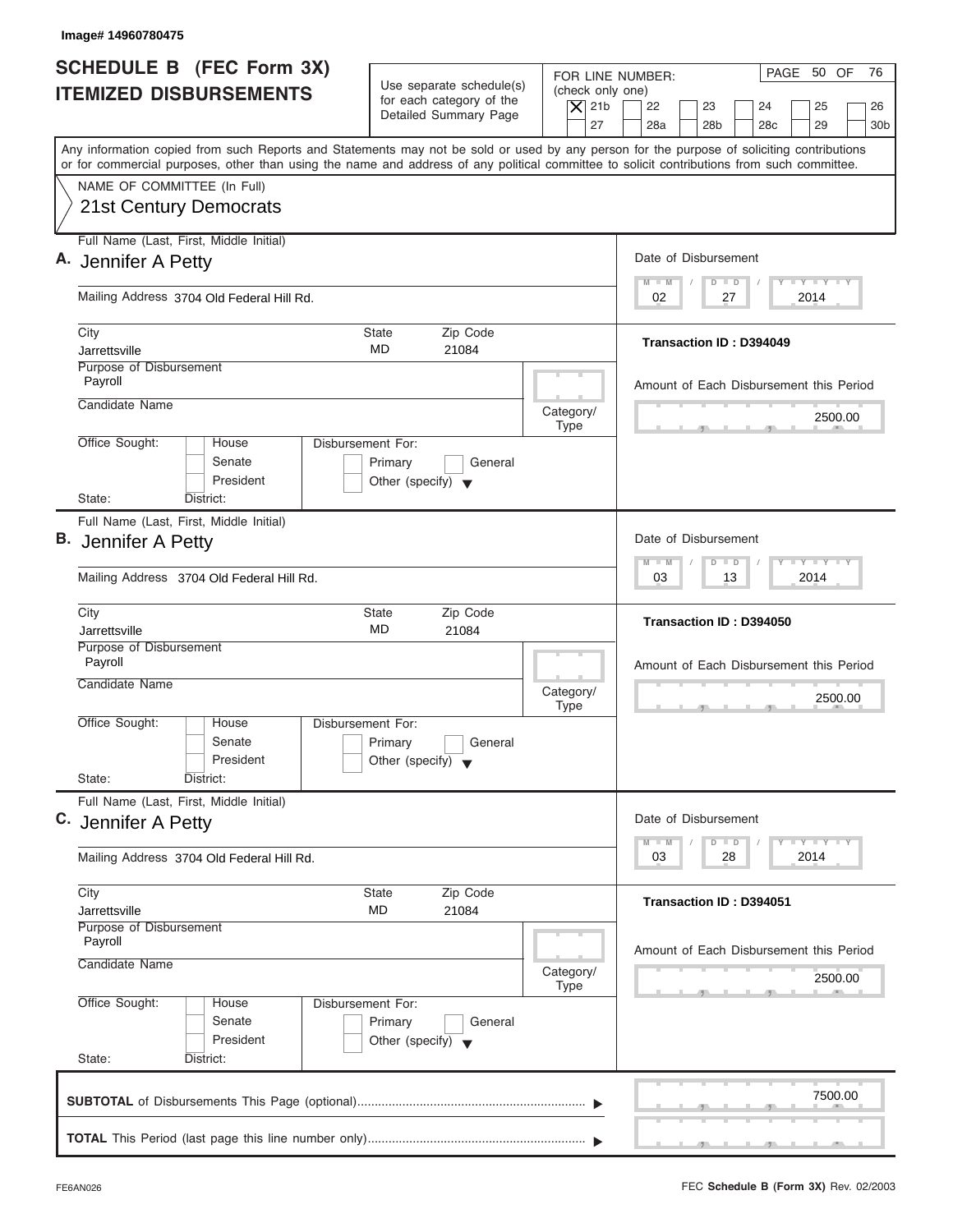| Image# 14960780476                                                                                                                                                                                                                                                                      |                                                                                        |                                                                                                                                                                                          |
|-----------------------------------------------------------------------------------------------------------------------------------------------------------------------------------------------------------------------------------------------------------------------------------------|----------------------------------------------------------------------------------------|------------------------------------------------------------------------------------------------------------------------------------------------------------------------------------------|
| <b>SCHEDULE B</b> (FEC Form 3X)<br><b>ITEMIZED DISBURSEMENTS</b>                                                                                                                                                                                                                        | Use separate schedule(s)<br>for each category of the<br>Detailed Summary Page          | PAGE 51 OF<br>76<br>FOR LINE NUMBER:<br>(check only one)<br>$\overline{X}$ 21b<br>22<br>23<br>24<br>25<br>26<br>27<br>28a<br>28 <sub>b</sub><br>29<br>28 <sub>c</sub><br>30 <sub>b</sub> |
| Any information copied from such Reports and Statements may not be sold or used by any person for the purpose of soliciting contributions<br>or for commercial purposes, other than using the name and address of any political committee to solicit contributions from such committee. |                                                                                        |                                                                                                                                                                                          |
| NAME OF COMMITTEE (In Full)<br>21st Century Democrats                                                                                                                                                                                                                                   |                                                                                        |                                                                                                                                                                                          |
| Full Name (Last, First, Middle Initial)<br>A. Jennifer A Petty                                                                                                                                                                                                                          |                                                                                        | Date of Disbursement                                                                                                                                                                     |
| Mailing Address 3704 Old Federal Hill Rd.                                                                                                                                                                                                                                               |                                                                                        | $T - Y = T - Y = T - Y$<br>$M - M$<br>$D$ $D$<br>2014<br>01<br>10                                                                                                                        |
| City<br>Jarrettsville                                                                                                                                                                                                                                                                   | <b>State</b><br>Zip Code<br>MD<br>21084                                                | Transaction ID: D394426                                                                                                                                                                  |
| Purpose of Disbursement<br>Reimbursement                                                                                                                                                                                                                                                |                                                                                        | Amount of Each Disbursement this Period                                                                                                                                                  |
| Candidate Name                                                                                                                                                                                                                                                                          | Category/<br><b>Type</b>                                                               | 173.00                                                                                                                                                                                   |
| Office Sought:<br>House<br>Senate<br>President<br>State:<br>District:                                                                                                                                                                                                                   | <b>Disbursement For:</b><br>Primary<br>General<br>Other (specify) $\blacktriangledown$ |                                                                                                                                                                                          |
| Full Name (Last, First, Middle Initial)<br>B. Jennifer A Petty<br>Mailing Address 3704 Old Federal Hill Rd.                                                                                                                                                                             |                                                                                        | Date of Disbursement<br>$-$ Y $-$ Y $-$ Y<br>$M - M$<br>$\overline{D}$<br>$\Box$<br>2014<br>01<br>24                                                                                     |
| City<br>Jarrettsville                                                                                                                                                                                                                                                                   | <b>State</b><br>Zip Code<br>MD<br>21084                                                | <b>Transaction ID: D394427</b>                                                                                                                                                           |
| Purpose of Disbursement<br>Reimbursement<br>Candidate Name                                                                                                                                                                                                                              | Category/<br><b>Type</b>                                                               | Amount of Each Disbursement this Period<br>783.00<br>- 51                                                                                                                                |
| Office Sought:<br>House<br>Senate<br>President<br>State:<br>District:                                                                                                                                                                                                                   | Disbursement For:<br>Primary<br>General<br>Other (specify) $\blacktriangledown$        |                                                                                                                                                                                          |
| Full Name (Last, First, Middle Initial)<br>C. Jennifer A Petty                                                                                                                                                                                                                          |                                                                                        | Date of Disbursement                                                                                                                                                                     |
| Mailing Address 3704 Old Federal Hill Rd.                                                                                                                                                                                                                                               |                                                                                        | $T - Y$ $T - Y$<br>$M - M$<br>$\Box$<br>D<br>2014<br>02<br>10                                                                                                                            |
| City<br>Jarrettsville                                                                                                                                                                                                                                                                   | Zip Code<br>State<br>MD<br>21084                                                       | Transaction ID: D394428                                                                                                                                                                  |
| Purpose of Disbursement<br>Payroll<br>Candidate Name                                                                                                                                                                                                                                    | Category/<br>Type                                                                      | Amount of Each Disbursement this Period<br>2500.00                                                                                                                                       |
| Office Sought:<br>House<br>Senate<br>President<br>State:<br>District:                                                                                                                                                                                                                   | Disbursement For:<br>Primary<br>General<br>Other (specify) $\blacktriangledown$        |                                                                                                                                                                                          |
|                                                                                                                                                                                                                                                                                         |                                                                                        | 3456.00                                                                                                                                                                                  |
|                                                                                                                                                                                                                                                                                         |                                                                                        |                                                                                                                                                                                          |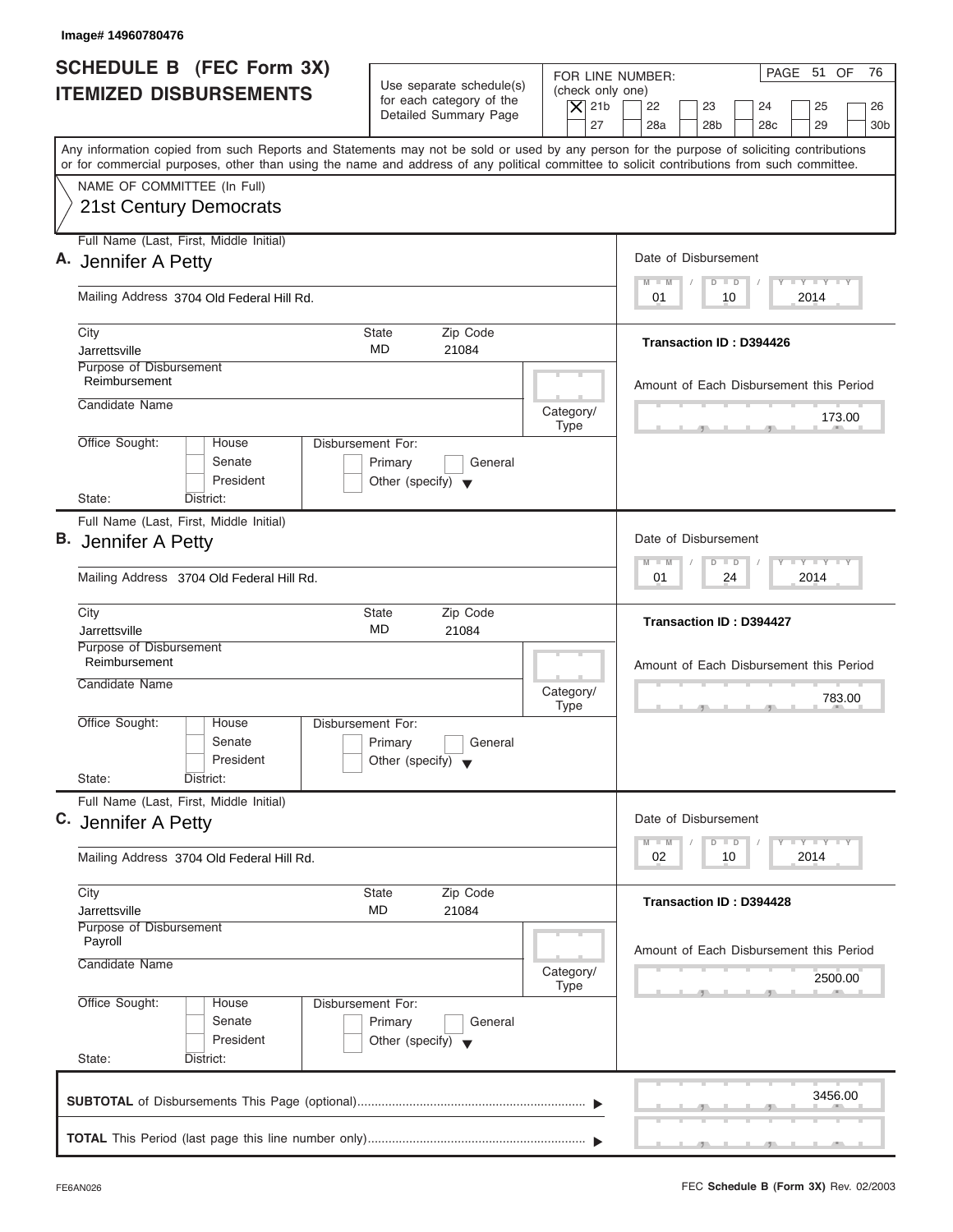| FOR LINE NUMBER:<br>Use separate schedule(s)<br>(check only one)<br>for each category of the<br>$\overline{X}$ 21b<br>22<br>23<br>24<br>25<br>Detailed Summary Page<br>27<br>28a<br>28 <sub>b</sub><br>29<br>28 <sub>c</sub><br>Any information copied from such Reports and Statements may not be sold or used by any person for the purpose of soliciting contributions<br>or for commercial purposes, other than using the name and address of any political committee to solicit contributions from such committee.<br>NAME OF COMMITTEE (In Full)<br>21st Century Democrats<br>Full Name (Last, First, Middle Initial)<br>Date of Disbursement<br>$T - Y = T - Y = T - Y$<br>$M - M$<br>$D$ $D$<br>Mailing Address 3704 Old Federal Hill Rd.<br>2014<br>02<br>24<br>City<br><b>State</b><br>Zip Code<br>Transaction ID: D394519<br>MD<br>Jarrettsville<br>21084<br>Purpose of Disbursement<br>Ads<br>Candidate Name<br>Category/<br><b>Type</b><br>Office Sought:<br>Disbursement For:<br>House<br>Senate<br>Primary<br>General<br>President<br>Other (specify) $\blacktriangledown$<br>State:<br>District:<br>Full Name (Last, First, Middle Initial)<br>Date of Disbursement<br><b>LEYTEY LEY</b><br>$M - M$<br>$D$ $D$<br>25<br>2014<br>Mailing Address 3704 Old Federal Hill Rd.<br>02<br>City<br><b>State</b><br>Zip Code<br>Transaction ID: D394520<br>MD<br>Jarrettsville<br>21084<br>Purpose of Disbursement<br>Ads<br>Candidate Name<br>Category/<br><b>Type</b><br>$-5$<br>Office Sought:<br>House<br>Disbursement For:<br>Senate<br>Primary<br>General<br>President<br>Other (specify) $\blacktriangledown$<br>State:<br>District:<br>Full Name (Last, First, Middle Initial)<br>Date of Disbursement<br>$T - Y$ $T - Y$<br>$M - M$<br>D<br>$\Box$<br>2014<br>03<br>05<br>Mailing Address 3704 Old Federal Hill Rd.<br>City<br>Zip Code<br>State<br><b>Transaction ID: D394521</b><br>MD<br>21084<br>Jarrettsville<br>Purpose of Disbursement<br>Payroll<br>Candidate Name<br>Category/<br>Type<br>Office Sought:<br>Disbursement For:<br>House<br>Senate<br>Primary<br>General<br>President<br>Other (specify) $\blacktriangledown$<br>State:<br>District: | Image# 14960780477                                               |  |                                                    |
|-----------------------------------------------------------------------------------------------------------------------------------------------------------------------------------------------------------------------------------------------------------------------------------------------------------------------------------------------------------------------------------------------------------------------------------------------------------------------------------------------------------------------------------------------------------------------------------------------------------------------------------------------------------------------------------------------------------------------------------------------------------------------------------------------------------------------------------------------------------------------------------------------------------------------------------------------------------------------------------------------------------------------------------------------------------------------------------------------------------------------------------------------------------------------------------------------------------------------------------------------------------------------------------------------------------------------------------------------------------------------------------------------------------------------------------------------------------------------------------------------------------------------------------------------------------------------------------------------------------------------------------------------------------------------------------------------------------------------------------------------------------------------------------------------------------------------------------------------------------------------------------------------------------------------------------------------------------------------------------------------------------------------------------------------------------------------------------------------------------------------------------------------------------------------------|------------------------------------------------------------------|--|----------------------------------------------------|
| A. Jennifer A Petty<br>B. Jennifer A Petty<br>C. Jennifer A Petty                                                                                                                                                                                                                                                                                                                                                                                                                                                                                                                                                                                                                                                                                                                                                                                                                                                                                                                                                                                                                                                                                                                                                                                                                                                                                                                                                                                                                                                                                                                                                                                                                                                                                                                                                                                                                                                                                                                                                                                                                                                                                                           | <b>SCHEDULE B</b> (FEC Form 3X)<br><b>ITEMIZED DISBURSEMENTS</b> |  | PAGE 52 OF<br>76<br>26<br>30 <sub>b</sub>          |
|                                                                                                                                                                                                                                                                                                                                                                                                                                                                                                                                                                                                                                                                                                                                                                                                                                                                                                                                                                                                                                                                                                                                                                                                                                                                                                                                                                                                                                                                                                                                                                                                                                                                                                                                                                                                                                                                                                                                                                                                                                                                                                                                                                             |                                                                  |  |                                                    |
|                                                                                                                                                                                                                                                                                                                                                                                                                                                                                                                                                                                                                                                                                                                                                                                                                                                                                                                                                                                                                                                                                                                                                                                                                                                                                                                                                                                                                                                                                                                                                                                                                                                                                                                                                                                                                                                                                                                                                                                                                                                                                                                                                                             |                                                                  |  |                                                    |
|                                                                                                                                                                                                                                                                                                                                                                                                                                                                                                                                                                                                                                                                                                                                                                                                                                                                                                                                                                                                                                                                                                                                                                                                                                                                                                                                                                                                                                                                                                                                                                                                                                                                                                                                                                                                                                                                                                                                                                                                                                                                                                                                                                             |                                                                  |  |                                                    |
|                                                                                                                                                                                                                                                                                                                                                                                                                                                                                                                                                                                                                                                                                                                                                                                                                                                                                                                                                                                                                                                                                                                                                                                                                                                                                                                                                                                                                                                                                                                                                                                                                                                                                                                                                                                                                                                                                                                                                                                                                                                                                                                                                                             |                                                                  |  |                                                    |
|                                                                                                                                                                                                                                                                                                                                                                                                                                                                                                                                                                                                                                                                                                                                                                                                                                                                                                                                                                                                                                                                                                                                                                                                                                                                                                                                                                                                                                                                                                                                                                                                                                                                                                                                                                                                                                                                                                                                                                                                                                                                                                                                                                             |                                                                  |  |                                                    |
|                                                                                                                                                                                                                                                                                                                                                                                                                                                                                                                                                                                                                                                                                                                                                                                                                                                                                                                                                                                                                                                                                                                                                                                                                                                                                                                                                                                                                                                                                                                                                                                                                                                                                                                                                                                                                                                                                                                                                                                                                                                                                                                                                                             |                                                                  |  | Amount of Each Disbursement this Period            |
|                                                                                                                                                                                                                                                                                                                                                                                                                                                                                                                                                                                                                                                                                                                                                                                                                                                                                                                                                                                                                                                                                                                                                                                                                                                                                                                                                                                                                                                                                                                                                                                                                                                                                                                                                                                                                                                                                                                                                                                                                                                                                                                                                                             |                                                                  |  | 547.00                                             |
|                                                                                                                                                                                                                                                                                                                                                                                                                                                                                                                                                                                                                                                                                                                                                                                                                                                                                                                                                                                                                                                                                                                                                                                                                                                                                                                                                                                                                                                                                                                                                                                                                                                                                                                                                                                                                                                                                                                                                                                                                                                                                                                                                                             |                                                                  |  |                                                    |
|                                                                                                                                                                                                                                                                                                                                                                                                                                                                                                                                                                                                                                                                                                                                                                                                                                                                                                                                                                                                                                                                                                                                                                                                                                                                                                                                                                                                                                                                                                                                                                                                                                                                                                                                                                                                                                                                                                                                                                                                                                                                                                                                                                             |                                                                  |  |                                                    |
|                                                                                                                                                                                                                                                                                                                                                                                                                                                                                                                                                                                                                                                                                                                                                                                                                                                                                                                                                                                                                                                                                                                                                                                                                                                                                                                                                                                                                                                                                                                                                                                                                                                                                                                                                                                                                                                                                                                                                                                                                                                                                                                                                                             |                                                                  |  |                                                    |
|                                                                                                                                                                                                                                                                                                                                                                                                                                                                                                                                                                                                                                                                                                                                                                                                                                                                                                                                                                                                                                                                                                                                                                                                                                                                                                                                                                                                                                                                                                                                                                                                                                                                                                                                                                                                                                                                                                                                                                                                                                                                                                                                                                             |                                                                  |  | Amount of Each Disbursement this Period<br>437.00  |
|                                                                                                                                                                                                                                                                                                                                                                                                                                                                                                                                                                                                                                                                                                                                                                                                                                                                                                                                                                                                                                                                                                                                                                                                                                                                                                                                                                                                                                                                                                                                                                                                                                                                                                                                                                                                                                                                                                                                                                                                                                                                                                                                                                             |                                                                  |  |                                                    |
|                                                                                                                                                                                                                                                                                                                                                                                                                                                                                                                                                                                                                                                                                                                                                                                                                                                                                                                                                                                                                                                                                                                                                                                                                                                                                                                                                                                                                                                                                                                                                                                                                                                                                                                                                                                                                                                                                                                                                                                                                                                                                                                                                                             |                                                                  |  |                                                    |
|                                                                                                                                                                                                                                                                                                                                                                                                                                                                                                                                                                                                                                                                                                                                                                                                                                                                                                                                                                                                                                                                                                                                                                                                                                                                                                                                                                                                                                                                                                                                                                                                                                                                                                                                                                                                                                                                                                                                                                                                                                                                                                                                                                             |                                                                  |  |                                                    |
|                                                                                                                                                                                                                                                                                                                                                                                                                                                                                                                                                                                                                                                                                                                                                                                                                                                                                                                                                                                                                                                                                                                                                                                                                                                                                                                                                                                                                                                                                                                                                                                                                                                                                                                                                                                                                                                                                                                                                                                                                                                                                                                                                                             |                                                                  |  |                                                    |
|                                                                                                                                                                                                                                                                                                                                                                                                                                                                                                                                                                                                                                                                                                                                                                                                                                                                                                                                                                                                                                                                                                                                                                                                                                                                                                                                                                                                                                                                                                                                                                                                                                                                                                                                                                                                                                                                                                                                                                                                                                                                                                                                                                             |                                                                  |  | Amount of Each Disbursement this Period<br>5000.00 |
|                                                                                                                                                                                                                                                                                                                                                                                                                                                                                                                                                                                                                                                                                                                                                                                                                                                                                                                                                                                                                                                                                                                                                                                                                                                                                                                                                                                                                                                                                                                                                                                                                                                                                                                                                                                                                                                                                                                                                                                                                                                                                                                                                                             |                                                                  |  |                                                    |
|                                                                                                                                                                                                                                                                                                                                                                                                                                                                                                                                                                                                                                                                                                                                                                                                                                                                                                                                                                                                                                                                                                                                                                                                                                                                                                                                                                                                                                                                                                                                                                                                                                                                                                                                                                                                                                                                                                                                                                                                                                                                                                                                                                             |                                                                  |  | 5984.00                                            |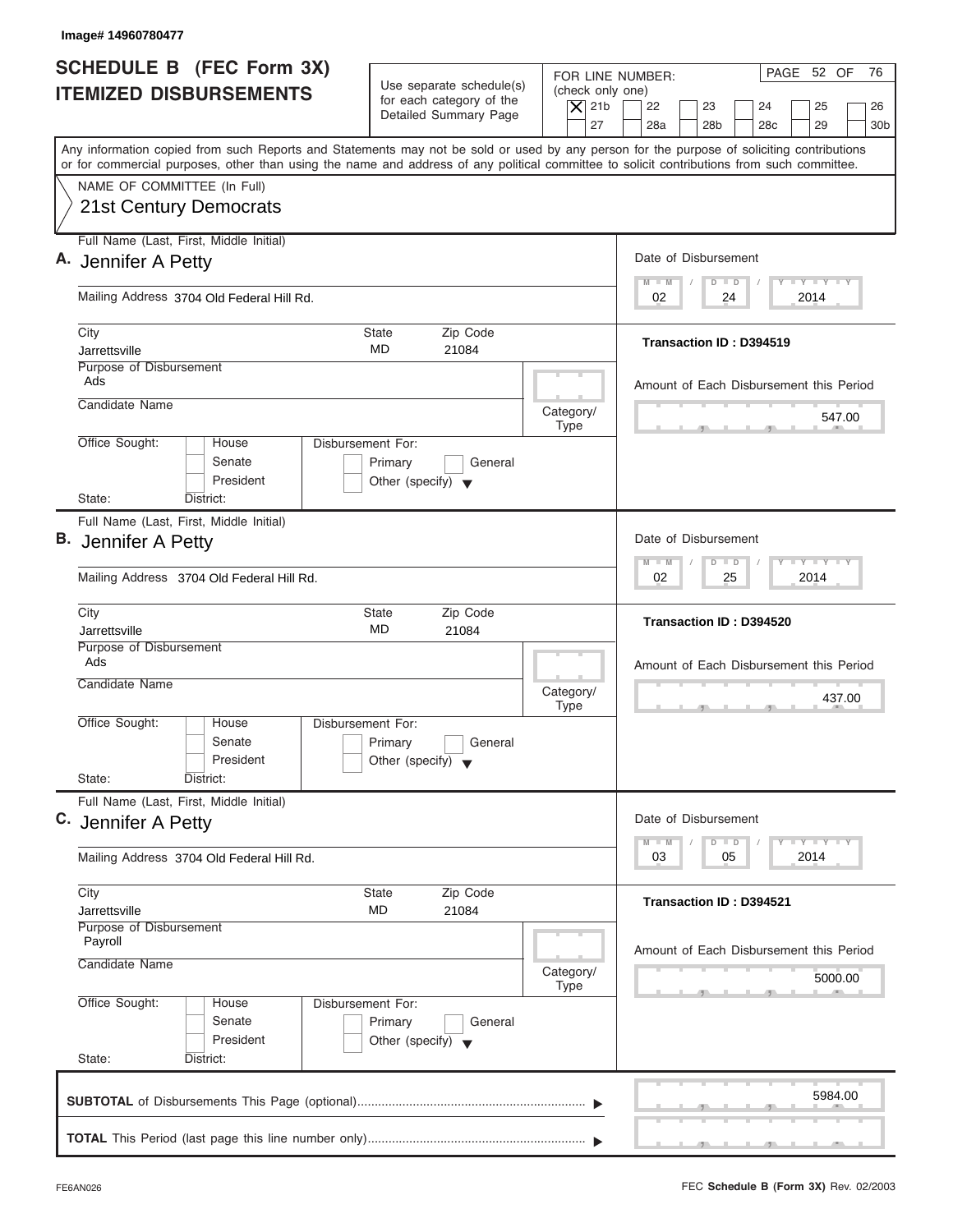| <b>SCHEDULE B</b> (FEC Form 3X)<br><b>ITEMIZED DISBURSEMENTS</b>      | Use separate schedule(s)<br>for each category of the<br>Detailed Summary Page                                                                                                                                                                                                           | PAGE 53 OF<br>76<br>FOR LINE NUMBER:<br>(check only one)<br>$\overline{X}$ 21b<br>22<br>23<br>25<br>24<br>26<br>27<br>28a<br>28 <sub>b</sub><br>28 <sub>c</sub><br>29<br>30 <sub>b</sub> |
|-----------------------------------------------------------------------|-----------------------------------------------------------------------------------------------------------------------------------------------------------------------------------------------------------------------------------------------------------------------------------------|------------------------------------------------------------------------------------------------------------------------------------------------------------------------------------------|
|                                                                       | Any information copied from such Reports and Statements may not be sold or used by any person for the purpose of soliciting contributions<br>or for commercial purposes, other than using the name and address of any political committee to solicit contributions from such committee. |                                                                                                                                                                                          |
| NAME OF COMMITTEE (In Full)<br><b>21st Century Democrats</b>          |                                                                                                                                                                                                                                                                                         |                                                                                                                                                                                          |
| Full Name (Last, First, Middle Initial)                               |                                                                                                                                                                                                                                                                                         |                                                                                                                                                                                          |
| A. LSG Strategies Service Corp                                        |                                                                                                                                                                                                                                                                                         | Date of Disbursement<br>$L - Y = L - Y = L - Y$<br>$M - M$<br>$\Box$<br>$\Box$                                                                                                           |
| Mailing Address 2120 L N.W., Suite #305                               |                                                                                                                                                                                                                                                                                         | 2014<br>01<br>27                                                                                                                                                                         |
| City<br>Washington                                                    | Zip Code<br><b>State</b><br>DC<br>20037                                                                                                                                                                                                                                                 | Transaction ID: D394053                                                                                                                                                                  |
| Purpose of Disbursement<br>Office - Rent                              |                                                                                                                                                                                                                                                                                         | Amount of Each Disbursement this Period                                                                                                                                                  |
| Candidate Name                                                        |                                                                                                                                                                                                                                                                                         | Category/<br>955.00<br><b>Type</b>                                                                                                                                                       |
| Office Sought:<br>House<br>Senate<br>President<br>State:<br>District: | Disbursement For:<br>Primary<br>General<br>Other (specify) $\blacktriangledown$                                                                                                                                                                                                         |                                                                                                                                                                                          |
| Full Name (Last, First, Middle Initial)                               |                                                                                                                                                                                                                                                                                         |                                                                                                                                                                                          |
| <b>B. LSG Strategies Service Corp</b>                                 |                                                                                                                                                                                                                                                                                         | Date of Disbursement                                                                                                                                                                     |
| Mailing Address 2120 L N.W., Suite #305                               |                                                                                                                                                                                                                                                                                         | $-1$ $-1$ $-1$ $-1$ $-1$<br>$\Box$<br>$M - M$<br>$\overline{D}$<br>02<br>2014<br>25                                                                                                      |
| City<br>Washington                                                    | Zip Code<br><b>State</b><br>DC<br>20037                                                                                                                                                                                                                                                 | Transaction ID: D394054                                                                                                                                                                  |
| Purpose of Disbursement<br>Office - Rent                              |                                                                                                                                                                                                                                                                                         | Amount of Each Disbursement this Period                                                                                                                                                  |
| Candidate Name                                                        |                                                                                                                                                                                                                                                                                         | Category/<br>955.00<br><b>Type</b><br>__                                                                                                                                                 |
| Office Sought:<br>House<br>Senate<br>President<br>State:<br>District: | Disbursement For:<br>Primary<br>General<br>Other (specify) $\blacktriangledown$                                                                                                                                                                                                         |                                                                                                                                                                                          |
| Full Name (Last, First, Middle Initial)                               |                                                                                                                                                                                                                                                                                         |                                                                                                                                                                                          |
| C. LSG Strategies Service Corp                                        |                                                                                                                                                                                                                                                                                         | Date of Disbursement                                                                                                                                                                     |
| Mailing Address 2120 L N.W., Suite #305                               |                                                                                                                                                                                                                                                                                         | $\mathbf{I}$ $\mathbf{Y}$ $\mathbf{I}$ $\mathbf{Y}$ $\mathbf{I}$ $\mathbf{Y}$<br>$M - M$<br>D<br>$\Box$<br>2014<br>03<br>25                                                              |
| City<br>Washington                                                    | Zip Code<br>State<br>DC<br>20037                                                                                                                                                                                                                                                        | Transaction ID: D394055                                                                                                                                                                  |
| Purpose of Disbursement<br>Office - Rent<br>Candidate Name            |                                                                                                                                                                                                                                                                                         | Amount of Each Disbursement this Period<br>Category/<br>955.00                                                                                                                           |
| Office Sought:<br>House<br>Senate<br>President<br>State:<br>District: | Disbursement For:<br>Primary<br>General<br>Other (specify) $\blacktriangledown$                                                                                                                                                                                                         | <b>Type</b>                                                                                                                                                                              |
|                                                                       |                                                                                                                                                                                                                                                                                         | 2865.00                                                                                                                                                                                  |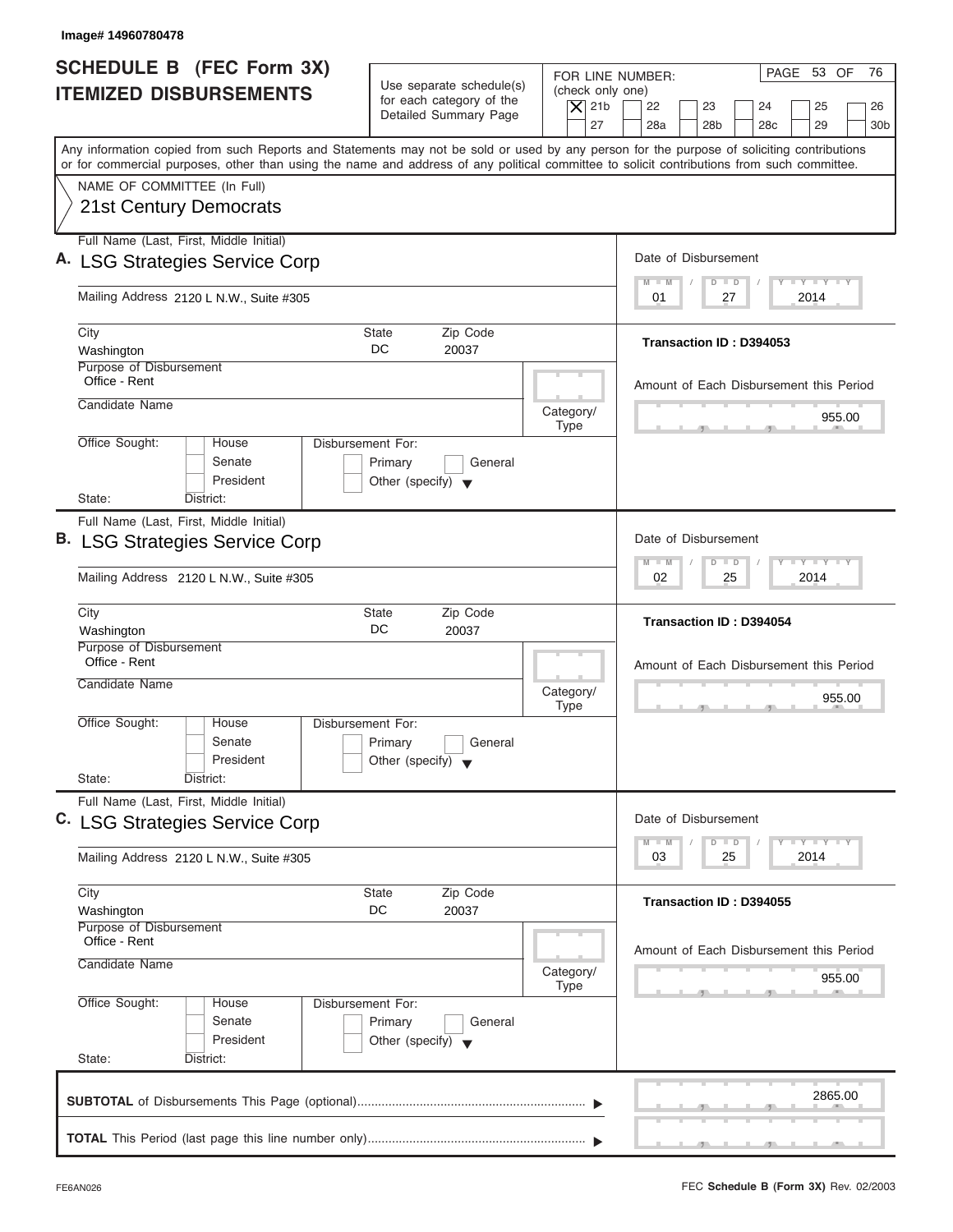| SCHEDULE B (FEC Form 3X)<br><b>ITEMIZED DISBURSEMENTS</b><br>Any information copied from such Reports and Statements may not be sold or used by any person for the purpose of soliciting contributions<br>or for commercial purposes, other than using the name and address of any political committee to solicit contributions from such committee.<br>NAME OF COMMITTEE (In Full) | Use separate schedule(s)<br>for each category of the<br>Detailed Summary Page   | (check only one)<br>$ \mathsf{X} $ 21b | PAGE 54 OF<br>76<br>FOR LINE NUMBER:                                               |
|-------------------------------------------------------------------------------------------------------------------------------------------------------------------------------------------------------------------------------------------------------------------------------------------------------------------------------------------------------------------------------------|---------------------------------------------------------------------------------|----------------------------------------|------------------------------------------------------------------------------------|
|                                                                                                                                                                                                                                                                                                                                                                                     |                                                                                 |                                        | 22<br>23<br>24<br>25<br>26                                                         |
|                                                                                                                                                                                                                                                                                                                                                                                     |                                                                                 | 27                                     | 28a<br>28 <sub>b</sub><br>28 <sub>c</sub><br>29<br>30 <sub>b</sub>                 |
|                                                                                                                                                                                                                                                                                                                                                                                     |                                                                                 |                                        |                                                                                    |
| <b>21st Century Democrats</b>                                                                                                                                                                                                                                                                                                                                                       |                                                                                 |                                        |                                                                                    |
| Full Name (Last, First, Middle Initial)                                                                                                                                                                                                                                                                                                                                             |                                                                                 |                                        |                                                                                    |
| <b>Gail Martin</b>                                                                                                                                                                                                                                                                                                                                                                  |                                                                                 |                                        | Date of Disbursement                                                               |
| Mailing Address 504 10th Street<br>g                                                                                                                                                                                                                                                                                                                                                |                                                                                 |                                        | $T - Y = T - Y = T - Y$<br>$M - M$<br>$D$ $D$<br>2014<br>01<br>14                  |
| City                                                                                                                                                                                                                                                                                                                                                                                | State<br>Zip Code<br>DC.                                                        |                                        | Transaction ID: D394025                                                            |
| Washington<br>Purpose of Disbursement                                                                                                                                                                                                                                                                                                                                               | 20003                                                                           |                                        |                                                                                    |
| Payroll<br>Candidate Name                                                                                                                                                                                                                                                                                                                                                           |                                                                                 |                                        | Amount of Each Disbursement this Period                                            |
|                                                                                                                                                                                                                                                                                                                                                                                     |                                                                                 | Category/<br><b>Type</b>               | 1581.24                                                                            |
| Office Sought:<br>House<br>Senate<br>President                                                                                                                                                                                                                                                                                                                                      | Disbursement For:<br>Primary<br>General<br>Other (specify) $\blacktriangledown$ |                                        |                                                                                    |
| State:<br>District:                                                                                                                                                                                                                                                                                                                                                                 |                                                                                 |                                        |                                                                                    |
| Full Name (Last, First, Middle Initial)<br><b>B.</b> Gail Martin                                                                                                                                                                                                                                                                                                                    |                                                                                 |                                        | Date of Disbursement<br>$-1 - Y - 1 - Y - 1 - Y$<br>$M - M$<br>$D$ $D$             |
| Mailing Address 504 10th Street<br>g                                                                                                                                                                                                                                                                                                                                                |                                                                                 |                                        | 2014<br>01<br>30                                                                   |
| City<br>Washington                                                                                                                                                                                                                                                                                                                                                                  | State<br>Zip Code<br>DC<br>20003                                                |                                        | Transaction ID: D394026                                                            |
| Purpose of Disbursement<br>Payroll                                                                                                                                                                                                                                                                                                                                                  |                                                                                 |                                        |                                                                                    |
| Candidate Name                                                                                                                                                                                                                                                                                                                                                                      |                                                                                 |                                        | Amount of Each Disbursement this Period                                            |
|                                                                                                                                                                                                                                                                                                                                                                                     |                                                                                 | Category/<br><b>Type</b>               | 1581.24<br>an.<br>$\sim$                                                           |
| Office Sought:<br>House<br>Senate<br>President                                                                                                                                                                                                                                                                                                                                      | Disbursement For:<br>Primary<br>General<br>Other (specify) $\blacktriangledown$ |                                        |                                                                                    |
| State:<br>District:                                                                                                                                                                                                                                                                                                                                                                 |                                                                                 |                                        |                                                                                    |
| Full Name (Last, First, Middle Initial)<br>C. Gail Martin                                                                                                                                                                                                                                                                                                                           |                                                                                 |                                        | Date of Disbursement                                                               |
| Mailing Address 504 10th Street<br>g                                                                                                                                                                                                                                                                                                                                                |                                                                                 |                                        | $T - Y - T - Y - T - Y$<br>$M - M$<br>$\overline{D}$<br>$\Box$<br>2014<br>02<br>13 |
| City<br>Washington                                                                                                                                                                                                                                                                                                                                                                  | State<br>Zip Code<br>DC<br>20003                                                |                                        | Transaction ID: D394027                                                            |
| Purpose of Disbursement<br>Payroll                                                                                                                                                                                                                                                                                                                                                  |                                                                                 |                                        | Amount of Each Disbursement this Period                                            |
| Candidate Name                                                                                                                                                                                                                                                                                                                                                                      |                                                                                 | Category/                              | 1581.25                                                                            |
| Office Sought:<br>House<br>Senate<br>President                                                                                                                                                                                                                                                                                                                                      | Disbursement For:<br>Primary<br>General<br>Other (specify) $\blacktriangledown$ | <b>Type</b>                            |                                                                                    |
| State:<br>District:                                                                                                                                                                                                                                                                                                                                                                 |                                                                                 |                                        |                                                                                    |
|                                                                                                                                                                                                                                                                                                                                                                                     |                                                                                 |                                        | 4743.73                                                                            |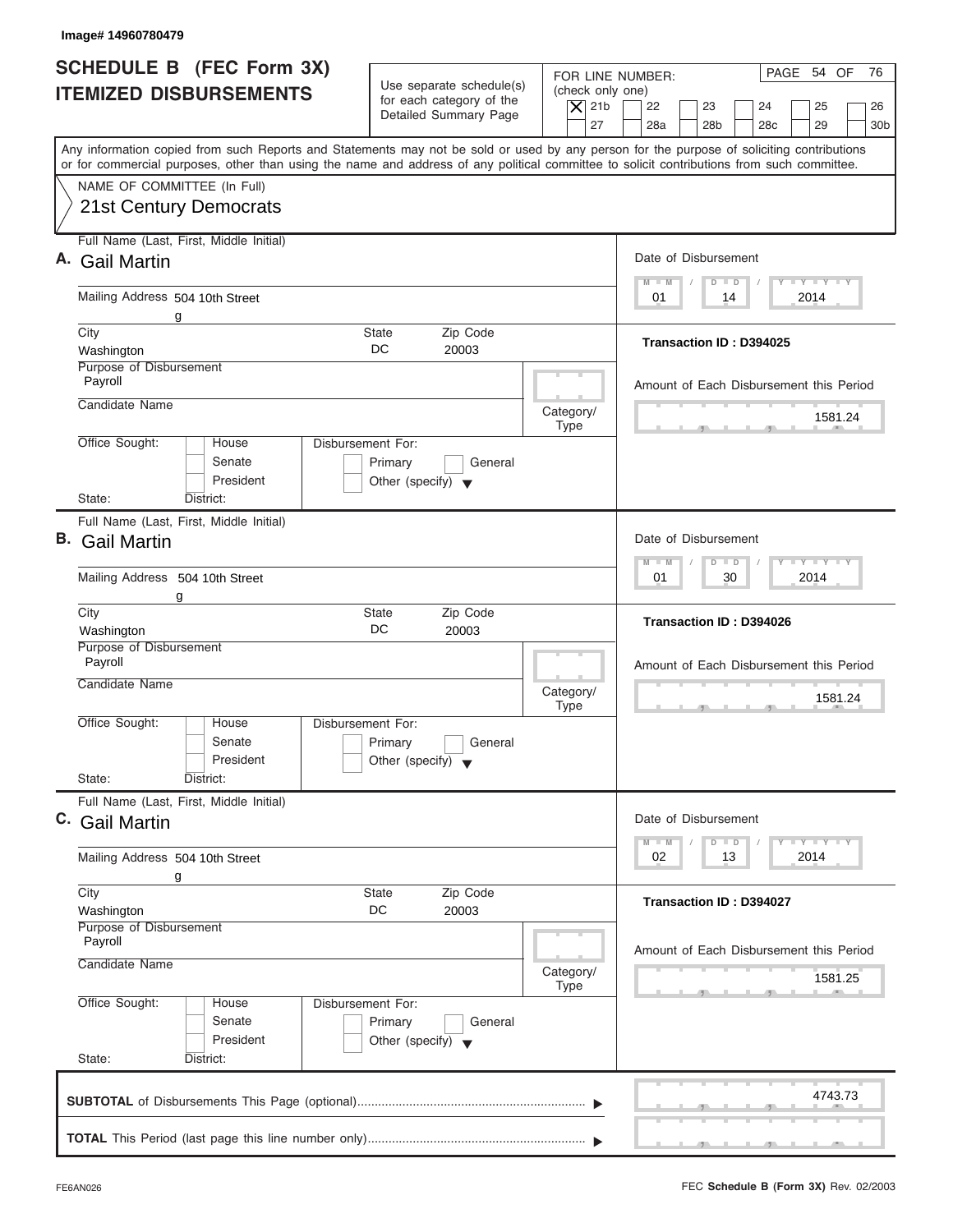| SCHEDULE B (FEC Form 3X)<br><b>ITEMIZED DISBURSEMENTS</b>                                                                                                                                                                                                                               | Use separate schedule(s)<br>for each category of the<br>$ \mathsf{X} $ 21b<br>Detailed Summary Page | PAGE 55 OF<br>76<br>FOR LINE NUMBER:<br>(check only one)<br>22<br>23<br>24<br>25<br>26<br>27<br>28a<br>28 <sub>b</sub><br>28 <sub>c</sub><br>29<br>30 <sub>b</sub> |
|-----------------------------------------------------------------------------------------------------------------------------------------------------------------------------------------------------------------------------------------------------------------------------------------|-----------------------------------------------------------------------------------------------------|--------------------------------------------------------------------------------------------------------------------------------------------------------------------|
| Any information copied from such Reports and Statements may not be sold or used by any person for the purpose of soliciting contributions<br>or for commercial purposes, other than using the name and address of any political committee to solicit contributions from such committee. |                                                                                                     |                                                                                                                                                                    |
| NAME OF COMMITTEE (In Full)<br><b>21st Century Democrats</b>                                                                                                                                                                                                                            |                                                                                                     |                                                                                                                                                                    |
| Full Name (Last, First, Middle Initial)<br><b>Gail Martin</b>                                                                                                                                                                                                                           |                                                                                                     | Date of Disbursement                                                                                                                                               |
| Mailing Address 504 10th Street<br>g                                                                                                                                                                                                                                                    |                                                                                                     | $T - Y = T - Y = T - Y$<br>$M - M$<br>$D$ $D$<br>2014<br>02<br>27                                                                                                  |
| City<br>Washington                                                                                                                                                                                                                                                                      | State<br>Zip Code<br>DC.<br>20003                                                                   | Transaction ID: D394028                                                                                                                                            |
| Purpose of Disbursement<br>Payroll<br>Candidate Name                                                                                                                                                                                                                                    |                                                                                                     | Amount of Each Disbursement this Period                                                                                                                            |
| Office Sought:<br>House                                                                                                                                                                                                                                                                 | Category/<br><b>Type</b><br>Disbursement For:                                                       | 1581.24                                                                                                                                                            |
| Senate<br>President<br>State:<br>District:                                                                                                                                                                                                                                              | Primary<br>General<br>Other (specify) $\blacktriangledown$                                          |                                                                                                                                                                    |
| Full Name (Last, First, Middle Initial)<br><b>B.</b> Gail Martin                                                                                                                                                                                                                        |                                                                                                     | Date of Disbursement                                                                                                                                               |
| Mailing Address 504 10th Street<br>g                                                                                                                                                                                                                                                    |                                                                                                     | $-1 - Y - 1 - Y - 1 - Y$<br>$M - M$<br>$D$ $D$<br>2014<br>03<br>13                                                                                                 |
| City<br>Washington                                                                                                                                                                                                                                                                      | State<br>Zip Code<br>DC<br>20003                                                                    | Transaction ID: D394029                                                                                                                                            |
| Purpose of Disbursement<br>Payroll<br>Candidate Name                                                                                                                                                                                                                                    | Category/                                                                                           | Amount of Each Disbursement this Period<br>1581.24                                                                                                                 |
| Office Sought:<br>House<br>Senate<br>President                                                                                                                                                                                                                                          | <b>Type</b><br>Disbursement For:<br>Primary<br>General<br>Other (specify) $\blacktriangledown$      | an.<br>$\sim$                                                                                                                                                      |
| State:<br>District:<br>Full Name (Last, First, Middle Initial)                                                                                                                                                                                                                          |                                                                                                     |                                                                                                                                                                    |
| C. Gail Martin<br>Mailing Address 504 10th Street                                                                                                                                                                                                                                       |                                                                                                     | Date of Disbursement<br>$T - Y - T - Y - T - Y$<br>$M - M$<br>$D$ $D$<br>2014<br>03<br>28                                                                          |
| g<br>City<br>Washington                                                                                                                                                                                                                                                                 | State<br>Zip Code<br>DC<br>20003                                                                    | Transaction ID: D394030                                                                                                                                            |
| Purpose of Disbursement<br>Payroll<br>Candidate Name                                                                                                                                                                                                                                    | Category/                                                                                           | Amount of Each Disbursement this Period                                                                                                                            |
| Office Sought:<br>House<br>Senate<br>President<br>State:<br>District:                                                                                                                                                                                                                   | <b>Type</b><br>Disbursement For:<br>Primary<br>General<br>Other (specify) $\blacktriangledown$      | 1581.24                                                                                                                                                            |
|                                                                                                                                                                                                                                                                                         |                                                                                                     |                                                                                                                                                                    |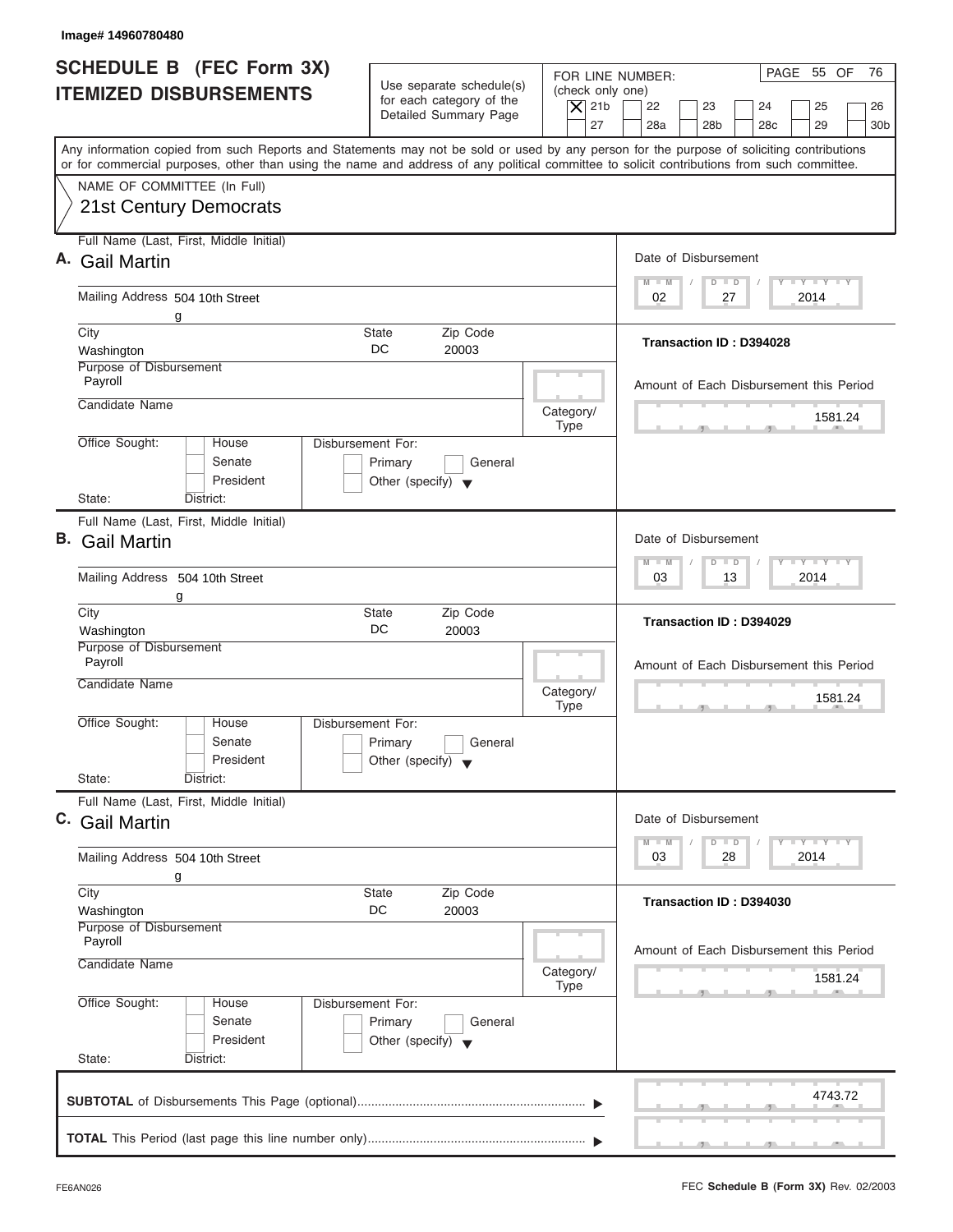| Image# 14960780481                                                                                                                                                                                                                                                                                                     |                                                                                                                               |                                                                                                                                          |
|------------------------------------------------------------------------------------------------------------------------------------------------------------------------------------------------------------------------------------------------------------------------------------------------------------------------|-------------------------------------------------------------------------------------------------------------------------------|------------------------------------------------------------------------------------------------------------------------------------------|
| <b>SCHEDULE B (FEC Form 3X)</b><br><b>ITEMIZED DISBURSEMENTS</b>                                                                                                                                                                                                                                                       | Use separate schedule(s)<br>(check only one)<br>for each category of the<br>$\vert$ $\chi$ 21b<br>Detailed Summary Page<br>27 | PAGE 56 OF<br>76<br>FOR LINE NUMBER:<br>22<br>23<br>24<br>25<br>26<br>28a<br>28 <sub>b</sub><br>28 <sub>c</sub><br>29<br>30 <sub>b</sub> |
| Any information copied from such Reports and Statements may not be sold or used by any person for the purpose of soliciting contributions<br>or for commercial purposes, other than using the name and address of any political committee to solicit contributions from such committee.<br>NAME OF COMMITTEE (In Full) |                                                                                                                               |                                                                                                                                          |
| 21st Century Democrats                                                                                                                                                                                                                                                                                                 |                                                                                                                               |                                                                                                                                          |
| Full Name (Last, First, Middle Initial)<br>A. MyHomesMedia, LLC                                                                                                                                                                                                                                                        |                                                                                                                               | Date of Disbursement                                                                                                                     |
| Mailing Address 622 North Nelson Street                                                                                                                                                                                                                                                                                |                                                                                                                               | $L - Y = L - Y = L - Y$<br>$M - M$<br>$\Box$<br>$\Box$<br>2014<br>01<br>17                                                               |
| City<br>Arlington                                                                                                                                                                                                                                                                                                      | <b>State</b><br>Zip Code<br><b>VA</b><br>22203                                                                                | Transaction ID: D394056                                                                                                                  |
| Purpose of Disbursement<br><b>Netcast Production</b><br>Candidate Name                                                                                                                                                                                                                                                 |                                                                                                                               | Amount of Each Disbursement this Period                                                                                                  |
| Office Sought:<br>House                                                                                                                                                                                                                                                                                                | Category/<br><b>Type</b><br>Disbursement For:                                                                                 | 3075.00                                                                                                                                  |
| Senate<br>President<br>State:<br>District:                                                                                                                                                                                                                                                                             | Primary<br>General<br>Other (specify) $\blacktriangledown$                                                                    |                                                                                                                                          |
| Full Name (Last, First, Middle Initial)<br>B. MyHomesMedia, LLC                                                                                                                                                                                                                                                        |                                                                                                                               | Date of Disbursement                                                                                                                     |
| Mailing Address 622 North Nelson Street                                                                                                                                                                                                                                                                                |                                                                                                                               | $-Y$ $+Y$ $-+Y$<br>$\Box$<br>$M - M$<br>$\overline{D}$<br>2014<br>02<br>10                                                               |
| City<br>Arlington                                                                                                                                                                                                                                                                                                      | Zip Code<br>State<br><b>VA</b><br>22203                                                                                       | Transaction ID: D394057                                                                                                                  |
| Purpose of Disbursement<br><b>Netcast Production</b><br>Candidate Name                                                                                                                                                                                                                                                 | Category/<br><b>Type</b>                                                                                                      | Amount of Each Disbursement this Period<br>1200.00<br>$-7$                                                                               |
| Office Sought:<br>House<br>Senate<br>President<br>State:<br>District:                                                                                                                                                                                                                                                  | Disbursement For:<br>Primary<br>General<br>Other (specify) $\blacktriangledown$                                               |                                                                                                                                          |
| Full Name (Last, First, Middle Initial)<br>C. MyHomesMedia, LLC                                                                                                                                                                                                                                                        |                                                                                                                               | Date of Disbursement                                                                                                                     |
| Mailing Address 622 North Nelson Street                                                                                                                                                                                                                                                                                |                                                                                                                               | $\mathbf{I}$ $\mathbf{Y}$ $\mathbf{I}$ $\mathbf{Y}$ $\mathbf{I}$ $\mathbf{Y}$<br>$M - M$<br>D<br>$\Box$<br>2014<br>02<br>28              |
| City<br>Arlington<br>Purpose of Disbursement                                                                                                                                                                                                                                                                           | Zip Code<br>State<br>VA<br>22203                                                                                              | Transaction ID: D394058                                                                                                                  |
| <b>Netcast Production</b><br>Candidate Name                                                                                                                                                                                                                                                                            | Category/<br><b>Type</b>                                                                                                      | Amount of Each Disbursement this Period<br>1200.00                                                                                       |
| Office Sought:<br>House<br>Senate<br>President<br>State:<br>District:                                                                                                                                                                                                                                                  | Disbursement For:<br>Primary<br>General<br>Other (specify) $\blacktriangledown$                                               |                                                                                                                                          |
|                                                                                                                                                                                                                                                                                                                        |                                                                                                                               | 5475.00                                                                                                                                  |
|                                                                                                                                                                                                                                                                                                                        |                                                                                                                               |                                                                                                                                          |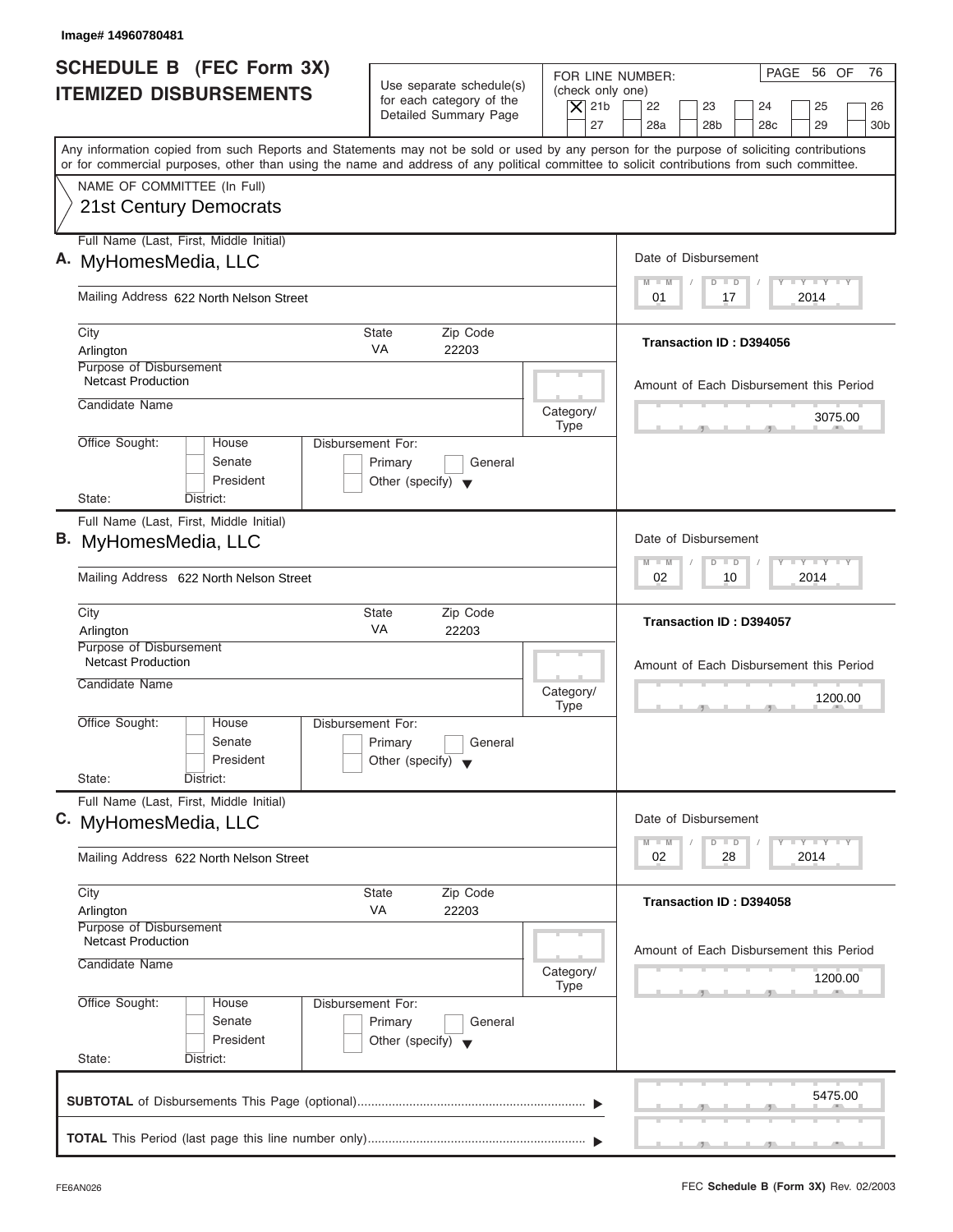| <b>SCHEDULE B (FEC Form 3X)</b><br><b>ITEMIZED DISBURSEMENTS</b><br>Any information copied from such Reports and Statements may not be sold or used by any person for the purpose of soliciting contributions | Use separate schedule(s)<br>for each category of the | (check only one)         | PAGE 57 OF<br>76<br>FOR LINE NUMBER:                                                             |
|---------------------------------------------------------------------------------------------------------------------------------------------------------------------------------------------------------------|------------------------------------------------------|--------------------------|--------------------------------------------------------------------------------------------------|
|                                                                                                                                                                                                               |                                                      |                          |                                                                                                  |
|                                                                                                                                                                                                               | Detailed Summary Page                                | $\overline{X}$ 21b<br>27 | 22<br>23<br>24<br>25<br>26<br>28a<br>28 <sub>b</sub><br>28 <sub>c</sub><br>29<br>30 <sub>b</sub> |
| or for commercial purposes, other than using the name and address of any political committee to solicit contributions from such committee.                                                                    |                                                      |                          |                                                                                                  |
| NAME OF COMMITTEE (In Full)                                                                                                                                                                                   |                                                      |                          |                                                                                                  |
| <b>21st Century Democrats</b>                                                                                                                                                                                 |                                                      |                          |                                                                                                  |
| Full Name (Last, First, Middle Initial)                                                                                                                                                                       |                                                      |                          |                                                                                                  |
| A. NGP VAN                                                                                                                                                                                                    |                                                      |                          | Date of Disbursement<br>$T - Y = T - Y = T - Y$<br>$M - M$<br>$D$ $D$                            |
| Mailing Address 1225 Eye St NW                                                                                                                                                                                |                                                      |                          | 2014<br>01<br>17                                                                                 |
| <b>Suite 1225</b><br>City                                                                                                                                                                                     | Zip Code<br><b>State</b>                             |                          |                                                                                                  |
| Washington<br>Purpose of Disbursement                                                                                                                                                                         | DC<br>20005                                          |                          | Transaction ID: D394059                                                                          |
| Data Base Software Fee                                                                                                                                                                                        |                                                      |                          | Amount of Each Disbursement this Period                                                          |
| Candidate Name                                                                                                                                                                                                |                                                      | Category/                | 2030.00                                                                                          |
| Office Sought:<br>House                                                                                                                                                                                       | Disbursement For:                                    | Type                     |                                                                                                  |
| Senate                                                                                                                                                                                                        | Primary<br>General                                   |                          |                                                                                                  |
| President<br>State:<br>District:                                                                                                                                                                              | Other (specify) $\blacktriangledown$                 |                          |                                                                                                  |
| Full Name (Last, First, Middle Initial)                                                                                                                                                                       |                                                      |                          |                                                                                                  |
| <b>B.</b> NGP VAN                                                                                                                                                                                             |                                                      |                          | Date of Disbursement                                                                             |
| Mailing Address 1225 Eye St NW                                                                                                                                                                                |                                                      |                          | $-1 - Y - 1 - Y - 1 - Y$<br>$M - M$<br>$\overline{D}$<br>$\Box$<br>2014<br>02<br>10              |
| <b>Suite 1225</b>                                                                                                                                                                                             |                                                      |                          |                                                                                                  |
| City<br>Washington                                                                                                                                                                                            | Zip Code<br><b>State</b><br>DC<br>20005              |                          | Transaction ID: D394060                                                                          |
| Purpose of Disbursement<br>Data Base Software Fee                                                                                                                                                             |                                                      |                          |                                                                                                  |
| Candidate Name                                                                                                                                                                                                |                                                      |                          | Amount of Each Disbursement this Period                                                          |
|                                                                                                                                                                                                               |                                                      | Category/<br><b>Type</b> | 300.00<br>$-5$                                                                                   |
| Office Sought:<br>House<br>Senate                                                                                                                                                                             | Disbursement For:<br>Primary<br>General              |                          |                                                                                                  |
| President                                                                                                                                                                                                     | Other (specify) $\blacktriangledown$                 |                          |                                                                                                  |
| State:<br>District:                                                                                                                                                                                           |                                                      |                          |                                                                                                  |
| Full Name (Last, First, Middle Initial)<br>C. Patuxent Consulting Group                                                                                                                                       |                                                      |                          | Date of Disbursement                                                                             |
|                                                                                                                                                                                                               |                                                      |                          | $T - Y - T - Y - T - Y$<br>$M - M$<br>D<br>$\Box$                                                |
| Mailing Address 1400   Street, 9th Floor                                                                                                                                                                      |                                                      |                          | 2014<br>02<br>10                                                                                 |
| City                                                                                                                                                                                                          | Zip Code<br><b>State</b>                             |                          | Transaction ID: D394061                                                                          |
| Washington<br>Purpose of Disbursement                                                                                                                                                                         | DC<br>20005                                          |                          |                                                                                                  |
| <b>Travel Expense</b>                                                                                                                                                                                         |                                                      |                          | Amount of Each Disbursement this Period                                                          |
| Candidate Name                                                                                                                                                                                                |                                                      | Category/                | 19.80                                                                                            |
| Office Sought:<br>House                                                                                                                                                                                       | Disbursement For:                                    | Type                     |                                                                                                  |
| Senate                                                                                                                                                                                                        | Primary<br>General                                   |                          |                                                                                                  |
| President<br>State:<br>District:                                                                                                                                                                              | Other (specify) $\blacktriangledown$                 |                          |                                                                                                  |
|                                                                                                                                                                                                               |                                                      |                          |                                                                                                  |
|                                                                                                                                                                                                               |                                                      |                          | 2349.80                                                                                          |
|                                                                                                                                                                                                               |                                                      |                          |                                                                                                  |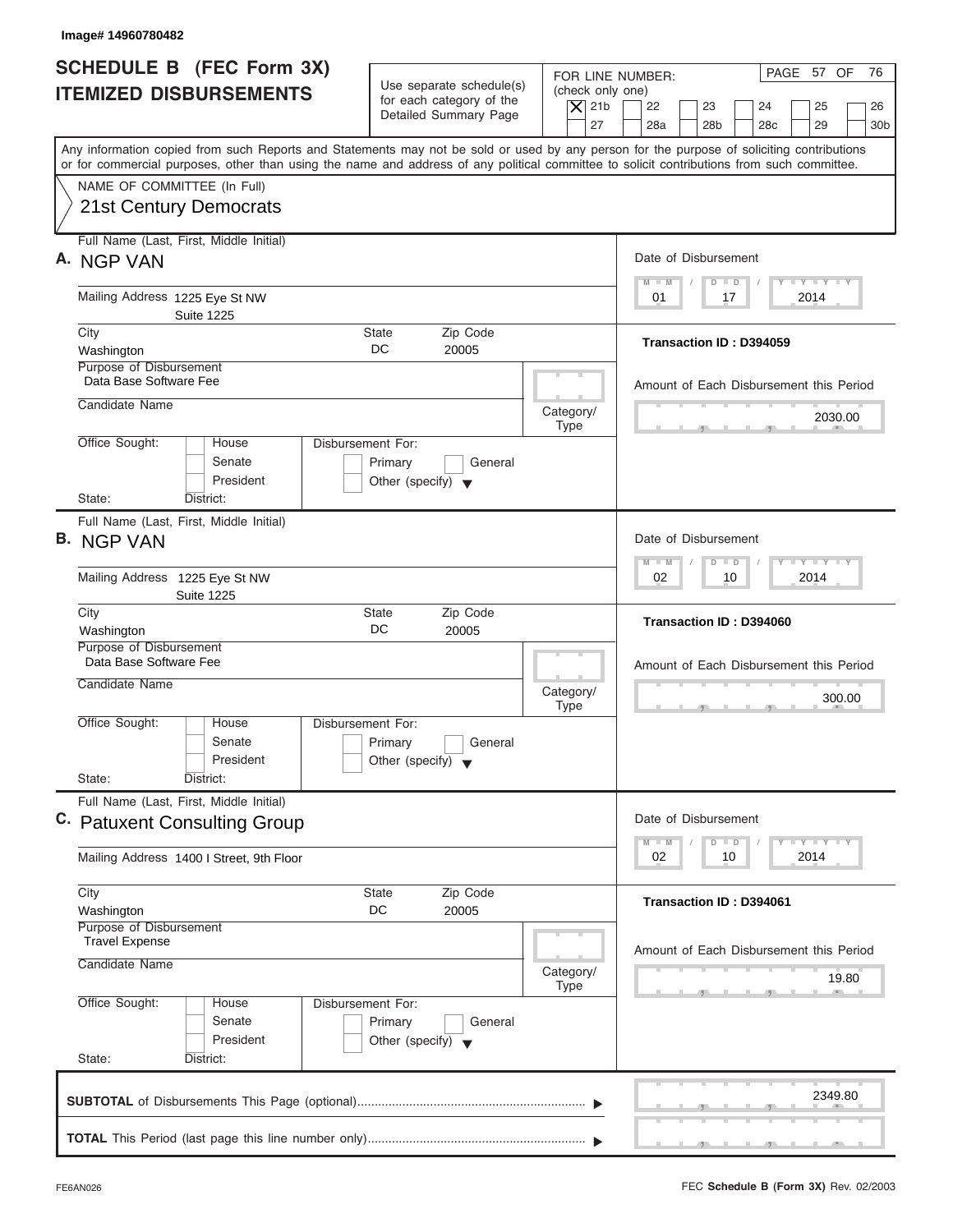| Image# 14960780483                                                                                                                                                                                                                                                                      |                                                                                                                         |                                                                                                                         |
|-----------------------------------------------------------------------------------------------------------------------------------------------------------------------------------------------------------------------------------------------------------------------------------------|-------------------------------------------------------------------------------------------------------------------------|-------------------------------------------------------------------------------------------------------------------------|
| <b>SCHEDULE B (FEC Form 3X)</b><br><b>ITEMIZED DISBURSEMENTS</b>                                                                                                                                                                                                                        | Use separate schedule(s)<br>(check only one)<br>for each category of the<br>$\vert$ $\chi$ 21b<br>Detailed Summary Page | PAGE 58 OF<br>76<br>FOR LINE NUMBER:<br>22<br>23<br>24<br>25<br>26                                                      |
| Any information copied from such Reports and Statements may not be sold or used by any person for the purpose of soliciting contributions<br>or for commercial purposes, other than using the name and address of any political committee to solicit contributions from such committee. | 27                                                                                                                      | 28a<br>28 <sub>b</sub><br>28 <sub>c</sub><br>29<br>30 <sub>b</sub>                                                      |
| NAME OF COMMITTEE (In Full)<br>21st Century Democrats                                                                                                                                                                                                                                   |                                                                                                                         |                                                                                                                         |
| Full Name (Last, First, Middle Initial)<br>A. Sheads and Associates                                                                                                                                                                                                                     |                                                                                                                         | Date of Disbursement                                                                                                    |
| Mailing Address 303 Post Office Rd<br><b>Prince William Square</b>                                                                                                                                                                                                                      |                                                                                                                         | $\mathbf{I} = \mathbf{Y} - \mathbf{I} - \mathbf{Y} - \mathbf{I} - \mathbf{Y}$<br>$M - M$<br>$D$ $D$<br>2014<br>02<br>10 |
| City<br>Waldorf<br>Purpose of Disbursement                                                                                                                                                                                                                                              | <b>State</b><br>Zip Code<br><b>MD</b><br>20602-2702                                                                     | Transaction ID: D394065                                                                                                 |
| Caging & Cashiering<br>Candidate Name                                                                                                                                                                                                                                                   |                                                                                                                         | Amount of Each Disbursement this Period                                                                                 |
| Office Sought:<br>House                                                                                                                                                                                                                                                                 | Category/<br><b>Type</b><br>Disbursement For:                                                                           | 606.83                                                                                                                  |
| Senate<br>President<br>State:<br>District:                                                                                                                                                                                                                                              | Primary<br>General<br>Other (specify) $\blacktriangledown$                                                              |                                                                                                                         |
| Full Name (Last, First, Middle Initial)<br><b>B.</b> Sheads and Associates                                                                                                                                                                                                              |                                                                                                                         | Date of Disbursement                                                                                                    |
| Mailing Address 303 Post Office Rd<br><b>Prince William Square</b>                                                                                                                                                                                                                      |                                                                                                                         | <b>LEYELEYELE</b><br>$M - M$<br>$\overline{D}$<br>$\Box$<br>28<br>2014<br>02                                            |
| City<br>Waldorf<br>Purpose of Disbursement                                                                                                                                                                                                                                              | Zip Code<br><b>State</b><br>MD<br>20602-2702                                                                            | Transaction ID: D394066                                                                                                 |
| Caging & Cashiering<br>Candidate Name                                                                                                                                                                                                                                                   | Category/<br><b>Type</b>                                                                                                | Amount of Each Disbursement this Period<br>953.42                                                                       |
| Office Sought:<br>House<br>Senate<br>President                                                                                                                                                                                                                                          | Disbursement For:<br>Primary<br>General<br>Other (specify) $\blacktriangledown$                                         |                                                                                                                         |
| State:<br>District:<br>Full Name (Last, First, Middle Initial)<br>C. Swift CPA                                                                                                                                                                                                          |                                                                                                                         | Date of Disbursement                                                                                                    |
| Mailing Address 201 King Street<br>Suite 200                                                                                                                                                                                                                                            |                                                                                                                         | $T - Y = Y - T Y$<br>$M - M$<br>$\overline{D}$<br>$\Box$<br>2014<br>01<br>03                                            |
| City<br>Alexandria<br>Purpose of Disbursement                                                                                                                                                                                                                                           | Zip Code<br><b>State</b><br>VA<br>22314                                                                                 | Transaction ID: D394067                                                                                                 |
| Gateway Hosting<br>Candidate Name                                                                                                                                                                                                                                                       | Category/<br><b>Type</b>                                                                                                | Amount of Each Disbursement this Period<br>50.00                                                                        |
| Office Sought:<br>House<br>Senate<br>President                                                                                                                                                                                                                                          | Disbursement For:<br>Primary<br>General<br>Other (specify) $\blacktriangledown$                                         |                                                                                                                         |
| State:<br>District:                                                                                                                                                                                                                                                                     |                                                                                                                         | 1610.25                                                                                                                 |
|                                                                                                                                                                                                                                                                                         |                                                                                                                         |                                                                                                                         |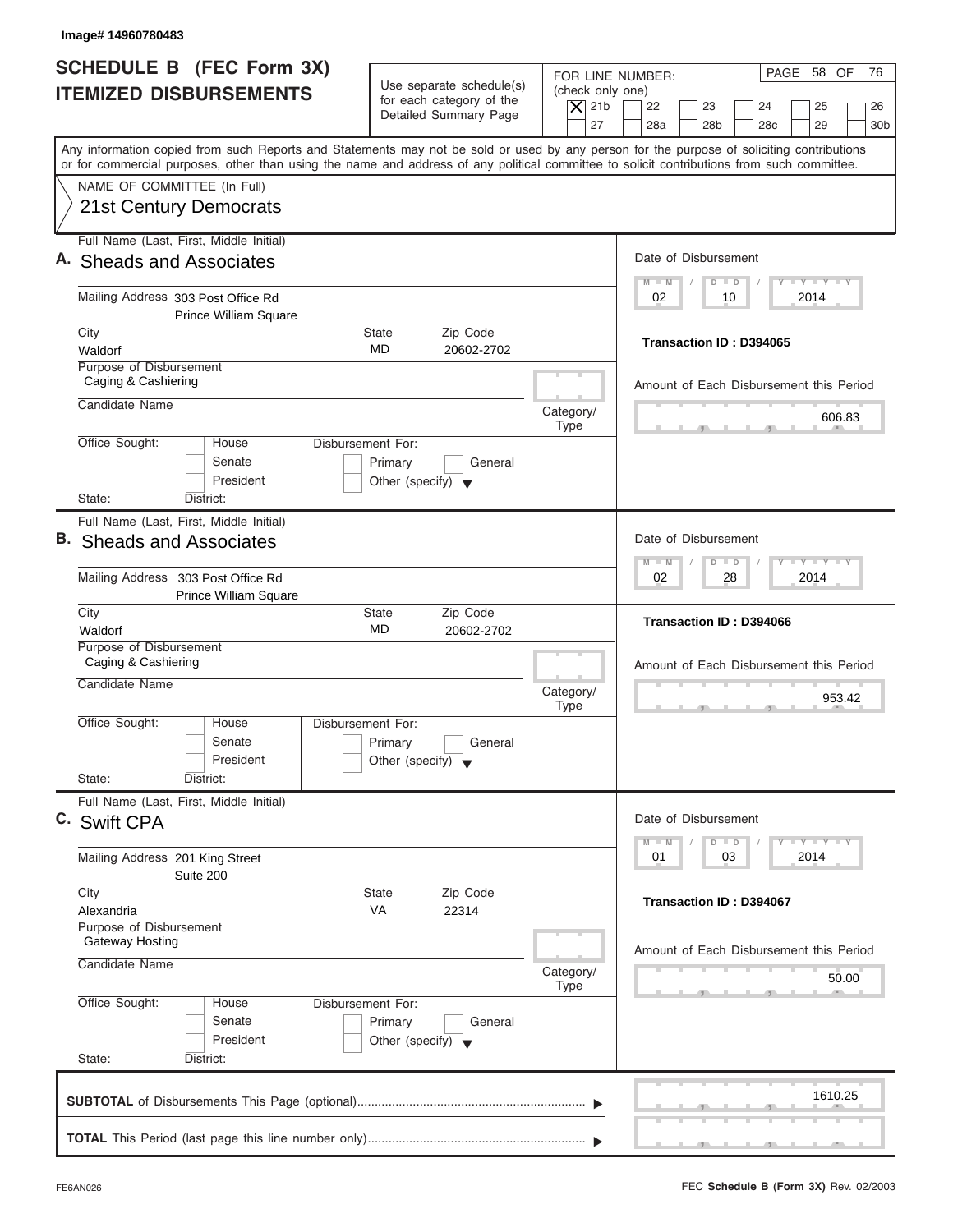| Image# 14960780484                                                                                                                                                                                                                                                                      |                                                                                 |                                      |                                                 |                                                                                       |
|-----------------------------------------------------------------------------------------------------------------------------------------------------------------------------------------------------------------------------------------------------------------------------------------|---------------------------------------------------------------------------------|--------------------------------------|-------------------------------------------------|---------------------------------------------------------------------------------------|
| <b>SCHEDULE B (FEC Form 3X)</b><br><b>ITEMIZED DISBURSEMENTS</b>                                                                                                                                                                                                                        | Use separate schedule(s)<br>for each category of the                            | FOR LINE NUMBER:<br>(check only one) |                                                 | PAGE 59 OF<br>76                                                                      |
|                                                                                                                                                                                                                                                                                         | Detailed Summary Page                                                           | $\vert$ $\chi$ 21b<br>27             | 22<br>23<br>28a<br>28 <sub>b</sub>              | 24<br>25<br>26<br>28 <sub>c</sub><br>29<br>30 <sub>b</sub>                            |
| Any information copied from such Reports and Statements may not be sold or used by any person for the purpose of soliciting contributions<br>or for commercial purposes, other than using the name and address of any political committee to solicit contributions from such committee. |                                                                                 |                                      |                                                 |                                                                                       |
| NAME OF COMMITTEE (In Full)<br>21st Century Democrats                                                                                                                                                                                                                                   |                                                                                 |                                      |                                                 |                                                                                       |
| Full Name (Last, First, Middle Initial)<br>A. Swift CPA                                                                                                                                                                                                                                 |                                                                                 |                                      | Date of Disbursement                            |                                                                                       |
| Mailing Address 201 King Street<br>Suite 200                                                                                                                                                                                                                                            |                                                                                 |                                      | $D$ $D$<br>$M - M$<br>04<br>02                  | $T - Y = T - Y = T - Y$<br>2014                                                       |
| City<br>Alexandria                                                                                                                                                                                                                                                                      | Zip Code<br><b>State</b><br><b>VA</b><br>22314                                  |                                      | Transaction ID: D394068                         |                                                                                       |
| Purpose of Disbursement<br>Gateway Hosting<br>Candidate Name                                                                                                                                                                                                                            |                                                                                 |                                      |                                                 | Amount of Each Disbursement this Period                                               |
| Office Sought:<br>House                                                                                                                                                                                                                                                                 | Disbursement For:                                                               | Category/<br><b>Type</b>             |                                                 | 50.00                                                                                 |
| Senate<br>President<br>State:<br>District:                                                                                                                                                                                                                                              | Primary<br>General<br>Other (specify) $\blacktriangledown$                      |                                      |                                                 |                                                                                       |
| Full Name (Last, First, Middle Initial)<br><b>B.</b> Swift CPA                                                                                                                                                                                                                          |                                                                                 |                                      | Date of Disbursement                            |                                                                                       |
| Mailing Address 201 King Street<br>Suite 200                                                                                                                                                                                                                                            |                                                                                 |                                      | $\Box$<br>$M - M$<br>$\overline{D}$<br>03<br>04 | $-1 - Y - 1 - Y - 1 - Y$<br>2014                                                      |
| City<br>Alexandria                                                                                                                                                                                                                                                                      | Zip Code<br><b>State</b><br>VA<br>22314                                         |                                      | Transaction ID: D394069                         |                                                                                       |
| Purpose of Disbursement<br>Gateway Hosting<br>Candidate Name                                                                                                                                                                                                                            |                                                                                 | Category/                            |                                                 | Amount of Each Disbursement this Period<br>50.00                                      |
| Office Sought:<br>House<br>Senate<br>President<br>State:<br>District:                                                                                                                                                                                                                   | Disbursement For:<br>Primary<br>General<br>Other (specify) $\blacktriangledown$ | <b>Type</b>                          | $-7$                                            | $-5$                                                                                  |
| Full Name (Last, First, Middle Initial)<br>C. Amy Taylor                                                                                                                                                                                                                                |                                                                                 |                                      | Date of Disbursement                            |                                                                                       |
| Mailing Address 401 Washington Ave., #405                                                                                                                                                                                                                                               |                                                                                 |                                      | $M - M$<br>D<br>$\Box$<br>01<br>22              | $\mathbf{I}$ $\mathbf{Y}$ $\mathbf{I}$ $\mathbf{Y}$ $\mathbf{I}$ $\mathbf{Y}$<br>2014 |
| City<br>Towson                                                                                                                                                                                                                                                                          | Zip Code<br><b>State</b><br>MD<br>21204                                         |                                      | Transaction ID: D393988                         |                                                                                       |
| Purpose of Disbursement<br><b>Accounting Consulting Fee</b><br>Candidate Name                                                                                                                                                                                                           |                                                                                 | Category/<br><b>Type</b>             |                                                 | Amount of Each Disbursement this Period<br>262.00                                     |
| Office Sought:<br>House<br>Senate<br>President                                                                                                                                                                                                                                          | Disbursement For:<br>Primary<br>General<br>Other (specify) $\blacktriangledown$ |                                      |                                                 |                                                                                       |
| State:<br>District:                                                                                                                                                                                                                                                                     |                                                                                 |                                      |                                                 |                                                                                       |
|                                                                                                                                                                                                                                                                                         |                                                                                 |                                      |                                                 | 362.00                                                                                |
|                                                                                                                                                                                                                                                                                         |                                                                                 |                                      |                                                 |                                                                                       |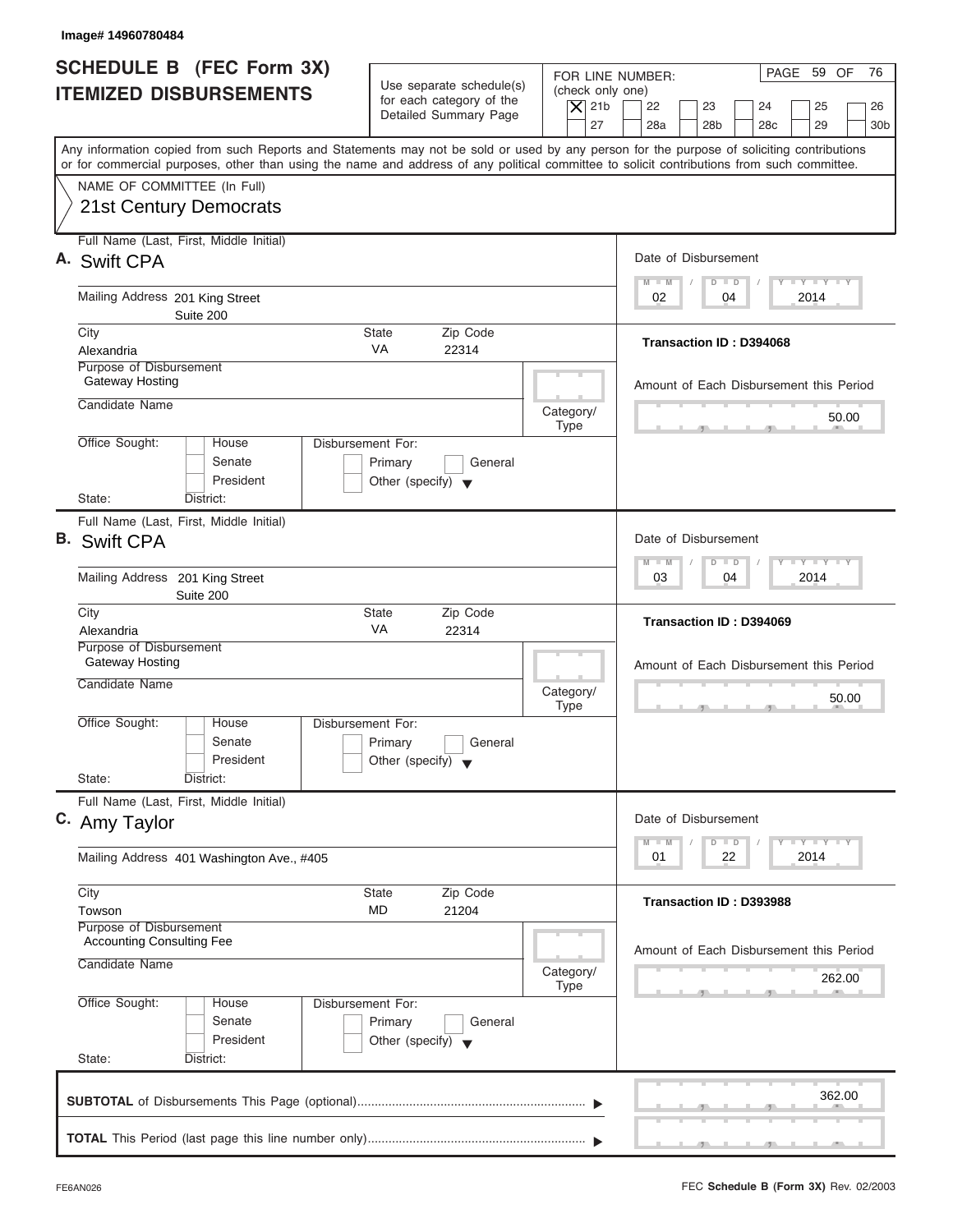| Image# 14960780485                                                                                                                                                        |                                                                                                     |                                                                                                                             |
|---------------------------------------------------------------------------------------------------------------------------------------------------------------------------|-----------------------------------------------------------------------------------------------------|-----------------------------------------------------------------------------------------------------------------------------|
| <b>SCHEDULE B (FEC Form 3X)</b><br><b>ITEMIZED DISBURSEMENTS</b>                                                                                                          | Use separate schedule(s)<br>for each category of the<br>$\vert$ $\chi$ 21b<br>Detailed Summary Page | PAGE 60 OF<br>76<br>FOR LINE NUMBER:<br>(check only one)<br>22<br>23<br>24<br>25<br>26                                      |
| Any information copied from such Reports and Statements may not be sold or used by any person for the purpose of soliciting contributions                                 |                                                                                                     | 27<br>28a<br>28 <sub>b</sub><br>28 <sub>c</sub><br>29<br>30 <sub>b</sub>                                                    |
| or for commercial purposes, other than using the name and address of any political committee to solicit contributions from such committee.<br>NAME OF COMMITTEE (In Full) |                                                                                                     |                                                                                                                             |
| 21st Century Democrats                                                                                                                                                    |                                                                                                     |                                                                                                                             |
| Full Name (Last, First, Middle Initial)                                                                                                                                   |                                                                                                     |                                                                                                                             |
| A. Amy Taylor                                                                                                                                                             |                                                                                                     | Date of Disbursement                                                                                                        |
| Mailing Address 401 Washington Ave., #405                                                                                                                                 |                                                                                                     | $\mathbf{I} = \mathbf{Y} - \mathbf{I} - \mathbf{Y} - \mathbf{I} - \mathbf{Y}$<br>$M - M$<br>$D$ $D$<br>30<br>2014<br>01     |
| City                                                                                                                                                                      | Zip Code<br>State                                                                                   |                                                                                                                             |
| Towson                                                                                                                                                                    | MD<br>21204                                                                                         | Transaction ID: D393989                                                                                                     |
| Purpose of Disbursement<br><b>Accounting Consulting Fee</b>                                                                                                               |                                                                                                     | Amount of Each Disbursement this Period                                                                                     |
| Candidate Name                                                                                                                                                            | Category/                                                                                           | 960.00                                                                                                                      |
| Office Sought:<br>House                                                                                                                                                   | <b>Type</b><br><b>Disbursement For:</b>                                                             |                                                                                                                             |
| Senate<br>President                                                                                                                                                       | Primary<br>General<br>Other (specify) $\blacktriangledown$                                          |                                                                                                                             |
| State:<br>District:                                                                                                                                                       |                                                                                                     |                                                                                                                             |
| Full Name (Last, First, Middle Initial)<br>B. Amy Taylor                                                                                                                  | Date of Disbursement                                                                                |                                                                                                                             |
| Mailing Address 401 Washington Ave., #405                                                                                                                                 |                                                                                                     | $-1$ $-1$ $-1$ $-1$ $-1$<br>$M - M$<br>$\overline{D}$<br>$\Box$<br>2014<br>02<br>27                                         |
| City<br>Towson                                                                                                                                                            | Zip Code<br><b>State</b><br>MD<br>21204                                                             | Transaction ID: D393990                                                                                                     |
| Purpose of Disbursement<br><b>Accounting Consulting Fee</b>                                                                                                               |                                                                                                     |                                                                                                                             |
| Candidate Name                                                                                                                                                            |                                                                                                     | Amount of Each Disbursement this Period                                                                                     |
|                                                                                                                                                                           | Category/<br><b>Type</b>                                                                            | 960.00<br>$-5$                                                                                                              |
| Office Sought:<br>House<br>Senate<br>President                                                                                                                            | Disbursement For:<br>Primary<br>General<br>Other (specify)                                          |                                                                                                                             |
| State:<br>District:                                                                                                                                                       |                                                                                                     |                                                                                                                             |
| Full Name (Last, First, Middle Initial)<br>C. Amy Taylor                                                                                                                  |                                                                                                     | Date of Disbursement                                                                                                        |
| Mailing Address 401 Washington Ave., #405                                                                                                                                 |                                                                                                     | $\mathbf{I}$ $\mathbf{Y}$ $\mathbf{I}$ $\mathbf{Y}$ $\mathbf{I}$ $\mathbf{Y}$<br>$M - M$<br>D<br>$\Box$<br>2014<br>03<br>28 |
| City                                                                                                                                                                      | Zip Code<br><b>State</b>                                                                            | Transaction ID: D393991                                                                                                     |
| Towson<br>Purpose of Disbursement                                                                                                                                         | MD<br>21204                                                                                         |                                                                                                                             |
| <b>Accounting Consulting Fee</b>                                                                                                                                          |                                                                                                     | Amount of Each Disbursement this Period                                                                                     |
| Candidate Name                                                                                                                                                            | Category/<br><b>Type</b>                                                                            | 960.00                                                                                                                      |
| Office Sought:<br>House<br>Senate<br>President                                                                                                                            | Disbursement For:<br>Primary<br>General<br>Other (specify) $\blacktriangledown$                     |                                                                                                                             |
| State:<br>District:                                                                                                                                                       |                                                                                                     |                                                                                                                             |
|                                                                                                                                                                           |                                                                                                     | 2880.00                                                                                                                     |
|                                                                                                                                                                           |                                                                                                     |                                                                                                                             |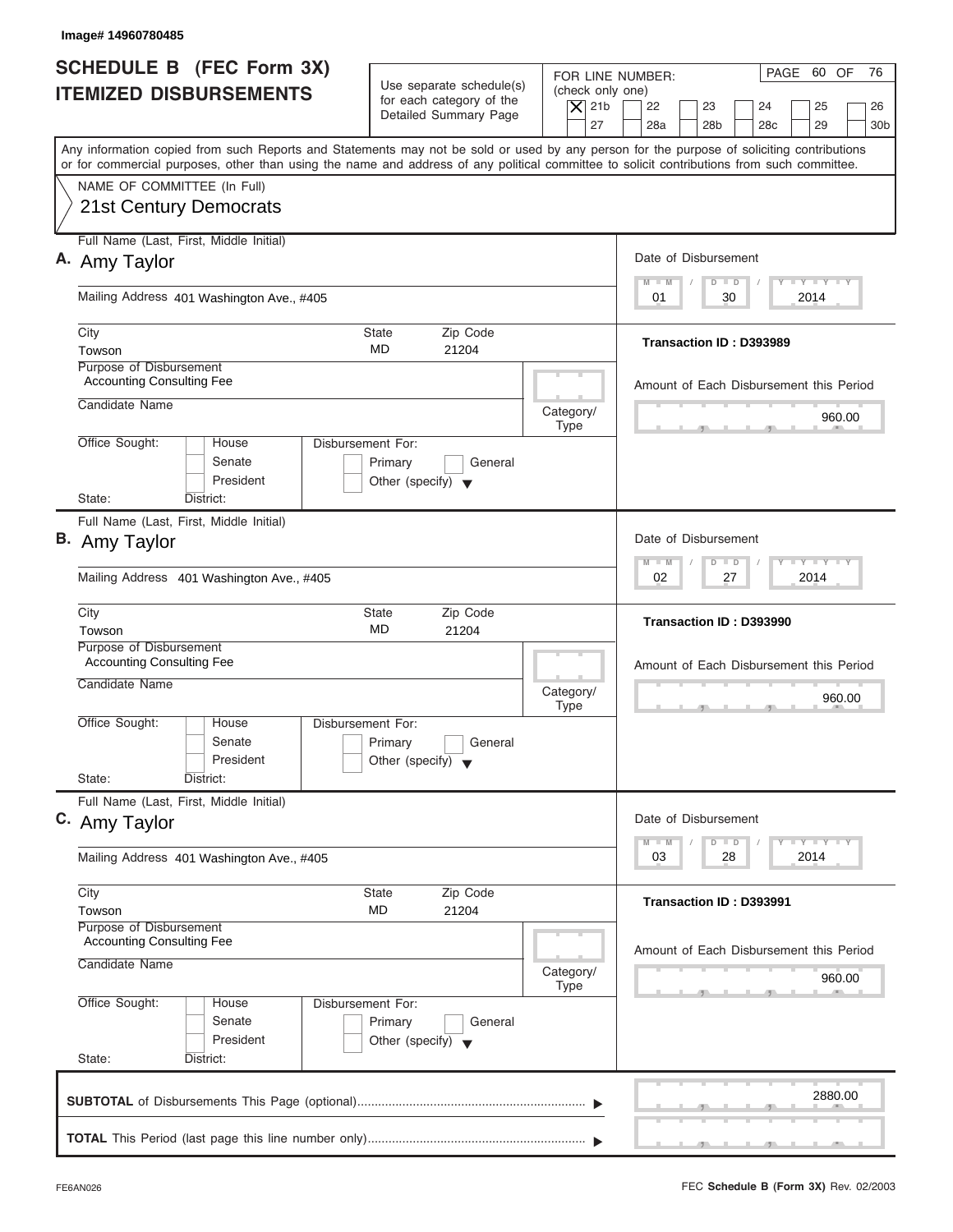| Image# 14960780486                                                                                                                                                                                                                                                                      |                                                                                                                         |                                                                                  |
|-----------------------------------------------------------------------------------------------------------------------------------------------------------------------------------------------------------------------------------------------------------------------------------------|-------------------------------------------------------------------------------------------------------------------------|----------------------------------------------------------------------------------|
| <b>SCHEDULE B (FEC Form 3X)</b><br><b>ITEMIZED DISBURSEMENTS</b>                                                                                                                                                                                                                        | Use separate schedule(s)<br>(check only one)<br>for each category of the<br>$\vert$ $\chi$ 21b<br>Detailed Summary Page | PAGE 61 OF<br>76<br>FOR LINE NUMBER:<br>22<br>23<br>24<br>25<br>26               |
| Any information copied from such Reports and Statements may not be sold or used by any person for the purpose of soliciting contributions<br>or for commercial purposes, other than using the name and address of any political committee to solicit contributions from such committee. | 27                                                                                                                      | 28a<br>28 <sub>b</sub><br>28 <sub>c</sub><br>29<br>30 <sub>b</sub>               |
| NAME OF COMMITTEE (In Full)<br>21st Century Democrats                                                                                                                                                                                                                                   |                                                                                                                         |                                                                                  |
| Full Name (Last, First, Middle Initial)<br>A. TD Bank North                                                                                                                                                                                                                             |                                                                                                                         | Date of Disbursement<br>$T - Y = T - Y = T - Y$<br>$D$ $D$<br>$M - M$            |
| Mailing Address 15 Park Street<br>P.O. Box 9111                                                                                                                                                                                                                                         |                                                                                                                         | 02<br>2014<br>01                                                                 |
| City<br>Framingham                                                                                                                                                                                                                                                                      | <b>State</b><br>Zip Code<br><b>MA</b><br>01701-9111                                                                     | Transaction ID: D394420                                                          |
| Purpose of Disbursement<br><b>Merchant BankCard Discount Fee</b><br>Candidate Name                                                                                                                                                                                                      |                                                                                                                         | Amount of Each Disbursement this Period                                          |
| Office Sought:<br>House                                                                                                                                                                                                                                                                 | Category/<br><b>Type</b><br>Disbursement For:                                                                           | 402.01                                                                           |
| Senate<br>President<br>State:<br>District:                                                                                                                                                                                                                                              | Primary<br>General<br>Other (specify) $\blacktriangledown$                                                              |                                                                                  |
| Full Name (Last, First, Middle Initial)<br>B. TD Bank North                                                                                                                                                                                                                             |                                                                                                                         | Date of Disbursement                                                             |
| Mailing Address 15 Park Street<br>P.O. Box 9111                                                                                                                                                                                                                                         |                                                                                                                         | <b>LY LY LY</b><br>$M - M$<br>$D$ $D$<br>02<br>05<br>2014                        |
| City<br>Framingham                                                                                                                                                                                                                                                                      | Zip Code<br><b>State</b><br>МA<br>01701-9111                                                                            | <b>Transaction ID: D394422</b>                                                   |
| Purpose of Disbursement<br>Merchant BankCard Discount Fee<br>Candidate Name                                                                                                                                                                                                             | Category/<br><b>Type</b>                                                                                                | Amount of Each Disbursement this Period<br>454.19<br>$-7$                        |
| Office Sought:<br>House<br>Senate<br>President                                                                                                                                                                                                                                          | Disbursement For:<br>Primary<br>General<br>Other (specify) $\blacktriangledown$                                         |                                                                                  |
| State:<br>District:<br>Full Name (Last, First, Middle Initial)                                                                                                                                                                                                                          |                                                                                                                         |                                                                                  |
| C. TD Bank North                                                                                                                                                                                                                                                                        |                                                                                                                         | Date of Disbursement<br>$T - Y = Y - T Y$<br>$M - M$<br>$\overline{D}$<br>$\Box$ |
| Mailing Address 15 Park Street<br>P.O. Box 9111                                                                                                                                                                                                                                         |                                                                                                                         | 2014<br>03<br>03                                                                 |
| City<br>Framingham<br>Purpose of Disbursement                                                                                                                                                                                                                                           | Zip Code<br><b>State</b><br>МA<br>01701-9111                                                                            | Transaction ID: D394423                                                          |
| Merchant BankCard Discount Fee<br>Candidate Name                                                                                                                                                                                                                                        | Category/<br><b>Type</b>                                                                                                | Amount of Each Disbursement this Period<br>307.10                                |
| Office Sought:<br>House<br>Senate<br>President<br>State:<br>District:                                                                                                                                                                                                                   | Disbursement For:<br>Primary<br>General<br>Other (specify) $\blacktriangledown$                                         |                                                                                  |
|                                                                                                                                                                                                                                                                                         |                                                                                                                         | 1163.30                                                                          |
|                                                                                                                                                                                                                                                                                         |                                                                                                                         |                                                                                  |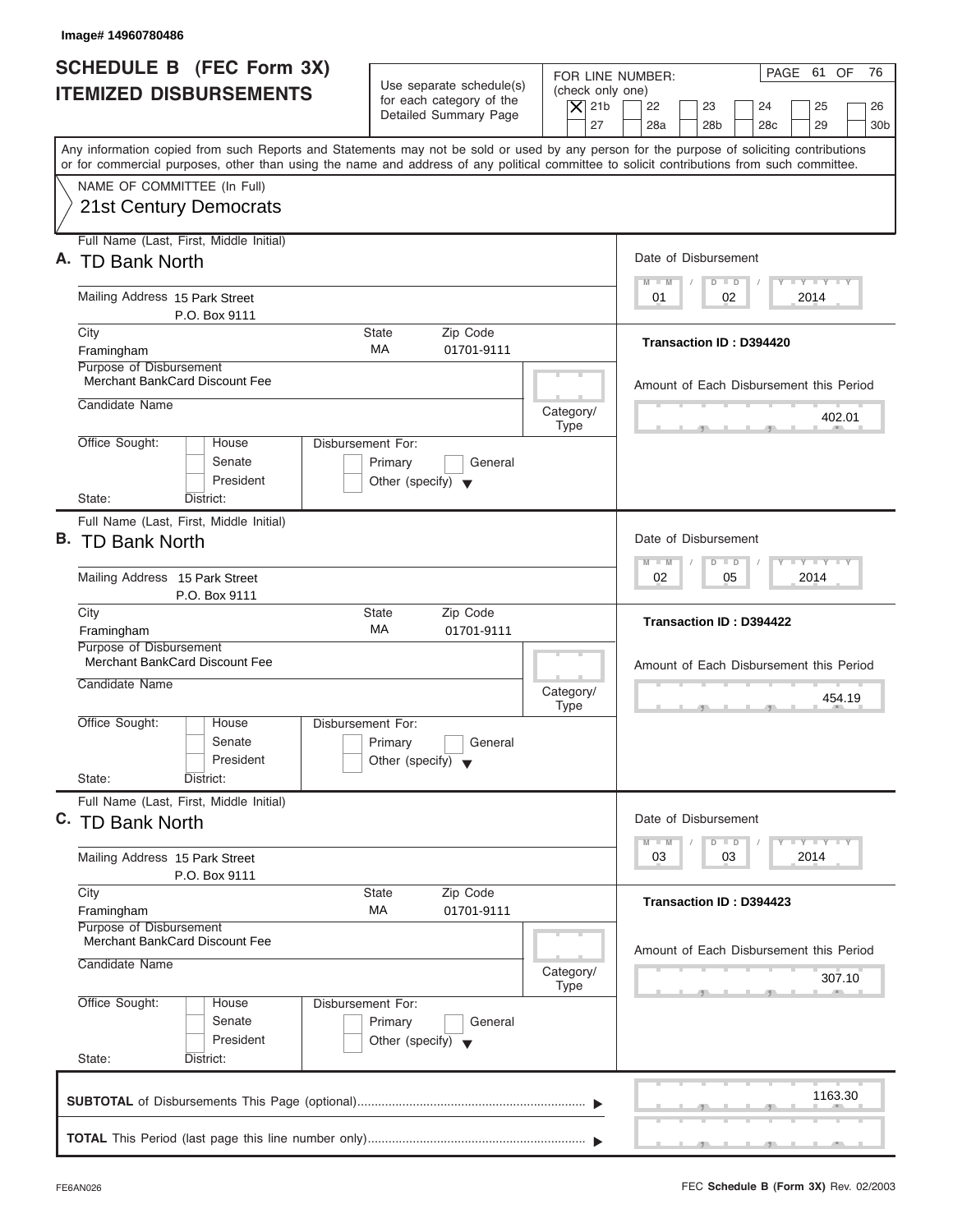| Image# 14960780487                                               |                                                                               |                                                                                                                                                                                                                                                                                                                                                                     |
|------------------------------------------------------------------|-------------------------------------------------------------------------------|---------------------------------------------------------------------------------------------------------------------------------------------------------------------------------------------------------------------------------------------------------------------------------------------------------------------------------------------------------------------|
| SCHEDULE B (FEC Form 3X)                                         |                                                                               | PAGE 62 OF<br>76<br>FOR LINE NUMBER:                                                                                                                                                                                                                                                                                                                                |
| <b>ITEMIZED DISBURSEMENTS</b>                                    | Use separate schedule(s)<br>for each category of the<br>Detailed Summary Page | (check only one)<br>$\overline{X}$ 21b<br>22<br>23<br>24<br>25<br>26                                                                                                                                                                                                                                                                                                |
|                                                                  |                                                                               | 27<br>28a<br>28 <sub>b</sub><br>28 <sub>c</sub><br>29<br>30 <sub>b</sub><br>Any information copied from such Reports and Statements may not be sold or used by any person for the purpose of soliciting contributions<br>or for commercial purposes, other than using the name and address of any political committee to solicit contributions from such committee. |
| NAME OF COMMITTEE (In Full)                                      |                                                                               |                                                                                                                                                                                                                                                                                                                                                                     |
| <b>21st Century Democrats</b>                                    |                                                                               |                                                                                                                                                                                                                                                                                                                                                                     |
| Full Name (Last, First, Middle Initial)                          |                                                                               |                                                                                                                                                                                                                                                                                                                                                                     |
| A. United Bank                                                   |                                                                               | Date of Disbursement<br>$T - Y = T - Y = T - Y$<br>$D$ $D$<br>$M - M$                                                                                                                                                                                                                                                                                               |
| Mailing Address 1875 I St NW                                     |                                                                               | 03<br>2014<br>01                                                                                                                                                                                                                                                                                                                                                    |
| City                                                             | Zip Code<br><b>State</b>                                                      | Transaction ID: D393995                                                                                                                                                                                                                                                                                                                                             |
| Washington<br>Purpose of Disbursement                            | DC<br>20006-5409                                                              |                                                                                                                                                                                                                                                                                                                                                                     |
| <b>Credit Card Processing Fee</b>                                |                                                                               | Amount of Each Disbursement this Period                                                                                                                                                                                                                                                                                                                             |
| Candidate Name                                                   |                                                                               | Category/<br>208.61                                                                                                                                                                                                                                                                                                                                                 |
| Office Sought:<br>House                                          | Disbursement For:                                                             | <b>Type</b>                                                                                                                                                                                                                                                                                                                                                         |
| Senate                                                           | Primary<br>General                                                            |                                                                                                                                                                                                                                                                                                                                                                     |
| President                                                        | Other (specify) $\blacktriangledown$                                          |                                                                                                                                                                                                                                                                                                                                                                     |
| State:<br>District:                                              |                                                                               |                                                                                                                                                                                                                                                                                                                                                                     |
| Full Name (Last, First, Middle Initial)<br><b>B.</b> United Bank |                                                                               | Date of Disbursement                                                                                                                                                                                                                                                                                                                                                |
|                                                                  |                                                                               | <b>LY LY LY</b><br>$M - M$<br>$\Box$<br>$\Box$                                                                                                                                                                                                                                                                                                                      |
| Mailing Address 1875 I St NW                                     |                                                                               | 02<br>03<br>2014                                                                                                                                                                                                                                                                                                                                                    |
| City<br>Washington                                               | Zip Code<br><b>State</b><br>DC<br>20006-5409                                  | Transaction ID: D393996                                                                                                                                                                                                                                                                                                                                             |
| Purpose of Disbursement<br><b>Credit Card Processing Fee</b>     |                                                                               |                                                                                                                                                                                                                                                                                                                                                                     |
| Candidate Name                                                   |                                                                               | Amount of Each Disbursement this Period                                                                                                                                                                                                                                                                                                                             |
|                                                                  |                                                                               | Category/<br>235.80<br><b>Type</b><br>. .                                                                                                                                                                                                                                                                                                                           |
| Office Sought:<br>House                                          | Disbursement For:                                                             |                                                                                                                                                                                                                                                                                                                                                                     |
| Senate<br>President                                              | Primary<br>General<br>Other (specify) $\blacktriangledown$                    |                                                                                                                                                                                                                                                                                                                                                                     |
| State:<br>District:                                              |                                                                               |                                                                                                                                                                                                                                                                                                                                                                     |
| Full Name (Last, First, Middle Initial)                          |                                                                               |                                                                                                                                                                                                                                                                                                                                                                     |
| C. United Bank                                                   |                                                                               | Date of Disbursement                                                                                                                                                                                                                                                                                                                                                |
| Mailing Address 1875 I St NW                                     |                                                                               | <b>LY LY LY</b><br>$M - M$<br>$\overline{D}$<br>$\Box$<br>2014<br>03<br>03                                                                                                                                                                                                                                                                                          |
| City                                                             | Zip Code<br><b>State</b>                                                      |                                                                                                                                                                                                                                                                                                                                                                     |
| Washington                                                       | DC<br>20006-5409                                                              | Transaction ID: D393997                                                                                                                                                                                                                                                                                                                                             |
| Purpose of Disbursement<br><b>Credit Card Processing Fee</b>     |                                                                               | Amount of Each Disbursement this Period                                                                                                                                                                                                                                                                                                                             |
| Candidate Name                                                   |                                                                               | Category/<br>176.08                                                                                                                                                                                                                                                                                                                                                 |
| Office Sought:<br>House                                          | Disbursement For:                                                             | <b>Type</b>                                                                                                                                                                                                                                                                                                                                                         |
| Senate                                                           | Primary<br>General                                                            |                                                                                                                                                                                                                                                                                                                                                                     |
| President                                                        | Other (specify) $\blacktriangledown$                                          |                                                                                                                                                                                                                                                                                                                                                                     |
| State:<br>District:                                              |                                                                               |                                                                                                                                                                                                                                                                                                                                                                     |
|                                                                  |                                                                               | 620.49                                                                                                                                                                                                                                                                                                                                                              |
|                                                                  |                                                                               |                                                                                                                                                                                                                                                                                                                                                                     |
|                                                                  |                                                                               |                                                                                                                                                                                                                                                                                                                                                                     |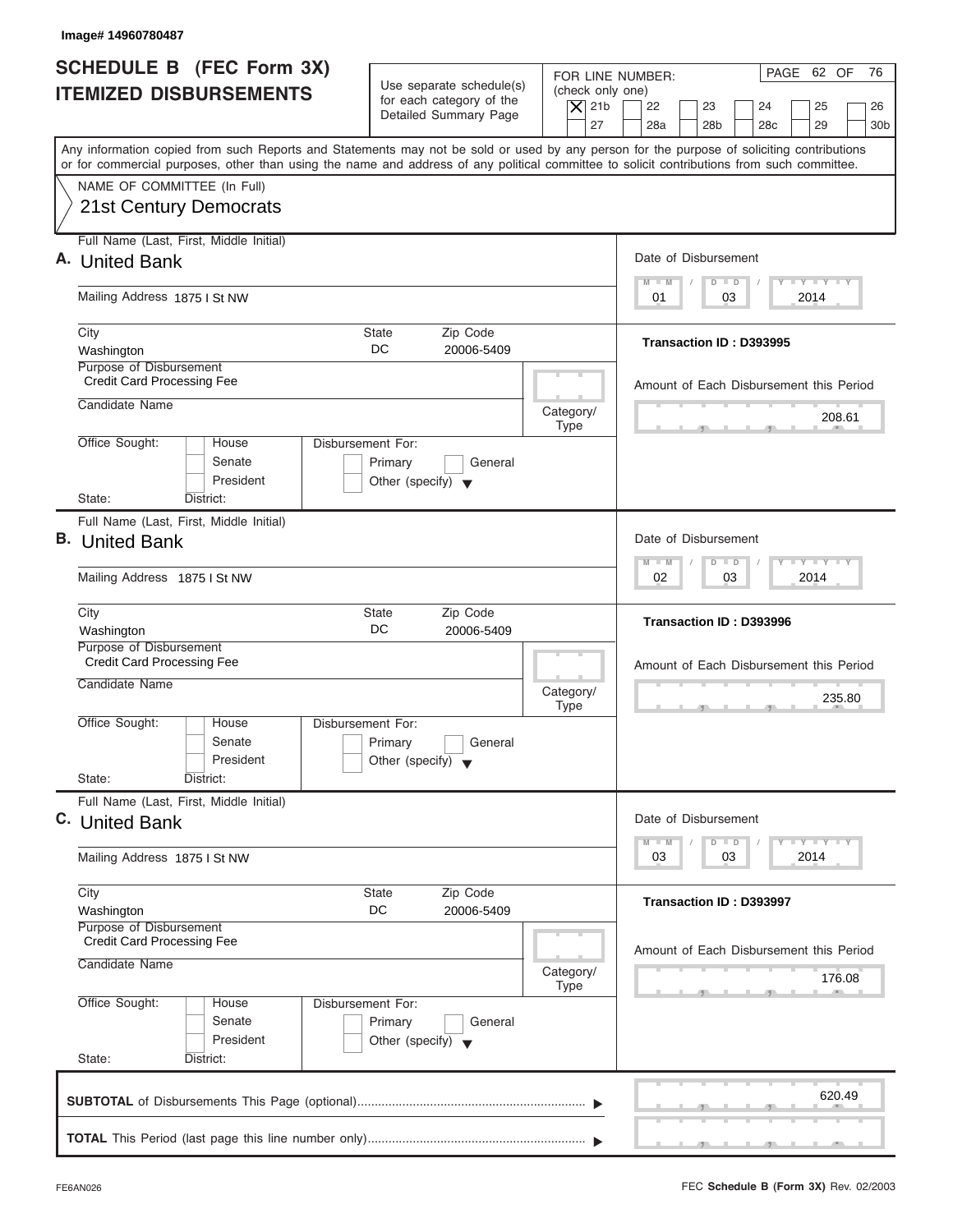| Image# 14960780488                                                                                                                                                                                                                                                                      |                                                                                                |                                                                                                                                                                                          |
|-----------------------------------------------------------------------------------------------------------------------------------------------------------------------------------------------------------------------------------------------------------------------------------------|------------------------------------------------------------------------------------------------|------------------------------------------------------------------------------------------------------------------------------------------------------------------------------------------|
| SCHEDULE B (FEC Form 3X)<br><b>ITEMIZED DISBURSEMENTS</b>                                                                                                                                                                                                                               | Use separate schedule(s)<br>for each category of the<br>Detailed Summary Page                  | PAGE 63 OF<br>76<br>FOR LINE NUMBER:<br>(check only one)<br>$ \mathsf{X} $ 21b<br>22<br>23<br>24<br>25<br>26<br>27<br>28a<br>28 <sub>b</sub><br>28 <sub>c</sub><br>29<br>30 <sub>b</sub> |
| Any information copied from such Reports and Statements may not be sold or used by any person for the purpose of soliciting contributions<br>or for commercial purposes, other than using the name and address of any political committee to solicit contributions from such committee. |                                                                                                |                                                                                                                                                                                          |
| NAME OF COMMITTEE (In Full)<br><b>21st Century Democrats</b>                                                                                                                                                                                                                            |                                                                                                |                                                                                                                                                                                          |
| Full Name (Last, First, Middle Initial)<br>A. United Bank                                                                                                                                                                                                                               |                                                                                                | Date of Disbursement                                                                                                                                                                     |
| Mailing Address 1875 I St NW                                                                                                                                                                                                                                                            |                                                                                                | $T - Y = T - Y = T - Y$<br>$M - M$<br>$D$ $D$<br>04<br>2014<br>01                                                                                                                        |
| City<br>Washington                                                                                                                                                                                                                                                                      | <b>State</b><br>Zip Code<br>DC.<br>20006-5409                                                  | Transaction ID: D393998                                                                                                                                                                  |
| Purpose of Disbursement<br><b>Bank Fee</b><br>Candidate Name                                                                                                                                                                                                                            |                                                                                                | Amount of Each Disbursement this Period                                                                                                                                                  |
|                                                                                                                                                                                                                                                                                         | Category/<br><b>Type</b>                                                                       | 85.25                                                                                                                                                                                    |
| Office Sought:<br>House<br>Senate<br>President<br>State:<br>District:                                                                                                                                                                                                                   | <b>Disbursement For:</b><br>Primary<br>General<br>Other (specify) $\blacktriangledown$         |                                                                                                                                                                                          |
| Full Name (Last, First, Middle Initial)<br><b>B.</b> United Bank                                                                                                                                                                                                                        |                                                                                                | Date of Disbursement<br>$-1 - Y - 1 - Y - 1 - Y$<br>$M - M$<br>$D$ $D$                                                                                                                   |
| Mailing Address 1875 I St NW                                                                                                                                                                                                                                                            |                                                                                                | 2014<br>02<br>13                                                                                                                                                                         |
| City<br>Washington                                                                                                                                                                                                                                                                      | Zip Code<br><b>State</b><br>DC<br>20006-5409                                                   | Transaction ID: D393999                                                                                                                                                                  |
| Purpose of Disbursement<br><b>Bank Fee</b><br>Candidate Name                                                                                                                                                                                                                            | Category/                                                                                      | Amount of Each Disbursement this Period<br>85.07                                                                                                                                         |
| Office Sought:<br>House<br>Senate<br>President<br>State:<br>District:                                                                                                                                                                                                                   | <b>Type</b><br>Disbursement For:<br>Primary<br>General<br>Other (specify) $\blacktriangledown$ | $-7$<br>$7^{\circ}$                                                                                                                                                                      |
| Full Name (Last, First, Middle Initial)<br>C. United Bank                                                                                                                                                                                                                               |                                                                                                | Date of Disbursement                                                                                                                                                                     |
| Mailing Address 1875 I St NW                                                                                                                                                                                                                                                            |                                                                                                | $T - Y - T - Y - T - Y$<br>$M - M$<br>$D$ $D$<br>2014<br>03<br>13                                                                                                                        |
| City<br>Washington                                                                                                                                                                                                                                                                      | Zip Code<br><b>State</b><br>DC<br>20006-5409                                                   | Transaction ID: D394000                                                                                                                                                                  |
| Purpose of Disbursement<br><b>Bank Fee</b><br>Candidate Name                                                                                                                                                                                                                            | Category/<br><b>Type</b>                                                                       | Amount of Each Disbursement this Period<br>80.79                                                                                                                                         |
| Office Sought:<br>House<br>Senate<br>President<br>State:<br>District:                                                                                                                                                                                                                   | Disbursement For:<br>Primary<br>General<br>Other (specify) $\blacktriangledown$                |                                                                                                                                                                                          |
|                                                                                                                                                                                                                                                                                         |                                                                                                | 251.11                                                                                                                                                                                   |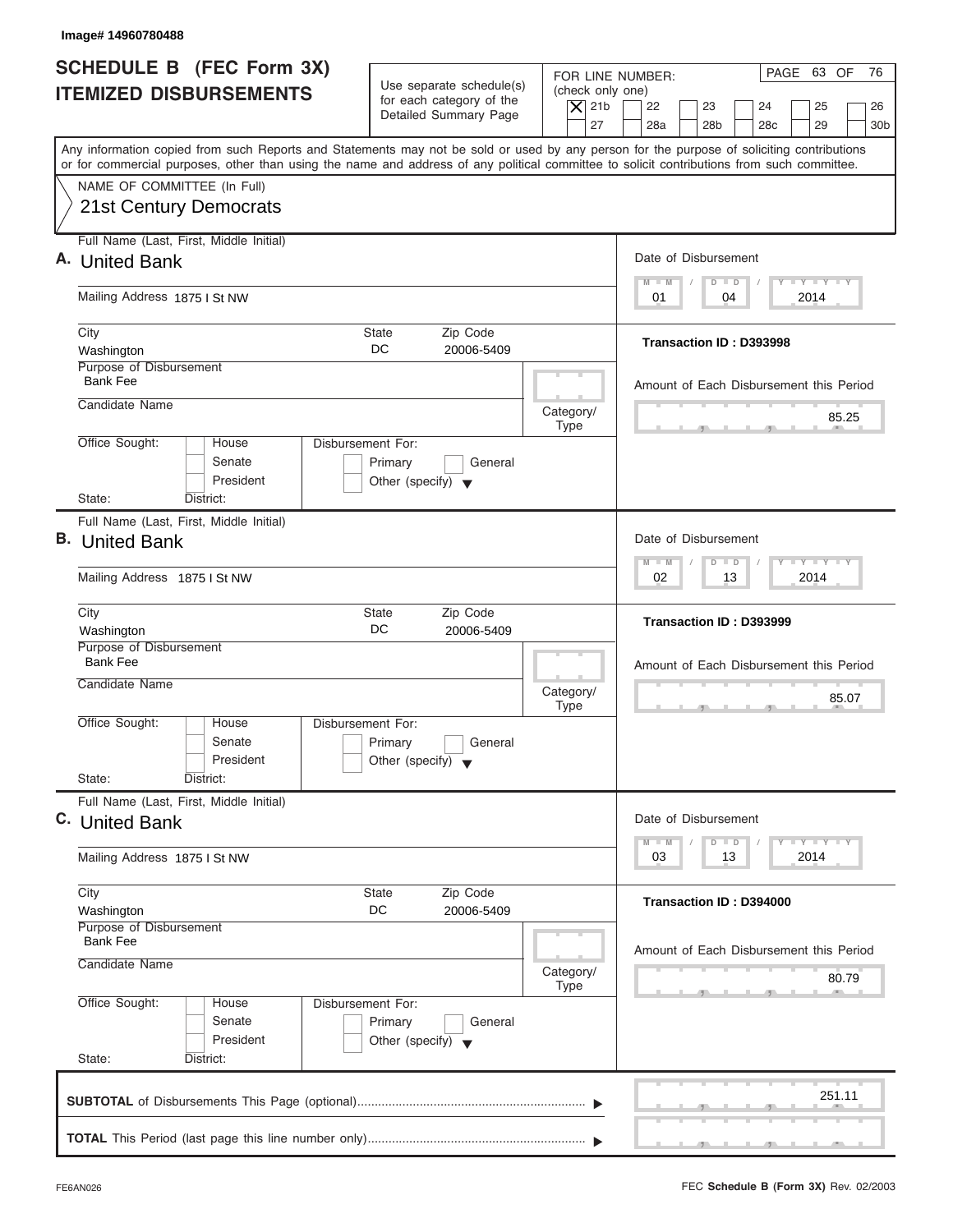| Image#14960780489                                                                                                                                                                                                                                                                       |                                                                                                                         |                                                                                         |
|-----------------------------------------------------------------------------------------------------------------------------------------------------------------------------------------------------------------------------------------------------------------------------------------|-------------------------------------------------------------------------------------------------------------------------|-----------------------------------------------------------------------------------------|
| <b>SCHEDULE B</b> (FEC Form 3X)<br><b>ITEMIZED DISBURSEMENTS</b>                                                                                                                                                                                                                        | Use separate schedule(s)<br>(check only one)<br>for each category of the<br>$\overline{X}$ 21b<br>Detailed Summary Page | PAGE 64 OF<br>76<br>FOR LINE NUMBER:<br>22<br>23<br>24<br>25<br>26                      |
| Any information copied from such Reports and Statements may not be sold or used by any person for the purpose of soliciting contributions<br>or for commercial purposes, other than using the name and address of any political committee to solicit contributions from such committee. | 27                                                                                                                      | 28a<br>28 <sub>b</sub><br>28c<br>29<br>30 <sub>b</sub>                                  |
| NAME OF COMMITTEE (In Full)<br>21st Century Democrats                                                                                                                                                                                                                                   |                                                                                                                         |                                                                                         |
| Full Name (Last, First, Middle Initial)<br>A. US Postal Service                                                                                                                                                                                                                         |                                                                                                                         | Date of Disbursement                                                                    |
| Mailing Address PO Box 92200                                                                                                                                                                                                                                                            |                                                                                                                         | $T - Y = T - Y = T - Y$<br>$D$ $D$<br>$M - M$<br>2014<br>02<br>10                       |
| City<br>Washington                                                                                                                                                                                                                                                                      | State<br>Zip Code<br>DC.<br>20090-2200                                                                                  | Transaction ID: D394070                                                                 |
| Purpose of Disbursement<br>Postage<br>Candidate Name                                                                                                                                                                                                                                    | Category/                                                                                                               | Amount of Each Disbursement this Period                                                 |
| Office Sought:<br>House<br>Senate<br>President                                                                                                                                                                                                                                          | <b>Type</b><br>Disbursement For:<br>Primary<br>General<br>Other (specify) $\blacktriangledown$                          | 475.00                                                                                  |
| State:<br>District:<br>Full Name (Last, First, Middle Initial)                                                                                                                                                                                                                          |                                                                                                                         |                                                                                         |
| <b>B.</b> US Postal Service                                                                                                                                                                                                                                                             |                                                                                                                         | Date of Disbursement<br>$-1 - Y - 1 - Y - 1 - Y$<br>$\Box$<br>$M - M$<br>$\overline{D}$ |
| Mailing Address PO Box 92200                                                                                                                                                                                                                                                            |                                                                                                                         | 02<br>2014<br>14                                                                        |
| City<br>Washington<br>Purpose of Disbursement                                                                                                                                                                                                                                           | Zip Code<br><b>State</b><br>DC<br>20090-2200                                                                            | Transaction ID: D394518                                                                 |
| Postage<br>Candidate Name                                                                                                                                                                                                                                                               | Category/<br><b>Type</b>                                                                                                | Amount of Each Disbursement this Period<br>49.00<br>$-7$<br>$-7$                        |
| Office Sought:<br>House<br>Senate<br>President<br>State:<br>District:                                                                                                                                                                                                                   | Disbursement For:<br>Primary<br>General<br>Other (specify) $\blacktriangledown$                                         |                                                                                         |
| Full Name (Last, First, Middle Initial)<br>C. WindwardStrategies                                                                                                                                                                                                                        |                                                                                                                         | Date of Disbursement                                                                    |
| Mailing Address 1150 Connecticut Avenue NW                                                                                                                                                                                                                                              |                                                                                                                         | <b>LY LY LY</b><br>$M - M$<br>$\Box$<br>D<br>2014<br>02<br>05                           |
| City<br>Washington<br>Purpose of Disbursement                                                                                                                                                                                                                                           | Zip Code<br>State<br>DC<br>20036                                                                                        | Transaction ID: D394071                                                                 |
| <b>Marketing Consulting Fee</b><br>Candidate Name                                                                                                                                                                                                                                       | Category/<br><b>Type</b>                                                                                                | Amount of Each Disbursement this Period<br>6000.00                                      |
| Office Sought:<br>House<br>Senate<br>President                                                                                                                                                                                                                                          | Disbursement For:<br>Primary<br>General<br>Other (specify) $\blacktriangledown$                                         |                                                                                         |
| State:<br>District:                                                                                                                                                                                                                                                                     |                                                                                                                         | 6524.00                                                                                 |
|                                                                                                                                                                                                                                                                                         |                                                                                                                         |                                                                                         |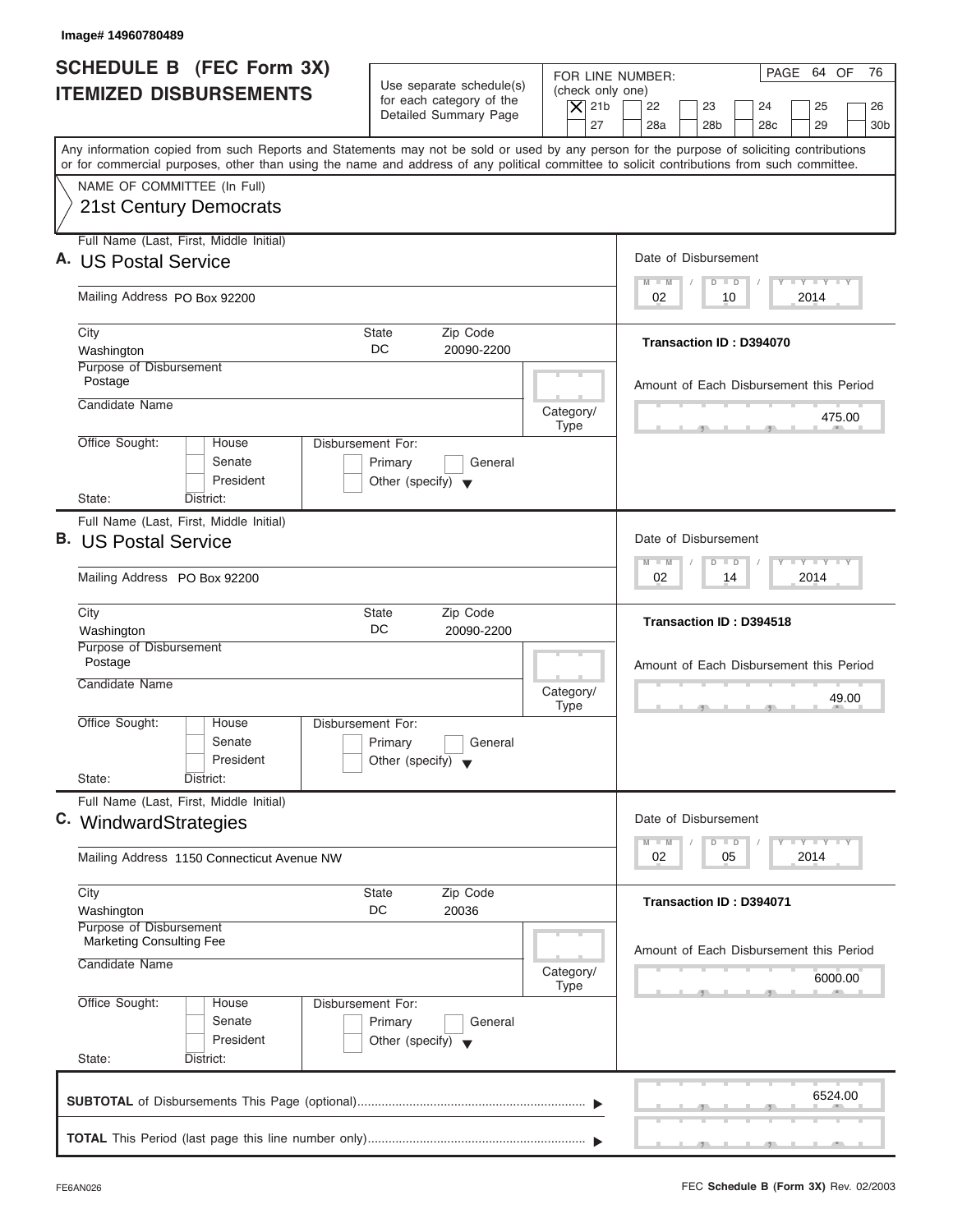| Image# 14960780490                                                                                                                                                                                                                                                                      |                                                                                         |                                                                                                                                                                                          |
|-----------------------------------------------------------------------------------------------------------------------------------------------------------------------------------------------------------------------------------------------------------------------------------------|-----------------------------------------------------------------------------------------|------------------------------------------------------------------------------------------------------------------------------------------------------------------------------------------|
| SCHEDULE B (FEC Form 3X)<br><b>ITEMIZED DISBURSEMENTS</b>                                                                                                                                                                                                                               | Use separate schedule(s)<br>for each category of the<br>Detailed Summary Page           | PAGE 65 OF<br>76<br>FOR LINE NUMBER:<br>(check only one)<br>$\overline{X}$ 21b<br>22<br>23<br>24<br>25<br>26<br>27<br>28a<br>28 <sub>b</sub><br>29<br>28 <sub>c</sub><br>30 <sub>b</sub> |
| Any information copied from such Reports and Statements may not be sold or used by any person for the purpose of soliciting contributions<br>or for commercial purposes, other than using the name and address of any political committee to solicit contributions from such committee. |                                                                                         |                                                                                                                                                                                          |
| NAME OF COMMITTEE (In Full)<br>21st Century Democrats                                                                                                                                                                                                                                   |                                                                                         |                                                                                                                                                                                          |
| Full Name (Last, First, Middle Initial)                                                                                                                                                                                                                                                 |                                                                                         |                                                                                                                                                                                          |
| A. WindwardStrategies                                                                                                                                                                                                                                                                   |                                                                                         | Date of Disbursement<br>$T - Y = T - Y = T - Y$<br>$M - M$<br>$\Box$<br>$\Box$                                                                                                           |
| Mailing Address 1150 Connecticut Avenue NW                                                                                                                                                                                                                                              |                                                                                         | 2014<br>02<br>11                                                                                                                                                                         |
| City<br>Washington                                                                                                                                                                                                                                                                      | Zip Code<br>State<br>DC<br>20036                                                        | Transaction ID: D394072                                                                                                                                                                  |
| Purpose of Disbursement<br><b>Marketing Consulting Fee</b>                                                                                                                                                                                                                              |                                                                                         | Amount of Each Disbursement this Period                                                                                                                                                  |
| Candidate Name                                                                                                                                                                                                                                                                          | Category/<br><b>Type</b>                                                                | 23491.26                                                                                                                                                                                 |
| Office Sought:<br>House<br>Senate<br>President<br>State:<br>District:                                                                                                                                                                                                                   | Disbursement For:<br>Primary<br>General<br>Other (specify) $\blacktriangledown$         |                                                                                                                                                                                          |
| Full Name (Last, First, Middle Initial)<br><b>B.</b> WindwardStrategies                                                                                                                                                                                                                 |                                                                                         | Date of Disbursement                                                                                                                                                                     |
| Mailing Address 1150 Connecticut Avenue NW                                                                                                                                                                                                                                              |                                                                                         | $-$ Y $-$ Y $-$ Y<br>$M - M$<br>$\overline{D}$<br>$\Box$<br>2014<br>03<br>10                                                                                                             |
| City<br>Washington                                                                                                                                                                                                                                                                      | Zip Code<br><b>State</b><br>DC<br>20036                                                 | Transaction ID: D394073                                                                                                                                                                  |
| Purpose of Disbursement<br><b>Marketing Consulting Fee</b>                                                                                                                                                                                                                              |                                                                                         | Amount of Each Disbursement this Period                                                                                                                                                  |
| Candidate Name                                                                                                                                                                                                                                                                          | Category/<br><b>Type</b>                                                                | 6000.00<br>$-5$                                                                                                                                                                          |
| Office Sought:<br>House<br>Senate<br>President<br>State:                                                                                                                                                                                                                                | Disbursement For:<br>Primary<br>General<br>Other (specify) $\blacktriangledown$         |                                                                                                                                                                                          |
| District:<br>Full Name (Last, First, Middle Initial)                                                                                                                                                                                                                                    |                                                                                         |                                                                                                                                                                                          |
| C. Facebook.com                                                                                                                                                                                                                                                                         |                                                                                         | Date of Disbursement                                                                                                                                                                     |
| Mailing Address 1601 S California Ave                                                                                                                                                                                                                                                   |                                                                                         | $T - Y$ $T - Y$<br>$M - M$<br>D<br>$\Box$<br>2014<br>02<br>24                                                                                                                            |
| City<br>Palo Alto                                                                                                                                                                                                                                                                       | Zip Code<br>State<br>СA<br>94304-1111                                                   | Transaction ID: D394522                                                                                                                                                                  |
| Purpose of Disbursement<br>Ads<br>Candidate Name                                                                                                                                                                                                                                        | Category/                                                                               | Amount of Each Disbursement this Period<br>547.00                                                                                                                                        |
| Office Sought:<br>House<br>Senate<br>President<br>State:<br>District:                                                                                                                                                                                                                   | Type<br>Disbursement For:<br>Primary<br>General<br>Other (specify) $\blacktriangledown$ | [MEMO ITEM]                                                                                                                                                                              |
|                                                                                                                                                                                                                                                                                         |                                                                                         | 29491.26                                                                                                                                                                                 |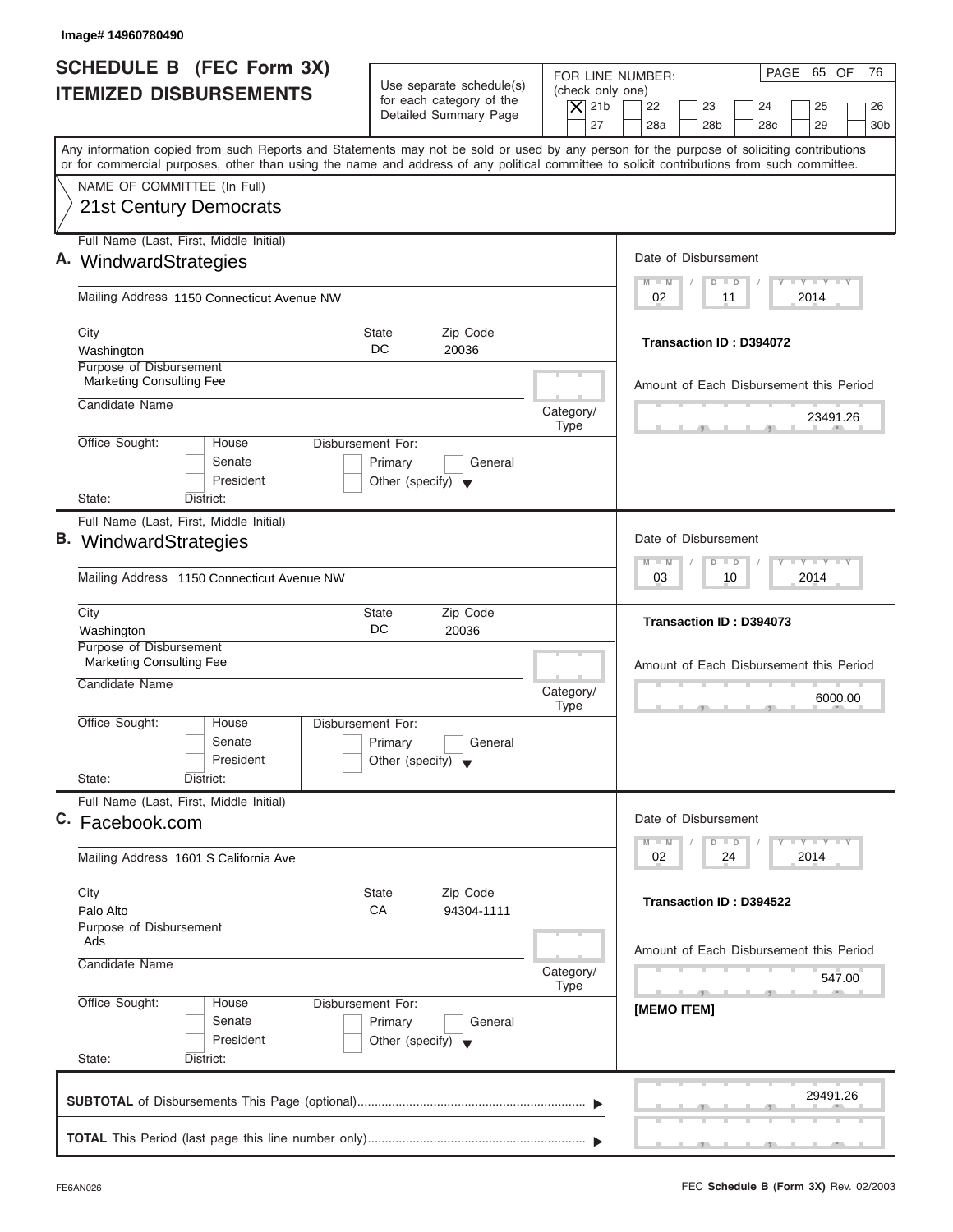| PAGE 66 OF<br>FOR LINE NUMBER:<br>Use separate schedule(s)<br>(check only one)<br>for each category of the<br>$\overline{X}$ 21b<br>22<br>23<br>24<br>25<br>Detailed Summary Page<br>27<br>28a<br>28 <sub>b</sub><br>28 <sub>c</sub><br>29<br>Any information copied from such Reports and Statements may not be sold or used by any person for the purpose of soliciting contributions<br>or for commercial purposes, other than using the name and address of any political committee to solicit contributions from such committee.<br>NAME OF COMMITTEE (In Full)<br>21st Century Democrats<br>Full Name (Last, First, Middle Initial)<br>Date of Disbursement<br>A. Facebook.com<br>$T - Y = T - Y = T - Y$<br>$M - M$<br>$D$ $D$<br>Mailing Address 1601 S California Ave<br>02<br>2014<br>25<br>Zip Code<br>City<br>State<br>Transaction ID: D394523<br>CA<br>Palo Alto<br>94304-1111<br>Purpose of Disbursement<br>Ads<br>Amount of Each Disbursement this Period<br>Candidate Name<br>Category/<br>437.00<br>Type<br>Office Sought:<br>Disbursement For:<br>House<br><b>IMEMO ITEMI</b><br>Senate<br>Primary<br>General<br>President<br>Other (specify) $\blacktriangledown$<br>State:<br>District:<br>Full Name (Last, First, Middle Initial)<br>Date of Disbursement<br>$Y = Y = Y = Y = I - Y$<br>$D$ $D$<br>$M - M$<br><b>Mailing Address</b><br>City<br><b>State</b><br>Zip Code<br>Purpose of Disbursement<br>Amount of Each Disbursement this Period<br>Candidate Name<br>Category/<br><b>Type</b><br>Office Sought:<br>House<br>Disbursement For:<br>Senate<br>Primary<br>General<br>President<br>Other (specify) $\blacktriangledown$<br>State:<br>District:<br>Full Name (Last, First, Middle Initial)<br>Date of Disbursement<br>$Y - Y - Y - Y - Y$<br>$D$ $D$<br>$M - M$<br><b>Mailing Address</b><br>Zip Code<br>City<br>State<br>Purpose of Disbursement<br>Amount of Each Disbursement this Period<br>Candidate Name<br>Category/<br>Type<br>Office Sought:<br>Disbursement For:<br>House<br>Senate<br>Primary<br>General<br>President<br>Other (specify) $\blacktriangledown$<br>State:<br>District: | Image# 14960780491                                        |  |                             |
|-------------------------------------------------------------------------------------------------------------------------------------------------------------------------------------------------------------------------------------------------------------------------------------------------------------------------------------------------------------------------------------------------------------------------------------------------------------------------------------------------------------------------------------------------------------------------------------------------------------------------------------------------------------------------------------------------------------------------------------------------------------------------------------------------------------------------------------------------------------------------------------------------------------------------------------------------------------------------------------------------------------------------------------------------------------------------------------------------------------------------------------------------------------------------------------------------------------------------------------------------------------------------------------------------------------------------------------------------------------------------------------------------------------------------------------------------------------------------------------------------------------------------------------------------------------------------------------------------------------------------------------------------------------------------------------------------------------------------------------------------------------------------------------------------------------------------------------------------------------------------------------------------------------------------------------------------------------------------------------------------------------------------------------------------------------------------------------------------------------------------------|-----------------------------------------------------------|--|-----------------------------|
|                                                                                                                                                                                                                                                                                                                                                                                                                                                                                                                                                                                                                                                                                                                                                                                                                                                                                                                                                                                                                                                                                                                                                                                                                                                                                                                                                                                                                                                                                                                                                                                                                                                                                                                                                                                                                                                                                                                                                                                                                                                                                                                               | SCHEDULE B (FEC Form 3X)<br><b>ITEMIZED DISBURSEMENTS</b> |  | 76<br>26<br>30 <sub>b</sub> |
|                                                                                                                                                                                                                                                                                                                                                                                                                                                                                                                                                                                                                                                                                                                                                                                                                                                                                                                                                                                                                                                                                                                                                                                                                                                                                                                                                                                                                                                                                                                                                                                                                                                                                                                                                                                                                                                                                                                                                                                                                                                                                                                               |                                                           |  |                             |
|                                                                                                                                                                                                                                                                                                                                                                                                                                                                                                                                                                                                                                                                                                                                                                                                                                                                                                                                                                                                                                                                                                                                                                                                                                                                                                                                                                                                                                                                                                                                                                                                                                                                                                                                                                                                                                                                                                                                                                                                                                                                                                                               |                                                           |  |                             |
|                                                                                                                                                                                                                                                                                                                                                                                                                                                                                                                                                                                                                                                                                                                                                                                                                                                                                                                                                                                                                                                                                                                                                                                                                                                                                                                                                                                                                                                                                                                                                                                                                                                                                                                                                                                                                                                                                                                                                                                                                                                                                                                               |                                                           |  |                             |
|                                                                                                                                                                                                                                                                                                                                                                                                                                                                                                                                                                                                                                                                                                                                                                                                                                                                                                                                                                                                                                                                                                                                                                                                                                                                                                                                                                                                                                                                                                                                                                                                                                                                                                                                                                                                                                                                                                                                                                                                                                                                                                                               |                                                           |  |                             |
|                                                                                                                                                                                                                                                                                                                                                                                                                                                                                                                                                                                                                                                                                                                                                                                                                                                                                                                                                                                                                                                                                                                                                                                                                                                                                                                                                                                                                                                                                                                                                                                                                                                                                                                                                                                                                                                                                                                                                                                                                                                                                                                               |                                                           |  |                             |
|                                                                                                                                                                                                                                                                                                                                                                                                                                                                                                                                                                                                                                                                                                                                                                                                                                                                                                                                                                                                                                                                                                                                                                                                                                                                                                                                                                                                                                                                                                                                                                                                                                                                                                                                                                                                                                                                                                                                                                                                                                                                                                                               |                                                           |  |                             |
|                                                                                                                                                                                                                                                                                                                                                                                                                                                                                                                                                                                                                                                                                                                                                                                                                                                                                                                                                                                                                                                                                                                                                                                                                                                                                                                                                                                                                                                                                                                                                                                                                                                                                                                                                                                                                                                                                                                                                                                                                                                                                                                               |                                                           |  |                             |
|                                                                                                                                                                                                                                                                                                                                                                                                                                                                                                                                                                                                                                                                                                                                                                                                                                                                                                                                                                                                                                                                                                                                                                                                                                                                                                                                                                                                                                                                                                                                                                                                                                                                                                                                                                                                                                                                                                                                                                                                                                                                                                                               |                                                           |  |                             |
|                                                                                                                                                                                                                                                                                                                                                                                                                                                                                                                                                                                                                                                                                                                                                                                                                                                                                                                                                                                                                                                                                                                                                                                                                                                                                                                                                                                                                                                                                                                                                                                                                                                                                                                                                                                                                                                                                                                                                                                                                                                                                                                               | В.                                                        |  |                             |
|                                                                                                                                                                                                                                                                                                                                                                                                                                                                                                                                                                                                                                                                                                                                                                                                                                                                                                                                                                                                                                                                                                                                                                                                                                                                                                                                                                                                                                                                                                                                                                                                                                                                                                                                                                                                                                                                                                                                                                                                                                                                                                                               |                                                           |  |                             |
|                                                                                                                                                                                                                                                                                                                                                                                                                                                                                                                                                                                                                                                                                                                                                                                                                                                                                                                                                                                                                                                                                                                                                                                                                                                                                                                                                                                                                                                                                                                                                                                                                                                                                                                                                                                                                                                                                                                                                                                                                                                                                                                               |                                                           |  |                             |
|                                                                                                                                                                                                                                                                                                                                                                                                                                                                                                                                                                                                                                                                                                                                                                                                                                                                                                                                                                                                                                                                                                                                                                                                                                                                                                                                                                                                                                                                                                                                                                                                                                                                                                                                                                                                                                                                                                                                                                                                                                                                                                                               |                                                           |  |                             |
|                                                                                                                                                                                                                                                                                                                                                                                                                                                                                                                                                                                                                                                                                                                                                                                                                                                                                                                                                                                                                                                                                                                                                                                                                                                                                                                                                                                                                                                                                                                                                                                                                                                                                                                                                                                                                                                                                                                                                                                                                                                                                                                               |                                                           |  |                             |
|                                                                                                                                                                                                                                                                                                                                                                                                                                                                                                                                                                                                                                                                                                                                                                                                                                                                                                                                                                                                                                                                                                                                                                                                                                                                                                                                                                                                                                                                                                                                                                                                                                                                                                                                                                                                                                                                                                                                                                                                                                                                                                                               | C.                                                        |  |                             |
|                                                                                                                                                                                                                                                                                                                                                                                                                                                                                                                                                                                                                                                                                                                                                                                                                                                                                                                                                                                                                                                                                                                                                                                                                                                                                                                                                                                                                                                                                                                                                                                                                                                                                                                                                                                                                                                                                                                                                                                                                                                                                                                               |                                                           |  |                             |
|                                                                                                                                                                                                                                                                                                                                                                                                                                                                                                                                                                                                                                                                                                                                                                                                                                                                                                                                                                                                                                                                                                                                                                                                                                                                                                                                                                                                                                                                                                                                                                                                                                                                                                                                                                                                                                                                                                                                                                                                                                                                                                                               |                                                           |  |                             |
|                                                                                                                                                                                                                                                                                                                                                                                                                                                                                                                                                                                                                                                                                                                                                                                                                                                                                                                                                                                                                                                                                                                                                                                                                                                                                                                                                                                                                                                                                                                                                                                                                                                                                                                                                                                                                                                                                                                                                                                                                                                                                                                               |                                                           |  |                             |
|                                                                                                                                                                                                                                                                                                                                                                                                                                                                                                                                                                                                                                                                                                                                                                                                                                                                                                                                                                                                                                                                                                                                                                                                                                                                                                                                                                                                                                                                                                                                                                                                                                                                                                                                                                                                                                                                                                                                                                                                                                                                                                                               |                                                           |  |                             |
|                                                                                                                                                                                                                                                                                                                                                                                                                                                                                                                                                                                                                                                                                                                                                                                                                                                                                                                                                                                                                                                                                                                                                                                                                                                                                                                                                                                                                                                                                                                                                                                                                                                                                                                                                                                                                                                                                                                                                                                                                                                                                                                               |                                                           |  | 0.00                        |
| 166134.06                                                                                                                                                                                                                                                                                                                                                                                                                                                                                                                                                                                                                                                                                                                                                                                                                                                                                                                                                                                                                                                                                                                                                                                                                                                                                                                                                                                                                                                                                                                                                                                                                                                                                                                                                                                                                                                                                                                                                                                                                                                                                                                     |                                                           |  |                             |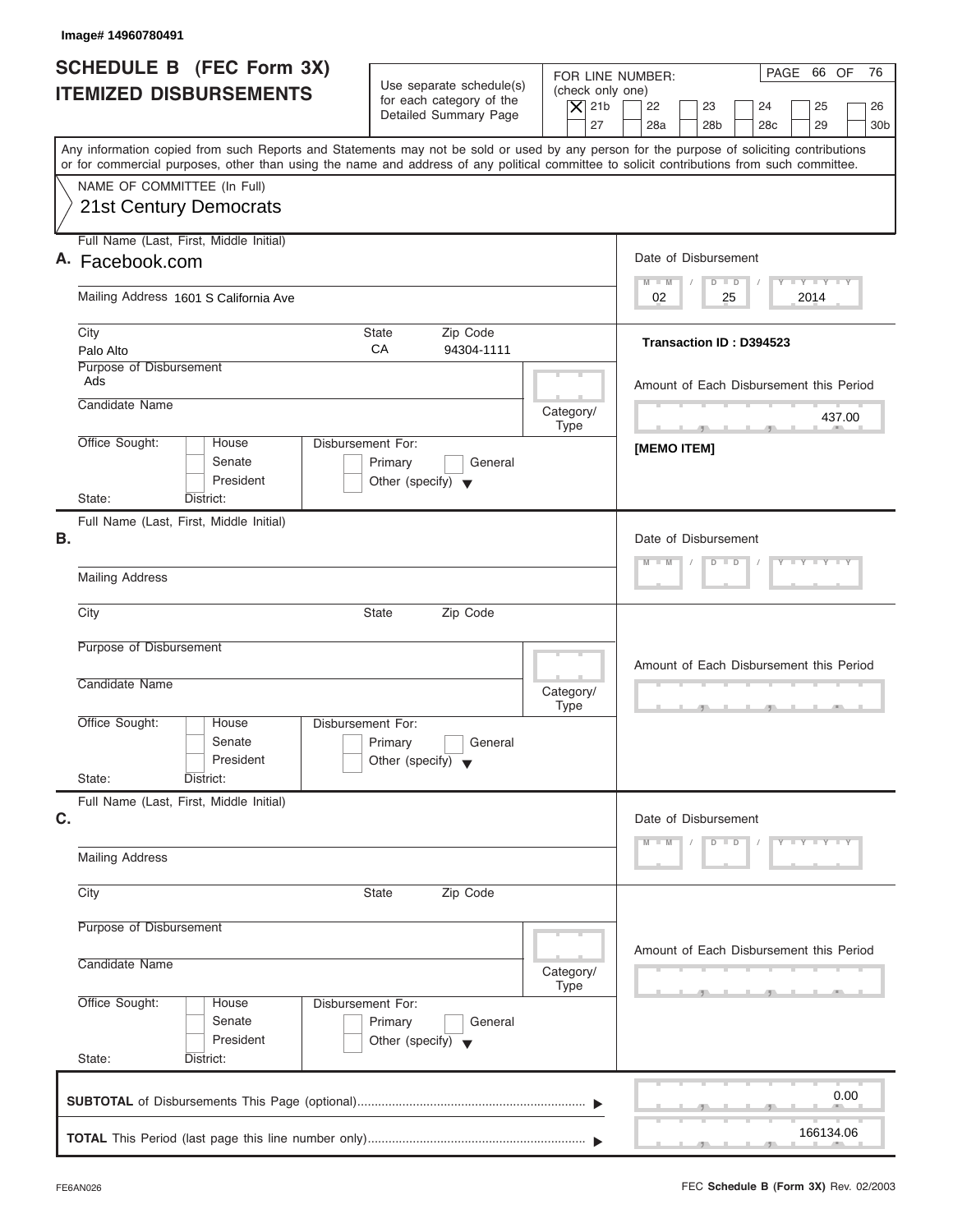| Image# 14960780492                                                                                                                                                                                                                                                                      |                                                                                        |                                                               |                                                                                                                                  |
|-----------------------------------------------------------------------------------------------------------------------------------------------------------------------------------------------------------------------------------------------------------------------------------------|----------------------------------------------------------------------------------------|---------------------------------------------------------------|----------------------------------------------------------------------------------------------------------------------------------|
| <b>SCHEDULE B</b> (FEC Form 3X)<br><b>ITEMIZED DISBURSEMENTS</b>                                                                                                                                                                                                                        | Use separate schedule(s)<br>for each category of the<br>Detailed Summary Page          | FOR LINE NUMBER:<br>(check only one)<br>21 <sub>b</sub><br>27 | PAGE 67 OF<br>76<br>22<br>23<br>24<br>25<br>26<br>28a<br>28 <sub>b</sub><br>29<br>28 <sub>c</sub><br>30 <sub>b</sub><br>$\times$ |
| Any information copied from such Reports and Statements may not be sold or used by any person for the purpose of soliciting contributions<br>or for commercial purposes, other than using the name and address of any political committee to solicit contributions from such committee. |                                                                                        |                                                               |                                                                                                                                  |
| NAME OF COMMITTEE (In Full)<br>21st Century Democrats                                                                                                                                                                                                                                   |                                                                                        |                                                               |                                                                                                                                  |
| Full Name (Last, First, Middle Initial)<br>A. Revere Bank                                                                                                                                                                                                                               |                                                                                        |                                                               | Date of Disbursement                                                                                                             |
| Mailing Address 319 Main St                                                                                                                                                                                                                                                             |                                                                                        |                                                               | $T - Y = T - Y = T - Y$<br>$D$ $D$<br>$M - M$<br>06<br>2014<br>01                                                                |
| City<br>Laurel                                                                                                                                                                                                                                                                          | State<br>Zip Code<br>MD<br>20707-4129                                                  |                                                               | Transaction ID: D394062                                                                                                          |
| Purpose of Disbursement<br>Non-Federal Loan Payment                                                                                                                                                                                                                                     |                                                                                        |                                                               | Amount of Each Disbursement this Period                                                                                          |
| Candidate Name                                                                                                                                                                                                                                                                          |                                                                                        | Category/<br>Type                                             | 1329.23                                                                                                                          |
| Office Sought:<br>House<br>Senate<br>President<br>State:<br>District:                                                                                                                                                                                                                   | <b>Disbursement For:</b><br>Primary<br>General<br>Other (specify) $\blacktriangledown$ |                                                               |                                                                                                                                  |
| Full Name (Last, First, Middle Initial)<br><b>B.</b> Revere Bank                                                                                                                                                                                                                        |                                                                                        |                                                               | Date of Disbursement                                                                                                             |
| Mailing Address 319 Main St                                                                                                                                                                                                                                                             |                                                                                        |                                                               | $-$ Y $-$ Y $-$ Y<br>$M - M$<br>$\Box$<br>$\Box$<br>05<br>2014<br>02                                                             |
| City<br>Laurel                                                                                                                                                                                                                                                                          | Zip Code<br><b>State</b><br>MD<br>20707-4129                                           |                                                               | Transaction ID: D394063                                                                                                          |
| Purpose of Disbursement<br>Non-Federal Loan Payment<br>Candidate Name                                                                                                                                                                                                                   |                                                                                        | Category/<br><b>Type</b>                                      | Amount of Each Disbursement this Period<br>1329.23<br>$-7$                                                                       |
| Office Sought:<br>House<br>Senate<br>President<br>State:<br>District:                                                                                                                                                                                                                   | Disbursement For:<br>Primary<br>General<br>Other (specify) $\blacktriangledown$        |                                                               |                                                                                                                                  |
| Full Name (Last, First, Middle Initial)<br>C. Revere Bank                                                                                                                                                                                                                               |                                                                                        |                                                               | Date of Disbursement<br>$T - Y$ $T - Y$<br>$M - M$<br>$\widehat{\mathsf{D}}$<br>$\Box$                                           |
| Mailing Address 319 Main St                                                                                                                                                                                                                                                             |                                                                                        |                                                               | 2014<br>03<br>05                                                                                                                 |
| City<br>Laurel                                                                                                                                                                                                                                                                          | Zip Code<br><b>State</b><br>MD<br>20707-4129                                           |                                                               | Transaction ID: D394064                                                                                                          |
| Purpose of Disbursement<br>Non-Federal Loan Payment<br>Candidate Name                                                                                                                                                                                                                   |                                                                                        | Category/<br>Type                                             | Amount of Each Disbursement this Period<br>1329.23                                                                               |
| Office Sought:<br>House<br>Senate<br>President<br>State:<br>District:                                                                                                                                                                                                                   | Disbursement For:<br>Primary<br>General<br>Other (specify) $\blacktriangledown$        |                                                               |                                                                                                                                  |
|                                                                                                                                                                                                                                                                                         |                                                                                        |                                                               | 3987.69                                                                                                                          |
|                                                                                                                                                                                                                                                                                         |                                                                                        |                                                               | 3987.69                                                                                                                          |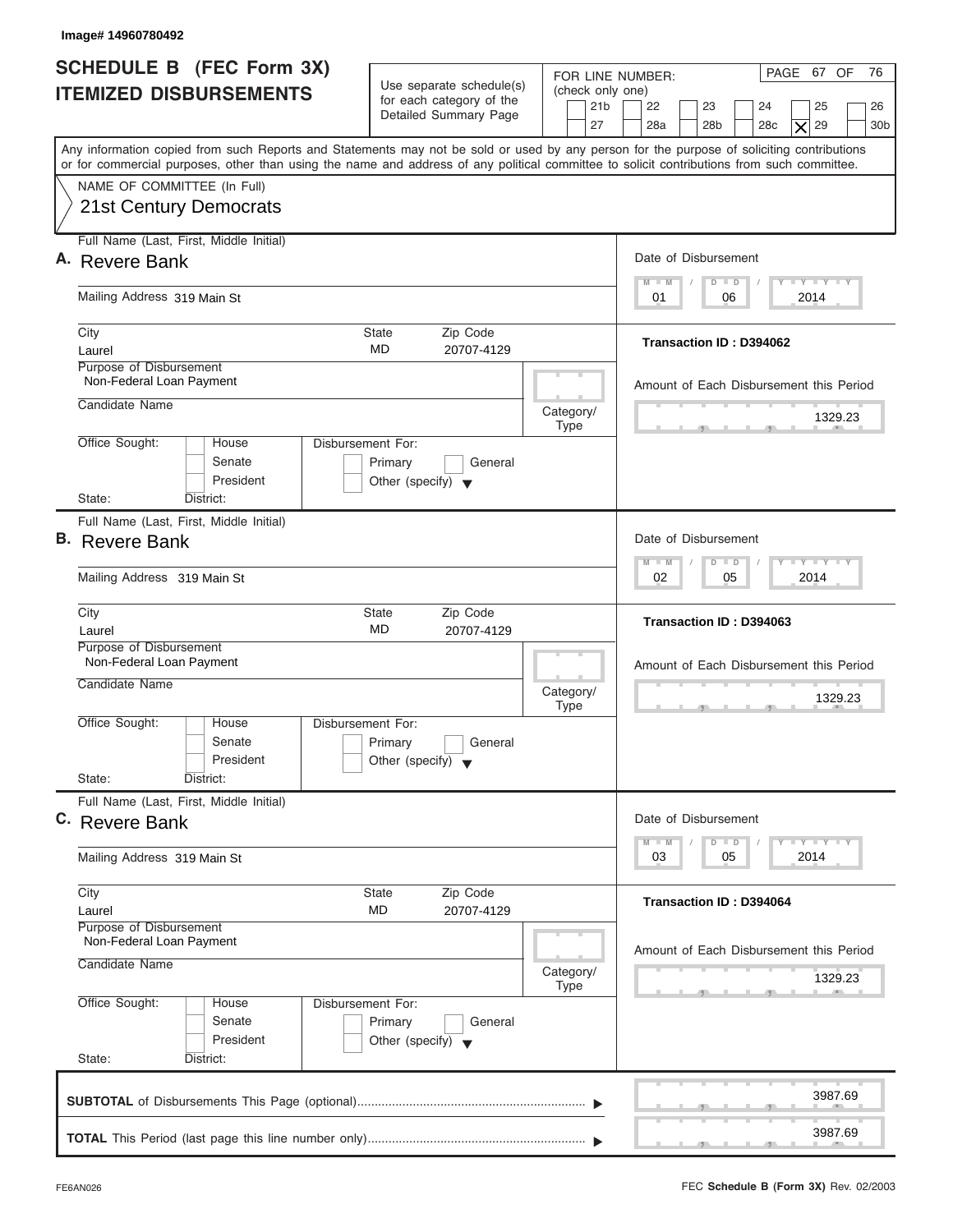| Image# 14960780493                                                                   |                |                            |      |                            |                                                   |
|--------------------------------------------------------------------------------------|----------------|----------------------------|------|----------------------------|---------------------------------------------------|
| <b>SCHEDULE D (FEC Form 3X)</b>                                                      |                |                            |      | (Use separate              | PAGE<br>OF<br>68<br>76                            |
| <b>DEBTS AND OBLIGATIONS</b>                                                         |                |                            |      | schedule(s)                | FOR LINE NUMBER:                                  |
| <b>Excluding Loans</b>                                                               |                |                            |      | for each<br>numbered line) | (check only one)<br>9<br>$\times$<br>10           |
| NAME OF COMMITTEE (In Full)                                                          |                |                            |      |                            |                                                   |
| <b>21st Century Democrats</b>                                                        |                |                            |      |                            |                                                   |
| A. Full Name (Last, First, Middle Initial) of Debtor or Creditor                     |                |                            |      |                            | Nature of Debt (Purpose):                         |
| Anne Tillema OMP                                                                     |                |                            |      | Direct Mail Expense        |                                                   |
| <b>Mailing Address</b><br>1133 19th Street NW<br>Suite 300                           |                |                            |      |                            |                                                   |
| <b>State</b><br>City<br>Washington                                                   | Zip Code<br>DC | 20036-4520                 |      |                            |                                                   |
| Outstanding Balance Beginning This Period                                            |                |                            |      |                            | <b>Transaction ID: D89132</b>                     |
| 29551.50                                                                             |                |                            |      |                            |                                                   |
| Amount Incurred This Period                                                          |                | <b>Payment This Period</b> |      |                            | Outstanding Balance at Close of This Period       |
| 0.00                                                                                 |                |                            | 0.00 |                            | 29551.50                                          |
|                                                                                      |                |                            |      |                            | $\mathcal{F}$ and $\mathcal{F}$ and $\mathcal{F}$ |
| B. Full Name (Last, First, Middle Initial) of Debtor or Creditor<br>Anne Tillema OMP |                |                            |      | Direct Mail Expense        | Nature of Debt (Purpose):                         |
|                                                                                      |                |                            |      |                            |                                                   |
| <b>Mailing Address</b><br>1133 19th Street NW<br>Suite 300                           |                |                            |      |                            |                                                   |
| City<br>State                                                                        | Zip Code       |                            |      |                            |                                                   |
| Washington                                                                           | DC             | 20036-4520                 |      |                            |                                                   |
| Outstanding Balance Beginning This Period                                            |                |                            |      |                            | Transaction ID: D166795                           |
| 3659.59                                                                              |                |                            |      |                            |                                                   |
| Amount Incurred This Period                                                          |                | <b>Payment This Period</b> |      |                            | Outstanding Balance at Close of This Period       |
| 0.00                                                                                 |                |                            | 0.00 |                            | 3659.59                                           |
|                                                                                      |                |                            |      |                            | _____                                             |
| C. Full Name (Last, First, Middle Initial) of Debtor or Creditor<br>Anne Tillema OMP |                |                            |      |                            | Nature of Debt (Purpose):                         |
|                                                                                      |                |                            |      |                            | Direct Mail Expense                               |
|                                                                                      |                |                            |      |                            |                                                   |
| 1133 19th Street NW                                                                  |                |                            |      |                            |                                                   |
| Suite 300<br>City                                                                    | State          | Zip Code                   |      |                            |                                                   |
| <b>Mailing Address</b><br>Washington                                                 | DC             | 20036-4520                 |      |                            |                                                   |
| Outstanding Balance Beginning This Period                                            |                |                            |      |                            | Transaction ID: D166796                           |
| 13568.77                                                                             |                |                            |      |                            |                                                   |
| Amount Incurred This Period                                                          |                | Payment This Period        |      |                            | Outstanding Balance at Close of This Period       |
| 0.00                                                                                 |                |                            | 0.00 |                            | 13568.77                                          |
|                                                                                      |                |                            |      |                            |                                                   |
|                                                                                      |                |                            |      |                            | 46779.86                                          |
|                                                                                      |                |                            |      |                            |                                                   |
|                                                                                      |                |                            |      |                            | 0.00                                              |
|                                                                                      |                |                            |      |                            | 0.00                                              |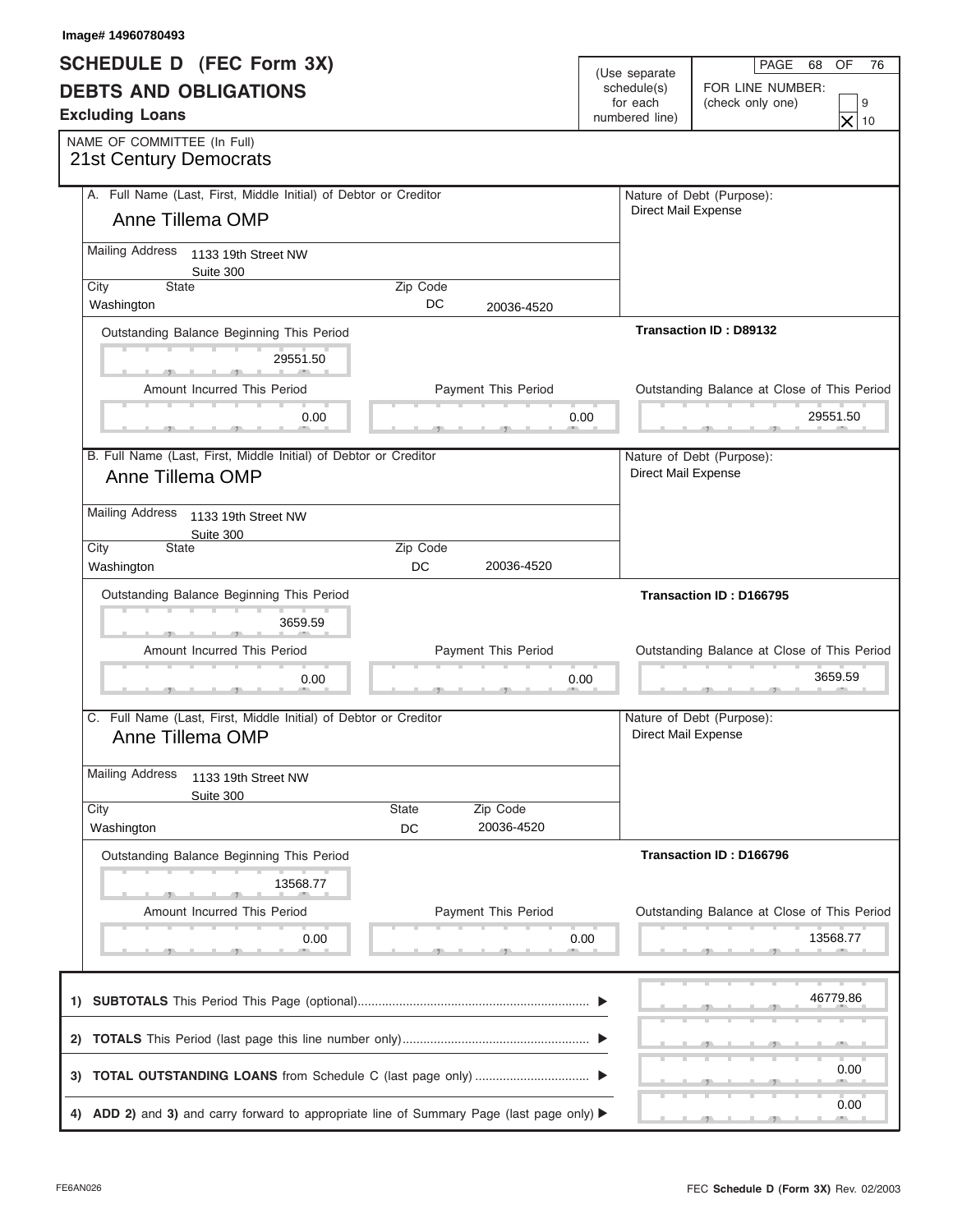| Image# 14960780494                                                                                            |                |                            |                            |                                                  |
|---------------------------------------------------------------------------------------------------------------|----------------|----------------------------|----------------------------|--------------------------------------------------|
| <b>SCHEDULE D (FEC Form 3X)</b>                                                                               |                |                            | (Use separate              | PAGE<br>OF<br>69<br>76                           |
| <b>DEBTS AND OBLIGATIONS</b>                                                                                  |                |                            | schedule(s)                | FOR LINE NUMBER:                                 |
| <b>Excluding Loans</b>                                                                                        |                |                            | for each<br>numbered line) | (check only one)<br>9<br>$\times$                |
| NAME OF COMMITTEE (In Full)                                                                                   |                |                            |                            | 10                                               |
| <b>21st Century Democrats</b>                                                                                 |                |                            |                            |                                                  |
| A. Full Name (Last, First, Middle Initial) of Debtor or Creditor                                              |                |                            |                            | Nature of Debt (Purpose):<br>Direct Mail Expense |
| Anne Tillema OMP                                                                                              |                |                            |                            |                                                  |
| <b>Mailing Address</b><br>1133 19th Street NW<br>Suite 300                                                    |                |                            |                            |                                                  |
| <b>State</b><br>City<br>Washington                                                                            | Zip Code<br>DC | 20036-4520                 |                            |                                                  |
|                                                                                                               |                |                            |                            | Transaction ID: D183713                          |
| Outstanding Balance Beginning This Period                                                                     |                |                            |                            |                                                  |
| 5545.86                                                                                                       |                |                            |                            |                                                  |
| Amount Incurred This Period                                                                                   |                | <b>Payment This Period</b> |                            | Outstanding Balance at Close of This Period      |
| 0.00                                                                                                          |                |                            | 0.00                       | 5545.86                                          |
| B. Full Name (Last, First, Middle Initial) of Debtor or Creditor                                              |                |                            |                            | Nature of Debt (Purpose):                        |
| Anne Tillema OMP                                                                                              |                |                            | Postage                    |                                                  |
| <b>Mailing Address</b><br>1133 19th Street NW                                                                 |                |                            |                            |                                                  |
| Suite 300                                                                                                     |                |                            |                            |                                                  |
| City<br>State<br>Washington                                                                                   | Zip Code<br>DC | 20036-4520                 |                            |                                                  |
| Outstanding Balance Beginning This Period                                                                     |                |                            |                            | <b>Transaction ID: D187587</b>                   |
| 6865.12                                                                                                       |                |                            |                            |                                                  |
| Amount Incurred This Period                                                                                   |                | Payment This Period        |                            | Outstanding Balance at Close of This Period      |
|                                                                                                               |                |                            |                            |                                                  |
| 0.00                                                                                                          |                |                            | 0.00                       | 6865.12<br>______                                |
| C. Full Name (Last, First, Middle Initial) of Debtor or Creditor                                              |                |                            |                            | Nature of Debt (Purpose):                        |
| Borger Management, Inc.                                                                                       |                |                            |                            | <b>Rent-Additional Operating Expenses</b>        |
| <b>Mailing Address</b><br>1111 14th Street, NW                                                                |                |                            |                            |                                                  |
| Suite 200<br>City                                                                                             | State          | Zip Code                   |                            |                                                  |
| Washington                                                                                                    | DC             | 20005                      |                            |                                                  |
| Outstanding Balance Beginning This Period                                                                     |                |                            |                            | Transaction ID: D117258                          |
| 2429.27                                                                                                       |                |                            |                            |                                                  |
| Amount Incurred This Period                                                                                   |                | Payment This Period        |                            | Outstanding Balance at Close of This Period      |
| 0.00                                                                                                          |                |                            | 0.00                       | 2429.27                                          |
|                                                                                                               |                |                            |                            |                                                  |
|                                                                                                               |                |                            |                            | 14840.25                                         |
|                                                                                                               |                |                            |                            |                                                  |
|                                                                                                               |                |                            |                            |                                                  |
|                                                                                                               |                |                            |                            | 0.00                                             |
|                                                                                                               |                |                            |                            |                                                  |
| 4) ADD 2) and 3) and carry forward to appropriate line of Summary Page (last page only) $\blacktriangleright$ |                |                            |                            | 0.00                                             |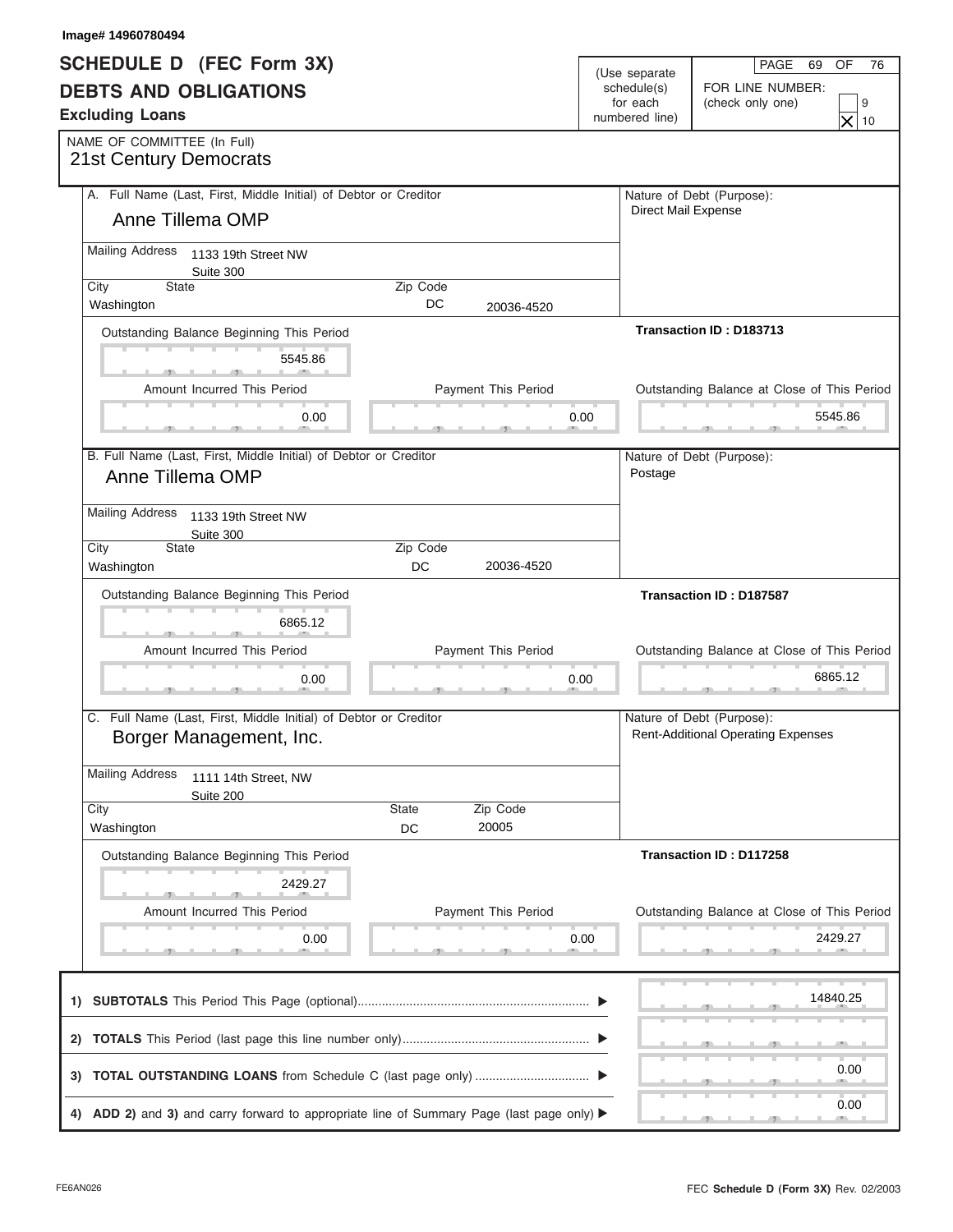## **)(&0,6&(//\$1(2867(;75(/\$7('72\$5(32576&+('8/(25,7(0,=\$7,21**

Ī **Form/Schedule: Transaction ID : D117258 SD10**

Amount due under dispute.

**Form/Schedule: Transaction ID:**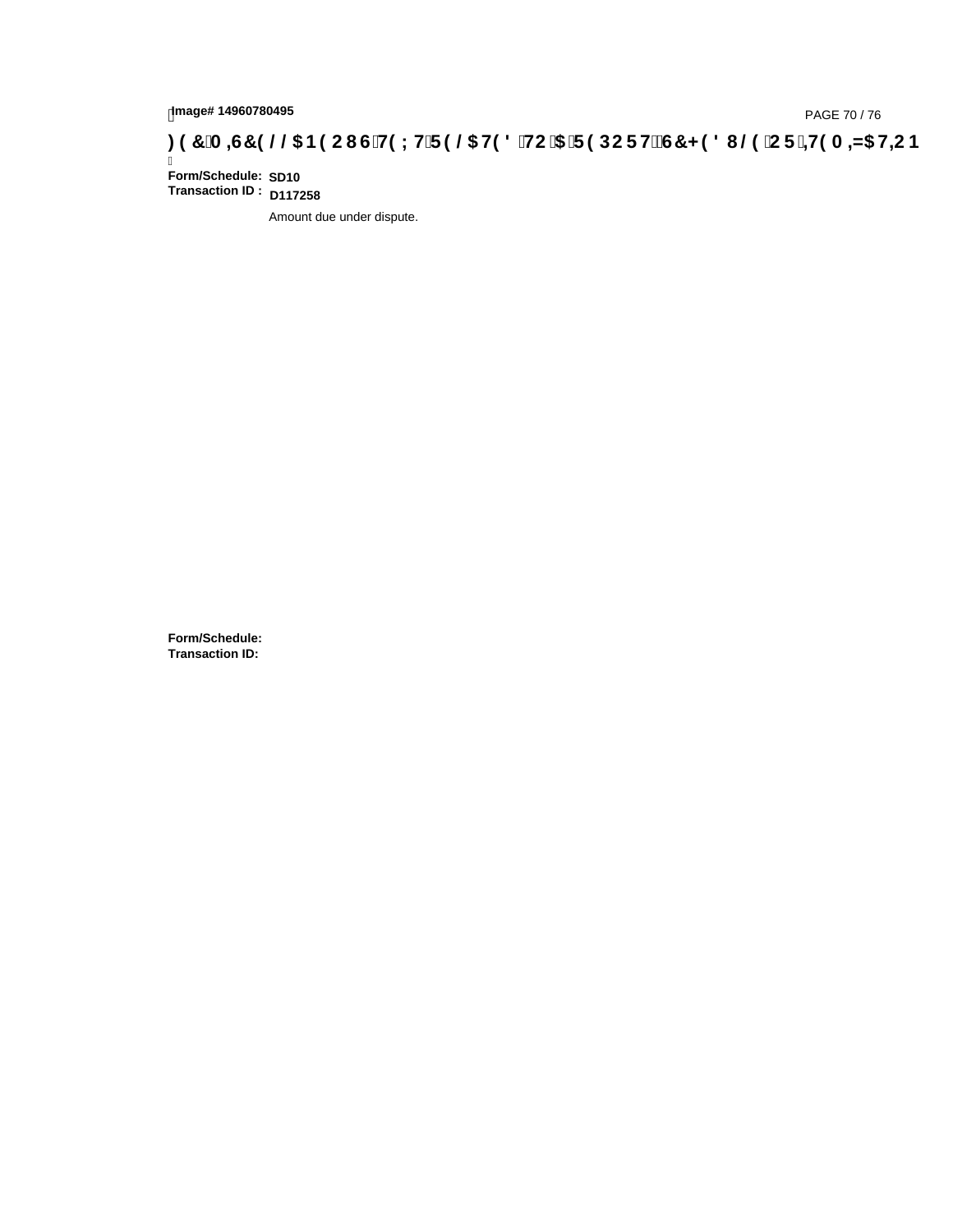| Image# 14960780496                                               |                |                            |      |                             |                                              |
|------------------------------------------------------------------|----------------|----------------------------|------|-----------------------------|----------------------------------------------|
| <b>SCHEDULE D (FEC Form 3X)</b>                                  |                |                            |      | (Use separate               | PAGE<br>OF<br>71<br>76                       |
| <b>DEBTS AND OBLIGATIONS</b>                                     |                |                            |      | schedule(s)                 | FOR LINE NUMBER:                             |
| <b>Excluding Loans</b>                                           |                |                            |      | for each<br>numbered line)  | (check only one)<br>9                        |
| NAME OF COMMITTEE (In Full)                                      |                |                            |      |                             | $\times$<br>10                               |
| <b>21st Century Democrats</b>                                    |                |                            |      |                             |                                              |
| A. Full Name (Last, First, Middle Initial) of Debtor or Creditor |                |                            |      |                             | Nature of Debt (Purpose):                    |
| Borger Management, Inc.                                          |                |                            |      | Rent                        |                                              |
| <b>Mailing Address</b><br>1111 14th Street, NW<br>Suite 200      |                |                            |      |                             |                                              |
| State<br>City<br>Washington                                      | Zip Code<br>DC | 20005                      |      |                             |                                              |
| Outstanding Balance Beginning This Period                        |                |                            |      |                             | Transaction ID: D198655                      |
| 6055.09                                                          |                |                            |      |                             |                                              |
| Amount Incurred This Period                                      |                | Payment This Period        |      |                             | Outstanding Balance at Close of This Period  |
| 0.00                                                             |                |                            | 0.00 |                             | 6055.09<br><b>Contract Contract Contract</b> |
| B. Full Name (Last, First, Middle Initial) of Debtor or Creditor |                |                            |      |                             | Nature of Debt (Purpose):                    |
| Doyle Printing                                                   |                |                            |      | Printing                    |                                              |
| <b>Mailing Address</b><br>6911 Old Landover Rd                   |                |                            |      |                             |                                              |
| State<br>City                                                    | Zip Code       |                            |      |                             |                                              |
| Landover                                                         | <b>MD</b>      | 20785                      |      |                             |                                              |
| Outstanding Balance Beginning This Period                        |                |                            |      |                             | Transaction ID: D187586                      |
| 459.95                                                           |                |                            |      |                             |                                              |
| Amount Incurred This Period                                      |                | <b>Payment This Period</b> |      |                             | Outstanding Balance at Close of This Period  |
| 0.00                                                             |                |                            | 0.00 |                             | 459.95                                       |
| C. Full Name (Last, First, Middle Initial) of Debtor or Creditor |                |                            |      |                             | Nature of Debt (Purpose):                    |
| <b>Georgetown University</b>                                     |                |                            |      | <b>Training Site Rental</b> |                                              |
| <b>Mailing Address</b><br>101 Harbin Hall Gtwn U                 |                |                            |      |                             |                                              |
| 3800 Resevoir RD<br>City                                         | <b>State</b>   | Zip Code                   |      |                             |                                              |
| Washington                                                       | DC             | 20057                      |      |                             |                                              |
| Outstanding Balance Beginning This Period                        |                |                            |      |                             | <b>Transaction ID: D151877</b>               |
| 3242.04                                                          |                |                            |      |                             |                                              |
| Amount Incurred This Period                                      |                | Payment This Period        |      |                             | Outstanding Balance at Close of This Period  |
| 0.00                                                             |                |                            | 0.00 |                             | 3242.04                                      |
|                                                                  |                |                            |      |                             |                                              |
|                                                                  |                |                            |      |                             | 9757.08                                      |
|                                                                  |                |                            |      |                             |                                              |
|                                                                  |                |                            |      |                             | 0.00                                         |
|                                                                  |                |                            |      |                             |                                              |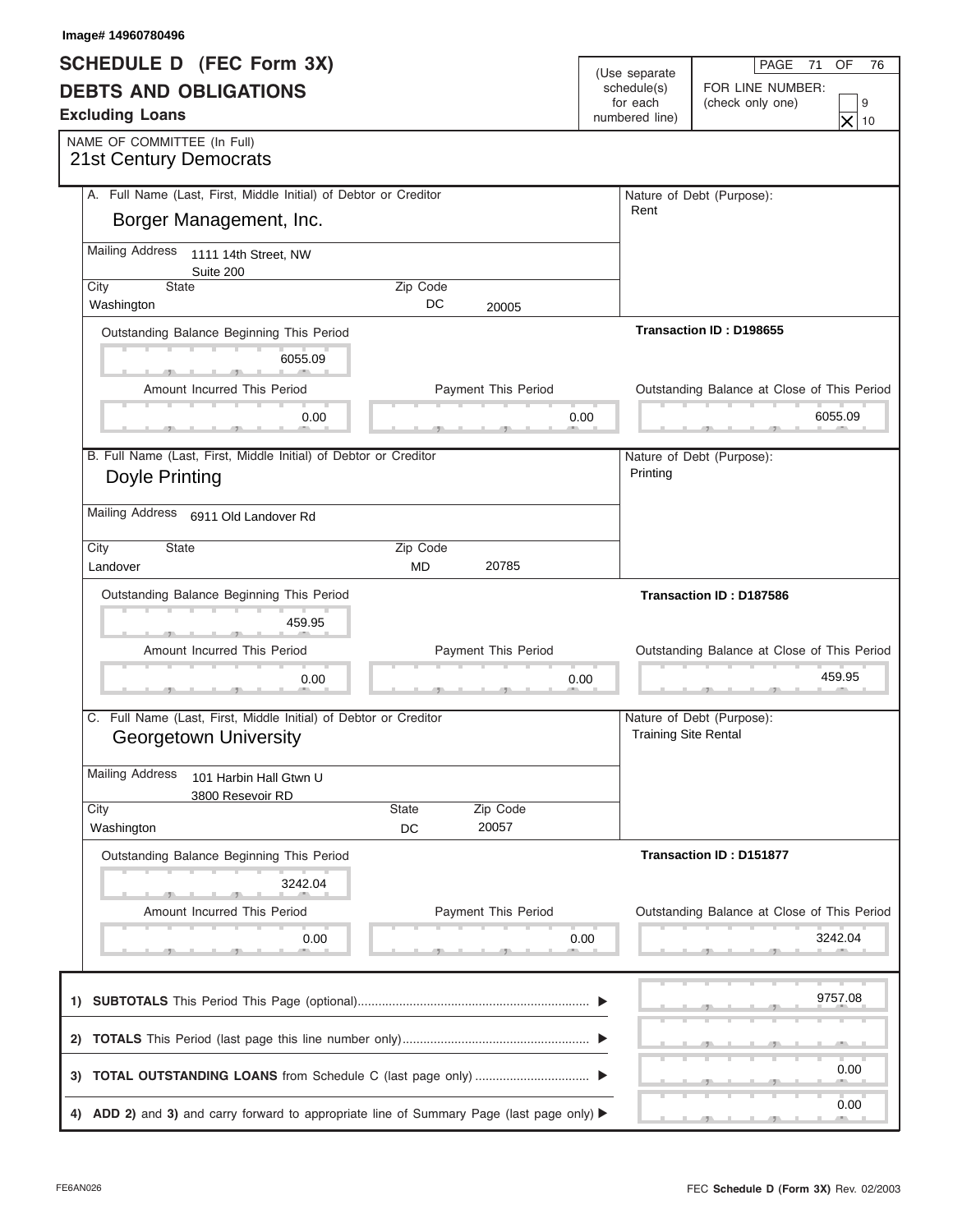| <b>SCHEDULE D (FEC Form 3X)</b>                                                                               |          |                            |      | (Use separate  | PAGE<br>OF<br>72<br>76                                    |
|---------------------------------------------------------------------------------------------------------------|----------|----------------------------|------|----------------|-----------------------------------------------------------|
| <b>DEBTS AND OBLIGATIONS</b>                                                                                  |          |                            |      | schedule(s)    | FOR LINE NUMBER:                                          |
| <b>Excluding Loans</b>                                                                                        |          |                            |      | for each       | (check only one)<br>9                                     |
|                                                                                                               |          |                            |      | numbered line) | $\times$<br>10                                            |
| NAME OF COMMITTEE (In Full)<br><b>21st Century Democrats</b>                                                  |          |                            |      |                |                                                           |
| A. Full Name (Last, First, Middle Initial) of Debtor or Creditor                                              |          |                            |      |                | Nature of Debt (Purpose):                                 |
| Gordon and Schwenkmeyer                                                                                       |          |                            |      |                | <b>Telemarketing Expenses</b>                             |
| <b>Mailing Address</b><br>300 N Sepulveda Blvd<br><b>Suite 2050</b>                                           |          |                            |      |                |                                                           |
| <b>State</b><br>City                                                                                          | Zip Code |                            |      |                |                                                           |
| El Segundo                                                                                                    | CA       | 90245                      |      |                |                                                           |
| Outstanding Balance Beginning This Period                                                                     |          |                            |      |                | Transaction ID: D145942                                   |
| 37353.08                                                                                                      |          |                            |      |                |                                                           |
| Amount Incurred This Period                                                                                   |          | Payment This Period        |      |                | Outstanding Balance at Close of This Period               |
| 0.00                                                                                                          |          |                            | 0.00 |                | 37353.08<br><b>Contract Contract Contract</b>             |
|                                                                                                               |          |                            |      |                |                                                           |
| B. Full Name (Last, First, Middle Initial) of Debtor or Creditor<br>Gordon and Schwenkmeyer                   |          |                            |      |                | Nature of Debt (Purpose):<br><b>Telemarketing Expense</b> |
| <b>Mailing Address</b><br>300 N Sepulveda Blvd<br><b>Suite 2050</b>                                           |          |                            |      |                |                                                           |
| State<br>City                                                                                                 | Zip Code |                            |      |                |                                                           |
| El Segundo                                                                                                    | CA       | 90245                      |      |                |                                                           |
| Outstanding Balance Beginning This Period                                                                     |          |                            |      |                | Transaction ID: D166793                                   |
| 2636.13                                                                                                       |          |                            |      |                |                                                           |
|                                                                                                               |          |                            |      |                |                                                           |
|                                                                                                               |          |                            |      |                |                                                           |
| Amount Incurred This Period                                                                                   |          | <b>Payment This Period</b> |      |                | Outstanding Balance at Close of This Period               |
| 0.00                                                                                                          |          |                            | 0.00 |                | 2636.13<br>___                                            |
| C. Full Name (Last, First, Middle Initial) of Debtor or Creditor                                              |          |                            |      |                | Nature of Debt (Purpose):                                 |
| Gordon and Schwenkmeyer                                                                                       |          |                            |      |                | <b>Telemarketing Expense</b>                              |
|                                                                                                               |          |                            |      |                |                                                           |
| <b>Mailing Address</b><br>300 N Sepulveda Blvd<br><b>Suite 2050</b>                                           |          |                            |      |                |                                                           |
| City                                                                                                          | State    | Zip Code                   |      |                |                                                           |
| El Segundo                                                                                                    | CA       | 90245                      |      |                |                                                           |
| Outstanding Balance Beginning This Period                                                                     |          |                            |      |                | Transaction ID: D166794                                   |
| 2313.02                                                                                                       |          |                            |      |                |                                                           |
| Amount Incurred This Period                                                                                   |          | Payment This Period        |      |                | Outstanding Balance at Close of This Period               |
| 0.00                                                                                                          |          |                            | 0.00 |                | 2313.02                                                   |
|                                                                                                               |          |                            |      |                | 42302.23                                                  |
|                                                                                                               |          |                            |      |                |                                                           |
|                                                                                                               |          |                            |      |                | 0.00                                                      |
| 4) ADD 2) and 3) and carry forward to appropriate line of Summary Page (last page only) $\blacktriangleright$ |          |                            |      |                | 0.00                                                      |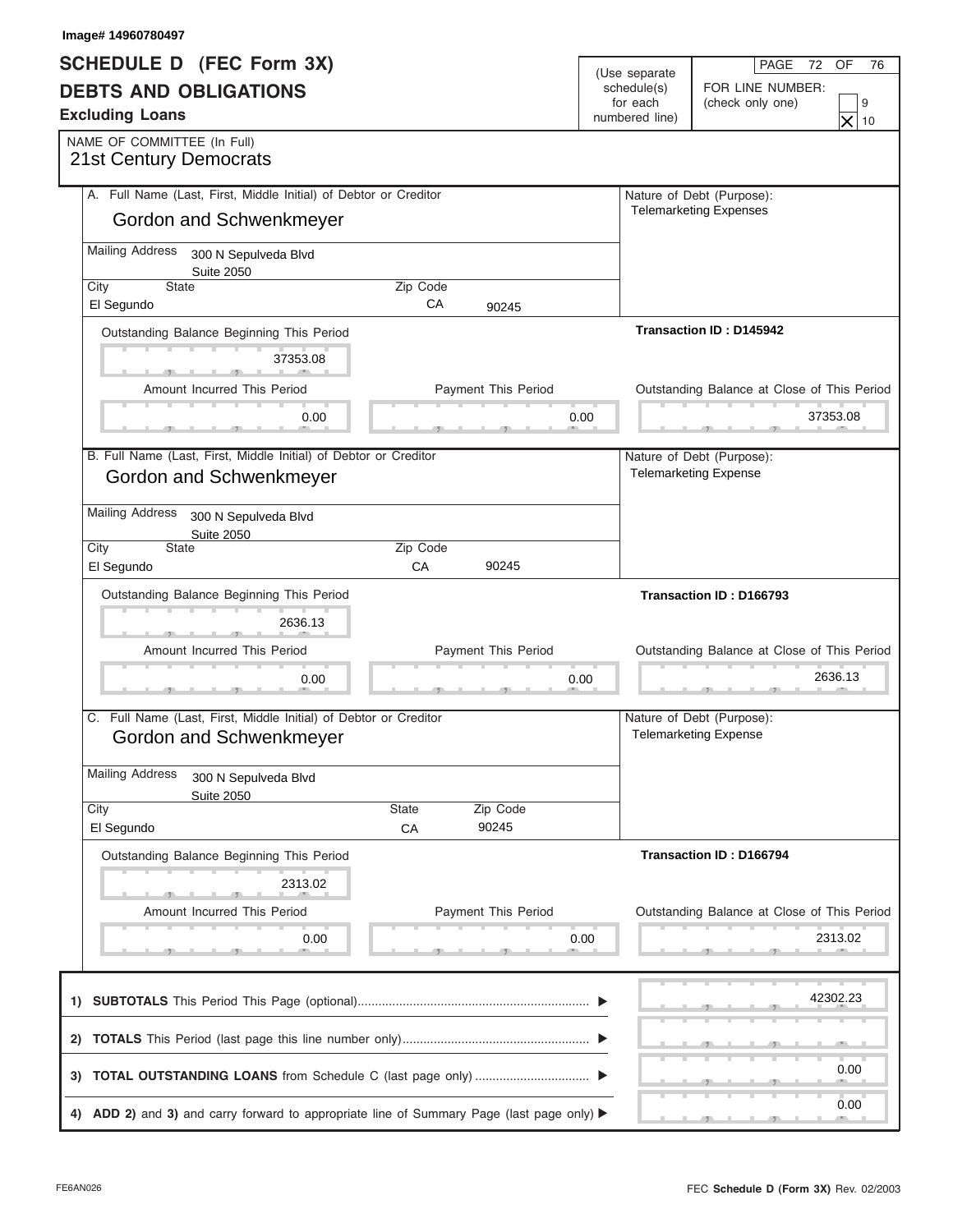| Image# 14960780498                                                                                            |                       |                            |      |                            |                                                               |  |
|---------------------------------------------------------------------------------------------------------------|-----------------------|----------------------------|------|----------------------------|---------------------------------------------------------------|--|
| <b>SCHEDULE D (FEC Form 3X)</b>                                                                               |                       |                            |      | (Use separate              | PAGE<br>OF<br>73<br>76                                        |  |
| <b>DEBTS AND OBLIGATIONS</b><br><b>Excluding Loans</b>                                                        |                       |                            |      | schedule(s)                | FOR LINE NUMBER:                                              |  |
|                                                                                                               |                       |                            |      | for each<br>numbered line) | (check only one)<br>9<br>$\times$<br>10                       |  |
| NAME OF COMMITTEE (In Full)                                                                                   |                       |                            |      |                            |                                                               |  |
| <b>21st Century Democrats</b>                                                                                 |                       |                            |      |                            |                                                               |  |
| A. Full Name (Last, First, Middle Initial) of Debtor or Creditor                                              |                       |                            |      |                            | Nature of Debt (Purpose):                                     |  |
| <b>Harris Direct</b>                                                                                          |                       |                            |      | Telemarketing              |                                                               |  |
| <b>Mailing Address</b><br>6800 Owensmouth Ave<br>Suite 200                                                    |                       |                            |      |                            |                                                               |  |
| State<br>City                                                                                                 | Zip Code<br>CA        |                            |      |                            |                                                               |  |
| Canoga Park                                                                                                   |                       | 91303                      |      |                            |                                                               |  |
| Outstanding Balance Beginning This Period                                                                     |                       |                            |      |                            | <b>Transaction ID: D134127</b>                                |  |
| 17395.00                                                                                                      |                       |                            |      |                            |                                                               |  |
| Amount Incurred This Period                                                                                   |                       | <b>Payment This Period</b> |      |                            | Outstanding Balance at Close of This Period                   |  |
| 0.00                                                                                                          |                       |                            | 0.00 |                            | 17395.00<br>$\mathcal{F}$ and $\mathcal{F}$ and $\mathcal{F}$ |  |
| B. Full Name (Last, First, Middle Initial) of Debtor or Creditor                                              |                       |                            |      |                            |                                                               |  |
| Perkins-Coie                                                                                                  |                       |                            |      | Legal Fees                 | Nature of Debt (Purpose):                                     |  |
| Mailing Address 1201 3rd Ave                                                                                  |                       |                            |      |                            |                                                               |  |
|                                                                                                               |                       |                            |      |                            |                                                               |  |
| City<br>State<br>Seattle                                                                                      | Zip Code<br><b>WA</b> | 98101-3029                 |      |                            |                                                               |  |
| Outstanding Balance Beginning This Period                                                                     |                       |                            |      |                            | Transaction ID: D117260                                       |  |
| 10204.00                                                                                                      |                       |                            |      |                            |                                                               |  |
| Amount Incurred This Period                                                                                   |                       | <b>Payment This Period</b> |      |                            | Outstanding Balance at Close of This Period                   |  |
| 0.00                                                                                                          |                       |                            | 0.00 |                            | 10204.00                                                      |  |
|                                                                                                               |                       |                            |      |                            |                                                               |  |
| C. Full Name (Last, First, Middle Initial) of Debtor or Creditor                                              |                       |                            |      |                            |                                                               |  |
|                                                                                                               |                       |                            |      |                            | Nature of Debt (Purpose):                                     |  |
| Perkins-Coie                                                                                                  |                       |                            |      | Legal Fees                 |                                                               |  |
| <b>Mailing Address</b><br>1201 3rd Ave                                                                        |                       |                            |      |                            |                                                               |  |
| City                                                                                                          | State                 |                            |      |                            |                                                               |  |
| Seattle                                                                                                       | <b>WA</b>             | Zip Code<br>98101-3029     |      |                            |                                                               |  |
| Outstanding Balance Beginning This Period                                                                     |                       |                            |      |                            | Transaction ID: D166790                                       |  |
| 8117.62                                                                                                       |                       |                            |      |                            |                                                               |  |
| Amount Incurred This Period                                                                                   |                       | Payment This Period        |      |                            | Outstanding Balance at Close of This Period                   |  |
| 0.00                                                                                                          |                       |                            | 0.00 |                            | 8117.62                                                       |  |
|                                                                                                               |                       |                            |      |                            |                                                               |  |
|                                                                                                               |                       |                            |      |                            | 35716.62                                                      |  |
|                                                                                                               |                       |                            |      |                            |                                                               |  |
|                                                                                                               |                       |                            |      |                            |                                                               |  |
|                                                                                                               |                       |                            |      |                            | 0.00                                                          |  |
| 4) ADD 2) and 3) and carry forward to appropriate line of Summary Page (last page only) $\blacktriangleright$ |                       |                            |      |                            | 0.00                                                          |  |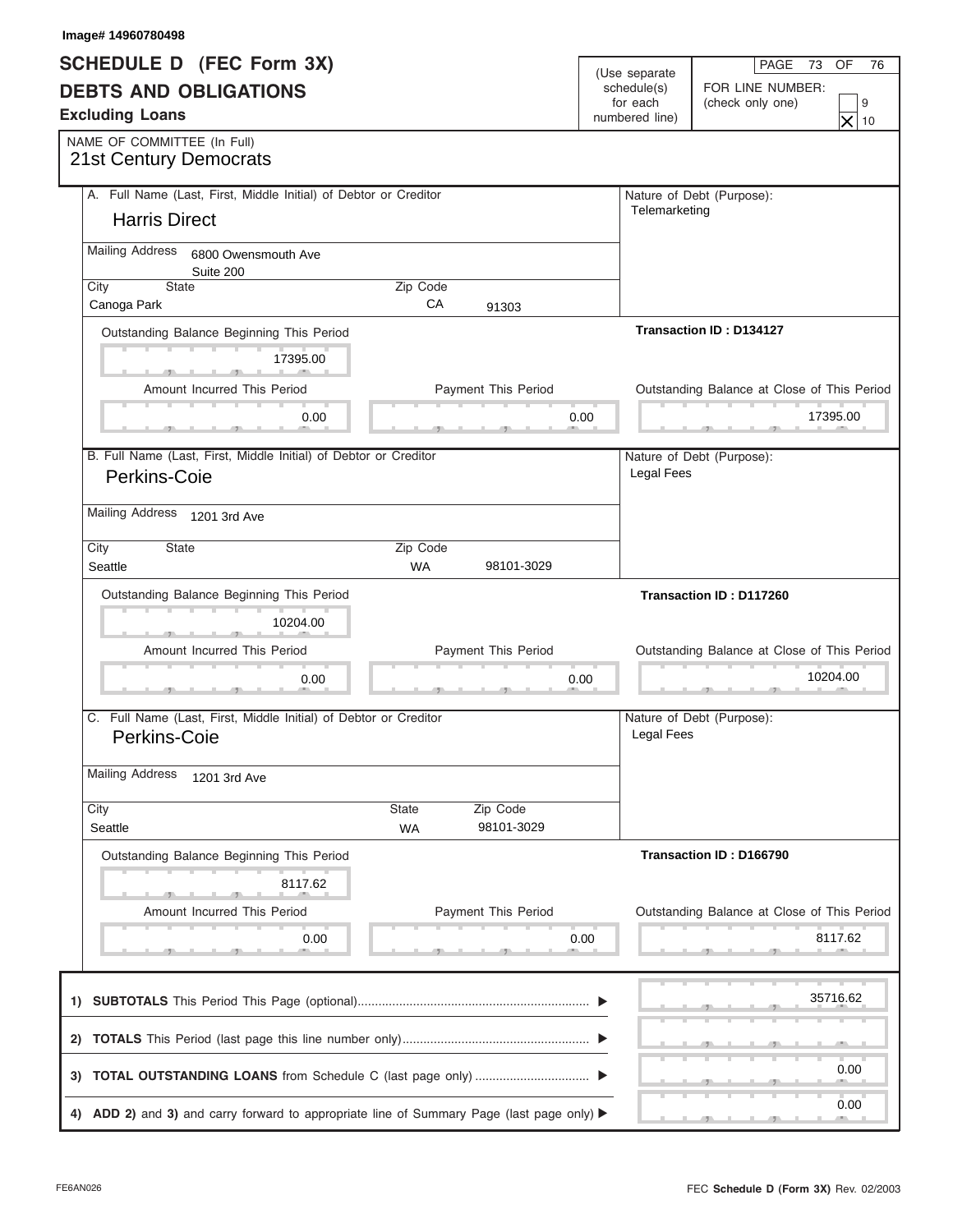| Image# 14960780499                                               |           |                            |             |                            |                                             |  |
|------------------------------------------------------------------|-----------|----------------------------|-------------|----------------------------|---------------------------------------------|--|
| <b>SCHEDULE D (FEC Form 3X)</b>                                  |           |                            |             | (Use separate              | PAGE<br>OF<br>74<br>76                      |  |
| <b>DEBTS AND OBLIGATIONS</b>                                     |           |                            | schedule(s) | FOR LINE NUMBER:           |                                             |  |
| <b>Excluding Loans</b>                                           |           |                            |             | for each<br>numbered line) | (check only one)<br>9                       |  |
|                                                                  |           |                            |             |                            | $\times$<br>10                              |  |
| NAME OF COMMITTEE (In Full)<br><b>21st Century Democrats</b>     |           |                            |             |                            |                                             |  |
| A. Full Name (Last, First, Middle Initial) of Debtor or Creditor |           |                            |             |                            |                                             |  |
|                                                                  |           |                            |             | <b>Consulting Fees</b>     | Nature of Debt (Purpose):                   |  |
| <b>PowerBase Associates</b>                                      |           |                            |             |                            |                                             |  |
| <b>Mailing Address</b><br>3303 Russell Rd.                       |           |                            |             |                            |                                             |  |
| State<br>City                                                    | Zip Code  |                            |             |                            |                                             |  |
| Alexandria                                                       | VA        | 22305                      |             |                            |                                             |  |
| Outstanding Balance Beginning This Period                        |           |                            |             |                            | Transaction ID: D189262                     |  |
| 100.00                                                           |           |                            |             |                            |                                             |  |
| Amount Incurred This Period                                      |           | Payment This Period        |             |                            | Outstanding Balance at Close of This Period |  |
|                                                                  |           |                            |             |                            |                                             |  |
| 0.00                                                             |           |                            | 0.00        |                            | 100.00                                      |  |
| B. Full Name (Last, First, Middle Initial) of Debtor or Creditor |           |                            |             |                            | Nature of Debt (Purpose):                   |  |
| Russell, Evans & Thompson                                        |           |                            |             | <b>Accounting Services</b> |                                             |  |
| <b>Mailing Address</b>                                           |           |                            |             |                            |                                             |  |
| 299 Herndon Pkwy<br>P.O. Box 528                                 |           |                            |             |                            |                                             |  |
| City<br>State                                                    | Zip Code  |                            |             |                            |                                             |  |
| Herndon                                                          | <b>VA</b> | 20172                      |             |                            |                                             |  |
| Outstanding Balance Beginning This Period                        |           |                            |             |                            | <b>Transaction ID: D145941</b>              |  |
| 1358.74                                                          |           |                            |             |                            |                                             |  |
| Amount Incurred This Period                                      |           | <b>Payment This Period</b> |             |                            | Outstanding Balance at Close of This Period |  |
|                                                                  |           |                            |             |                            | 1358.74                                     |  |
| 0.00                                                             |           |                            | 0.00        |                            |                                             |  |
| C. Full Name (Last, First, Middle Initial) of Debtor or Creditor |           |                            |             |                            | Nature of Debt (Purpose):                   |  |
| Russell, Evans & Thompson                                        |           |                            |             | <b>Accounting Services</b> |                                             |  |
| <b>Mailing Address</b>                                           |           |                            |             |                            |                                             |  |
| 299 Herndon Pkwy<br>P.O. Box 528                                 |           |                            |             |                            |                                             |  |
| City                                                             | State     | Zip Code                   |             |                            |                                             |  |
|                                                                  | VA        | 20172                      |             |                            |                                             |  |
| Herndon                                                          |           |                            |             |                            |                                             |  |
| Outstanding Balance Beginning This Period                        |           |                            |             |                            | <b>Transaction ID: D191187</b>              |  |
| 12578.27                                                         |           |                            |             |                            |                                             |  |
| Amount Incurred This Period                                      |           | Payment This Period        |             |                            | Outstanding Balance at Close of This Period |  |
|                                                                  |           |                            |             |                            | 12578.27                                    |  |
| 0.00                                                             |           |                            | 0.00        |                            |                                             |  |
|                                                                  |           |                            |             |                            |                                             |  |
|                                                                  |           |                            |             |                            | 14037.01                                    |  |
|                                                                  |           |                            |             |                            |                                             |  |
|                                                                  |           |                            |             |                            |                                             |  |
|                                                                  |           |                            |             |                            | 0.00                                        |  |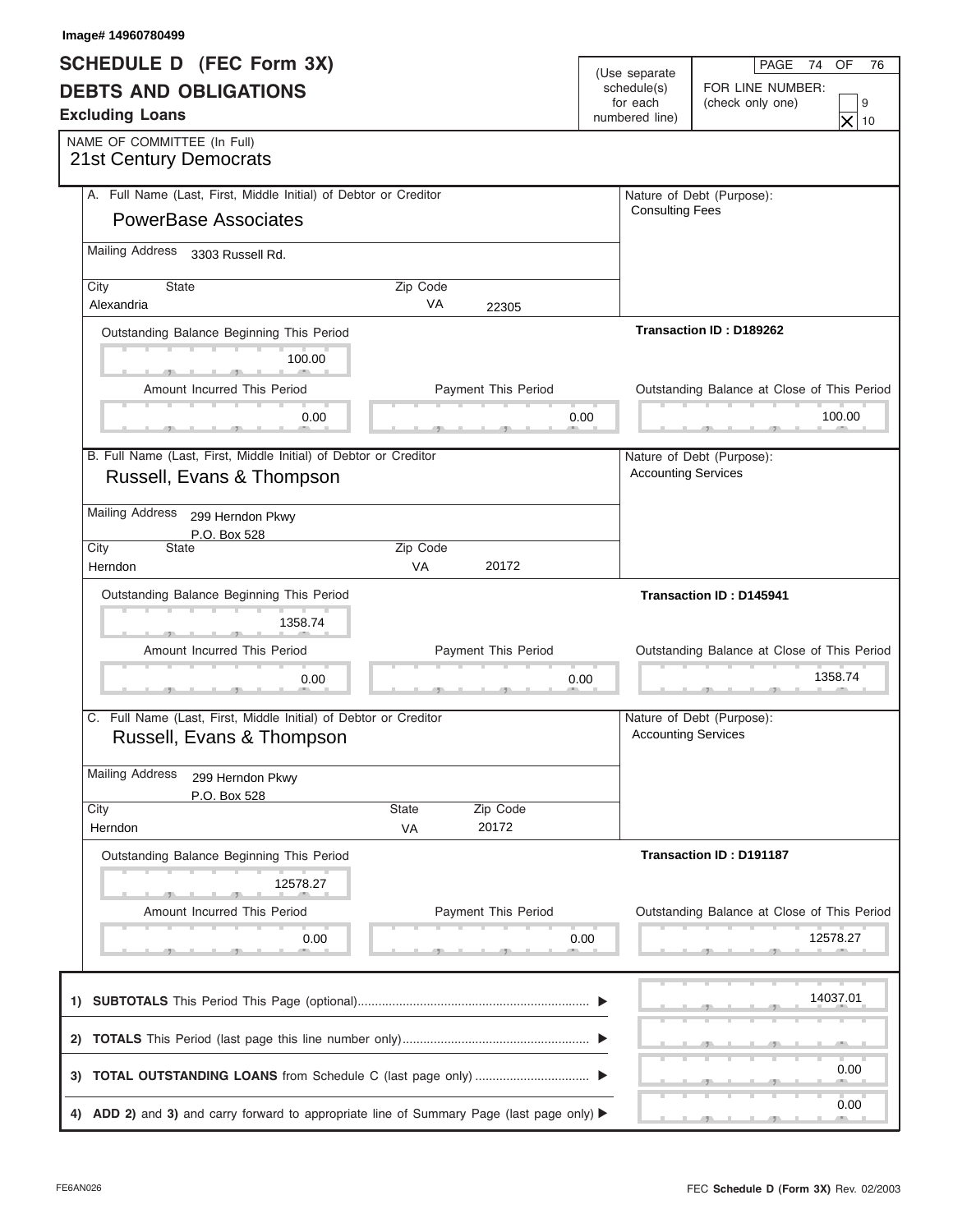| Image# 14960780500                                                                                            |           |                            |                                           |                                                             |                                                            |  |
|---------------------------------------------------------------------------------------------------------------|-----------|----------------------------|-------------------------------------------|-------------------------------------------------------------|------------------------------------------------------------|--|
| <b>SCHEDULE D (FEC Form 3X)</b>                                                                               |           |                            |                                           | (Use separate                                               | PAGE<br>OF<br>75<br>76                                     |  |
| <b>DEBTS AND OBLIGATIONS</b><br><b>Excluding Loans</b>                                                        |           |                            | schedule(s)<br>for each<br>numbered line) |                                                             | FOR LINE NUMBER:                                           |  |
|                                                                                                               |           |                            |                                           |                                                             | (check only one)<br>9<br>$\times$                          |  |
| NAME OF COMMITTEE (In Full)                                                                                   |           |                            |                                           |                                                             | 10                                                         |  |
| <b>21st Century Democrats</b>                                                                                 |           |                            |                                           |                                                             |                                                            |  |
| A. Full Name (Last, First, Middle Initial) of Debtor or Creditor                                              |           |                            |                                           |                                                             | Nature of Debt (Purpose):                                  |  |
| Sandler, Reiff & Young P.C.                                                                                   |           |                            |                                           | <b>Legal Fees</b>                                           |                                                            |  |
| Mailing Address 1025 Vermont Avenue                                                                           |           |                            |                                           |                                                             |                                                            |  |
| <b>State</b><br>City                                                                                          | Zip Code  |                            |                                           |                                                             |                                                            |  |
| Washington                                                                                                    | DC        | 20005                      |                                           |                                                             |                                                            |  |
| Outstanding Balance Beginning This Period                                                                     |           |                            |                                           |                                                             | Transaction ID: D196168                                    |  |
| 1997.00                                                                                                       |           |                            |                                           |                                                             |                                                            |  |
| Amount Incurred This Period                                                                                   |           | Payment This Period        |                                           |                                                             | Outstanding Balance at Close of This Period                |  |
| 0.00                                                                                                          |           |                            | 0.00                                      |                                                             | 1997.00<br>___                                             |  |
|                                                                                                               |           |                            |                                           |                                                             |                                                            |  |
| B. Full Name (Last, First, Middle Initial) of Debtor or Creditor<br>SD & A Teleservices, Inc.                 |           |                            |                                           |                                                             | Nature of Debt (Purpose):<br><b>Telemarketing Services</b> |  |
| <b>Mailing Address</b><br>5757 West Century Blvd                                                              |           |                            |                                           |                                                             |                                                            |  |
| Ste 300<br>State<br>City                                                                                      | Zip Code  |                            |                                           |                                                             |                                                            |  |
| Los Angeles                                                                                                   | CA        | 90036                      |                                           |                                                             |                                                            |  |
| Outstanding Balance Beginning This Period                                                                     |           |                            |                                           |                                                             | Transaction ID: D134138                                    |  |
| 38631.21                                                                                                      |           |                            |                                           |                                                             |                                                            |  |
| Amount Incurred This Period                                                                                   |           | <b>Payment This Period</b> |                                           |                                                             | Outstanding Balance at Close of This Period                |  |
|                                                                                                               |           |                            | 0.00                                      |                                                             | 38631.21                                                   |  |
| 0.00                                                                                                          |           |                            |                                           |                                                             |                                                            |  |
| C. Full Name (Last, First, Middle Initial) of Debtor or Creditor<br>WebStrong                                 |           |                            |                                           | Nature of Debt (Purpose):<br><b>Website Consulting Fees</b> |                                                            |  |
|                                                                                                               |           |                            |                                           |                                                             |                                                            |  |
| <b>Mailing Address</b><br>101 N Columbus Street                                                               |           |                            |                                           |                                                             |                                                            |  |
| Suite 200<br>City                                                                                             | State     | Zip Code                   |                                           |                                                             |                                                            |  |
| Alexandria                                                                                                    | <b>VA</b> | 22314                      |                                           |                                                             |                                                            |  |
| Outstanding Balance Beginning This Period                                                                     |           |                            |                                           |                                                             | Transaction ID: D134139                                    |  |
| 3000.00                                                                                                       |           |                            |                                           |                                                             |                                                            |  |
| Amount Incurred This Period                                                                                   |           | Payment This Period        |                                           |                                                             | Outstanding Balance at Close of This Period                |  |
| 0.00                                                                                                          |           |                            | 0.00                                      |                                                             | 3000.00                                                    |  |
|                                                                                                               |           |                            |                                           |                                                             |                                                            |  |
|                                                                                                               |           |                            |                                           |                                                             | 43628.21                                                   |  |
|                                                                                                               |           |                            |                                           |                                                             |                                                            |  |
|                                                                                                               |           |                            |                                           |                                                             | 0.00                                                       |  |
| 4) ADD 2) and 3) and carry forward to appropriate line of Summary Page (last page only) $\blacktriangleright$ |           |                            |                                           |                                                             | 0.00                                                       |  |